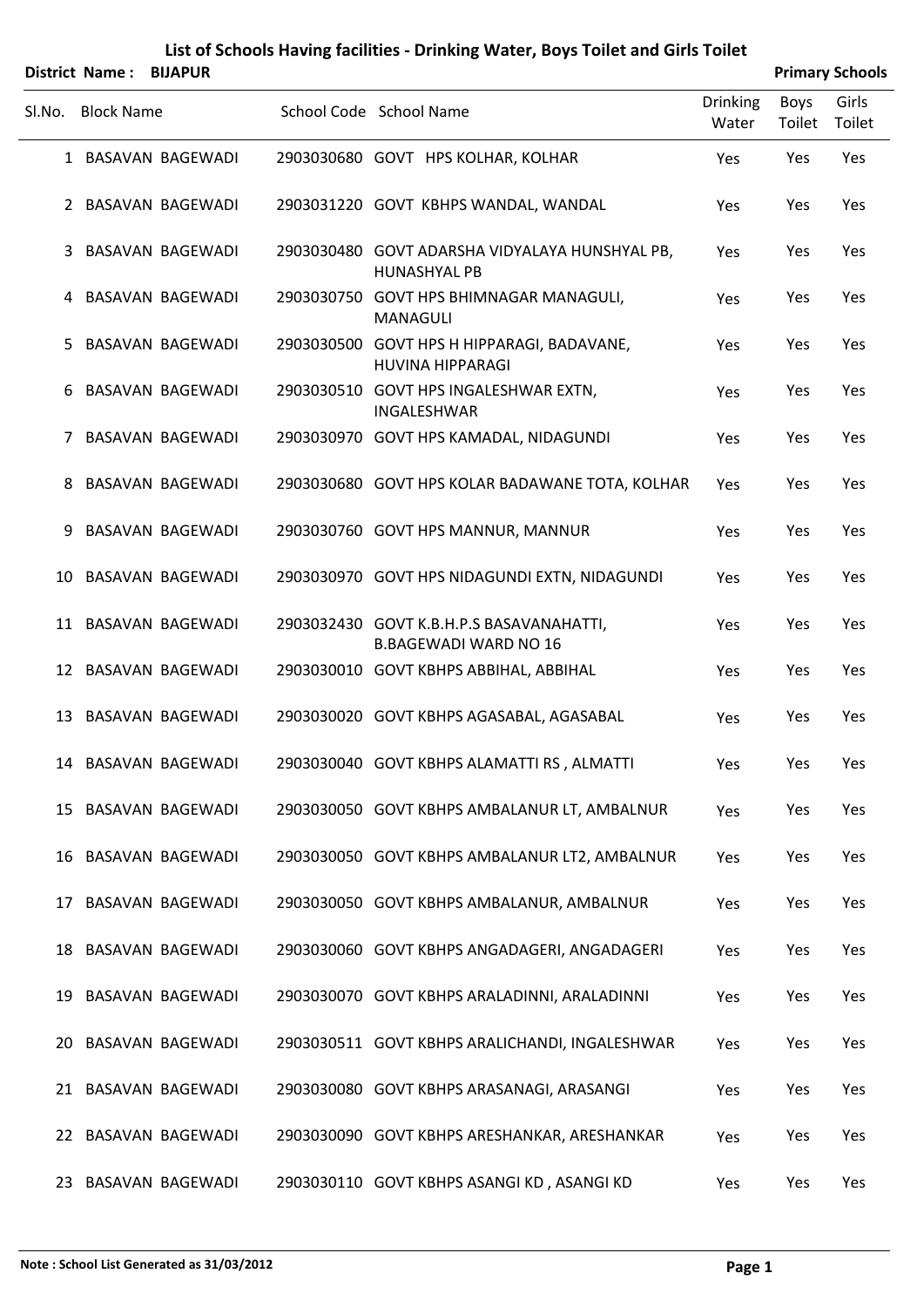|        |                   | District Name: BIJAPUR |                                                                           |                          |                | <b>Primary Schools</b> |
|--------|-------------------|------------------------|---------------------------------------------------------------------------|--------------------------|----------------|------------------------|
| SI.No. | <b>Block Name</b> |                        | School Code School Name                                                   | <b>Drinking</b><br>Water | Boys<br>Toilet | Girls<br>Toilet        |
|        |                   | 24 BASAVAN BAGEWADI    | 2903032390 GOVT KBHPS B BAGEWADI LT NO.4,<br><b>B.BAGEWADI WARD NO 12</b> | Yes                      | Yes            | Yes                    |
|        |                   | 25 BASAVAN BAGEWADI    | 2903030160 GOVT KBHPS BAGANAGAR, BHAGANAGAR                               | Yes                      | Yes            | Yes                    |
|        |                   | 26 BASAVAN BAGEWADI    | 2903030170 GOVT KBHPS BAIRAWADAGI, BHAIRAWADAGI                           | Yes                      | Yes            | Yes                    |
| 27     |                   | BASAVAN BAGEWADI       | 2903030510 GOVT KBHPS BALLAVOOR (ING),<br>INGALESHWAR                     | Yes                      | Yes            | Yes                    |
|        |                   | 28 BASAVAN BAGEWADI    | 2903030130 GOVT KBHPS BALUTI, BALUTI R.C.                                 | Yes                      | Yes            | Yes                    |
| 29.    |                   | BASAVAN BAGEWADI       | 2903030140 GOVT KBHPS BEERALADINNI, BEERALADINNI                          | Yes                      | Yes            | Yes                    |
|        |                   | 30 BASAVAN BAGEWADI    | 2903030150 GOVT KBHPS BENAL NH 13, BENAL                                  | Yes                      | Yes            | Yes                    |
|        |                   | 31 BASAVAN BAGEWADI    | 2903030150 GOVT KBHPS BENAL RS, BENAL                                     | Yes                      | Yes            | Yes                    |
|        |                   | 32 BASAVAN BAGEWADI    | 2903030180 GOVT KBHPS BIDNAL, BIDNAL                                      | Yes                      | Yes            | Yes                    |
|        |                   | 33 BASAVAN BAGEWADI    | 2903030200 GOVT KBHPS BISANAL, BISANAL                                    | Yes                      | Yes            | Yes                    |
|        |                   | 34 BASAVAN BAGEWADI    | 2903030210 GOVT KBHPS BOMMANAHALLI,<br><b>BOMMANAHALLI</b>                | Yes                      | Yes            | Yes                    |
|        |                   | 35 BASAVAN BAGEWADI    | 2903030220 GOVT KBHPS BUDNI, BUDNI                                        | Yes                      | Yes            | Yes                    |
| 36.    |                   | BASAVAN BAGEWADI       | 2903030230 GOVT KBHPS BYAKOD, BYAKOD                                      | Yes                      | Yes            | Yes                    |
|        |                   | 37 BASAVAN BAGEWADI    | 2903030240 GOVT KBHPS BYALAL, BYALAL                                      | Yes                      | Yes            | Yes                    |
|        |                   | 38 BASAVAN BAGEWADI    | 2903030250 GOVT KBHPS CHABANUR, CHABANUR                                  | Yes                      | Yes            | Yes                    |
|        |                   | 39 BASAVAN BAGEWADI    | 2903030100 GOVT KBHPS CHIKKA ASANGI, ASANGI BK                            | Yes                      | Yes            | Yes                    |
| 40     |                   | BASAVAN BAGEWADI       | 2903030270 GOVT KBHPS CHIMALAGI 1A, CHIMMALGI                             | Yes                      | Yes            | Yes                    |
|        |                   | 41 BASAVAN BAGEWADI    | 2903030270 GOVT KBHPS CHIMMALAGI PK, CHIMMALGI                            | Yes                      | Yes            | Yes                    |
|        |                   | 42 BASAVAN BAGEWADI    | 2903030280 GOVT KBHPS DEGINAL, DEGINAL                                    | Yes                      | Yes            | Yes                    |
| 43.    |                   | BASAVAN BAGEWADI       | 2903030290 GOVT KBHPS DEVALAPUR, DEVALAPUR                                | Yes                      | Yes            | Yes                    |
| 44     |                   | BASAVAN BAGEWADI       | 2903030300 GOVT KBHPS DINDAWAR, DINDAWAR                                  | Yes                      | Yes            | Yes                    |
| 45     |                   | BASAVAN BAGEWADI       | 2903030310 GOVT KBHPS DONUR, DONUR                                        | Yes                      | Yes            | Yes                    |
|        |                   | 46 BASAVAN BAGEWADI    | 2903030320 GOVT KBHPS GANI, GANI                                          | Yes                      | Yes            | Yes                    |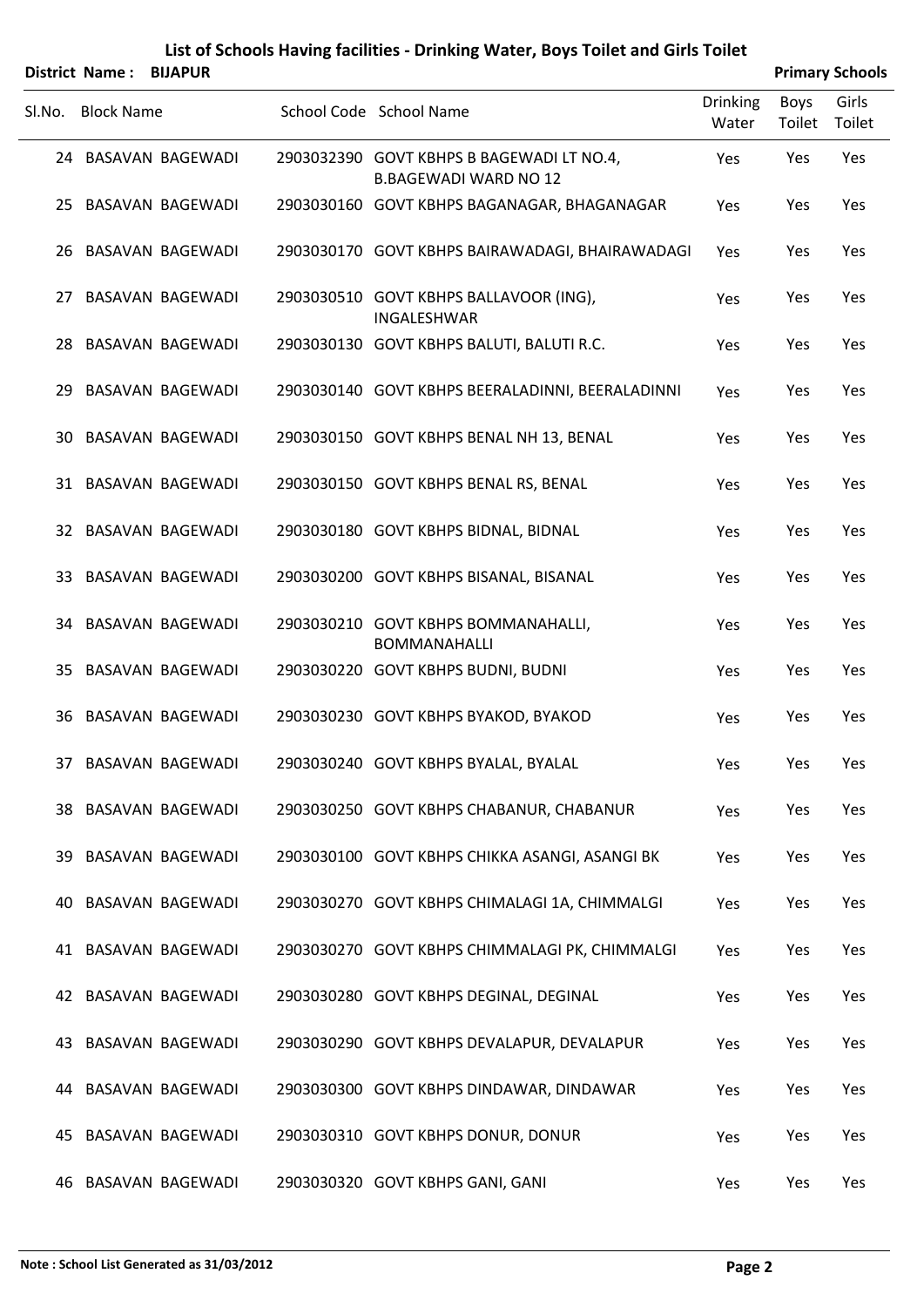## **List of Schools Having facilities ‐ Drinking Water, Boys Toilet and Girls Toilet District in the contract of the contract of the contract of the Primary Schools Primary Schools**

| District Name: | BIJA |
|----------------|------|
|                |      |

| Sl.No. Block Name | School Code School Name                           | Drinking Boys Girls<br>Water | Toilet        | Toilet |
|-------------------|---------------------------------------------------|------------------------------|---------------|--------|
|                   | 3003030330 COUT VOLUS CABACANICLE V. CABCNICLE V. |                              | $\mathcal{L}$ |        |

|      | 47 BASAVAN BAGEWADI     | 2903030330 GOVT KBHPS GARASANGI BK, GARSNGI BK                    | Yes | Yes | Yes |
|------|-------------------------|-------------------------------------------------------------------|-----|-----|-----|
|      | 48 BASAVAN BAGEWADI     | 2903030340 GOVT KBHPS GARASANGI KD, GARASANGI KD                  | Yes | Yes | Yes |
| 49.  | <b>BASAVAN BAGEWADI</b> | 2903030360 GOVT KBHPS GONAL, GONAL                                | Yes | Yes | Yes |
|      | 50 BASAVAN BAGEWADI     | 2903030370 GOVT KBHPS GUDADINNI, GUDADINNI                        | Yes | Yes | Yes |
|      | 51 BASAVAN BAGEWADI     | 2903030380 GOVT KBHPS GULABAL, GULABAL                            | Yes | Yes | Yes |
| 52   | <b>BASAVAN BAGEWADI</b> | 2903030390 GOVT KBHPS HALEROLLI LT, HALEROLLI                     | Yes | Yes | Yes |
| 53   | BASAVAN BAGEWADI        | 2903030390 GOVT KBHPS HALEROLLI, HALEROLLI                        | Yes | Yes | Yes |
|      | 54 BASAVAN BAGEWADI     | 2903030400 GOVT KBHPS HALIHAL, HALIHAL                            | Yes | Yes | Yes |
| 55   | <b>BASAVAN BAGEWADI</b> | 2903030410 GOVT KBHPS HALLADAGENNUR,<br>HALLADAGENNUR             | Yes | Yes | Yes |
| 56.  | BASAVAN BAGEWADI        | 2903030420 GOVT KBHPS HANAMAPUR, HANAMAPUR                        | Yes | Yes | Yes |
| 57   | <b>BASAVAN BAGEWADI</b> | 2903030430 GOVT KBHPS HANCHINAL, HANCHINAL                        | Yes | Yes | Yes |
| 58 - | <b>BASAVAN BAGEWADI</b> | 2903030440 GOVT KBHPS HANGARAGI, HANGARAGI                        | Yes | Yes | Yes |
| 59   | <b>BASAVAN BAGEWADI</b> | 2903030450 GOVT KBHPS HATTARAKIHAL, HATTARAKIHAL                  | Yes | Yes | Yes |
| 60.  | BASAVAN BAGEWADI        | 2903030460 GOVT KBHPS HEBBAL, HEBBAL                              | Yes | Yes | Yes |
| 61   | <b>BASAVAN BAGEWADI</b> | 2903030470 GOVT KBHPS HULABENCHI, HULABENCHI                      | Yes | Yes | Yes |
|      | 62 BASAVAN BAGEWADI     | 2903030480 GOVT KBHPS HUNASHYAL PB BADAVA,<br><b>HUNASHYAL PB</b> | Yes | Yes | Yes |
|      | 63 BASAVAN BAGEWADI     | 2903030480 GOVT KBHPS HUNASHYAL PB, HUNASHYAL PB                  | Yes | Yes | Yes |
|      | 64 BASAVAN BAGEWADI     | 2903030490 GOVT KBHPS HUNASHYAL PC, HUNACHYAL<br><b>PC</b>        | Yes | Yes | Yes |
| 65 - | BASAVAN BAGEWADI        | 2903030520 GOVT KBHPS ITAGI (EXT), ITAGI                          | Yes | Yes | Yes |
| 66 - | <b>BASAVAN BAGEWADI</b> | 2903030520 GOVT KBHPS ITAGI, ITAGI                                | Yes | Yes | Yes |
| 67.  | BASAVAN BAGEWADI        | 2903030530 GOVT KBHPS IVANAGI, IVANAGI                            | Yes | Yes | Yes |
|      | 68 BASAVAN BAGEWADI     | 2903032500 GOVT KBHPS JAINAPUR, B.BAGEWADI WARD<br><b>NO 23</b>   | Yes | Yes | Yes |
| 69.  | BASAVAN BAGEWADI        | 2903032390 GOVT KBHPS JALIHAL LT, B.BAGEWADI<br>WARD NO 12        | Yes | Yes | Yes |
|      |                         |                                                                   |     |     |     |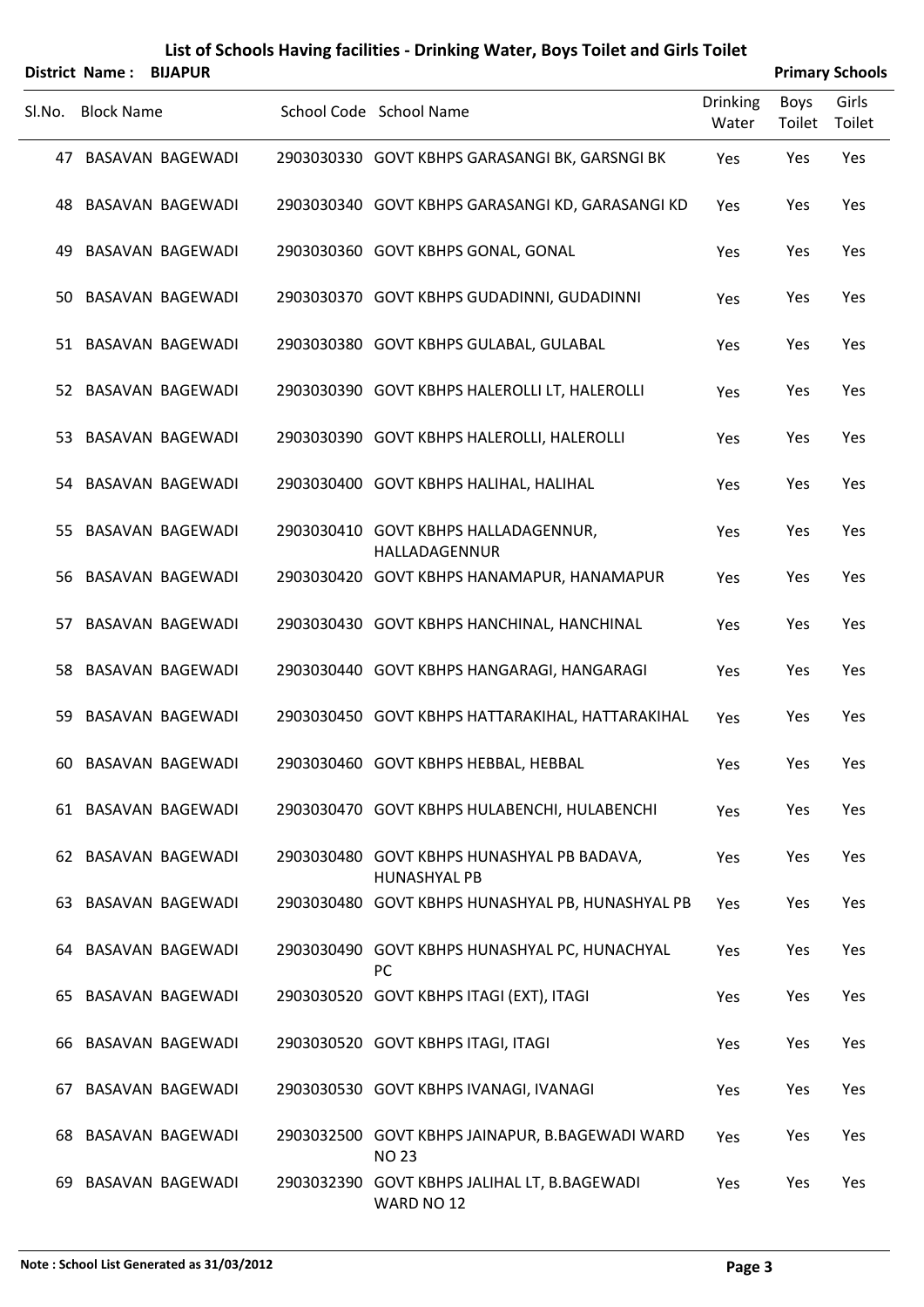|        | District Name:    | <b>BIJAPUR</b>      |                                                                |                          |                | <b>Primary Schools</b> |
|--------|-------------------|---------------------|----------------------------------------------------------------|--------------------------|----------------|------------------------|
| SI.No. | <b>Block Name</b> |                     | School Code School Name                                        | <b>Drinking</b><br>Water | Boys<br>Toilet | Girls<br>Toilet        |
|        |                   | 70 BASAVAN BAGEWADI | 2903030550 GOVT KBHPS JAYAWADAGI, JAYAWADGI                    | Yes                      | Yes            | Yes                    |
|        |                   | 71 BASAVAN BAGEWADI | 2903031030 GOVT KBHPS K SALAWADAGI,<br>K.SALAWADAGI            | Yes                      | Yes            | Yes                    |
|        |                   | 72 BASAVAN BAGEWADI | 2903030610 GOVT KBHPS K.BUDIHAL, KAMANAKERI<br><b>BUDIHAL</b>  | Yes                      | Yes            | Yes                    |
| 73     |                   | BASAVAN BAGEWADI    | 2903030590 GOVT KBHPS KADAKOL, KADAKOL                         | Yes                      | Yes            | Yes                    |
|        |                   | 74 BASAVAN BAGEWADI | 2903030600 GOVT KBHPS KALAGURKI, KALAGURKI                     | Yes                      | Yes            | Yes                    |
| 75     |                   | BASAVAN BAGEWADI    | 2903030610 GOVT KBHPS KAMANAKERI, KAMANAKERI<br><b>BUDIHAL</b> | Yes                      | Yes            | Yes                    |
|        |                   | 76 BASAVAN BAGEWADI | 2903030620 GOVT KBHPS KANAKAL, KANAKAL                         | Yes                      | Yes            | Yes                    |
| 77     |                   | BASAVAN BAGEWADI    | 2903030630 GOVT KBHPS KANNAL, KANNAL                           | Yes                      | Yes            | Yes                    |
|        |                   | 78 BASAVAN BAGEWADI | 2903030640 GOVT KBHPS KARABANTANAL,<br>KARABANTANAL            | Yes                      | Yes            | Yes                    |
| 79.    |                   | BASAVAN BAGEWADI    | 2903030640 GOVT KBHPS KARABHANTANAL EXT,<br>KARABANTANAL       | Yes                      | Yes            | Yes                    |
| 80.    |                   | BASAVAN BAGEWADI    | 2903030660 GOVT KBHPS KIRASHYAL, KIRSHYAL                      | Yes                      | Yes            | Yes                    |
|        |                   | 81 BASAVAN BAGEWADI | 2903030650 GOVT KBHPS KOULAGI, KOULAGI                         | Yes                      | Yes            | Yes                    |
|        |                   | 82 BASAVAN BAGEWADI | 2903030690 GOVT KBHPS KUDAGI LT, KUDAGI                        | Yes                      | Yes            | Yes                    |
|        |                   | 83 BASAVAN BAGEWADI | 2903030690 GOVT KBHPS KUDAGI, KUDAGI                           | Yes                      | Yes            | Yes                    |
|        |                   | 84 BASAVAN BAGEWADI | 2903030700 GOVT KBHPS KUPAKADDI, KUPAKADDI                     | Yes                      | Yes            | Yes                    |
|        |                   | 85 BASAVAN BAGEWADI | 2903030710 GOVT KBHPS KURUBARDINNI,<br>KURUBARADINNI           | Yes                      | Yes            | Yes                    |
|        |                   | 86 BASAVAN BAGEWADI | 2903032270 GOVT KBHPS MALAGHAN, MALAGHAN                       | Yes                      | Yes            | Yes                    |
|        |                   | 87 BASAVAN BAGEWADI | 2903030750 GOVT KBHPS MANAGULI KANAKNAGAR,<br><b>MANAGULI</b>  | Yes                      | Yes            | Yes                    |
|        |                   | 88 BASAVAN BAGEWADI | 2903030970 GOVT KBHPS MANAGUR, NIDAGUNDI                       | Yes                      | Yes            | Yes                    |
|        |                   | 89 BASAVAN BAGEWADI | 2903030770 GOVT KBHPS MARADAGI LT, MARADGI                     | Yes                      | Yes            | Yes                    |
|        |                   | 90 BASAVAN BAGEWADI | 2903030780 GOVT KBHPS MARKABBINAHALLI,<br>MARKABBINAHALLI      | Yes                      | Yes            | Yes                    |
|        |                   | 91 BASAVAN BAGEWADI | 2903030510 GOVT KBHPS MASABINAL OLD EXTN,<br>INGALESHWAR       | Yes                      | Yes            | Yes                    |
|        |                   | 92 BASAVAN BAGEWADI | 2903030790 GOVT KBHPS MASABINAL, MASABINAL                     | Yes                      | Yes            | Yes                    |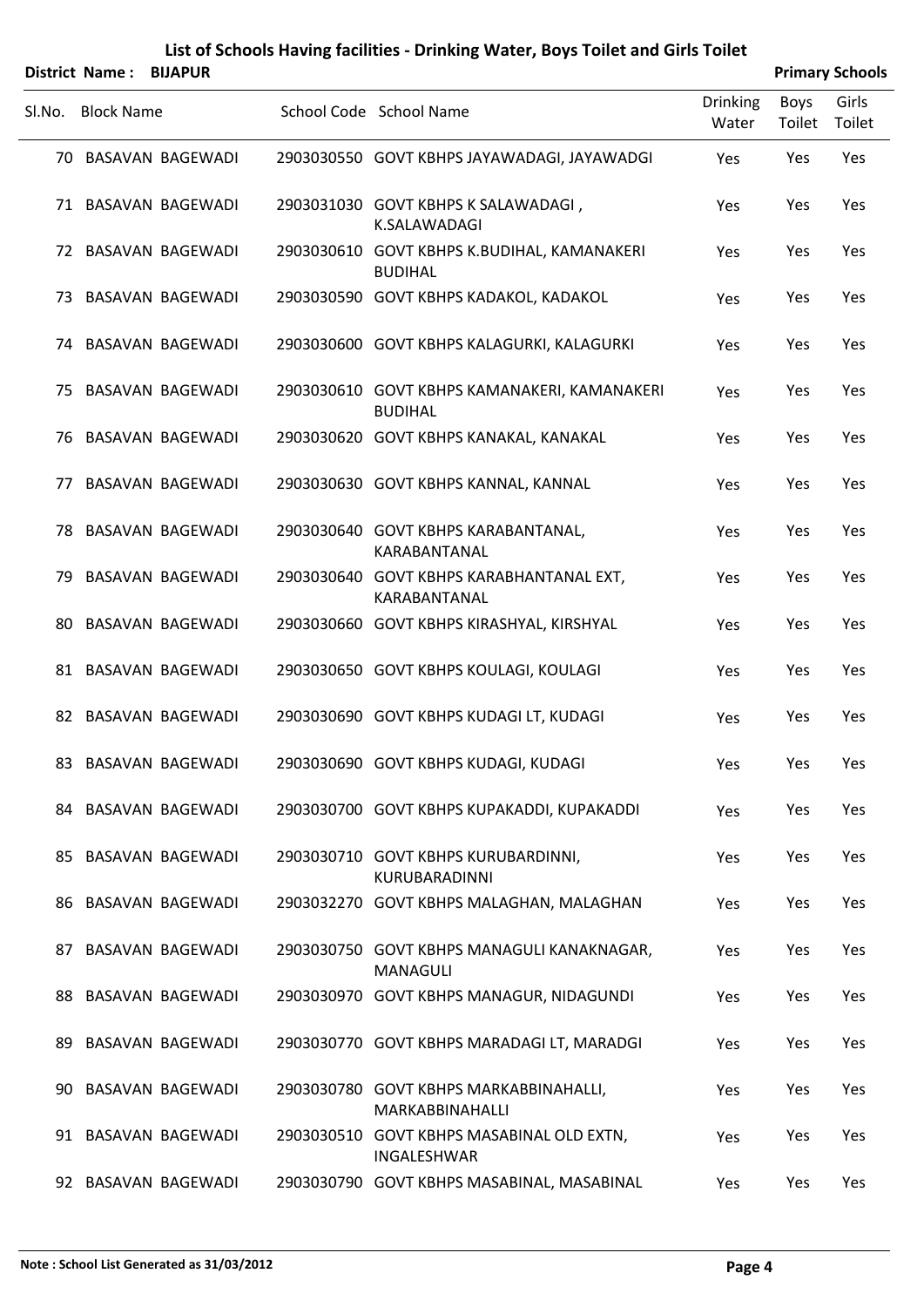| <b>District Name:</b> | <b>BIJAF</b> |
|-----------------------|--------------|
|                       |              |

| <b>Primary Scho</b> |  |
|---------------------|--|
|                     |  |

|        |                   | District Name: BIJAPUR |                                                 |                          |                       | <b>Primary Schools</b> |
|--------|-------------------|------------------------|-------------------------------------------------|--------------------------|-----------------------|------------------------|
| Sl.No. | <b>Block Name</b> |                        | School Code School Name                         | <b>Drinking</b><br>Water | <b>Boys</b><br>Toilet | Girls<br>Toilet        |
|        |                   | 93 BASAVAN BAGEWADI    | 2903030800 GOVT KBHPS MASUTI, MASUTI            | Yes                      | Yes                   | Yes                    |
|        |                   | 94 BASAVAN BAGEWADI    | 2903030810 GOVT KBHPS MATTIHAL, MATTIHAL        | Yes                      | Yes                   | Yes                    |
|        |                   | 95 BASAVAN BAGEWADI    | 2903030830 GOVT KBHPS MUKARTIHAL, MUKURTIHAL    | Yes                      | Yes                   | Yes                    |
| 96.    |                   | BASAVAN BAGEWADI       | 2903030840 GOVT KBHPS MULAWAD, MULAWAD          | Yes                      | Yes                   | Yes                    |
|        |                   | 97 BASAVAN BAGEWADI    | 2903030880 GOVT KBHPS NAGARADINNI, NAGARADINNI  | Yes                      | Yes                   | Yes                    |
| 98.    |                   | BASAVAN BAGEWADI       | 2903030900 GOVT KBHPS NAGARAL HULI, NAGARALHULI | Yes                      | Yes                   | Yes                    |
| 99.    |                   | BASAVAN BAGEWADI       | 2903030910 GOVT KBHPS NAGAWAD, NAGAWAD          | Yes                      | Yes                   | Yes                    |
| 100    |                   | BASAVAN BAGEWADI       | 2903030920 GOVT KBHPS NAGUR, NAGUR              | Yes                      | Yes                   | Yes                    |
|        |                   | 101 BASAVAN BAGEWADI   | 2903030940 GOVT KBHPS NANDIHAL PH, NANDIHAL PH  | Yes                      | Yes                   | Yes                    |
|        |                   | 102 BASAVAN BAGEWADI   | 2903030930 GOVT KBHPS NANDIHAL PU, NANDIHAL PU  | Yes                      | Yes                   | Yes                    |
|        |                   | 103 BASAVAN BAGEWADI   | 2903030950 GOVT KBHPS NARASALAGI, NARASALAGI    | Yes                      | Yes                   | Yes                    |
|        |                   | 104 BASAVAN BAGEWADI   | 2903030990 GOVT KBHPS RABINAL, RABINAL          | Yes                      | Yes                   | Yes                    |
|        |                   | 105 BASAVAN BAGEWADI   | 2903031000 GOVT KBHPS RAJANAL, RAJANAL          | Yes                      | Yes                   | Yes                    |
|        |                   | 106 BASAVAN BAGEWADI   | 2903031010 GOVT KBHPS RONIHAL LT, RONIHAL       | Yes                      | Yes                   | Yes                    |
|        |                   | 107 BASAVAN BAGEWADI   | 2903031010 GOVT KBHPS RONIHAL, RONIHAL          | Yes                      | Yes                   | Yes                    |
|        |                   | 108 BASAVAN BAGEWADI   | 2903031040 GOVT KBHPS SANKANAL, SANKANAL        | Yes                      | Yes                   | Yes                    |
|        |                   | 109 BASAVAN BAGEWADI   | 2903031050 GOVT KBHPS SASANUR EXT, SASANUR      | Yes                      | Yes                   | Yes                    |
|        |                   | 110 BASAVAN BAGEWADI   | 2903031050 GOVT KBHPS SASANUR, SASANUR          | Yes                      | Yes                   | Yes                    |
|        |                   | 111 BASAVAN BAGEWADI   | 2903031060 GOVT KBHPS SATIHAL LT, SATIHAL       | Yes                      | Yes                   | Yes                    |
|        |                   | 112 BASAVAN BAGEWADI   | 2903031060 GOVT KBHPS SATIHAL, SATIHAL          | Yes                      | Yes                   | Yes                    |
|        |                   | 113 BASAVAN BAGEWADI   | 2903031070 GOVT KBHPS SHIKALAWADI, SHIKALWADGI  | Yes                      | Yes                   | Yes                    |
|        |                   | 114 BASAVAN BAGEWADI   | 2903031080 GOVT KBHPS SIDDANATH, SIDDANATH      | Yes                      | Yes                   | Yes                    |
|        |                   | 115 BASAVAN BAGEWADI   | 2903031090 GOVT KBHPS SINDUGERI, SINDUGERI      | Yes                      | Yes                   | Yes                    |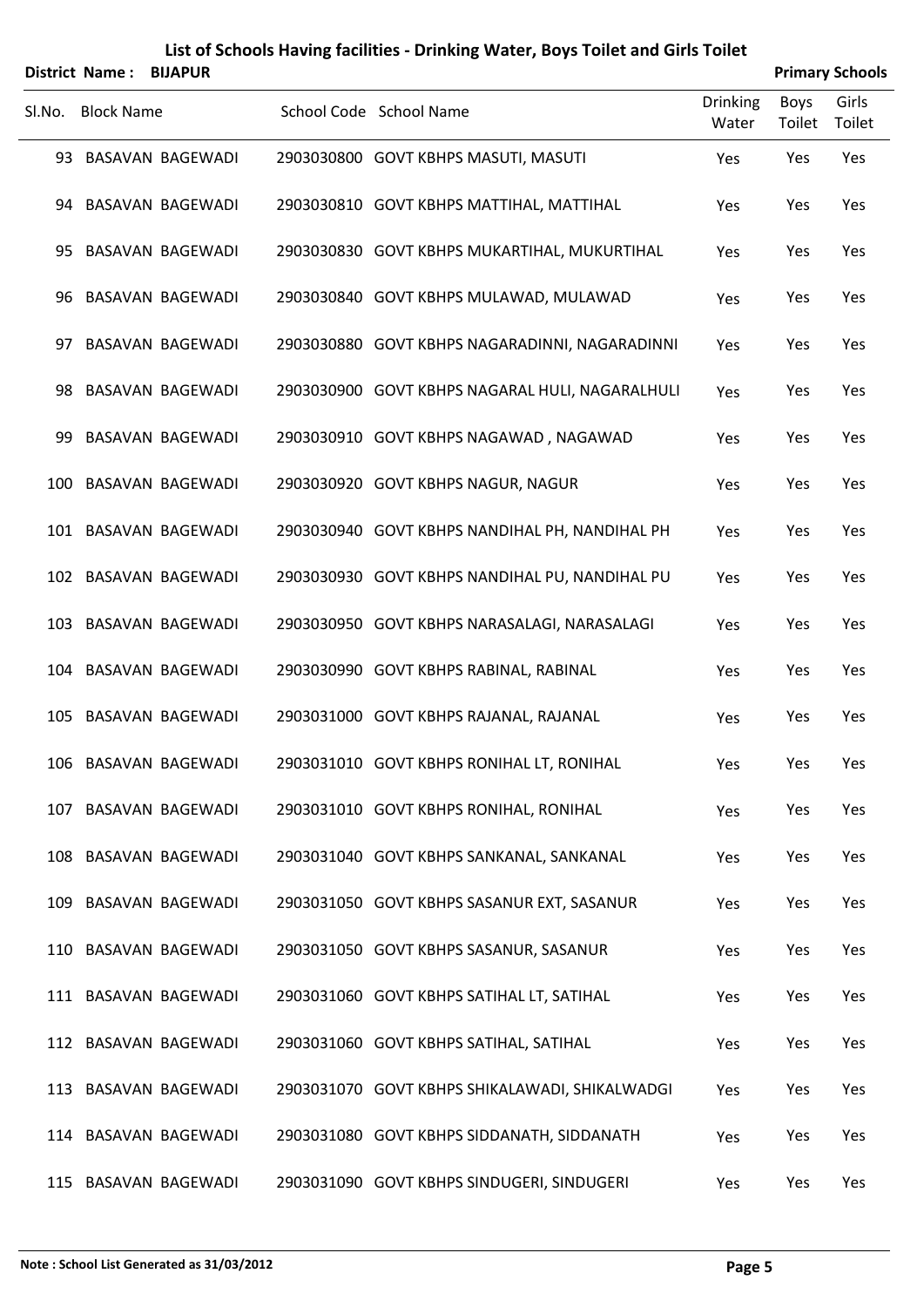| <b>District Name:</b> | <b>BIJAI</b> |
|-----------------------|--------------|
|                       |              |

|  |  | <b>Primary Schools</b> |  |  |  |
|--|--|------------------------|--|--|--|
|  |  |                        |  |  |  |

|        |                   | District Name: BIJAPUR |                                                                           |                   |                | <b>Primary Schools</b> |
|--------|-------------------|------------------------|---------------------------------------------------------------------------|-------------------|----------------|------------------------|
| SI.No. | <b>Block Name</b> |                        | School Code School Name                                                   | Drinking<br>Water | Boys<br>Toilet | Girls<br>Toilet        |
|        |                   | 116 BASAVAN BAGEWADI   | 2903031100 GOVT KBHPS SOLAWADAGI, SOLAWADAGI                              | Yes               | Yes            | Yes                    |
|        |                   | 117 BASAVAN BAGEWADI   | 2903031110 GOVT KBHPS SOMANAL, SOMANAL                                    | Yes               | Yes            | Yes                    |
|        |                   | 118 BASAVAN BAGEWADI   | 2903031130 GOVT KBHPS TADALGI, TADALGI                                    | Yes               | Yes            | Yes                    |
|        |                   | 119 BASAVAN BAGEWADI   | 2903031140 GOVT KBHPS TAKKALAKI, TAKKALAKI                                | Yes               | Yes            | Yes                    |
|        |                   | 120 BASAVAN BAGEWADI   | 2903031150 GOVT KBHPS TALEWAD, TALEWAD                                    | Yes               | Yes            | Yes                    |
|        |                   | 121 BASAVAN BAGEWADI   | 2903031160 GOVT KBHPS TELAGI STATION, TELAGI                              | Yes               | Yes            | Yes                    |
|        |                   | 122 BASAVAN BAGEWADI   | 2903031160 GOVT KBHPS TELAGI, TELAGI                                      | Yes               | Yes            | Yes                    |
|        |                   | 123 BASAVAN BAGEWADI   | 2903031170 GOVT KBHPS UKKALI LT, UKKALI                                   | Yes               | Yes            | Yes                    |
|        |                   | 124 BASAVAN BAGEWADI   | 2903031180 GOVT KBHPS UNNIBHAVI, UNNIBHAVI                                | Yes               | Yes            | Yes                    |
|        |                   | 125 BASAVAN BAGEWADI   | 2903031190 GOVT KBHPS UPPALADINNI LT, UPPALADINNI                         | Yes               | Yes            | Yes                    |
|        |                   | 126 BASAVAN BAGEWADI   | 2903031190 GOVT KBHPS UPPALADINNI, UPPALADINNI                            | Yes               | Yes            | Yes                    |
|        |                   | 127 BASAVAN BAGEWADI   | 2903031200 GOVT KBHPS UTNAL, UTNAL                                        | Yes               | Yes            | Yes                    |
|        |                   | 128 BASAVAN BAGEWADI   | 2903031210 GOVT KBHPS WADAWADAGI, WADAWADAGI                              | Yes               | Yes            | Yes                    |
|        |                   | 129 BASAVAN BAGEWADI   | 2903031230 GOVT KBHPS YALAWAR NEW EXTN,<br>YALAWAR                        | Yes               | Yes            | Yes                    |
|        |                   | 130 BASAVAN BAGEWADI   | 2903031240 GOVT KBHPS YAMBTANAL, YAMBTANAL                                | Yes               | Yes            | Yes                    |
|        |                   | 131 BASAVAN BAGEWADI   | 2903031250 GOVT KBHPS YARANAL, YARANAL                                    | Yes               | Yes            | Yes                    |
|        |                   | 132 BASAVAN BAGEWADI   | 2903030030 GOVT KBLPS AKALAWADI, AKALAWADI                                | Yes               | Yes            | Yes                    |
|        |                   | 133 BASAVAN BAGEWADI   | 2903030090 GOVT KBLPS ARESHANKAR EXT, ARESHANKAR                          | Yes               | Yes            | Yes                    |
|        |                   | 134 BASAVAN BAGEWADI   | 2903032460 GOVT KBLPS B BAGEWADI LT NO.5,<br><b>B.BAGEWADI WARD NO 19</b> | Yes               | Yes            | Yes                    |
|        |                   | 135 BASAVAN BAGEWADI   | 2903030511 GOVT KBLPS BALLAVUR, INGALESHWAR                               | Yes               | Yes            | Yes                    |
|        |                   | 136 BASAVAN BAGEWADI   | 2903030130 GOVT KBLPS BALUTI CROSS, BALUTI R.C.                           | Yes               | Yes            | Yes                    |
|        |                   | 137 BASAVAN BAGEWADI   | 2903030920 GOVT KBLPS BINGEPPANAHALLI LT2, NAGUR                          | Yes               | Yes            | Yes                    |
|        |                   | 138 BASAVAN BAGEWADI   | 2903030190 GOVT KBLPS BISALAKOPPA, BISALAKOPPA                            | Yes               | Yes            | Yes                    |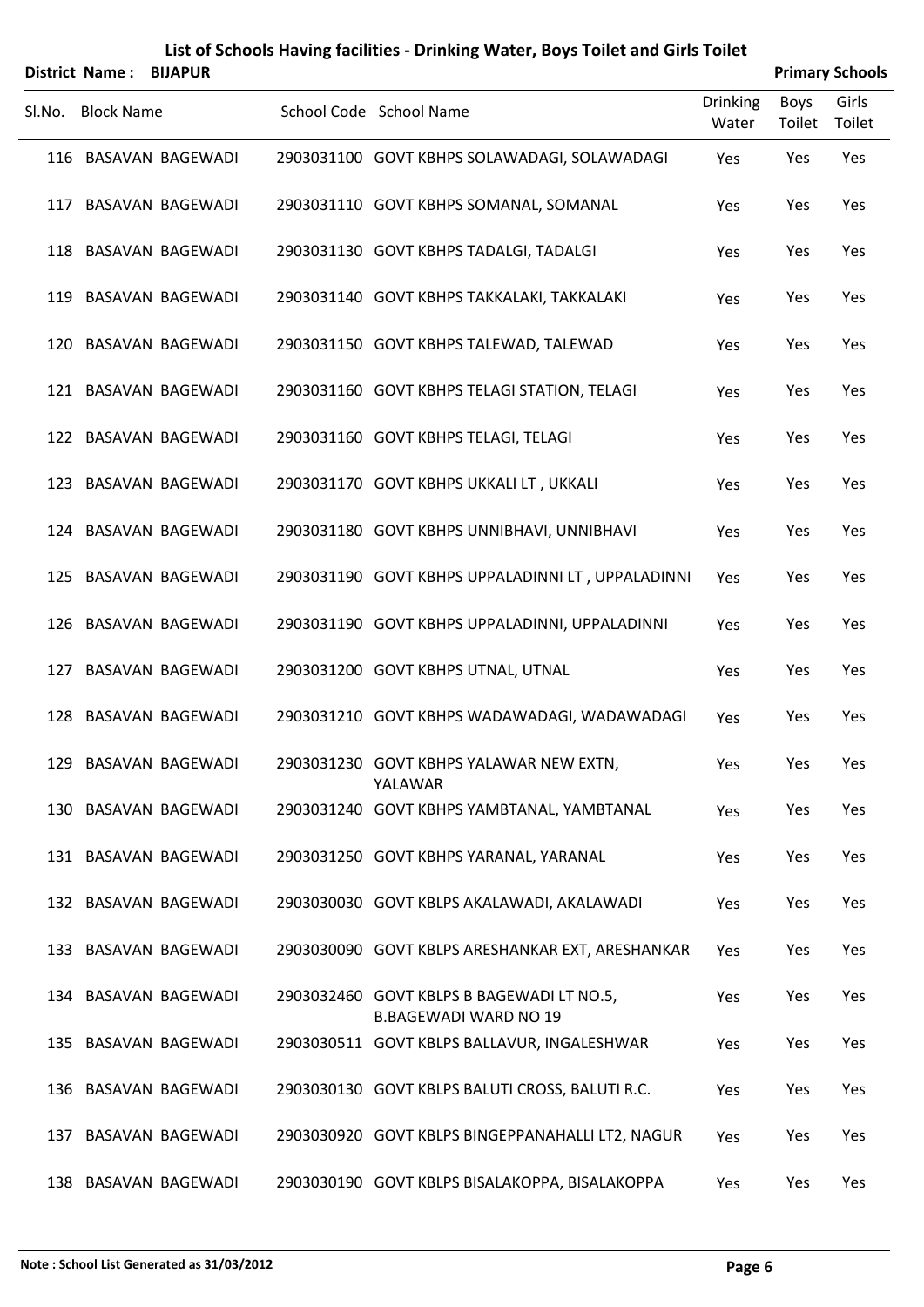|        | <b>District Name:</b><br><b>BIJAPUR</b> |                                                               |                          |                | <b>Primary Schools</b> |
|--------|-----------------------------------------|---------------------------------------------------------------|--------------------------|----------------|------------------------|
| SI.No. | <b>Block Name</b>                       | School Code School Name                                       | <b>Drinking</b><br>Water | Boys<br>Toilet | Girls<br>Toilet        |
|        | 139 BASAVAN BAGEWADI                    | 2903030270 GOVT KBLPS CHIMALAGI I B, CHIMMALGI                | Yes                      | Yes            | Yes                    |
|        | 140 BASAVAN BAGEWADI                    | 2903030260 GOVT KBLPS CHIRALADINNI, CHEERALADINNI             | Yes                      | Yes            | Yes                    |
|        | 141 BASAVAN BAGEWADI                    | 2903030320 GOVT KBLPS GANI LT, GANI                           | Yes                      | Yes            | Yes                    |
|        | 142 BASAVAN BAGEWADI                    | 2903030350 GOVT KBLPS GOLASANGI EXTN., GOLASANGI              | Yes                      | Yes            | Yes                    |
|        | 143 BASAVAN BAGEWADI                    | 2903030350 GOVT KBLPS GOLASANGI LT, GOLASANGI                 | Yes                      | Yes            | Yes                    |
|        | 144 BASAVAN BAGEWADI                    | 2903030380 GOVT KBLPS GULABAL LT, GULABAL                     | Yes                      | Yes            | Yes                    |
|        | 145 BASAVAN BAGEWADI                    | 2903030681 GOVT KBLPS HALE KOLHAR, KOLHAR                     | Yes                      | Yes            | Yes                    |
| 146    | BASAVAN BAGEWADI                        | 2903030510 GOVT KBLPS INGALESHWAR LT,<br>INGALESHWAR          | Yes                      | Yes            | Yes                    |
| 147    | BASAVAN BAGEWADI                        | 2903030511 GOVT KBLPS INGALESHWAR LT2,<br>INGALESHWAR         | Yes                      | Yes            | Yes                    |
|        | 148 BASAVAN BAGEWADI                    | 2903030530 GOVT KBLPS IVANAGI KUMBAR TOTA.,<br><b>IVANAGI</b> | Yes                      | Yes            | Yes                    |
| 149    | BASAVAN BAGEWADI                        | 2903030530 GOVT KBLPS IVANAGI TOTA, IVANAGI                   | Yes                      | Yes            | Yes                    |
|        | 150 BASAVAN BAGEWADI                    | 2903030560 GOVT KBLPS JEERALABHAVI, JEERALBHAVI               | Yes                      | Yes            | Yes                    |
|        | 151 BASAVAN BAGEWADI                    | 2903030600 GOVT KBLPS KALAGURKI HATTI, KALAGURKI              | Yes                      | Yes            | Yes                    |
|        | 152 BASAVAN BAGEWADI                    | 2903030620 GOVT KBLPS KANAKA NGR KANAKAL,<br>KANAKAL          | Yes                      | Yes            | Yes                    |
|        | 153 BASAVAN BAGEWADI                    | 2903030670 GOVT KBLPS KODAGANUR, KODAGANUR                    | Yes                      | Yes            | Yes                    |
|        | 154 BASAVAN BAGEWADI                    | 2903030710 GOVT KBLPS KURUBARADINNI LT,<br>KURUBARADINNI      | Yes                      | Yes            | Yes                    |
|        | 155 BASAVAN BAGEWADI                    | 2903030730 GOVT KBLPS MAJAREKOPPA, MAJAREKOPPA                | Yes                      | Yes            | Yes                    |
|        | 156 BASAVAN BAGEWADI                    | 2903032270 GOVT KBLPS MALAGHAN LT, MALAGHAN                   | Yes                      | Yes            | Yes                    |
|        | 157 BASAVAN BAGEWADI                    | 2903030750 GOVT KBLPS MANAGULI LT, MANAGULI                   | Yes                      | Yes            | Yes                    |
|        | 158 BASAVAN BAGEWADI                    | 2903030820 GOVT KBLPS MUDDAPUR, MUDDAPUR                      | Yes                      | Yes            | Yes                    |
|        | 159 BASAVAN BAGEWADI                    | 2903030840 GOVT KBLPS MULAWAD LT, MULAWAD                     | Yes                      | Yes            | Yes                    |
|        | 160 BASAVAN BAGEWADI                    | 2903030840 GOVT KBLPS MULAWAD RS, MULAWAD                     | Yes                      | Yes            | Yes                    |
|        | 161 BASAVAN BAGEWADI                    | 2903030850 GOVT KBLPS MULLAL, MULLAL                          | Yes                      | Yes            | Yes                    |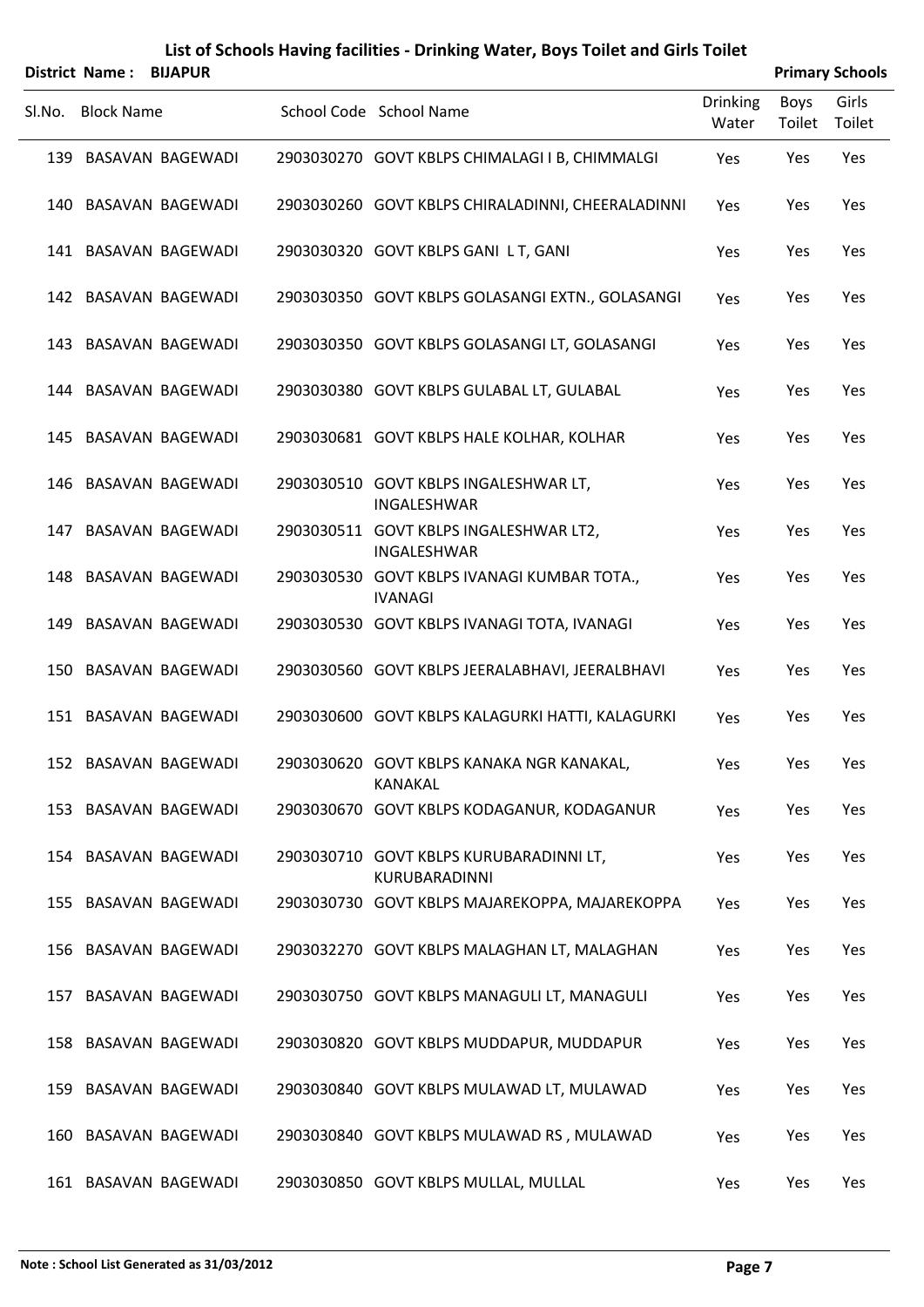|        | District Name:<br><b>BIJAPUR</b> |                                                                          |                          |                       | <b>Primary Schools</b> |
|--------|----------------------------------|--------------------------------------------------------------------------|--------------------------|-----------------------|------------------------|
| SI.No. | <b>Block Name</b>                | School Code School Name                                                  | <b>Drinking</b><br>Water | <b>Boys</b><br>Toilet | Girls<br>Toilet        |
|        | 162 BASAVAN BAGEWADI             | 2903030860 GOVT KBLPS MUTTAGI NH13 EXT, MUTTAGI                          | Yes                      | Yes                   | Yes                    |
|        | 163 BASAVAN BAGEWADI             | 2903030890 GOVT KBLPS NAGARAL DON, NAGARAL DON                           | Yes                      | Yes                   | Yes                    |
|        | 164 BASAVAN BAGEWADI             | 2903030950 GOVT KBLPS NARASALAGI LT, NARASALAGI                          | Yes                      | Yes                   | Yes                    |
| 165    | <b>BASAVAN BAGEWADI</b>          | 2903031010 GOVT KBLPS NAVANAGAR RONIHAL,<br><b>RONIHAL</b>               | Yes                      | Yes                   | Yes                    |
|        | 166 BASAVAN BAGEWADI             | 2903030960 GOVT KBLPS NEGINAL, NEGINAL                                   | Yes                      | Yes                   | Yes                    |
| 167    | <b>BASAVAN BAGEWADI</b>          | 2903030920 GOVT KBLPS RAMANADEVI TMPL NAGUR,<br><b>NAGUR</b>             | Yes                      | Yes                   | Yes                    |
|        | 168 BASAVAN BAGEWADI             | 2903031030 GOVT KBLPS RAMANAHATTI, K.SALAWADAGI                          | Yes                      | Yes                   | Yes                    |
| 169    | BASAVAN BAGEWADI                 | 2903031040 GOVT KBLPS SANKANAL THOTADA VASTI,<br>SANKANAL                | Yes                      | Yes                   | Yes                    |
|        | 170 BASAVAN BAGEWADI             | 2903031120 GOVT KBLPS SULAKHOD, SULAKHOD                                 | Yes                      | Yes                   | Yes                    |
|        | 171 BASAVAN BAGEWADI             | 2903030300 GOVT KBLPS TIMMAPUR BADAVANE<br>DINDAW, DINDAWAR              | Yes                      | Yes                   | Yes                    |
|        | 172 BASAVAN BAGEWADI             | 2903031200 GOVT KBLPS UTNAL LT 2, UTNAL                                  | Yes                      | Yes                   | Yes                    |
| 173    | BASAVAN BAGEWADI                 | 2903031210 GOVT KBLPS WADAWADAGI EXTN,<br>WADAWADAGI                     | Yes                      | Yes                   | Yes                    |
|        | 174 BASAVAN BAGEWADI             | 2903031220 GOVT KBLPS WANDAL (RS), WANDAL                                | Yes                      | Yes                   | Yes                    |
|        | 175 BASAVAN BAGEWADI             | 2903030050 GOVT KBLPS.AMBLNUR LT3, AMBALNUR                              | Yes                      | Yes                   | Yes                    |
|        | 176 BASAVAN BAGEWADI             | 2903030750 GOVT KBS AICHAVAR LT MANAGULI,<br><b>MANAGULI</b>             | Yes                      | Yes                   | Yes                    |
|        | 177 BASAVAN BAGEWADI             | 2903032420 GOVT KBS B.BAGEWADI L.T.NO.3,<br><b>B.BAGEWADI WARD NO 15</b> | Yes                      | Yes                   | Yes                    |
|        | 178 BASAVAN BAGEWADI             | 2903030681 GOVT KBS CHOUDRI TOTA KOLHAR, KOLHAR                          | Yes                      | Yes                   | Yes                    |
|        | 179 BASAVAN BAGEWADI             | 2903030800 GOVT KBS JANATA COLONY MASUTI, MASUTI                         | Yes                      | Yes                   | Yes                    |
|        | 180 BASAVAN BAGEWADI             | 2903030690 GOVT KBS MAHANTVANA KUDAGI, KUDAGI                            | Yes                      | Yes                   | Yes                    |
|        | 181 BASAVAN BAGEWADI             | 2903030950 GOVT KBS NARASALAGI LT2, NARASALAGI                           | Yes                      | Yes                   | Yes                    |
|        | 182 BASAVAN BAGEWADI             | 2903032370 GOVT KGBV SCHOOL B BAGEWADI,<br><b>B.BAGEWADI WARD NO 10</b>  | Yes                      | Yes                   | Yes                    |
|        | 183 BASAVAN BAGEWADI             | 2903032470 GOVT KGHPS B BAGEWADI, B.BAGEWADI<br>WARD NO 20               | Yes                      | Yes                   | Yes                    |
|        | 184 BASAVAN BAGEWADI             | 2903030300 GOVT KGHPS DINDAWAR, DINDAWAR                                 | Yes                      | Yes                   | Yes                    |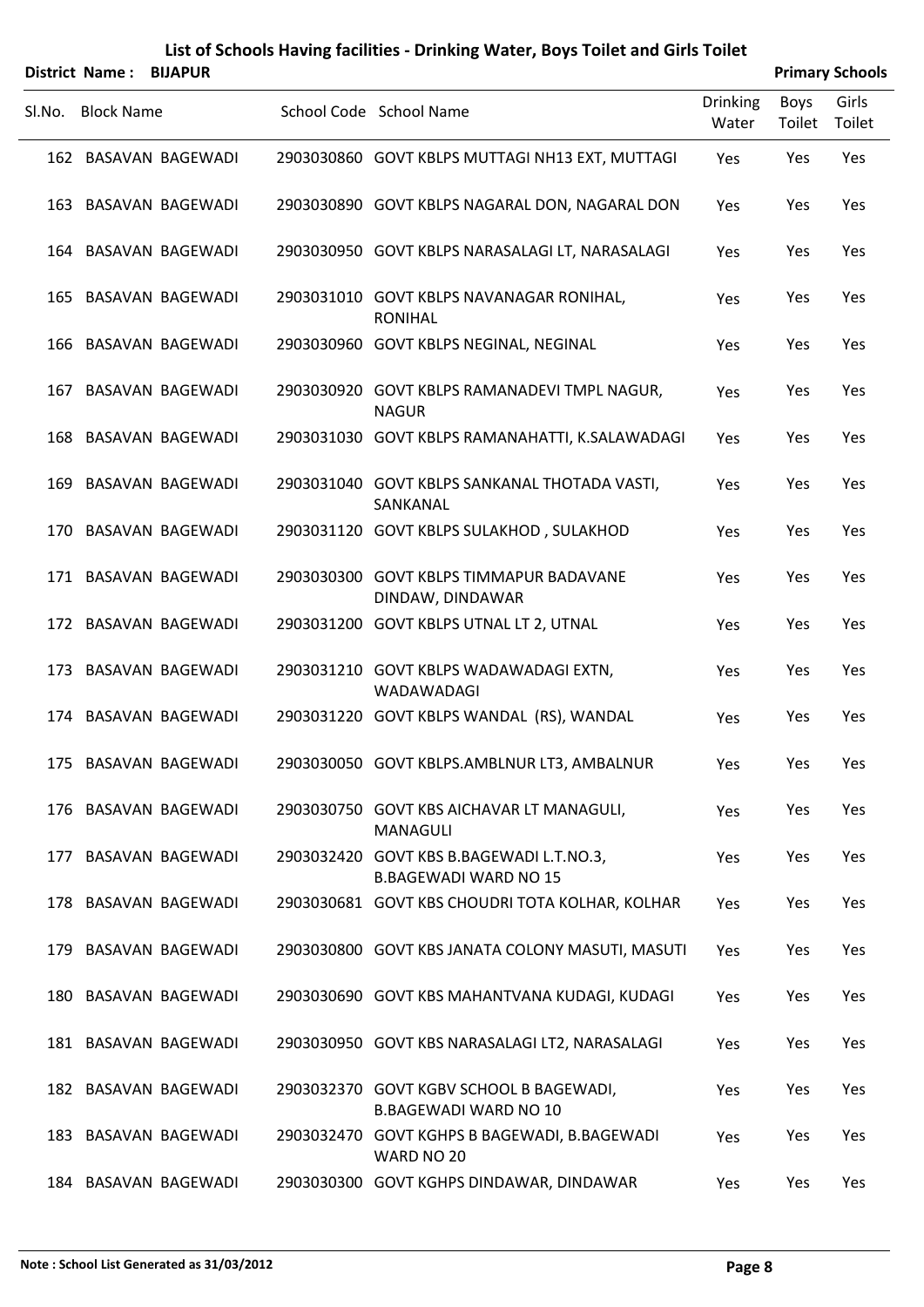|        | <b>District Name:</b><br><b>BIJAPUR</b> |                                                                   |                          |                       | <b>Primary Schools</b> |
|--------|-----------------------------------------|-------------------------------------------------------------------|--------------------------|-----------------------|------------------------|
| Sl.No. | <b>Block Name</b>                       | School Code School Name                                           | <b>Drinking</b><br>Water | <b>Boys</b><br>Toilet | Girls<br>Toilet        |
|        | 185 BASAVAN BAGEWADI                    | 2903030320 GOVT KGHPS GANI, GANI                                  | Yes                      | Yes                   | Yes                    |
| 186    | BASAVAN BAGEWADI                        | 2903030350 GOVT KGHPS GOLASANGI, GOLASANGI                        | Yes                      | Yes                   | Yes                    |
|        | 187 BASAVAN BAGEWADI                    | 2903030450 GOVT KGHPS HATTARAKIHAL, HATTARAKIHAL                  | Yes                      | Yes                   | Yes                    |
| 188    | BASAVAN BAGEWADI                        | 2903030500 GOVT KGHPS HUVINAHIPPARAGI, HUVINA<br><b>HIPPARAGI</b> | Yes                      | Yes                   | Yes                    |
| 189    | BASAVAN BAGEWADI                        | 2903030510 GOVT KGHPS INGALESHWAR, INGALESHWAR                    | Yes                      | Yes                   | Yes                    |
| 190    | BASAVAN BAGEWADI                        | 2903030520 GOVT KGHPS ITAGI, ITAGI                                | Yes                      | Yes                   | Yes                    |
|        | 191 BASAVAN BAGEWADI                    | 2903031030 GOVT KGHPS K SALAWADAGI,<br>K.SALAWADAGI               | Yes                      | Yes                   | Yes                    |
|        | 192 BASAVAN BAGEWADI                    | 2903030680 GOVT KGHPS KOLHAR, KOLHAR                              | Yes                      | Yes                   | Yes                    |
|        | 193 BASAVAN BAGEWADI                    | 2903030690 GOVT KGHPS KUDAGI, KUDAGI                              | Yes                      | Yes                   | Yes                    |
|        | 194 BASAVAN BAGEWADI                    | 2903030750 GOVT KGHPS MANAGULI, MANAGULI                          | Yes                      | Yes                   | Yes                    |
| 195    | BASAVAN BAGEWADI                        | 2903030790 GOVT KGHPS MASABINAL, MASABINAL                        | Yes                      | Yes                   | Yes                    |
| 196    | BASAVAN BAGEWADI                        | 2903030800 GOVT KGHPS MASUTI, MASUTI                              | Yes                      | Yes                   | Yes                    |
| 197    | BASAVAN BAGEWADI                        | 2903030840 GOVT KGHPS MULAWAD, MULAWAD                            | Yes                      | Yes                   | Yes                    |
|        | 198 BASAVAN BAGEWADI                    | 2903031010 GOVT KGHPS RONIHAL, RONIHAL                            | Yes                      | Yes                   | Yes                    |
| 199    | BASAVAN BAGEWADI                        | 2903031150 GOVT KGHPS TALEWAD, TALEWAD                            | Yes                      | Yes                   | Yes                    |
|        | 200 BASAVAN BAGEWADI                    | 2903031170 GOVT KGHPS UKKALI, UKKALI                              | Yes                      | Yes                   | Yes                    |
|        | 201 BASAVAN BAGEWADI                    | 2903031230 GOVT KGHPS YALAWAR, YALAWAR                            | Yes                      | Yes                   | Yes                    |
|        | 202 BASAVAN BAGEWADI                    | 2903031250 GOVT KGHPS YARANAL, YARANAL                            | Yes                      | Yes                   | Yes                    |
|        | 203 BASAVAN BAGEWADI                    | 2903030860 GOVT KGS MUTTAGI, MUTTAGI                              | Yes                      | Yes                   | Yes                    |
|        | 204 BASAVAN BAGEWADI                    | 2903030970 GOVT KGS NIDAGUNDI, NIDAGUNDI                          | Yes                      | Yes                   | Yes                    |
|        | 205 BASAVAN BAGEWADI                    | 2903030680 GOVT L P S BELLADAHALLA KOLHAR, KOLHAR                 | Yes                      | Yes                   | Yes                    |
|        | 206 BASAVAN BAGEWADI                    | 2903030920 GOVT L.P.S BINGEPPANAHALLI, NAGUR                      | Yes                      | Yes                   | Yes                    |
|        | 207 BASAVAN BAGEWADI                    | 2903030041 GOVT LPS ALMATTI EXTN, ALMATTI                         | Yes                      | Yes                   | Yes                    |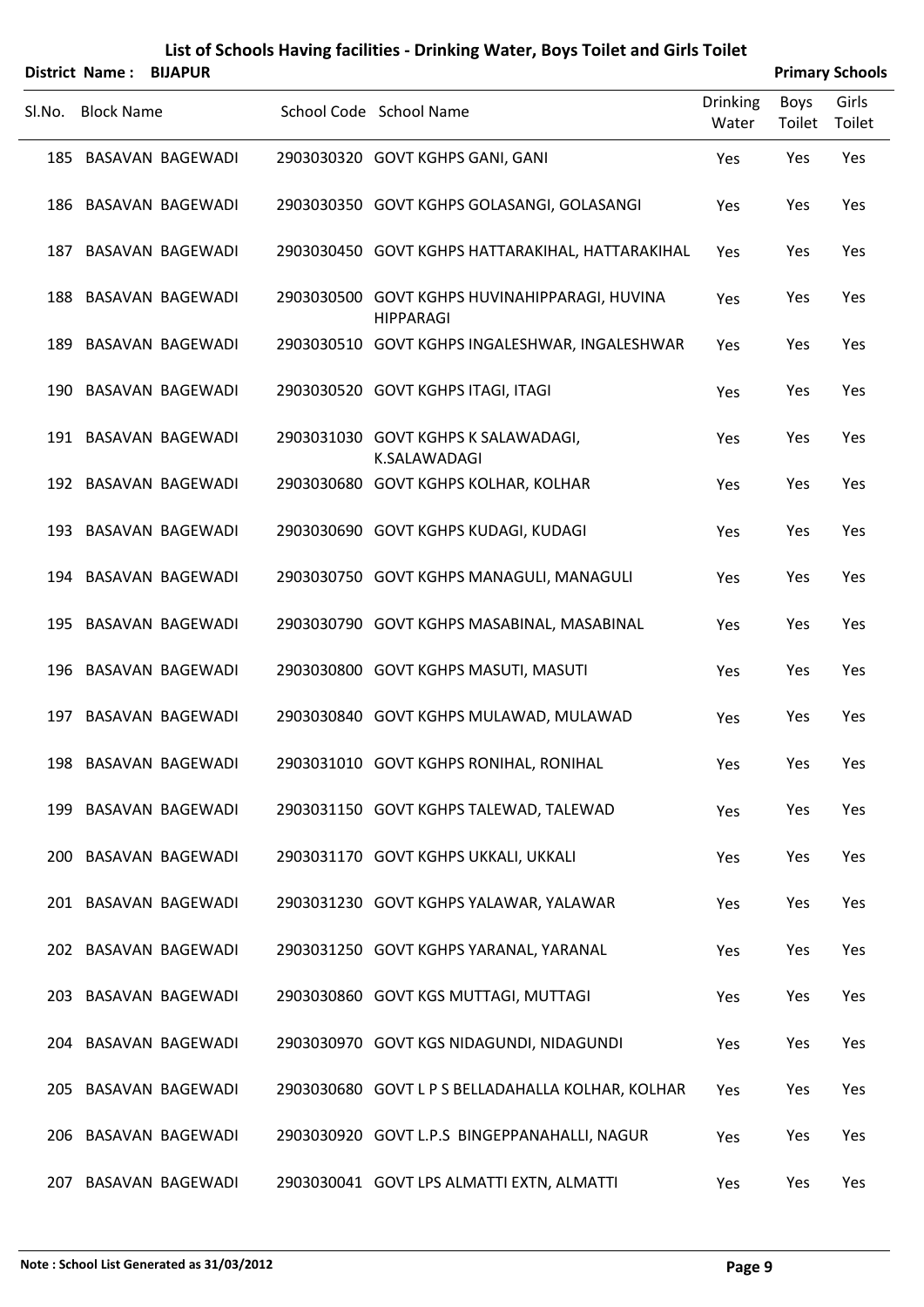|        | <b>District Name:</b> | <b>BIJAPUR</b>       |                                                                             |                          |                | <b>Primary Schools</b> |
|--------|-----------------------|----------------------|-----------------------------------------------------------------------------|--------------------------|----------------|------------------------|
| SI.No. | <b>Block Name</b>     |                      | School Code School Name                                                     | <b>Drinking</b><br>Water | Boys<br>Toilet | Girls<br>Toilet        |
|        |                       | 208 BASAVAN BAGEWADI | 2903031270 GOVT LPS BHUTAPPANKERE, BAGEWADI, B<br><b>BAGEWADI</b>           | Yes                      | Yes            | Yes                    |
|        |                       | 209 BASAVAN BAGEWADI | 2903030510 GOVT LPS BIRESHWAR NGR INGALESHWAR,<br>INGALESHWAR               | Yes                      | Yes            | Yes                    |
|        |                       | 210 BASAVAN BAGEWADI | 2903030700 GOVT LPS CHOUDHARI TOTA KUPAKADDI,<br><b>KUPAKADDI</b>           | Yes                      | Yes            | Yes                    |
|        |                       | 211 BASAVAN BAGEWADI | 2903031150 GOVT LPS DADEWAR TOTA TALEWAD,<br><b>TALEWAD</b>                 | Yes                      | Yes            | Yes                    |
|        |                       | 212 BASAVAN BAGEWADI | 2903030751 GOVT LPS GANGUN LT, MANAGULI                                     | Yes                      | Yes            | Yes                    |
|        |                       | 213 BASAVAN BAGEWADI | 2903030300 GOVT LPS GUNDAGIYAVAR THOTA DINDAVA,<br><b>DINDAWAR</b>          | Yes                      | Yes            | Yes                    |
|        |                       | 214 BASAVAN BAGEWADI | 2903032460 GOVT LPS INDIRA NAGAR BAGEWADI,<br><b>B.BAGEWADI WARD NO 19</b>  | Yes                      | Yes            | Yes                    |
|        |                       | 215 BASAVAN BAGEWADI | 2903030840 GOVT LPS JANATA COLONY MULAWAD,<br><b>MULAWAD</b>                | Yes                      | Yes            | Yes                    |
|        |                       | 216 BASAVAN BAGEWADI | 2903030610 GOVT LPS KAMANAKERI BUDIHAL LT,<br>KAMANAKERI BUDIHAL            | Yes                      | Yes            | Yes                    |
|        |                       | 217 BASAVAN BAGEWADI | 2903032400 GOVT LPS KESHAV NAGAR, DPEP SCH,<br><b>B.BAGEWADI WARD NO 13</b> | Yes                      | Yes            | Yes                    |
|        |                       | 218 BASAVAN BAGEWADI | 2903030680 GOVT LPS KOLHAR UKP EXT, KOLHAR                                  | Yes                      | Yes            | Yes                    |
|        |                       | 219 BASAVAN BAGEWADI | 2903032310 GOVT LPS LAXMI NGR BAGEWADI,<br><b>B.BAGEWADI WARD NO 4</b>      | Yes                      | Yes            | Yes                    |
| 220    |                       | BASAVAN BAGEWADI     | 2903030920 GOVT LPS M. KANTEPPANAYK NAGUR LT2,<br><b>NAGUR</b>              | Yes                      | Yes            | Yes                    |
|        |                       | 221 BASAVAN BAGEWADI | 2903030751 GOVT LPS MANAGULI TOTA, MANAGULI                                 | Yes                      | Yes            | Yes                    |
|        |                       | 222 BASAVAN BAGEWADI | 2903030760 GOVT LPS MANNUR LT, MANNUR                                       | Yes                      | Yes            | Yes                    |
|        |                       | 223 BASAVAN BAGEWADI | 2903030790 GOVT LPS MASABINAL BADAVANE,<br><b>MASABINAL</b>                 | Yes                      | Yes            | Yes                    |
|        |                       | 224 BASAVAN BAGEWADI | 2903030920 GOVT LPS NAGUR LT2 (BAGE LT 2, NAGUR                             | Yes                      | Yes            | Yes                    |
|        |                       | 225 BASAVAN BAGEWADI | 2903032330 GOVT LPS NANDI EXTN B BAGEWADI,<br><b>B.BAGEWADI WARD NO 6</b>   | Yes                      | Yes            | Yes                    |
|        |                       | 226 BASAVAN BAGEWADI | 2903030970 GOVT LPS NIDAGUNDI NH 13, NIDAGUNDI                              | Yes                      | Yes            | Yes                    |
|        |                       | 227 BASAVAN BAGEWADI | 2903030972 GOVT LPS NIDAGUNDI LT, NIDAGUNDI                                 | Yes                      | Yes            | Yes                    |
|        |                       | 228 BASAVAN BAGEWADI | 2903031010 GOVT LPS NYAMGOUDAR VST RONIHAL,<br><b>RONIHAL</b>               | Yes                      | Yes            | Yes                    |
|        |                       | 229 BASAVAN BAGEWADI | 2903030530 GOVT LPS SIMEHALLA, IVANAGI                                      | Yes                      | Yes            | Yes                    |
|        |                       | 230 BASAVAN BAGEWADI | 2903031210 GOVT LPS TOTAD SCH WADAWADAGI,<br>WADAWADAGI                     | Yes                      | Yes            | Yes                    |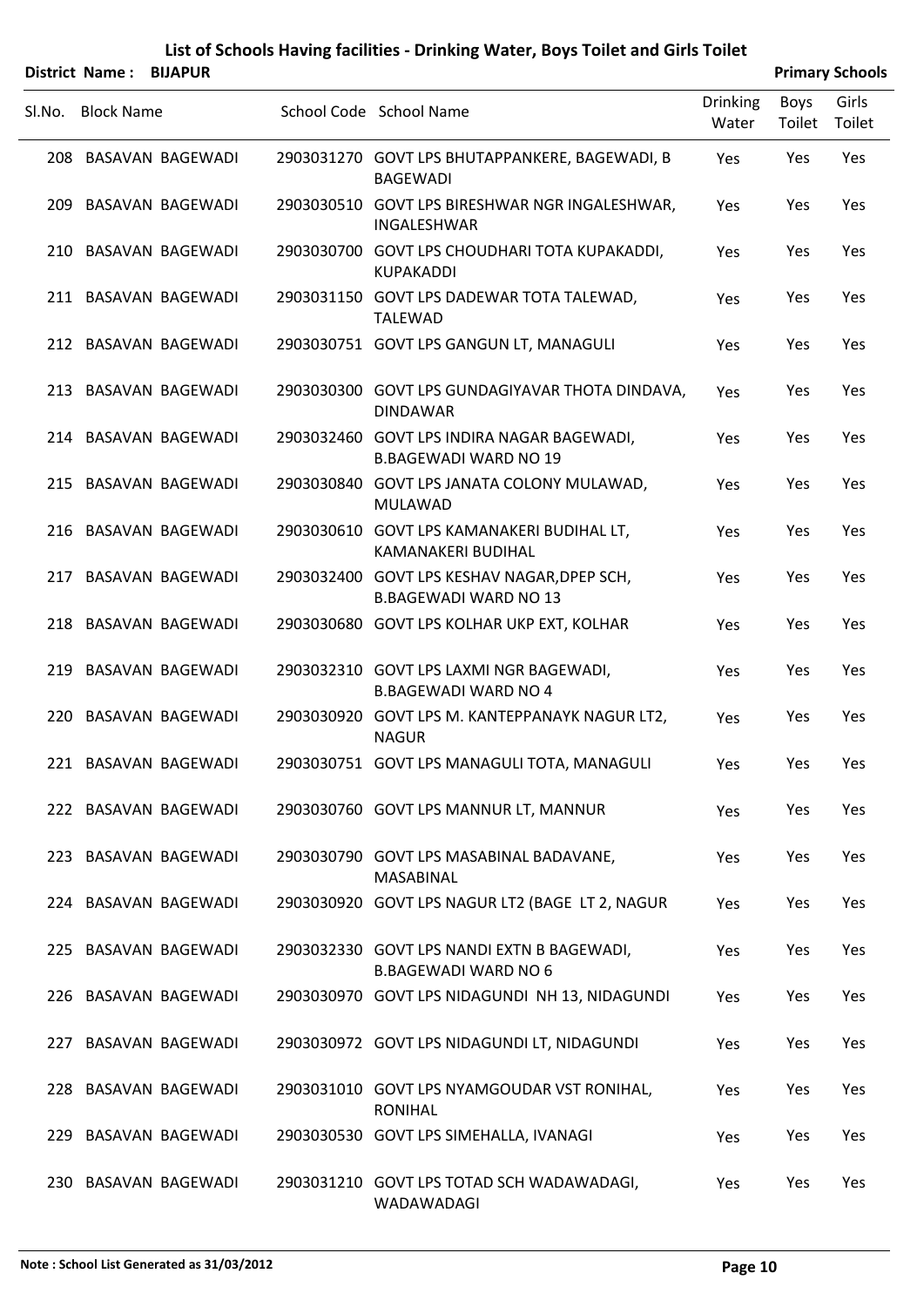| <b>District Name:</b> | <b>BIJAI</b> |
|-----------------------|--------------|
|                       |              |

#### **DRISPUR PUR PUR**

| Sl.No. Block Name    | School Code School Name                                                     | <b>Drinking</b><br>Water | Boys<br>Toilet Toilet | Girls |
|----------------------|-----------------------------------------------------------------------------|--------------------------|-----------------------|-------|
| 231 BASAVAN BAGEWADI | 2903031170 GOVT LPS UKKALI LT NO.2, UKKALI                                  | Yes                      | Yes                   | Yes   |
| 232 BASAVAN BAGEWADI | 2903031190 GOVT LPS UPPALADINNI TOTA, UPPALADINNI                           | Yes                      | Yes                   | Yes   |
| 233 BASAVAN BAGEWADI | 2903032440 GOVT LPS WADEDAWAR TOTA BGD,<br><b>B.BAGEWADI WARD NO 17</b>     | Yes                      | Yes                   | Yes   |
| 234 BASAVAN BAGEWADI | 2903030681 GOVT LPS.NO1 AMBEDKAR CRL KOLHAR,<br><b>KOLHAR</b>               | Yes                      | Yes                   | Yes   |
| 235 BASAVAN BAGEWADI | 2903030040 GOVT MLA MPS ALMATTI DS, ALMATTI                                 | Yes                      | Yes                   | Yes   |
| 236 BASAVAN BAGEWADI | 2903031273 GOVT MLA MPS B BAGEWADI, B BAGEWADI                              | Yes                      | Yes                   | Yes   |
| 237 BASAVAN BAGEWADI | 2903030350 GOVT MPS GOLASANGI, GOLASANGI                                    | Yes                      | Yes                   | Yes   |
| 238 BASAVAN BAGEWADI | 2903030500 GOVT MPS HUVINAHIPPARAGI, HUVINA<br><b>HIPPARAGI</b>             | Yes                      | Yes                   | Yes   |
| 239 BASAVAN BAGEWADI | 2903030510 GOVT MPS INGALESHWAR, INGALESHWAR                                | Yes                      | Yes                   | Yes   |
| 240 BASAVAN BAGEWADI | 2903030750 GOVT MPS MANAGULI, MANAGULI                                      | Yes                      | Yes                   | Yes   |
| 241 BASAVAN BAGEWADI | 2903030860 GOVT MPS MUTTAGI, MUTTAGI                                        | Yes                      | Yes                   | Yes   |
| 242 BASAVAN BAGEWADI | 2903030970 GOVT MPS NIDAGUNDI, NIDAGUNDI                                    | Yes                      | Yes                   | Yes   |
| 243 BASAVAN BAGEWADI | 2903031170 GOVT MPS UKKALI, UKKALI                                          | Yes                      | Yes                   | Yes   |
| 244 BASAVAN BAGEWADI | 2903031230 GOVT MPS YALAWAR, YALAWAR                                        | Yes                      | Yes                   | Yes   |
| 245 BASAVAN BAGEWADI | 2903030041 GOVT UBHPS ALAMATTI DS, ALMATTI                                  | <b>Yes</b>               | Yes                   | Yes   |
| 246 BASAVAN BAGEWADI | 2903032470 GOVT UBHPS B BAGEWADI, B.BAGEWADI<br>WARD NO 20                  | Yes                      | Yes                   | Yes   |
| 247 BASAVAN BAGEWADI | 2903032480 GOVT UBHPS BASAVNAGAR BAGEWADI,<br><b>B.BAGEWADI WARD NO 21</b>  | Yes                      | Yes                   | Yes   |
| 248 BASAVAN BAGEWADI | 2903030310 GOVT UBHPS DONUR, DONUR                                          | <b>Yes</b>               | Yes                   | Yes   |
| 249 BASAVAN BAGEWADI | 2903030350 GOVT UBHPS GOLASANGI, GOLASANGI                                  | <b>Yes</b>               | Yes                   | Yes   |
| 250 BASAVAN BAGEWADI | 2903032470 GOVT UBHPS GURUJIKATTI BAGEWADI,<br><b>B.BAGEWADI WARD NO 20</b> | Yes                      | Yes                   | Yes   |
| 251 BASAVAN BAGEWADI | 2903030500 GOVT UBHPS HUVINAHIPPARAGI, HUVINA<br><b>HIPPARAGI</b>           | <b>Yes</b>               | Yes                   | Yes   |
| 252 BASAVAN BAGEWADI | 2903030750 GOVT UBHPS INDIRA NGR MANAGULI,<br><b>MANAGULI</b>               | <b>Yes</b>               | Yes                   | Yes   |
| 253 BASAVAN BAGEWADI | 2903030510 GOVT UBHPS INGALESHWAR, INGALESHWAR                              | Yes                      | Yes                   | Yes   |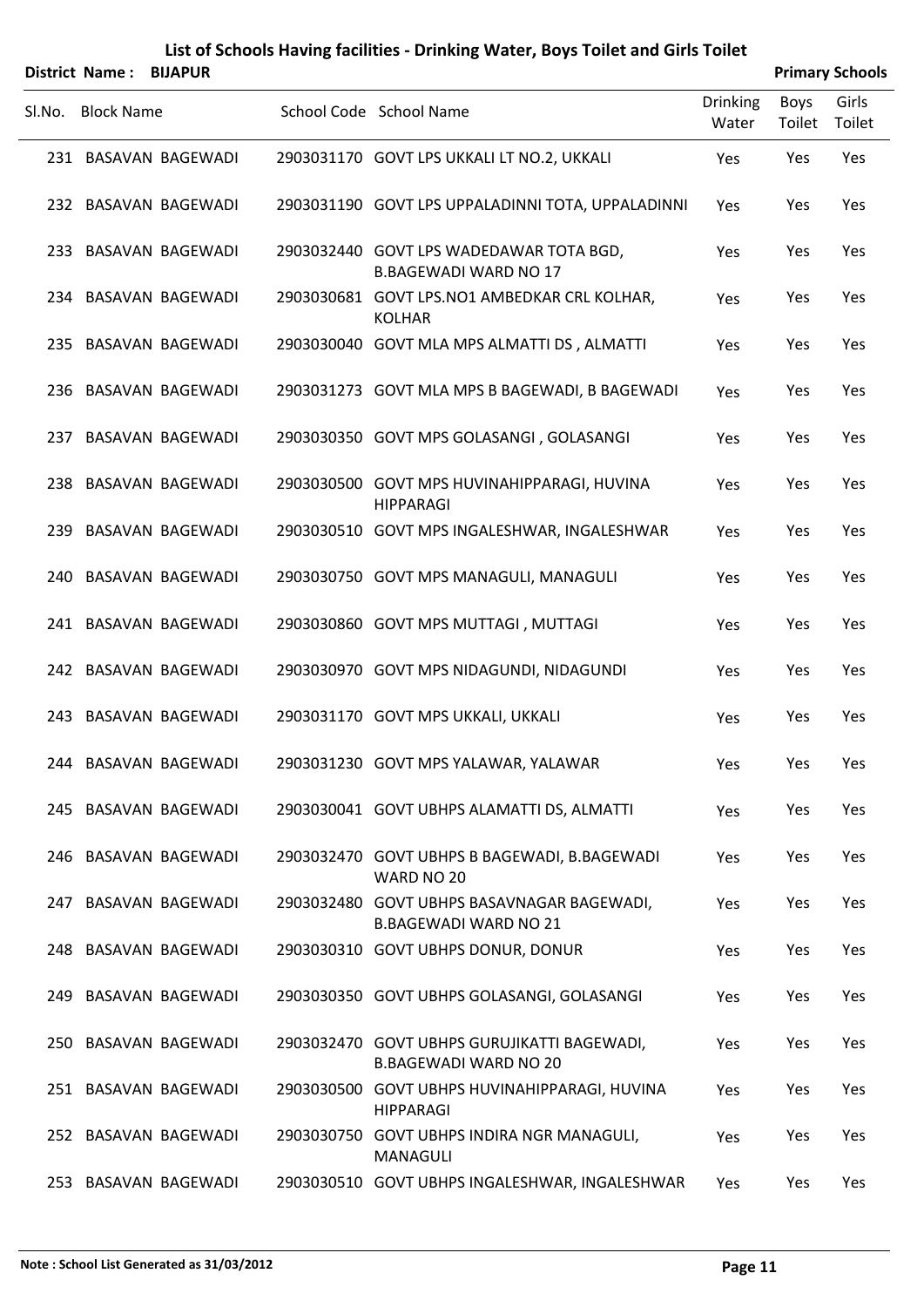|        | District Name: BIJAPUR |                                                                  |                          |                       | <b>Primary Schools</b> |
|--------|------------------------|------------------------------------------------------------------|--------------------------|-----------------------|------------------------|
| SI.No. | <b>Block Name</b>      | School Code School Name                                          | <b>Drinking</b><br>Water | <b>Boys</b><br>Toilet | Girls<br>Toilet        |
|        | 254 BASAVAN BAGEWADI   | 2903030620 GOVT UBHPS KANAKAL, KANAKAL                           | Yes                      | Yes                   | Yes                    |
|        | 255 BASAVAN BAGEWADI   | 2903030670 GOVT UBHPS KODAGANUR, KODAGANUR                       | Yes                      | Yes                   | Yes                    |
|        | 256 BASAVAN BAGEWADI   | 2903030680 GOVT UBHPS KOLHAR, KOLHAR                             | Yes                      | Yes                   | Yes                    |
| 257    | BASAVAN BAGEWADI       | 2903030690 GOVT UBHPS KUDAGI, KUDAGI                             | Yes                      | Yes                   | Yes                    |
|        | 258 BASAVAN BAGEWADI   | 2903030750 GOVT UBHPS MANAGULI, MANAGULI                         | Yes                      | Yes                   | Yes                    |
| 259    | BASAVAN BAGEWADI       | 2903030780 GOVT UBHPS MARKABBINAHALLI,<br><b>MARKABBINAHALLI</b> | Yes                      | Yes                   | Yes                    |
|        | 260 BASAVAN BAGEWADI   | 2903030840 GOVT UBHPS MULAWAD, MULAWAD                           | Yes                      | Yes                   | Yes                    |
|        | 261 BASAVAN BAGEWADI   | 2903030920 GOVT UBHPS NAGUR, NAGUR                               | Yes                      | Yes                   | Yes                    |
|        | 262 BASAVAN BAGEWADI   | 2903030950 GOVT UBHPS NARASALAGI, NARASALAGI                     | Yes                      | Yes                   | Yes                    |
|        | 263 BASAVAN BAGEWADI   | 2903030970 GOVT UBHPS NIDAGUNDI, NIDAGUNDI                       | Yes                      | Yes                   | Yes                    |
|        | 264 BASAVAN BAGEWADI   | 2903031030 GOVT UBHPS SALAWADAGI, K.SALAWADAGI                   | Yes                      | Yes                   | Yes                    |
|        | 265 BASAVAN BAGEWADI   | 2903031060 GOVT UBHPS SATIHAL, SATIHAL                           | Yes                      | Yes                   | Yes                    |
|        | 266 BASAVAN BAGEWADI   | 2903031140 GOVT UBHPS TAKKALAKI, TAKKALAKI                       | Yes                      | Yes                   | Yes                    |
|        | 267 BASAVAN BAGEWADI   | 2903031170 GOVT UBHPS UKKALI, UKKALI                             | Yes                      | Yes                   | Yes                    |
|        | 268 BASAVAN BAGEWADI   | 2903030042 GOVT UBLPS ALAMATTI RS, ALMATTI                       | Yes                      | Yes                   | Yes                    |
|        | 269 BASAVAN BAGEWADI   | 2903030070 GOVT UBLPS ARALADINNI, ARALADINNI                     | Yes                      | Yes                   | Yes                    |
|        | 270 BASAVAN BAGEWADI   | 2903030682 GOVT UBLPS AZAD NAGAR KOLHAR, KOLHAR                  | Yes                      | Yes                   | Yes                    |
|        | 271 BASAVAN BAGEWADI   | 2903030150 GOVT UBLPS BENAL, BENAL                               | Yes                      | Yes                   | Yes                    |
|        | 272 BASAVAN BAGEWADI   | 2903030170 GOVT UBLPS BHAIRAWADAGI,<br>BHAIRAWADAGI              | Yes                      | Yes                   | Yes                    |
|        | 273 BASAVAN BAGEWADI   | 2903030230 GOVT UBLPS BYAKOD, BYAKOD                             | Yes                      | Yes                   | Yes                    |
|        | 274 BASAVAN BAGEWADI   | 2903030250 GOVT UBLPS CHABANUR, CHABANUR                         | Yes                      | Yes                   | Yes                    |
|        | 275 BASAVAN BAGEWADI   | 2903030270 GOVT UBLPS CHIMMALAGI, CHIMMALGI                      | Yes                      | Yes                   | Yes                    |
|        | 276 BASAVAN BAGEWADI   | 2903030280 GOVT UBLPS DEGINAL, DEGINAL                           | Yes                      | Yes                   | Yes                    |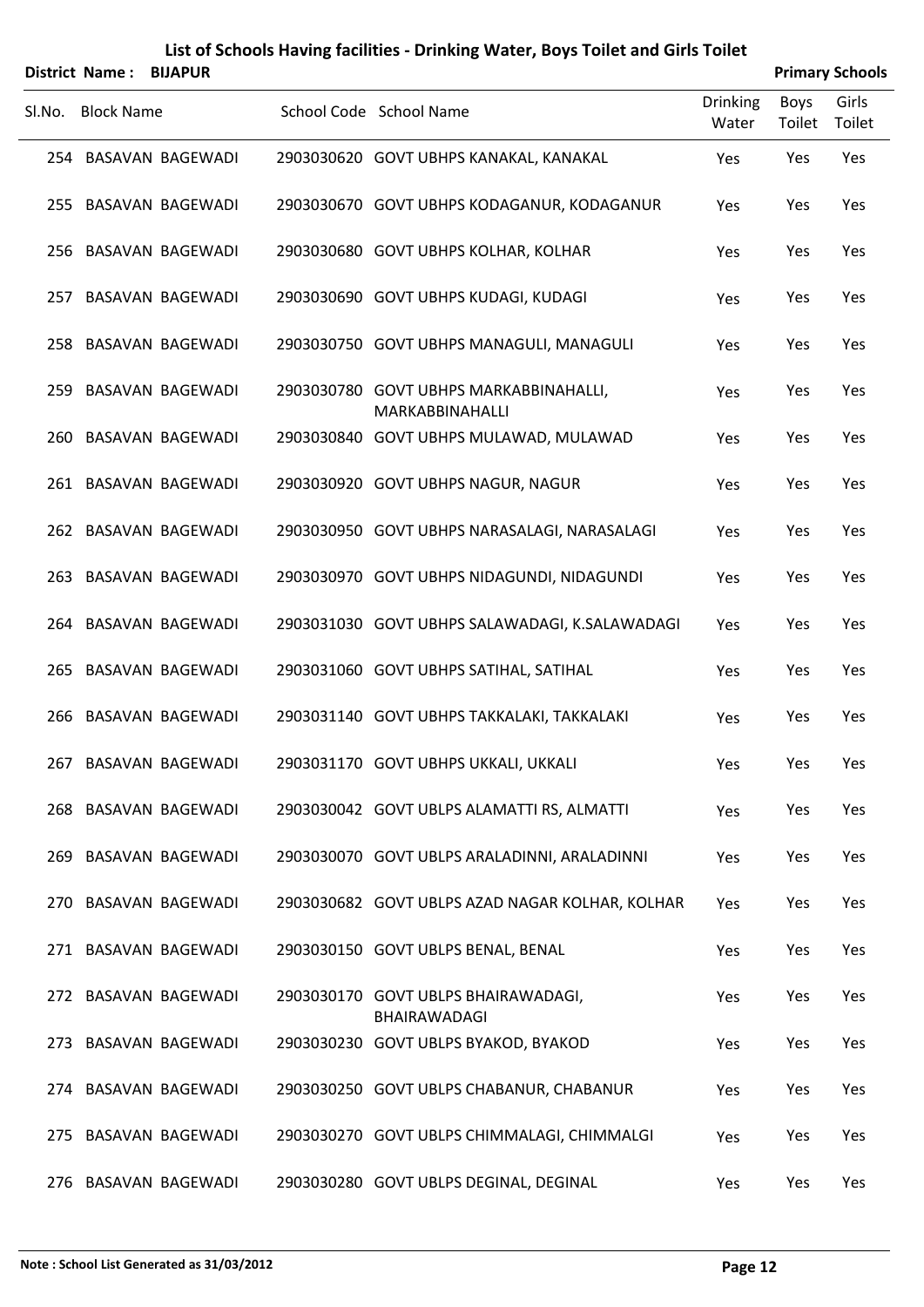|        | District Name: BIJAPUR |                      |                                                                         |                          |                | <b>Primary Schools</b> |
|--------|------------------------|----------------------|-------------------------------------------------------------------------|--------------------------|----------------|------------------------|
| SI.No. | <b>Block Name</b>      |                      | School Code School Name                                                 | <b>Drinking</b><br>Water | Boys<br>Toilet | Girls<br>Toilet        |
|        |                        | 277 BASAVAN BAGEWADI | 2903030300 GOVT UBLPS DINDAWAR, DINDAWAR                                | Yes                      | Yes            | Yes                    |
|        |                        | 278 BASAVAN BAGEWADI | 2903030681 GOVT UBLPS HALE KOLHAR, KOLHAR                               | Yes                      | Yes            | Yes                    |
|        |                        | 279 BASAVAN BAGEWADI | 2903030410 GOVT UBLPS HALLADAGENNUR,<br>HALLADAGENNUR                   | Yes                      | Yes            | Yes                    |
|        |                        | 280 BASAVAN BAGEWADI | 2903030450 GOVT UBLPS HATTARAKIHAL, HATTARAKIHAL                        | Yes                      | Yes            | Yes                    |
|        |                        | 281 BASAVAN BAGEWADI | 2903030460 GOVT UBLPS HEBBAL, HEBBAL                                    | Yes                      | Yes            | Yes                    |
|        |                        | 282 BASAVAN BAGEWADI | 2903030480 GOVT UBLPS HUNASHYAL PB, HUNASHYAL PB                        | Yes                      | Yes            | Yes                    |
|        |                        | 283 BASAVAN BAGEWADI | 2903030520 GOVT UBLPS ITAGI, ITAGI                                      | Yes                      | Yes            | Yes                    |
|        |                        | 284 BASAVAN BAGEWADI | 2903030630 GOVT UBLPS KANNAL, KANNAL                                    | Yes                      | Yes            | Yes                    |
|        |                        | 285 BASAVAN BAGEWADI | 2903030640 GOVT UBLPS KARABHANTANAL,<br>KARABANTANAL                    | Yes                      | Yes            | Yes                    |
|        |                        | 286 BASAVAN BAGEWADI | 2903030790 GOVT UBLPS MASABINAL, MASABINAL                              | Yes                      | Yes            | Yes                    |
|        |                        | 287 BASAVAN BAGEWADI | 2903030841 GOVT UBLPS MULAWAD RS, MULAWAD                               | Yes                      | Yes            | Yes                    |
|        |                        | 288 BASAVAN BAGEWADI | 2903030860 GOVT UBLPS MUTTAGI, MUTTAGI                                  | Yes                      | Yes            | Yes                    |
|        |                        | 289 BASAVAN BAGEWADI | 2903030930 GOVT UBLPS NANDIHAL PU, NANDIHAL PU                          | Yes                      | Yes            | Yes                    |
|        |                        | 290 BASAVAN BAGEWADI | 2903030971 GOVT UBLPS NIDAGUNDI NH.13, NIDAGUNDI                        | Yes                      | Yes            | Yes                    |
|        |                        | 291 BASAVAN BAGEWADI | 2903031040 GOVT UBLPS SANKANAL, SANKANAL                                | Yes                      | Yes            | Yes                    |
|        |                        | 292 BASAVAN BAGEWADI | 2903031160 GOVT UBLPS TELAGI RS, TELAGI                                 | Yes                      | Yes            | Yes                    |
|        |                        | 293 BASAVAN BAGEWADI | 2903031160 GOVT UBLPS TELAGI, TELAGI                                    | Yes                      | Yes            | Yes                    |
|        |                        | 294 BASAVAN BAGEWADI | 2903031180 GOVT UBLPS UNNIBHAVI, UNNIBHAVI                              | Yes                      | Yes            | Yes                    |
|        |                        | 295 BASAVAN BAGEWADI | 2903031210 GOVT UBLPS WADAWADAGI, WADAWADAGI                            | Yes                      | Yes            | Yes                    |
|        |                        | 296 BASAVAN BAGEWADI | 2903031220 GOVT UBLPS WANDAL, WANDAL                                    | Yes                      | Yes            | Yes                    |
|        |                        | 297 BASAVAN BAGEWADI | 2903032470 GOVT UGHPS B BAGEWADI, B.BAGEWADI<br>WARD NO 20              | Yes                      | Yes            | Yes                    |
|        |                        | 298 BASAVAN BAGEWADI | 2903030680 GOVT UGHPS KOLHAR, KOLHAR                                    | Yes                      | Yes            | Yes                    |
| 299    |                        | BASAVAN BAGEWADI     | 2903032380 GOVT. KBLPS B BAGEWADI LT 6,<br><b>B.BAGEWADI WARD NO 11</b> | Yes                      | Yes            | Yes                    |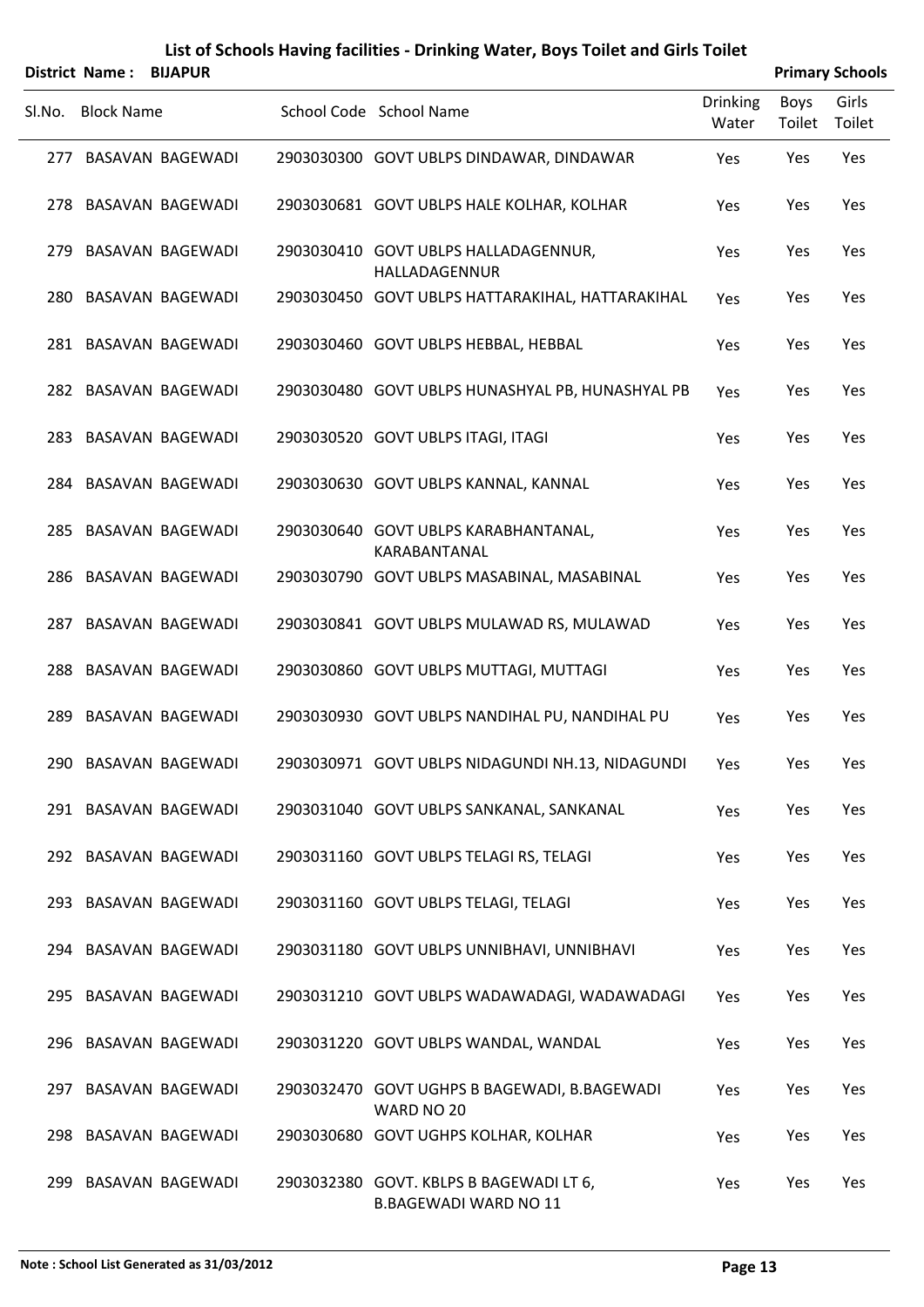|        | District Name:           | <b>BIJAPUR</b> |                                                                |                          |                | <b>Primary Schools</b> |
|--------|--------------------------|----------------|----------------------------------------------------------------|--------------------------|----------------|------------------------|
| SI.No. | <b>Block Name</b>        |                | School Code School Name                                        | <b>Drinking</b><br>Water | Boys<br>Toilet | Girls<br>Toilet        |
|        | <b>300 BIJAPUR RURAL</b> |                | 2903050061 GOVT HPS SIDDAPUR ARAKERI, ARAKERI                  | Yes                      | Yes            | Yes                    |
|        | 301 BIJAPUR RURAL        |                | 2903050540 GOVT ADARSHA VIDYALAYA KAGGOD,<br><b>KAGGOD</b>     | Yes                      | Yes            | Yes                    |
|        | 302 BIJAPUR RURAL        |                | 2903050740 GOVT H.P.S LOHAGAON, LOHAGAON                       | Yes                      | Yes            | Yes                    |
|        | 303 BIJAPUR RURAL        |                | 2903050020 GOVT HPS AINAPUR LT, AINAPUR                        | Yes                      | Yes            | Yes                    |
|        | 304 BIJAPUR RURAL        |                | 2903050020 GOVT HPS AINAPUR, AINAPUR                           | Yes                      | Yes            | Yes                    |
|        | 305 BIJAPUR RURAL        |                | 2903050040 GOVT HPS ALIYABAD, ALLIYABAD                        | Yes                      | Yes            | Yes                    |
|        | 306 BIJAPUR RURAL        |                | 2903050050 GOVT HPS ANKALAGI, ANKALAGI                         | Yes                      | Yes            | Yes                    |
|        | 307 BIJAPUR RURAL        |                | 2903050060 GOVT HPS ARAKERI KH 1, ARAKERI                      | Yes                      | Yes            | Yes                    |
|        | 308 BIJAPUR RURAL        |                | 2903050060 GOVT HPS ARAKERI LT 1, ARAKERI                      | Yes                      | Yes            | Yes                    |
|        | 309 BIJAPUR RURAL        |                | 2903050060 GOVT HPS ARAKERI, ARAKERI                           | Yes                      | Yes            | Yes                    |
|        | 310 BIJAPUR RURAL        |                | 2903050070 GOVT HPS ARJUNAGI, ARJUNAGI                         | Yes                      | Yes            | Yes                    |
|        | 311 BIJAPUR RURAL        |                | 2903051030 GOVT HPS ATALATTI, TORAVI                           | Yes                      | Yes            | Yes                    |
|        | 312 BIJAPUR RURAL        |                | 2903050590 GOVT HPS B S KANAMADI, KANAMADI                     | Yes                      | Yes            | Yes                    |
|        | 313 BIJAPUR RURAL        |                | 2903050080 GOVT HPS BABALAD, BABALAD                           | Yes                      | Yes            | Yes                    |
|        | 314 BIJAPUR RURAL        |                | 2903050090 GOVT HPS BABALESHWAR NEW EXT,<br>BABLESHWAR         | Yes                      | Yes            | Yes                    |
|        | 315 BIJAPUR RURAL        |                | 2903050100 GOVT HPS BABANAGAR, BABANAGAR                       | Yes                      | Yes            | Yes                    |
|        | 316 BIJAPUR RURAL        |                | 2903050110 GOVT HPS BARATAGI, BHARATGI                         | Yes                      | Yes            | Yes                    |
|        | 317 BIJAPUR RURAL        |                | 2903050110 GOVT HPS BARATGI LT 3 A, BHARATGI                   | Yes                      | Yes            | Yes                    |
|        | 318 BIJAPUR RURAL        |                | 2903050110 GOVT HPS BARATGI LT 5, BHARATGI                     | Yes                      | Yes            | Yes                    |
|        | 319 BIJAPUR RURAL        |                | 2903050590 GOVT HPS BATTENAHAL VST KANMADI,<br><b>KANAMADI</b> | Yes                      | Yes            | Yes                    |
|        | 320 BIJAPUR RURAL        |                | 2903050120 GOVT HPS BELLUBBI, BELLUBBI                         | Yes                      | Yes            | Yes                    |
|        | 321 BIJAPUR RURAL        |                | 2903051110 GOVT HPS BOLACHIKKALAKI,<br>BOLACHIKKALAKI          | Yes                      | Yes            | Yes                    |
|        | 322 BIJAPUR RURAL        |                | 2903050160 GOVT HPS BOMMANALLI, BOMMANALLI                     | Yes                      | Yes            | Yes                    |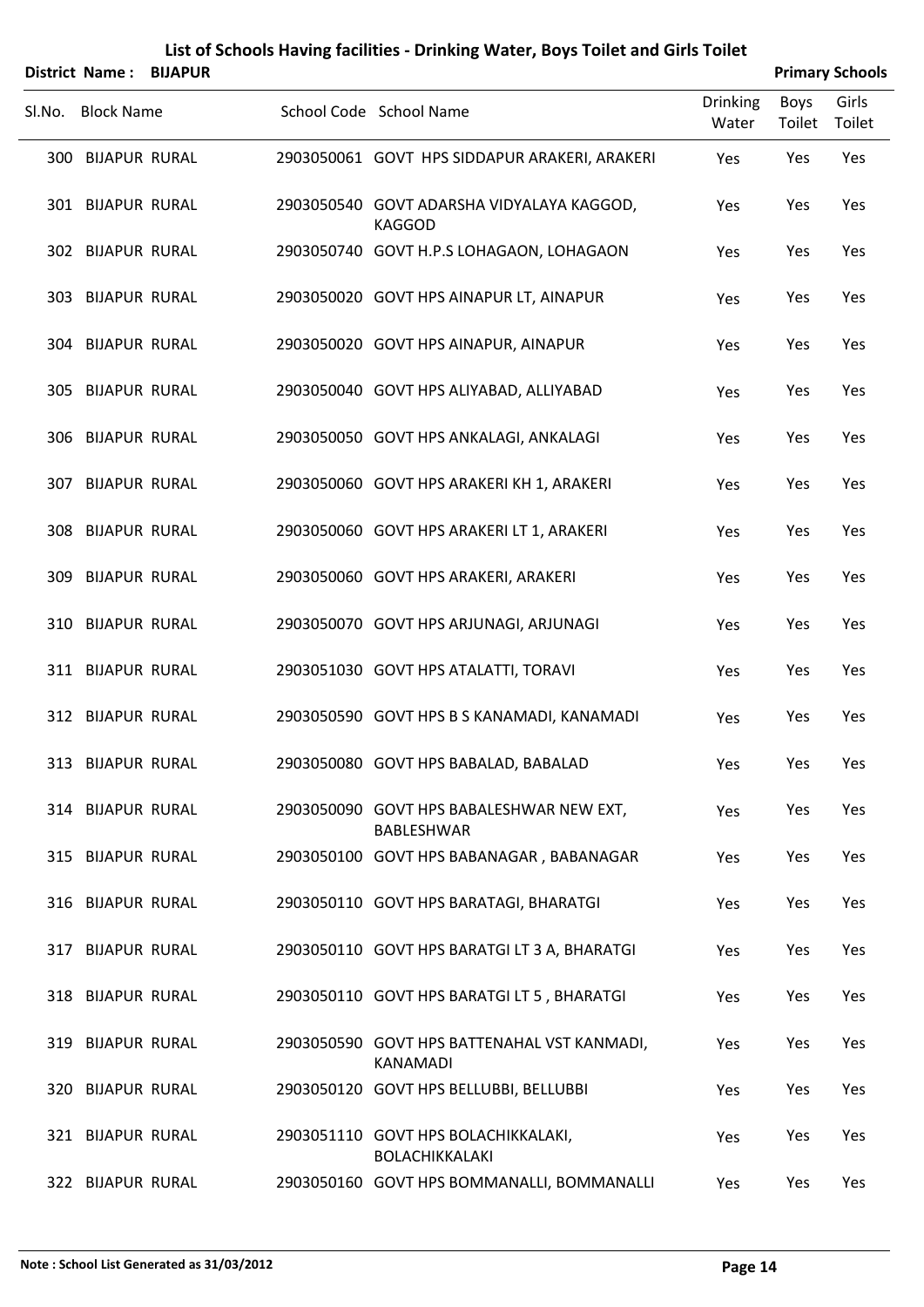|        |                   | District Name: BIJAPUR |                                                              |                          |                       | <b>Primary Schools</b> |
|--------|-------------------|------------------------|--------------------------------------------------------------|--------------------------|-----------------------|------------------------|
| SI.No. | <b>Block Name</b> |                        | School Code School Name                                      | <b>Drinking</b><br>Water | <b>Boys</b><br>Toilet | Girls<br>Toilet        |
|        | 323 BIJAPUR RURAL |                        | 2903050140 GOVT HPS CHAVALGI VST BIJJARAGI, BIJJARGI         | Yes                      | Yes                   | Yes                    |
|        | 324 BIJAPUR RURAL |                        | 2903050501 GOVT HPS CHIGARAYAL VASTI, JALAGERI               | Yes                      | Yes                   | Yes                    |
|        | 325 BIJAPUR RURAL |                        | 2903050501 GOVT HPS CHIGARAYAL, JALAGERI                     | Yes                      | Yes                   | Yes                    |
|        | 326 BIJAPUR RURAL |                        | 2903050190 GOVT HPS CHIKKAGALAGALI, CHIKK<br><b>GALAGALI</b> | Yes                      | Yes                   | Yes                    |
|        | 327 BIJAPUR RURAL |                        | 2903050880 GOVT HPS DADAMATTI, SARAWAD                       | Yes                      | Yes                   | Yes                    |
|        | 328 BIJAPUR RURAL |                        | 2903050200 GOVT HPS DASYAL, DASYAL                           | Yes                      | Yes                   | Yes                    |
|        | 329 BIJAPUR RURAL |                        | 2903050210 GOVT HPS DEVAPUR, DEVAPUR                         | Yes                      | Yes                   | Yes                    |
|        | 330 BIJAPUR RURAL |                        | 2903050220 GOVT HPS DEVARAGENNUR,<br>DEVARAGENNUR            | Yes                      | Yes                   | Yes                    |
|        | 331 BIJAPUR RURAL |                        | 2903050230 GOVT HPS DHANRGI, DHANRGI                         | Yes                      | Yes                   | Yes                    |
|        | 332 BIJAPUR RURAL |                        | 2903050240 GOVT HPS DHANYAL, DHANYAL                         | Yes                      | Yes                   | Yes                    |
|        | 333 BIJAPUR RURAL |                        | 2903050250 GOVT HPS DOMANAL, DOMANAL                         | Yes                      | Yes                   | Yes                    |
|        | 334 BIJAPUR RURAL |                        | 2903050270 GOVT HPS DYABERI, DYABERI                         | Yes                      | Yes                   | Yes                    |
|        | 335 BIJAPUR RURAL |                        | 2903050280 GOVT HPS GONASAGI, GONASAGI                       | Yes                      | Yes                   | Yes                    |
|        | 336 BIJAPUR RURAL |                        | 2903050290 GOVT HPS GUGADADDI, GUGADADDI                     | Yes                      | Yes                   | Yes                    |
|        | 337 BIJAPUR RURAL |                        | 2903050300 GOVT HPS GUNADAL, GUNADAL                         | Yes                      | Yes                   | Yes                    |
|        | 338 BIJAPUR RURAL |                        | 2903050310 GOVT HPS GUNAKI, GUNAKI                           | Yes                      | Yes                   | Yes                    |
|        | 339 BIJAPUR RURAL |                        | 2903050320 GOVT HPS HADAGALI LT 1, HADAGALI                  | Yes                      | Yes                   | Yes                    |
|        | 340 BIJAPUR RURAL |                        | 2903050320 GOVT HPS HADAGALI LT 3, HADAGALI                  | Yes                      | Yes                   | Yes                    |
|        | 341 BIJAPUR RURAL |                        | 2903050320 GOVT HPS HADAGALI, HADAGALI                       | Yes                      | Yes                   | Yes                    |
|        | 342 BIJAPUR RURAL |                        | 2903050330 GOVT HPS HALAGANI, HALAGANI                       | Yes                      | Yes                   | Yes                    |
|        | 343 BIJAPUR RURAL |                        | 2903050570 GOVT HPS HANAMASAGAR, KAMBAGI                     | Yes                      | Yes                   | Yes                    |
|        | 344 BIJAPUR RURAL |                        | 2903051640 GOVT HPS HANCHINAL PM, HANCHINAL (PM)             | Yes                      | Yes                   | Yes                    |
|        | 345 BIJAPUR RURAL |                        | 2903051140 GOVT HPS HEBBALAHATTI, HEBBALATTI                 | Yes                      | Yes                   | Yes                    |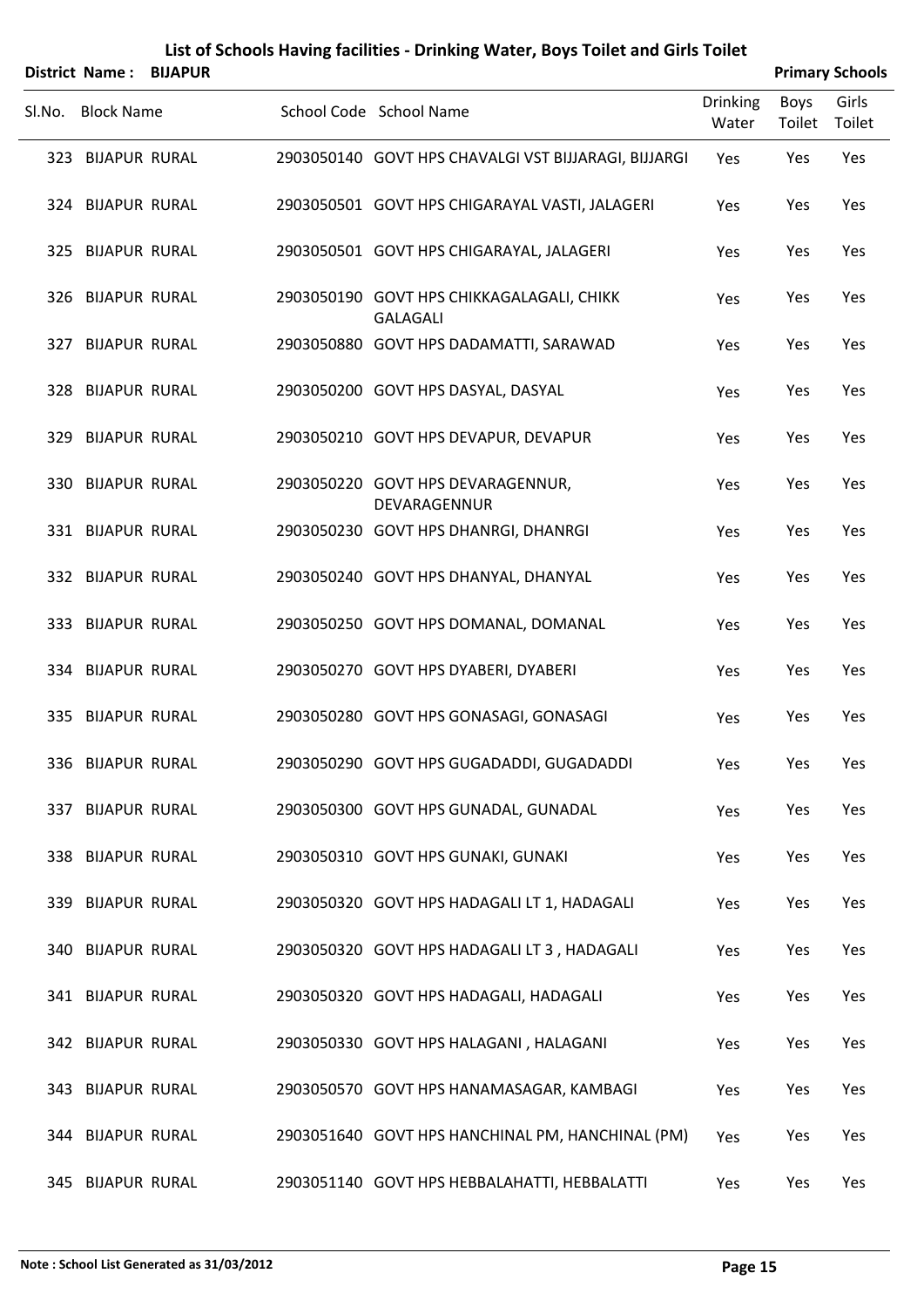|        |                          | District Name: BIJAPUR |                                                           |                          |                | <b>Primary Schools</b> |
|--------|--------------------------|------------------------|-----------------------------------------------------------|--------------------------|----------------|------------------------|
| Sl.No. | <b>Block Name</b>        |                        | School Code School Name                                   | <b>Drinking</b><br>Water | Boys<br>Toilet | Girls<br>Toilet        |
|        | 346 BIJAPUR RURAL        |                        | 2903050370 GOVT HPS HEGDIHAL LT, HEGADIHAL                | Yes                      | Yes            | Yes                    |
|        | 347 BIJAPUR RURAL        |                        | 2903050370 GOVT HPS HEGDIHAL, HEGADIHAL                   | Yes                      | Yes            | Yes                    |
|        | 348 BIJAPUR RURAL        |                        | 2903050380 GOVT HPS HITTANAHALLI, HITTINAHALLI            | Yes                      | Yes            | Yes                    |
|        | 349 BIJAPUR RURAL        |                        | 2903050390 GOVT HPS HOKKUNDI, HOKKUNDI                    | Yes                      | Yes            | Yes                    |
|        | 350 BIJAPUR RURAL        |                        | 2903050360 GOVT HPS HOLE HANGARAGI, HOLE<br>HANGARAGI     | Yes                      | Yes            | Yes                    |
|        | 351 BIJAPUR RURAL        |                        | 2903050410 GOVT HPS HONAWAD NEW EXT, HONAWAD              | Yes                      | Yes            | Yes                    |
|        | <b>352 BIJAPUR RURAL</b> |                        | 2903050410 GOVT HPS HONAWAD TOTA NO. 2,<br><b>HONAWAD</b> | Yes                      | Yes            | Yes                    |
|        | 353 BIJAPUR RURAL        |                        | 2903050410 GOVT HPS HONAWAD TOTA NO1, HONAWAD             | Yes                      | Yes            | Yes                    |
|        | 354 BIJAPUR RURAL        |                        | 2903050420 GOVT HPS HONNALLI, HONNALLI                    | Yes                      | Yes            | Yes                    |
|        | 355 BIJAPUR RURAL        |                        | 2903050430 GOVT HPS HONNUTAGI, HONNUTGI                   | Yes                      | Yes            | Yes                    |
|        | 356 BIJAPUR RURAL        |                        | 2903050440 GOVT HPS HOSUR, HOSUR                          | Yes                      | Yes            | Yes                    |
|        | 357 BIJAPUR RURAL        |                        | 2903050450 GOVT HPS HUBANUR, HUBANUR                      | Yes                      | Yes            | Yes                    |
|        | 358 BIJAPUR RURAL        |                        | 2903050470 GOVT HPS INGANAL, INGANAL                      | Yes                      | Yes            | Yes                    |
|        | 359 BIJAPUR RURAL        |                        | 2903050480 GOVT HPS ITTANGIHAL LT 1, ITTANGIHAL           | Yes                      | Yes            | Yes                    |
|        | 360 BIJAPUR RURAL        |                        | 2903050480 GOVT HPS ITTANGIHAL, ITTANGIHAL                | Yes                      | Yes            | Yes                    |
|        | 361 BIJAPUR RURAL        |                        | 2903050490 GOVT HPS JAINAPUR, JAINAPUR                    | Yes                      | Yes            | Yes                    |
|        | 362 BIJAPUR RURAL        |                        | 2903050500 GOVT HPS JALAGERI, JALAGERI                    | Yes                      | Yes            | Yes                    |
|        | 363 BIJAPUR RURAL        |                        | 2903050510 GOVT HPS JAMBAGI (A), JAMBGI (A)               | Yes                      | Yes            | Yes                    |
|        | 364 BIJAPUR RURAL        |                        | 2903050520 GOVT HPS JAMBAGI (H), JAMBGI (H)               | Yes                      | Yes            | Yes                    |
|        | 365 BIJAPUR RURAL        |                        | 2903050530 GOVT HPS JUMANAL, JUMNAL                       | Yes                      | Yes            | Yes                    |
|        | 366 BIJAPUR RURAL        |                        | 2903050560 GOVT HPS KALLAKAVATAGI, KALLAKAVATGI           | Yes                      | Yes            | Yes                    |
|        | 367 BIJAPUR RURAL        |                        | 2903050570 GOVT HPS KAMBAGI, KAMBAGI                      | Yes                      | Yes            | Yes                    |
|        | 368 BIJAPUR RURAL        |                        | 2903050580 GOVT HPS KANABUR, KANABUR                      | Yes                      | Yes            | Yes                    |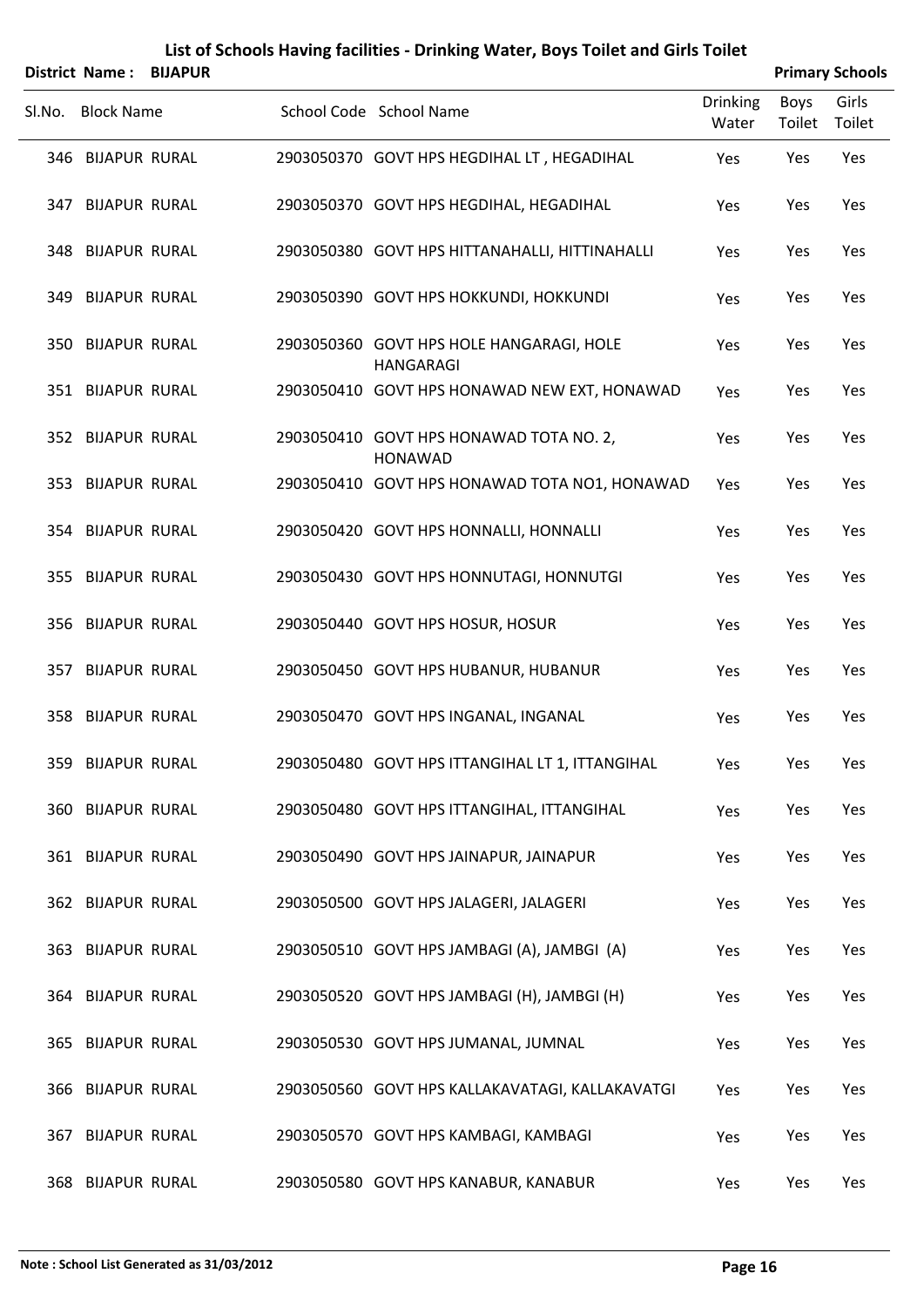|        | <b>District Name:</b> | <b>BIJAPUR</b> | List of Schools Having facilities - Drinking Water, Boys Toilet and Girls Toilet |                          |                | <b>Primary Schools</b> |
|--------|-----------------------|----------------|----------------------------------------------------------------------------------|--------------------------|----------------|------------------------|
| Sl.No. | <b>Block Name</b>     |                | School Code School Name                                                          | <b>Drinking</b><br>Water | Boys<br>Toilet | Girls<br>Toilet        |
|        | 369 BIJAPUR RURAL     |                | 2903050600 GOVT HPS KANAMUCHANAL,<br>KANAMUCHNAL                                 | Yes                      | Yes            | Yes                    |
|        | 370 BIJAPUR RURAL     |                | 2903050610 GOVT HPS KANNAL, KANNAL                                               | Yes                      | Yes            | Yes                    |
|        | 371 BIJAPUR RURAL     |                | 2903050620 GOVT HPS KANNUR LT, KANNUR                                            | Yes                      | Yes            | Yes                    |
|        | 372 BIJAPUR RURAL     |                | 2903050630 GOVT HPS KARJOL, KARJOL                                               | Yes                      | Yes            | Yes                    |
|        | 373 BIJAPUR RURAL     |                | 2903050640 GOVT HPS KATAKANAHALLI, KATAKANAHALLI                                 | Yes                      | Yes            | Yes                    |
|        | 374 BIJAPUR RURAL     |                | 2903050650 GOVT HPS KATRAL, KATRAL                                               | Yes                      | Yes            | Yes                    |
|        | 375 BIJAPUR RURAL     |                | 2903050670 GOVT HPS KENGALAGUTTI, KENGALGUTTI                                    | Yes                      | Yes            | Yes                    |
|        | 376 BIJAPUR RURAL     |                | 2903050591 GOVT HPS KOTTALGI CROSS KANAMADI,<br><b>KANAMADI</b>                  | Yes                      | Yes            | Yes                    |
|        | 377 BIJAPUR RURAL     |                | 2903050700 GOVT HPS KOTYAL, KOTYAL                                               | Yes                      | Yes            | Yes                    |
|        | 378 BIJAPUR RURAL     |                | 2903050660 GOVT HPS KOULAGI, KOULAGI                                             | Yes                      | Yes            | Yes                    |
|        | 379 BIJAPUR RURAL     |                | 2903050190 GOVT HPS KRISHNANAGAR, CHIKK GALAGALI                                 | Yes                      | Yes            | Yes                    |
|        | 380 BIJAPUR RURAL     |                | 2903050710 GOVT HPS KUMATAGI, KUMATGI                                            | Yes                      | Yes            | Yes                    |
|        | 381 BIJAPUR RURAL     |                | 2903050720 GOVT HPS KUMTHE, KUMATHE                                              | Yes                      | Yes            | Yes                    |
|        | 382 BIJAPUR RURAL     |                | 2903050740 GOVT HPS LOHAGAON LT 1, LOHAGAON                                      | Yes                      | Yes            | <b>Yes</b>             |
|        | 383 BIJAPUR RURAL     |                | 2903050760 GOVT HPS MADASANAL, MADASANAL                                         | Yes                      | Yes            | Yes                    |
|        | 384 BIJAPUR RURAL     |                | 2903050940 GOVT HPS MADDIMALINGARAY VASTI,<br><b>SIDDAPUR</b>                    | Yes                      | Yes            | Yes                    |
|        | 385 BIJAPUR RURAL     |                | 2903050770 GOVT HPS MADHABHAVI, MADHABHAVI                                       | Yes                      | Yes            | Yes                    |
|        | 386 BIJAPUR RURAL     |                | 2903050750 GOVT HPS MADUGUNAKI, MADAGUNAKI                                       | Yes                      | Yes            | Yes                    |
|        | 387 BIJAPUR RURAL     |                | 2903050780 GOVT HPS MAKHANAPUR LT 1,<br><b>MAKHANAPUR</b>                        | <b>Yes</b>               | Yes            | Yes                    |
|        | 388 BIJAPUR RURAL     |                | 2903050780 GOVT HPS MAKHANAPUR LT 2,<br><b>MAKHANAPUR</b>                        | Yes                      | Yes            | Yes                    |
|        | 389 BIJAPUR RURAL     |                | 2903050780 GOVT HPS MAKHANAPUR, MAKHANAPUR                                       | <b>Yes</b>               | Yes            | Yes                    |
|        | 390 BIJAPUR RURAL     |                | 2903051050 GOVT HPS MANGALUR VST UPPALADINNI,<br><b>UPPALADINNI</b>              | Yes                      | Yes            | Yes                    |
|        | 391 BIJAPUR RURAL     |                | 2903050800 GOVT HPS MANGALUR, MANGALUR                                           | Yes                      | Yes            | Yes                    |

## **Note : School List Generated as 31/03/2012 Page 17**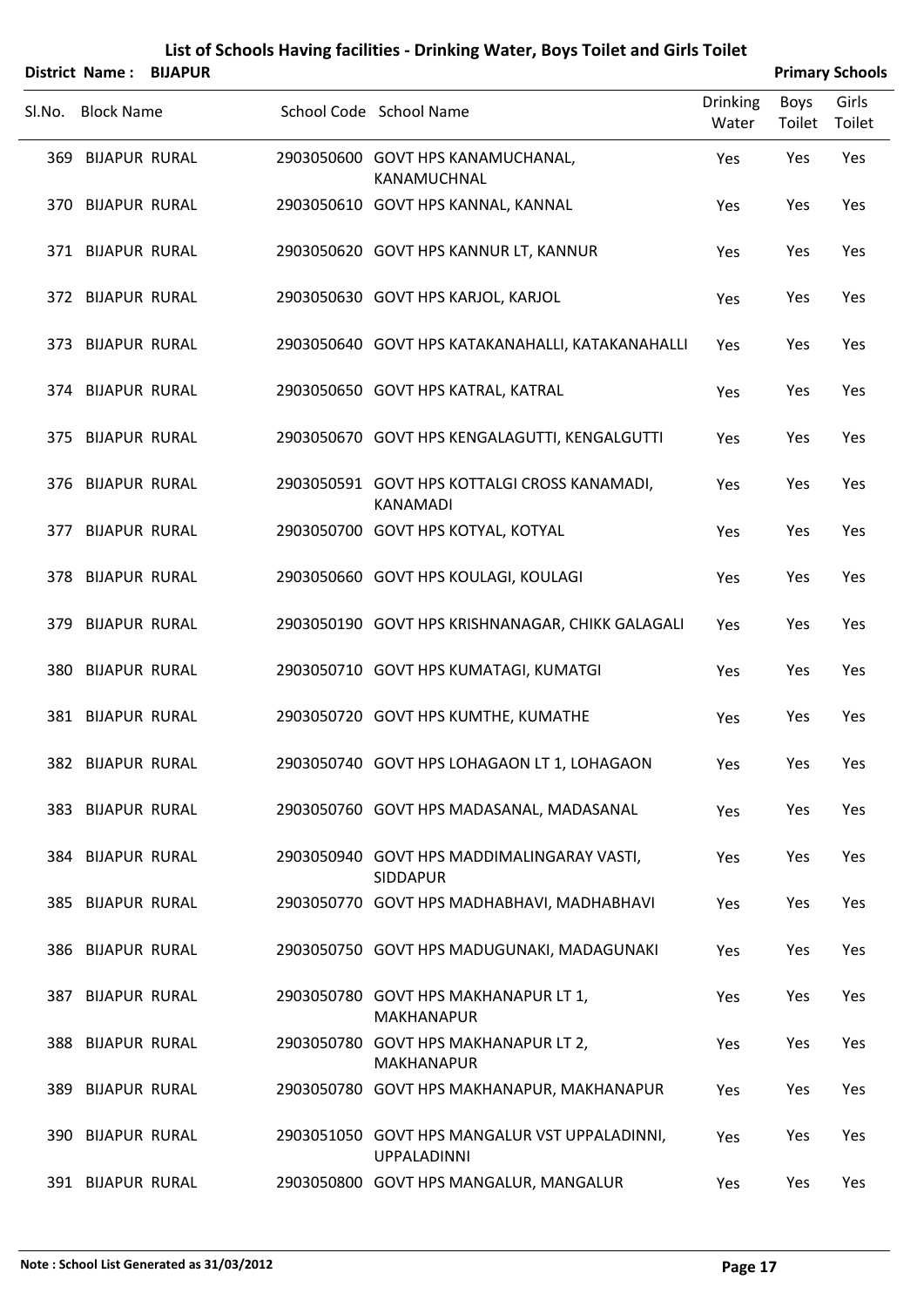|        |                          | District Name: BIJAPUR |                                                            |                          |                | <b>Primary Schools</b> |
|--------|--------------------------|------------------------|------------------------------------------------------------|--------------------------|----------------|------------------------|
| SI.No. | <b>Block Name</b>        |                        | School Code School Name                                    | <b>Drinking</b><br>Water | Boys<br>Toilet | Girls<br>Toilet        |
|        | 392 BIJAPUR RURAL        |                        | 2903050940 GOVT HPS MD HATTI, SIDDAPUR                     | Yes                      | Yes            | Yes                    |
|        | 393 BIJAPUR RURAL        |                        | 2903050810 GOVT HPS MINCHANAL LT, NINCHANAL                | Yes                      | Yes            | Yes                    |
|        | 394 BIJAPUR RURAL        |                        | 2903050810 GOVT HPS MINCHANAL RS, NINCHANAL                | Yes                      | Yes            | Yes                    |
|        | 395 BIJAPUR RURAL        |                        | 2903050810 GOVT HPS MINCHANAL, NINCHANAL                   | Yes                      | Yes            | Yes                    |
|        | 396 BIJAPUR RURAL        |                        | 2903050960 GOVT HPS MUCHANDI VST TAJAPUR H,<br>TAJAPUR (H) | Yes                      | Yes            | Yes                    |
|        | 397 BIJAPUR RURAL        |                        | 2903050820 GOVT HPS NAGARAL, NAGARAL                       | Yes                      | Yes            | Yes                    |
|        | 398 BIJAPUR RURAL        |                        | 2903050840 GOVT HPS NANDYAL, NANDYAL                       | Yes                      | Yes            | Yes                    |
|        | 399 BIJAPUR RURAL        |                        | 2903050860 GOVT HPS NIDONI, NIDONI                         | Yes                      | Yes            | Yes                    |
|        | 400 BIJAPUR RURAL        |                        | 2903050960 GOVT HPS RATNAPUR, TAJAPUR (H)                  | Yes                      | Yes            | Yes                    |
|        | 401 BIJAPUR RURAL        |                        | 2903050090 GOVT HPS SANGAPUR SB, BABLESHWAR                | Yes                      | Yes            | Yes                    |
|        | 402 BIJAPUR RURAL        |                        | 2903050330 GOVT HPS SANGAPUR SH, HALAGANI                  | Yes                      | Yes            | Yes                    |
|        | 403 BIJAPUR RURAL        |                        | 2903050940 GOVT HPS SD HATTI, SIDDAPUR                     | Yes                      | Yes            | Yes                    |
|        | <b>404 BIJAPUR RURAL</b> |                        | 2903051031 GOVT HPS SHANTI NGR TORAVI, TORAVI              | Yes                      | Yes            | Yes                    |
|        | 405 BIJAPUR RURAL        |                        | 2903050900 GOVT HPS SHEGUNASHI, SHEGUNASHI                 | Yes                      | Yes            | Yes                    |
|        | 406 BIJAPUR RURAL        |                        | 2903050910 GOVT HPS SHIRABUR, SHIRBUR                      | Yes                      | Yes            | Yes                    |
|        | <b>407 BIJAPUR RURAL</b> |                        | 2903050920 GOVT HPS SHIRANAL, SHIRNAL                      | Yes                      | Yes            | Yes                    |
|        | 408 BIJAPUR RURAL        |                        | 2903050940 GOVT HPS SIDDAPUR K, SIDDAPUR                   | Yes                      | Yes            | Yes                    |
|        | 409 BIJAPUR RURAL        |                        | 2903050950 GOVT HPS SUTAGUNDI, SUTAGUNDI                   | Yes                      | Yes            | Yes                    |
|        | 410 BIJAPUR RURAL        |                        | 2903050960 GOVT HPS TAJAPUR [H], TAJAPUR (H)               | Yes                      | Yes            | Yes                    |
|        | 411 BIJAPUR RURAL        |                        | 2903050980 GOVT HPS TAKKALAKI, TAKKALKI                    | Yes                      | Yes            | Yes                    |
|        | 412 BIJAPUR RURAL        |                        | 2903051000 GOVT HPS TIGANIBIDARI, TIGANIBIDRI              | Yes                      | Yes            | Yes                    |
|        | 413 BIJAPUR RURAL        |                        | 2903051020 GOVT HPS TONASHYAL, TONSHYAL                    | Yes                      | Yes            | Yes                    |
|        | 414 BIJAPUR RURAL        |                        | 2903051030 GOVT HPS TORAVI, TORAVI                         | Yes                      | Yes            | Yes                    |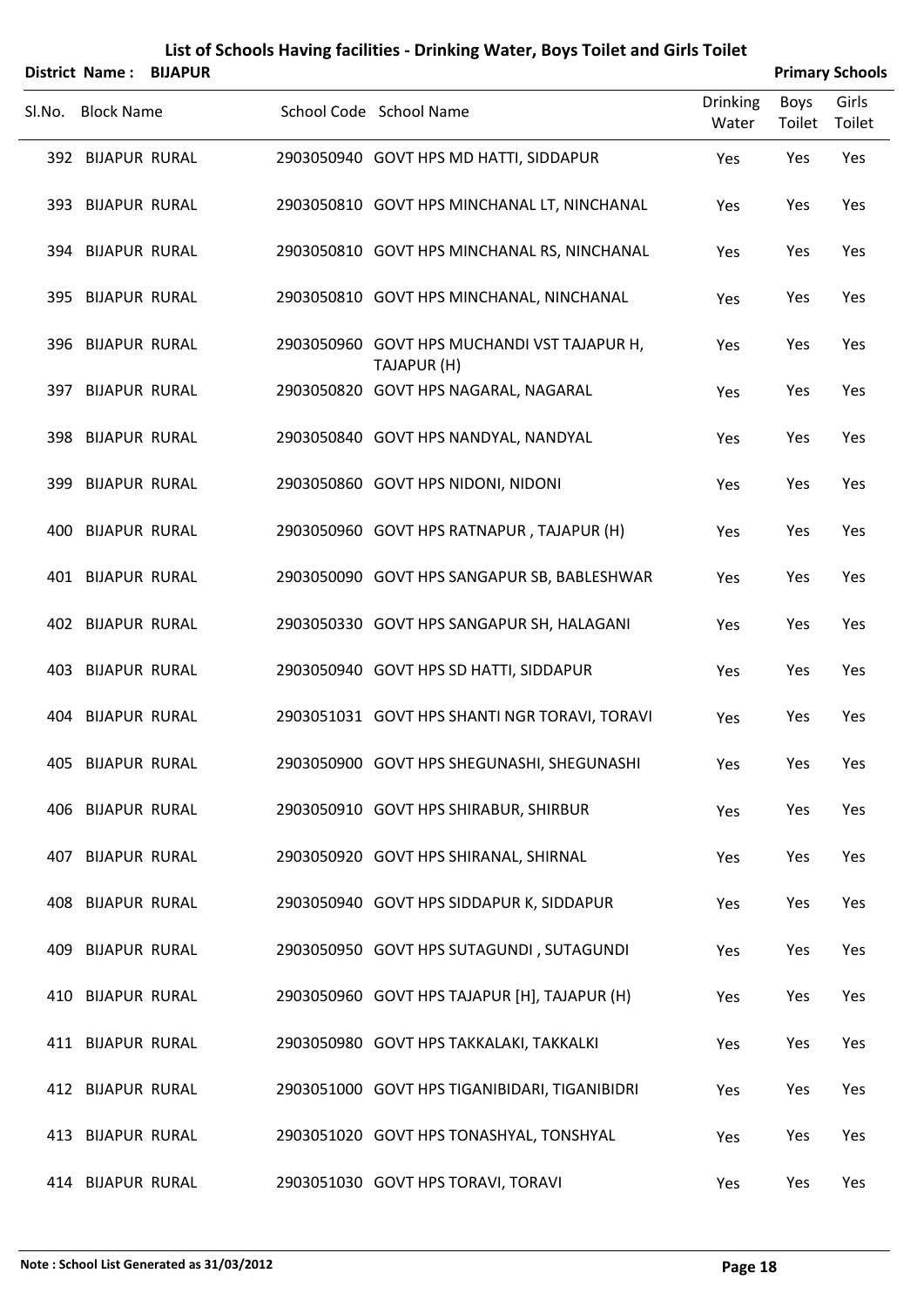|        |                       |                | List of Schools Having facilities - Drinking Water, Boys Toilet and Girls Toilet |                          |                |                        |
|--------|-----------------------|----------------|----------------------------------------------------------------------------------|--------------------------|----------------|------------------------|
|        | <b>District Name:</b> | <b>BIJAPUR</b> |                                                                                  |                          |                | <b>Primary Schools</b> |
| SI.No. | <b>Block Name</b>     |                | School Code School Name                                                          | <b>Drinking</b><br>Water | Boys<br>Toilet | Girls<br>Toilet        |
|        | 415 BIJAPUR RURAL     |                | 2903051040 GOVT HPS UKAMANAL, UKAMNAL                                            | Yes                      | Yes            | Yes                    |
|        | 416 BIJAPUR RURAL     |                | 2903051050 GOVT HPS UPPALADINNI, UPPALADINNI                                     | Yes                      | Yes            | Yes                    |
|        | 417 BIJAPUR RURAL     |                | 2903051060 GOVT HPS UTNAL, UTNAL                                                 | Yes                      | Yes            | Yes                    |
|        | 418 BIJAPUR RURAL     |                | 2903051070 GOVT HPS YAKKUNDI, YAKKUNDI                                           | Yes                      | Yes            | Yes                    |
|        | 419 BIJAPUR RURAL     |                | 2903051080 GOVT HPS YATNAL, YATNAL                                               | Yes                      | Yes            | Yes                    |
|        | 420 BIJAPUR RURAL     |                | 2903050010 GOVT KB HPS AHERI, AHERI                                              | Yes                      | Yes            | Yes                    |
|        | 421 BIJAPUR RURAL     |                | 2903050040 GOVT KBHPS ALIYABAD KH, ALLIYABAD                                     | Yes                      | Yes            | Yes                    |
|        | 422 BIJAPUR RURAL     |                | 2903050010 GOVT KBHPS AHERI LT 1, AHERI                                          | Yes                      | Yes            | Yes                    |
|        | 423 BIJAPUR RURAL     |                | 2903050030 GOVT KBHPS ALAGINAL, ALAGINAL                                         | Yes                      | Yes            | Yes                    |
|        | 424 BIJAPUR RURAL     |                | 2903050040 GOVT KBHPS ALIYABAD LT 1, ALLIYABAD                                   | Yes                      | Yes            | Yes                    |
|        | 425 BIJAPUR RURAL     |                | 2903050060 GOVT KBHPS ARAKERI LT 6, ARAKERI                                      | Yes                      | Yes            | Yes                    |
|        | 426 BIJAPUR RURAL     |                | 2903050110 GOVT KBHPS BARATGI LT 1, BHARATGI                                     | Yes                      | Yes            | Yes                    |
|        | 427 BIJAPUR RURAL     |                | 2903050140 GOVT KBHPS BIJJARAGI, BIJJARGI                                        | Yes                      | Yes            | Yes                    |
|        | 428 BIJAPUR RURAL     |                | 2903050170 GOVT KBHPS BURANAPUR, BURANAPUR                                       | Yes                      | Yes            | Yes                    |
|        | 429 BIJAPUR RURAL     |                | 2903050270 GOVT KBHPS DHANAWADAHATTI, DYABERI                                    | Yes                      | Yes            | Yes                    |
|        | 430 BIJAPUR RURAL     |                | 2903050250 GOVT KBHPS DOMANAL LT 2, DOMANAL                                      | Yes                      | Yes            | Yes                    |
|        | 431 BIJAPUR RURAL     |                | 2903050260 GOVT KBHPS DUDIHAL, DUDIHAL                                           | Yes                      | Yes            | Yes                    |
|        | 432 BIJAPUR RURAL     |                | 2903050300 GOVT KBHPS GUNADAL TOTA, GUNADAL                                      | Yes                      | Yes            | Yes                    |
|        | 433 BIJAPUR RURAL     |                | 2903050343 GOVT KBHPS HANCHINAL LT 1, HANCHINAL<br>PH                            | Yes                      | Yes            | Yes                    |
|        | 434 BIJAPUR RURAL     |                | 2903050340 GOVT KBHPS HANCHINAL LT 2, HANCHINAL<br>PH                            | Yes                      | Yes            | Yes                    |
|        | 435 BIJAPUR RURAL     |                | 2903050340 GOVT KBHPS HANCHINAL PH, HANCHINAL PH                                 | Yes                      | Yes            | Yes                    |
|        | 436 BIJAPUR RURAL     |                | 2903050460 GOVT KBHPS HUNASHYAL, HUNSHYAL                                        | Yes                      | Yes            | Yes                    |
|        | 437 BIJAPUR RURAL     |                | 2903050980 GOVT KBHPS JADVANAGAR TAKKALAKI,<br><b>TAKKALKI</b>                   | Yes                      | Yes            | Yes                    |

## **Note : School List Generated as 31/03/2012 Page 19**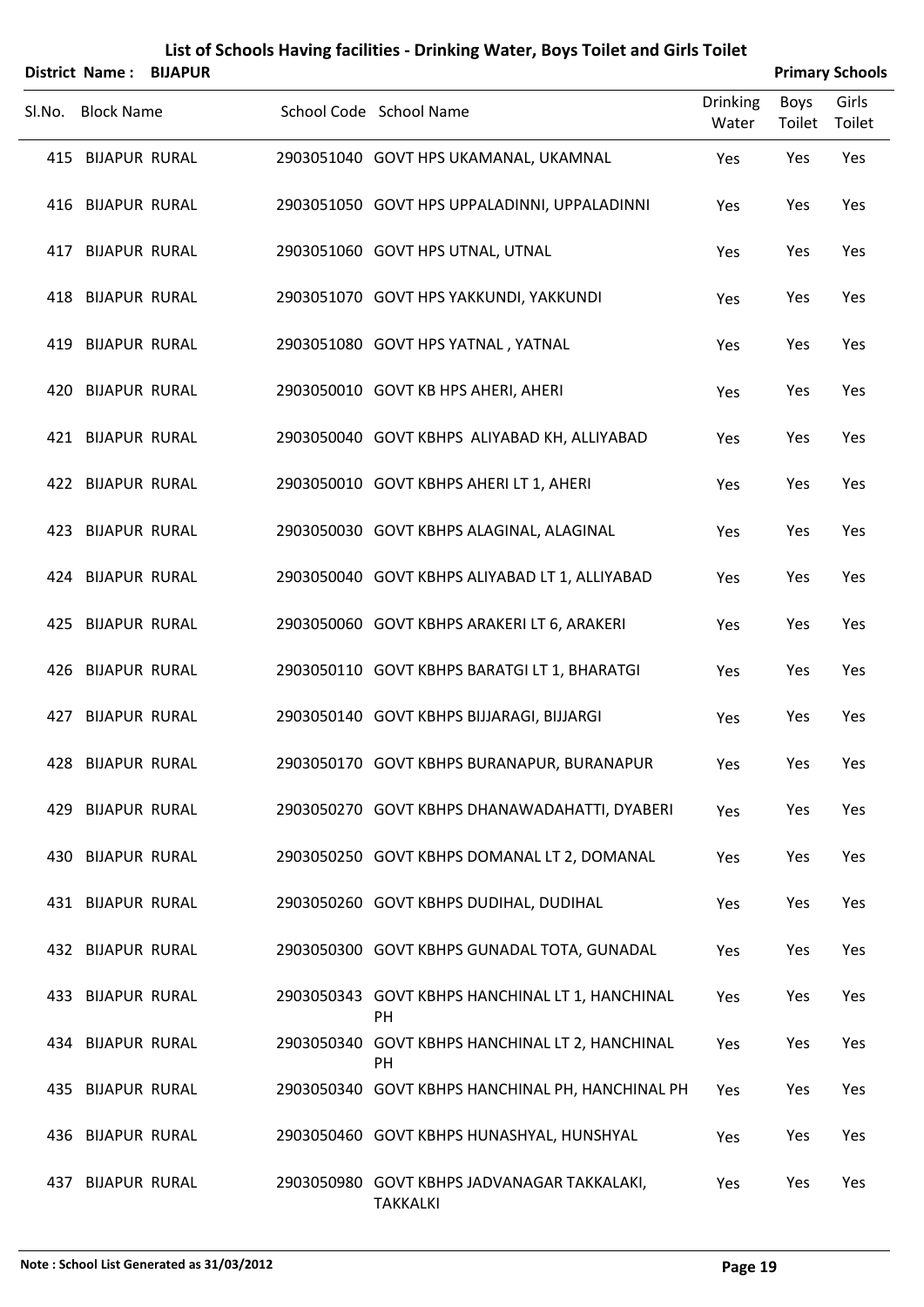|        |                          | District Name: BIJAPUR |                                                                |                          |                | <b>Primary Schools</b> |
|--------|--------------------------|------------------------|----------------------------------------------------------------|--------------------------|----------------|------------------------|
| SI.No. | <b>Block Name</b>        |                        | School Code School Name                                        | <b>Drinking</b><br>Water | Boys<br>Toilet | Girls<br>Toilet        |
|        | 438 BIJAPUR RURAL        |                        | 2903050500 GOVT KBHPS JALAGERI LT 1, JALAGERI                  | Yes                      | Yes            | Yes                    |
| 439    | <b>BIJAPUR RURAL</b>     |                        | 2903050500 GOVT KBHPS JALAGERI LT 2, JALAGERI                  | Yes                      | Yes            | Yes                    |
|        | 440 BIJAPUR RURAL        |                        | 2903050590 GOVT KBHPS KANAMADI, KANAMADI                       | Yes                      | Yes            | Yes                    |
|        | 441 BIJAPUR RURAL        |                        | 2903050680 GOVT KBHPS KHATIJAPUR, KHATIJAPUR                   | Yes                      | Yes            | Yes                    |
|        | 442 BIJAPUR RURAL        |                        | 2903050690 GOVT KBHPS KODABAGI, KODABAGI                       | Yes                      | Yes            | Yes                    |
|        | 443 BIJAPUR RURAL        |                        | 2903050710 GOVT KBHPS KUMATAGI LT, KUMATGI                     | Yes                      | Yes            | Yes                    |
|        | 444 BIJAPUR RURAL        |                        | 2903050770 GOVT KBHPS MADHABHAVI LT 1,<br><b>MADHABHAVI</b>    | Yes                      | Yes            | Yes                    |
|        | 445 BIJAPUR RURAL        |                        | 2903050770 GOVT KBHPS MADHABHAVI LT 2,<br><b>MADHABHAVI</b>    | Yes                      | Yes            | Yes                    |
|        | 446 BIJAPUR RURAL        |                        | 2903050100 GOVT KBHPS MALI TOTA BABANAGAR,<br><b>BABANAGAR</b> | Yes                      | Yes            | Yes                    |
|        | 447 BIJAPUR RURAL        |                        | 2903051010 GOVT KBHPS RAMAPUR, TIKOTA                          | Yes                      | Yes            | Yes                    |
|        | 448 BIJAPUR RURAL        |                        | 2903050930 GOVT KBHPS SHIVANAGI LT, SHIVANAGI                  | Yes                      | Yes            | Yes                    |
| 449    | <b>BIJAPUR RURAL</b>     |                        | 2903050980 GOVT KBHPS TAKKALAKI LT 1, TAKKALKI                 | Yes                      | Yes            | Yes                    |
|        | <b>450 BIJAPUR RURAL</b> |                        | 2903050990 GOVT KBHPS TIDAGUNDI, TIDAGUNDI                     | Yes                      | Yes            | Yes                    |
|        | 451 BIJAPUR RURAL        |                        | 2903051030 GOVT KBHPS TORAVI LT 1, TORAVI                      | Yes                      | Yes            | Yes                    |
|        | 452 BIJAPUR RURAL        |                        | 2903051030 GOVT KBHPS TORAVI LT 2, TORAVI                      | Yes                      | Yes            | Yes                    |
|        | 453 BIJAPUR RURAL        |                        | 2903050250 GOVT KBHPS UPPARMETAGI DOMANAL,<br><b>DOMANAL</b>   | Yes                      | Yes            | Yes                    |
|        | 454 BIJAPUR RURAL        |                        | 2903051060 GOVT KBHPS UTNAL LT 1, UTNAL                        | Yes                      | Yes            | Yes                    |
|        | 455 BIJAPUR RURAL        |                        | 2903050430 GOVT KBLPS .R.T.HONNUTAGI, HONNUTGI                 | Yes                      | Yes            | Yes                    |
|        | 456 BIJAPUR RURAL        |                        | 2903050040 GOVT KBLPS ALIYABAD G H, ALLIYABAD                  | Yes                      | Yes            | Yes                    |
|        | 457 BIJAPUR RURAL        |                        | 2903050550 GOVT KBLPS GADYAL TOTA, KAKHANDKI                   | Yes                      | Yes            | Yes                    |
|        | 458 BIJAPUR RURAL        |                        | 2903050501 GOVT KBLPS HANUMAN NAGAR JALGE,<br><b>JALAGERI</b>  | Yes                      | Yes            | Yes                    |
|        | 459 BIJAPUR RURAL        |                        | 2903050550 GOVT KBLPS KILAR HATTI, KAKHANDKI                   | Yes                      | Yes            | Yes                    |
|        | 460 BIJAPUR RURAL        |                        | 2903050980 GOVT KBLPS TAKKALAKI LT 2, TAKKALKI                 | Yes                      | Yes            | Yes                    |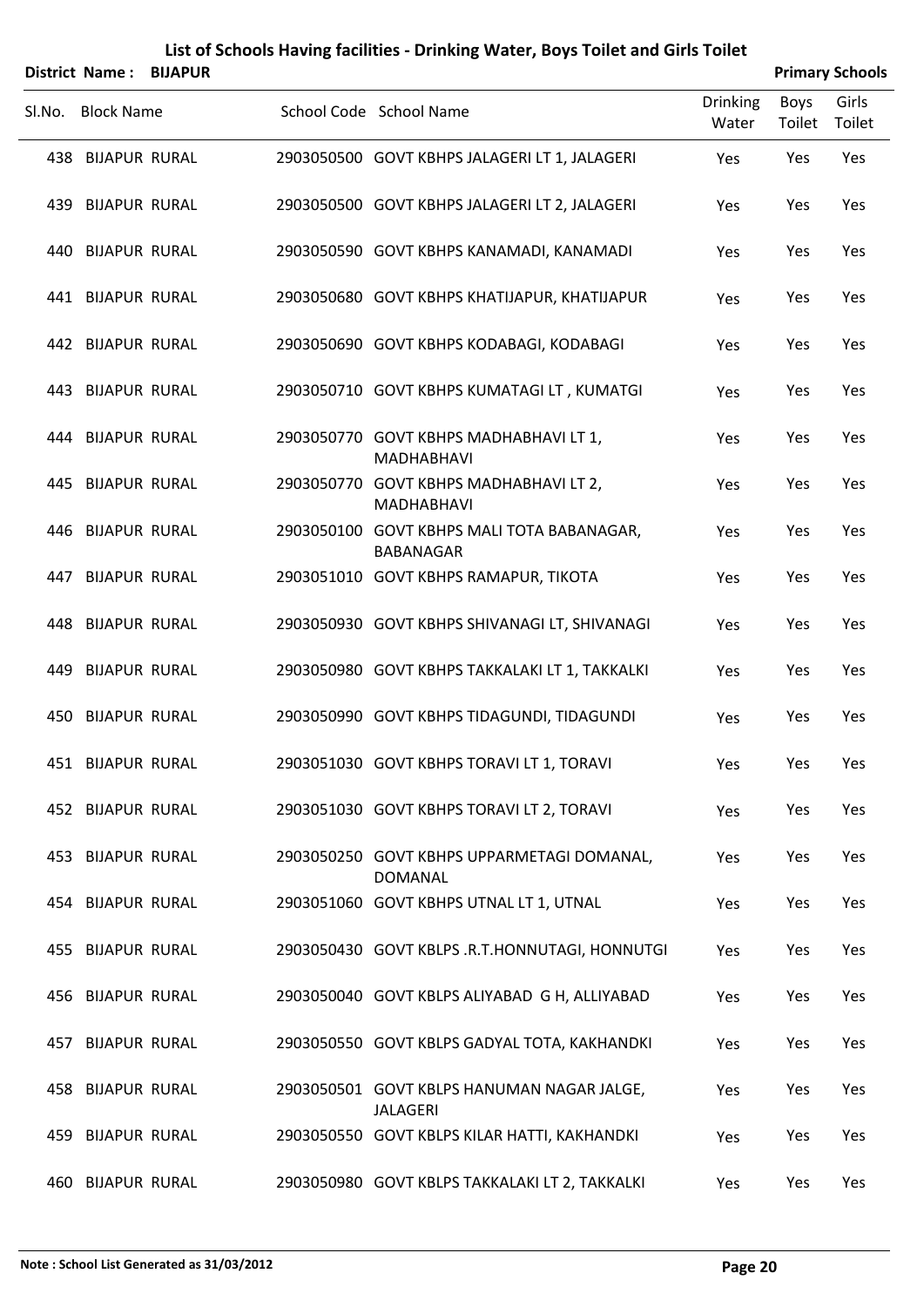|        | District Name: BIJAPUR   |  |                                                  |                          | <b>Primary Schools</b> |                 |
|--------|--------------------------|--|--------------------------------------------------|--------------------------|------------------------|-----------------|
| Sl.No. | <b>Block Name</b>        |  | School Code School Name                          | <b>Drinking</b><br>Water | Boys<br>Toilet         | Girls<br>Toilet |
|        | 461 BIJAPUR RURAL        |  | 2903051030 GOVT KBLPS TORAVI LT NO.3, TORAVI     | Yes                      | Yes                    | Yes             |
|        | <b>462 BIJAPUR RURAL</b> |  | 2903050550 GOVT KBS AGASANAHALLI, KAKHANDKI      | Yes                      | Yes                    | Yes             |
|        | 463 BIJAPUR RURAL        |  | 2903050061 GOVT KBS ARAKERI LT 5, ARAKERI        | Yes                      | Yes                    | Yes             |
|        | 464 BIJAPUR RURAL        |  | 2903050930 GOVT KBS SHIVANAGI NEW EXT, SHIVANAGI | Yes                      | Yes                    | Yes             |
|        | 465 BIJAPUR RURAL        |  | 2903050140 GOVT KG HPS BIJJARAGI, BIJJARGI       | Yes                      | Yes                    | Yes             |
|        | 466 BIJAPUR RURAL        |  | 2903050062 GOVT KGBV ARAKERI, ARAKERI            | Yes                      | Yes                    | Yes             |
|        | 467 BIJAPUR RURAL        |  | 2903050090 GOVT KGHPS BABALESHWAR, BABLESHWAR    | Yes                      | Yes                    | Yes             |
|        | 468 BIJAPUR RURAL        |  | 2903050100 GOVT KGHPS BABANAGAR, BABANAGAR       | Yes                      | Yes                    | Yes             |
|        | 469 BIJAPUR RURAL        |  | 2903050380 GOVT KGHPS HITTANAHALLI, HITTINAHALLI | Yes                      | Yes                    | Yes             |
|        | 470 BIJAPUR RURAL        |  | 2903050410 GOVT KGHPS HONAWAD, HONAWAD           | Yes                      | Yes                    | Yes             |
|        | 471 BIJAPUR RURAL        |  | 2903050490 GOVT KGHPS JAINAPUR, JAINAPUR         | Yes                      | Yes                    | Yes             |
|        | 472 BIJAPUR RURAL        |  | 2903050530 GOVT KGHPS JUMANAL, JUMNAL            | Yes                      | Yes                    | Yes             |
|        | 473 BIJAPUR RURAL        |  | 2903050550 GOVT KGHPS KAKHANDKI, KAKHANDKI       | Yes                      | Yes                    | Yes             |
|        | 474 BIJAPUR RURAL        |  | 2903050590 GOVT KGHPS KANAMADI, KANAMADI         | Yes                      | Yes                    | Yes             |
|        | 475 BIJAPUR RURAL        |  | 2903050620 GOVT KGHPS KANNUR, KANNUR             | Yes                      | Yes                    | Yes             |
|        | 476 BIJAPUR RURAL        |  | 2903050790 GOVT KGHPS MAMADAPUR, MAMADAPUR       | Yes                      | Yes                    | Yes             |
|        | 477 BIJAPUR RURAL        |  | 2903050830 GOVT KGHPS NAGATHAN, NAGATHAN         | Yes                      | Yes                    | Yes             |
|        | 478 BIJAPUR RURAL        |  | 2903050880 GOVT KGHPS SARAWAD, SARAWAD           | Yes                      | Yes                    | Yes             |
|        | 479 BIJAPUR RURAL        |  | 2903050890 GOVT KGHPS SAVANALLI, SAVANALLI       | Yes                      | Yes                    | Yes             |
|        | 480 BIJAPUR RURAL        |  | 2903050930 GOVT KGHPS SHIVANAGI, SHIVANAGI       | Yes                      | Yes                    | Yes             |
|        | 481 BIJAPUR RURAL        |  | 2903051010 GOVT KGHPS TIKOTA, TIKOTA             | Yes                      | Yes                    | Yes             |
|        | 482 BIJAPUR RURAL        |  | 2903051030 GOVT KGHPS TORAVI, TORAVI             | Yes                      | Yes                    | Yes             |
|        |                          |  |                                                  |                          |                        |                 |

483 BIJAPUR RURAL 2903050620 GOVT KSMPS KANNUR, KANNUR XANNUR Yes Yes Yes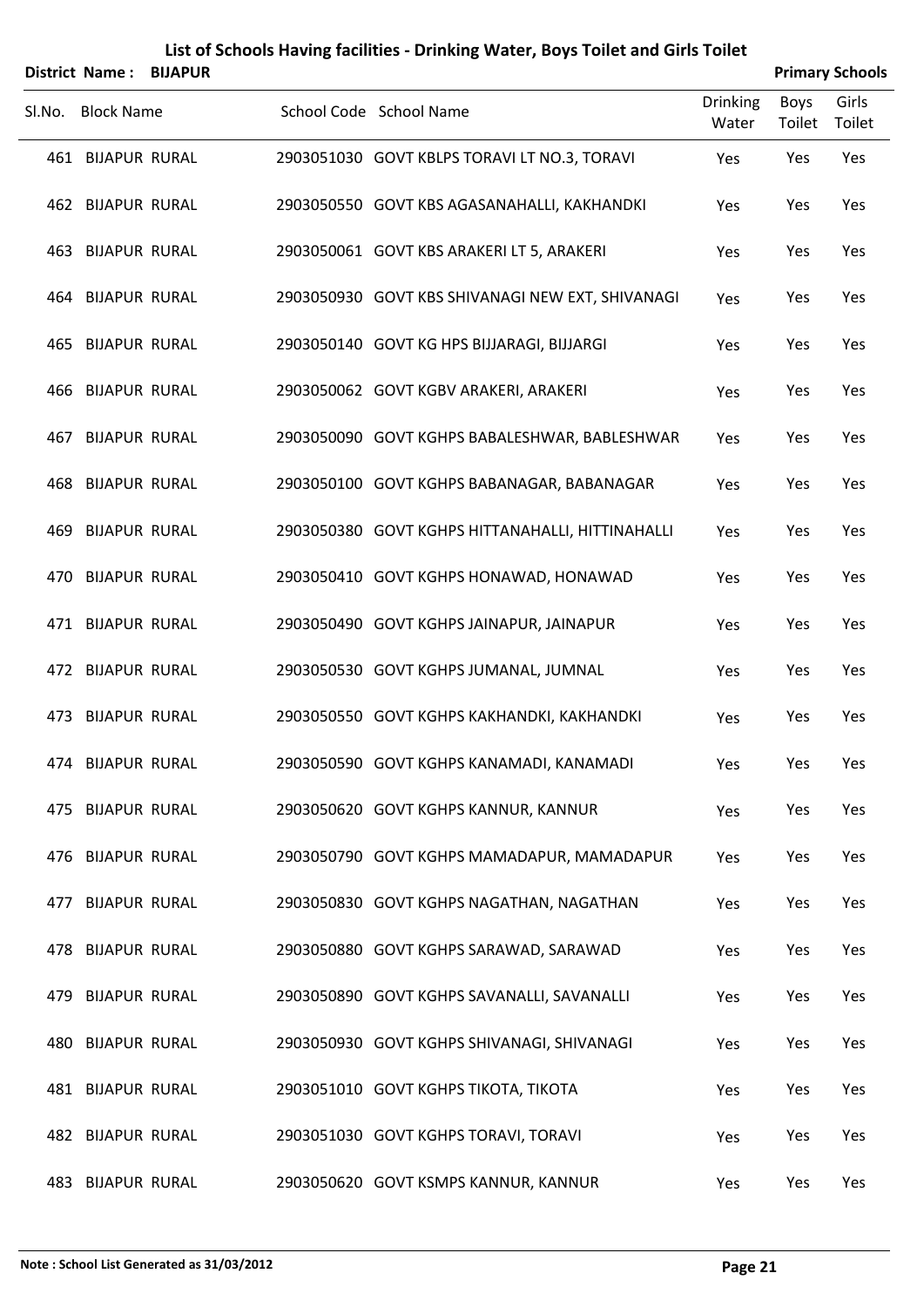|                          | <b>District Name: BIJAPUR</b> |                                                                 |                          |                | <b>Primary Schools</b> |
|--------------------------|-------------------------------|-----------------------------------------------------------------|--------------------------|----------------|------------------------|
| SI.No. Block Name        |                               | School Code School Name                                         | <b>Drinking</b><br>Water | Boys<br>Toilet | Girls<br>Toilet        |
| <b>484 BIJAPUR RURAL</b> |                               | 2903051011 GOVT L P S ASHRAYA MANEGLU TIKOTA,<br><b>TIKOTA</b>  | Yes                      | Yes            | Yes                    |
| 485 BIJAPUR RURAL        |                               | 2903050501 GOVT L P S PAWAR VADI JALAGERI, JALAGERI             | Yes                      | Yes            | Yes                    |
| 486 BIJAPUR RURAL        |                               | 2903050210 GOVT L.P.S.DEVAPUR CROSS, DEVAPUR                    | Yes                      | Yes            | Yes                    |
| <b>487 BIJAPUR RURAL</b> |                               | 2903050830 GOVT LPS ASHRAY NAGAR NAGATHANA,<br><b>NAGATHAN</b>  | Yes                      | Yes            | Yes                    |
| 488 BIJAPUR RURAL        |                               | 2903050040 GOVT LPS ALIYABAD LT 2, ALLIYABAD                    | Yes                      | Yes            | Yes                    |
| 489 BIJAPUR RURAL        |                               | 2903050040 GOVT LPS ALIYABAD PH, ALLIYABAD                      | Yes                      | Yes            | Yes                    |
| 490 BIJAPUR RURAL        |                               | 2903050062 GOVT LPS AMOGASIDDA NGR ARAKERI,<br>ARAKERI          | Yes                      | Yes            | Yes                    |
| 491 BIJAPUR RURAL        |                               | 2903051080 GOVT LPS ANAGENAHALLA YATNAL, YATNAL                 | Yes                      | Yes            | Yes                    |
| 492 BIJAPUR RURAL        |                               | 2903050060 GOVT LPS ARAKERI KH 2, ARAKERI                       | Yes                      | Yes            | Yes                    |
| 493 BIJAPUR RURAL        |                               | 2903050060 GOVT LPS ARAKERI LT 2, ARAKERI                       | Yes                      | Yes            | Yes                    |
| 494 BIJAPUR RURAL        |                               | 2903051030 GOVT LPS ATALATTI LT, TORAVI                         | Yes                      | Yes            | Yes                    |
| 495 BIJAPUR RURAL        |                               | 2903050230 GOVT LPS AWATI VASTI DHANARGI, DHANRGI               | Yes                      | Yes            | Yes                    |
| 496 BIJAPUR RURAL        |                               | 2903050620 GOVT LPS B K DODDI KANNUR, KANNUR                    | Yes                      | Yes            | Yes                    |
| 497 BIJAPUR RURAL        |                               | 2903050250 GOVT LPS BAPUN DODDI DOMANAL,<br><b>DOMANAL</b>      | Yes                      | Yes            | Yes                    |
| 498 BIJAPUR RURAL        |                               | 2903050110 GOVT LPS BARATGI LT 2 A, BHARATGI                    | Yes                      | Yes            | Yes                    |
| 499 BIJAPUR RURAL        |                               | 2903050110 GOVT LPS BARATGI LT 4, BHARATGI                      | Yes                      | Yes            | Yes                    |
| 500 BIJAPUR RURAL        |                               | 2903050830 GOVT LPS BASAVANAGAR NAGATHAN,<br><b>NAGATHAN</b>    | Yes                      | Yes            | Yes                    |
| 501 BIJAPUR RURAL        |                               | 2903050120 GOVT LPS BELLUBBI TOTA, BELLUBBI                     | Yes                      | Yes            | Yes                    |
| 502 BIJAPUR RURAL        |                               | 2903050621 GOVT LPS BEVANUR VASTI KANNUR NO 1,<br><b>KANNUR</b> | Yes                      | Yes            | Yes                    |
| 503 BIJAPUR RURAL        |                               | 2903050621 GOVT LPS BEVANUR VASTI KANNUR, KANNUR                | Yes                      | Yes            | Yes                    |
| 504 BIJAPUR RURAL        |                               | 2903050961 GOVT LPS BHAVI VASTI TAJAPUR, TAJAPUR<br>(H)         | Yes                      | Yes            | Yes                    |
| 505 BIJAPUR RURAL        |                               | 2903050140 GOVT LPS BHOSLE VSTI BIJJARAGI, BIJJARGI             | Yes                      | Yes            | Yes                    |
| 506 BIJAPUR RURAL        |                               | 2903050091 GOVT LPS BILUR TOTADAVASTI BABALE,<br>BABLESHWAR     | Yes                      | Yes            | Yes                    |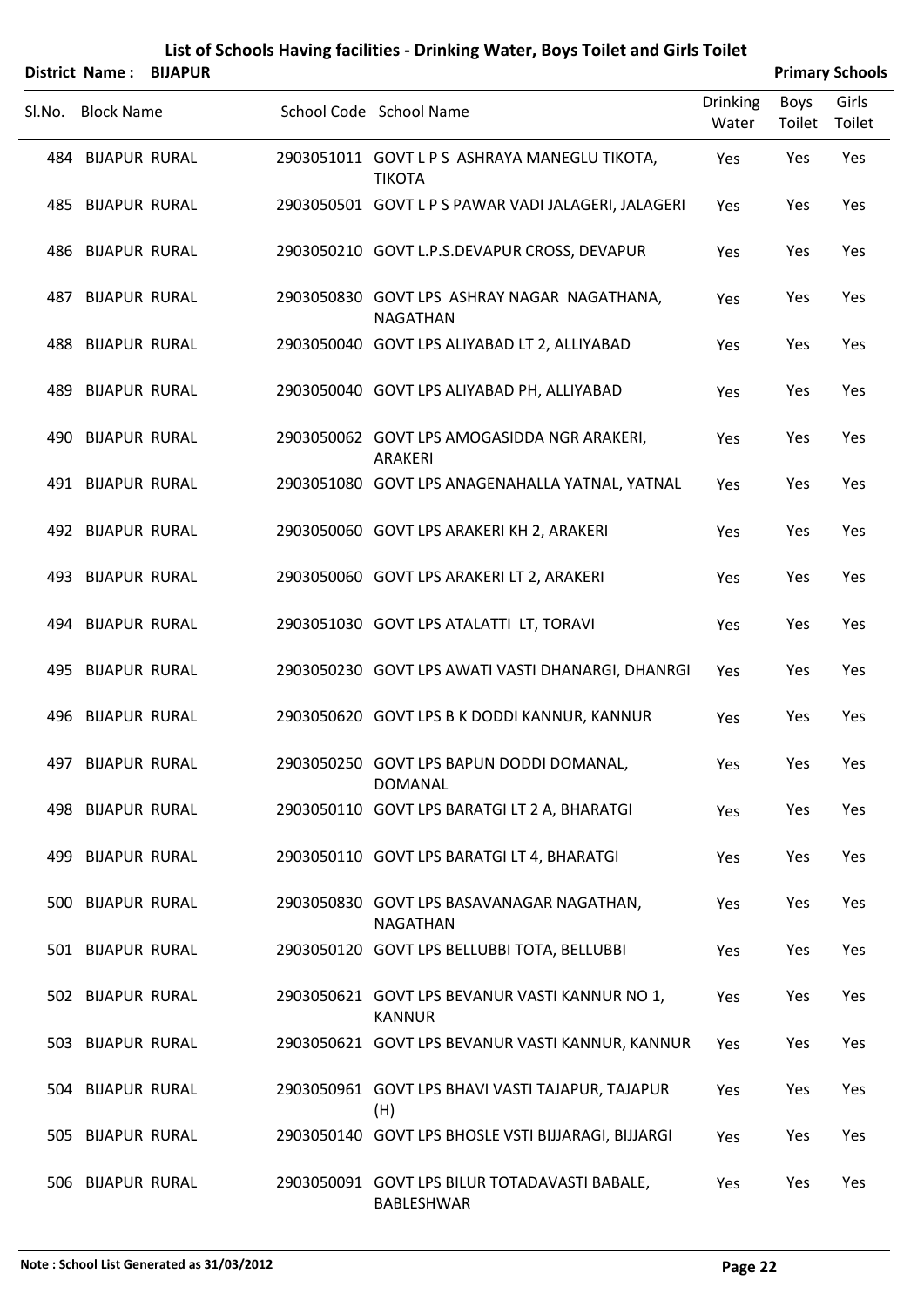|        | District Name:    | <b>BIJAPUR</b> |                                                                   |                          |                | <b>Primary Schools</b> |
|--------|-------------------|----------------|-------------------------------------------------------------------|--------------------------|----------------|------------------------|
| Sl.No. | <b>Block Name</b> |                | School Code School Name                                           | <b>Drinking</b><br>Water | Boys<br>Toilet | Girls<br>Toilet        |
|        | 507 BIJAPUR RURAL |                | 2903050270 GOVT LPS BUITE VASTI DYABERI, DYABERI                  | Yes                      | Yes            | Yes                    |
|        | 508 BIJAPUR RURAL |                | 2903050531 GOVT LPS CHANDRA PRABHA CR JUMNAL,<br><b>JUMNAL</b>    | Yes                      | Yes            | Yes                    |
|        | 509 BIJAPUR RURAL |                | 2903050551 GOVT LPS CHI.GUNDI VST KAKHANDAKI,<br><b>KAKHANDKI</b> | Yes                      | Yes            | Yes                    |
|        | 510 BIJAPUR RURAL |                | 2903050140 GOVT LPS CHIKKASAI V. BIJJARAG, BIJJARGI               | Yes                      | Yes            | Yes                    |
|        | 511 BIJAPUR RURAL |                | 2903050551 GOVT LPS DALAWAI T KAKHNDAKI,<br><b>KAKHANDKI</b>      | Yes                      | Yes            | Yes                    |
|        | 512 BIJAPUR RURAL |                | 2903050860 GOVT LPS DEVARSI VASTI NIDONI, NIDONI                  | Yes                      | Yes            | Yes                    |
|        | 513 BIJAPUR RURAL |                | 2903050120 GOVT LPS DIVATAGI VST BELLUBBI, BELLUBBI               | Yes                      | Yes            | Yes                    |
|        | 514 BIJAPUR RURAL |                | 2903050010 GOVT LPS DODAMANI VSTI AHERI, AHERI                    | Yes                      | Yes            | Yes                    |
|        | 515 BIJAPUR RURAL |                | 2903050250 GOVT LPS DOMANALA LT 1, DOMANAL                        | Yes                      | Yes            | Yes                    |
|        | 516 BIJAPUR RURAL |                | 2903050260 GOVT LPS ENNISONDI VST DUDIHAL,<br><b>DUDIHAL</b>      | Yes                      | Yes            | Yes                    |
|        | 517 BIJAPUR RURAL |                | 2903050830 GOVT LPS GANDHI NGR NAGATHAN,<br><b>NAGATHAN</b>       | Yes                      | Yes            | Yes                    |
|        | 518 BIJAPUR RURAL |                | 2903050980 GOVT LPS GANESH NGR TAKKALAKI,<br><b>TAKKALKI</b>      | Yes                      | Yes            | Yes                    |
|        | 519 BIJAPUR RURAL |                | 2903050280 GOVT LPS GHONASAGI LT 1, GONASAGI                      | Yes                      | Yes            | Yes                    |
|        | 520 BIJAPUR RURAL |                | 2903050720 GOVT LPS GRADEN KUMATE, KUMATHE                        | Yes                      | Yes            | Yes                    |
|        | 521 BIJAPUR RURAL |                | 2903050250 GOVT LPS GUDDAD VASTI DOMANAL,<br><b>DOMANAL</b>       | Yes                      | Yes            | Yes                    |
|        | 522 BIJAPUR RURAL |                | 2903050900 GOVT LPS GUGIKODA/KORI VASTI SHEGUN,<br>SHEGUNASHI     | Yes                      | Yes            | Yes                    |
|        | 523 BIJAPUR RURAL |                | 2903050650 GOVT LPS GURADE VASTI KATRAL, KATRAL                   | Yes                      | Yes            | Yes                    |
|        | 524 BIJAPUR RURAL |                | 2903050620 GOVT LPS H DADDI KANNUR, KANNUR                        | Yes                      | Yes            | Yes                    |
|        | 525 BIJAPUR RURAL |                | 2903050320 GOVT LPS HADAGALI LT 2, HADAGALI                       | Yes                      | Yes            | Yes                    |
|        | 526 BIJAPUR RURAL |                | 2903050343 GOVT LPS HANCHINAL LT 3, HANCHINAL PH                  | Yes                      | Yes            | Yes                    |
|        | 527 BIJAPUR RURAL |                | 2903050960 GOVT LPS HARANAL, TAJAPUR (H)                          | Yes                      | Yes            | Yes                    |
|        | 528 BIJAPUR RURAL |                | 2903050960 GOVT LPS HARNAL VASATI, TAJAPUR (H)                    | Yes                      | Yes            | Yes                    |
|        | 529 BIJAPUR RURAL |                | 2903050860 GOVT LPS HEBAL TOTAD VASTI, NIDONI                     | Yes                      | Yes            | Yes                    |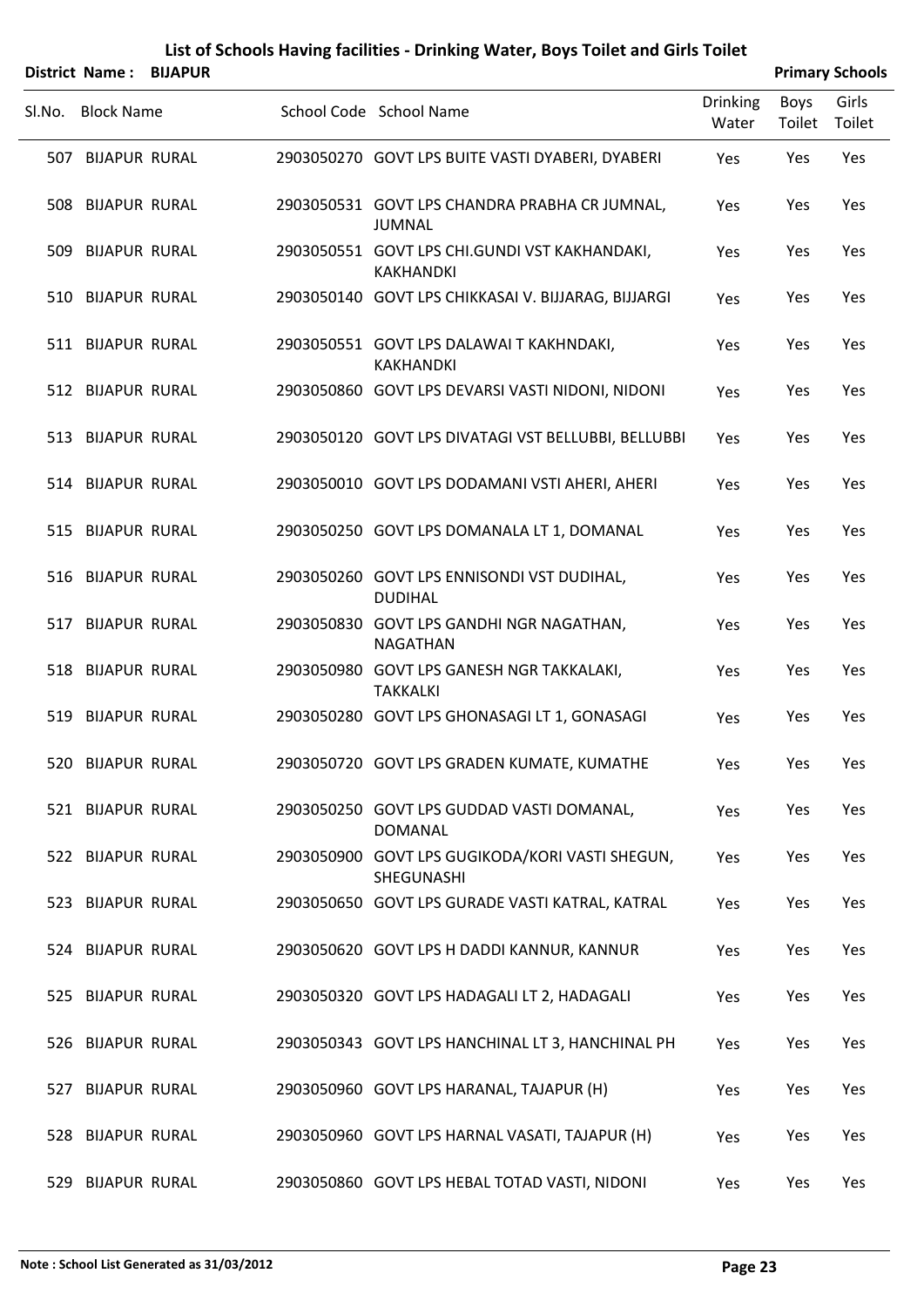|                   | District Name: BIJAPUR |                                                                    |                          |                | <b>Primary Schools</b> |
|-------------------|------------------------|--------------------------------------------------------------------|--------------------------|----------------|------------------------|
| SI.No. Block Name |                        | School Code School Name                                            | <b>Drinking</b><br>Water | Boys<br>Toilet | Girls<br>Toilet        |
| 530 BIJAPUR RURAL |                        | 2903051140 GOVT LPS HEBBALATTI PT, HEBBALATTI                      | Yes                      | Yes            | Yes                    |
| 531 BIJAPUR RURAL |                        | 2903051140 GOVT LPS HEBBALATTI TOTAD VATI,<br><b>HEBBALATTI</b>    | Yes                      | Yes            | Yes                    |
| 532 BIJAPUR RURAL |                        | 2903050551 GOVT LPS HERAKAL TOTA KAKHANDAKI,<br><b>KAKHANDKI</b>   | Yes                      | Yes            | Yes                    |
| 533 BIJAPUR RURAL |                        | 2903050101 GOVT LPS HIREKURABAR VST BABANAGAR,<br><b>BABANAGAR</b> | Yes                      | Yes            | Yes                    |
| 534 BIJAPUR RURAL |                        | 2903050961 GOVT LPS HIREKURABAR VST RATNAPUR,<br>TAJAPUR (H)       | Yes                      | Yes            | Yes                    |
| 535 BIJAPUR RURAL |                        | 2903050380 GOVT LPS HITTANAHALLI FARM,<br><b>HITTINAHALLI</b>      | Yes                      | Yes            | Yes                    |
| 536 BIJAPUR RURAL |                        | 2903050380 GOVT LPS HITTINAHALLI LT, HITTINAHALLI                  | Yes                      | Yes            | Yes                    |
| 537 BIJAPUR RURAL |                        | 2903050511 GOVT LPS HOSUR JAMBAGI A, JAMBGI (A)                    | Yes                      | Yes            | Yes                    |
| 538 BIJAPUR RURAL |                        | 2903050440 GOVT LPS HOSUR PLOT VASTI HOSUR, HOSUR                  | Yes                      | Yes            | Yes                    |
| 539 BIJAPUR RURAL |                        | 2903050450 GOVT LPS HUBANUR LT 1, HUBANUR                          | Yes                      | Yes            | Yes                    |
| 540 BIJAPUR RURAL |                        | 2903050450 GOVT LPS HUBANUR LT 2, HUBANUR                          | Yes                      | Yes            | Yes                    |
| 541 BIJAPUR RURAL |                        | 2903050450 GOVT LPS HUBANUR LT 3, HUBANUR                          | Yes                      | Yes            | Yes                    |
| 542 BIJAPUR RURAL |                        | 2903050930 GOVT LPS HUVINAHARIDODDI, SHIVANAGI                     | Yes                      | Yes            | Yes                    |
| 543 BIJAPUR RURAL |                        | 2903051010 GOVT LPS IMMADI VASTI TIKOTA, TIKOTA                    | Yes                      | Yes            | Yes                    |
| 544 BIJAPUR RURAL |                        | 2903050050 GOVT LPS INDI VASTI ANKALAGI, ANKALAGI                  | Yes                      | Yes            | Yes                    |
| 545 BIJAPUR RURAL |                        | 2903050470 GOVT LPS INGANAL LT 1, INGANAL                          | Yes                      | Yes            | Yes                    |
| 546 BIJAPUR RURAL |                        | 2903050480 GOVT LPS ITTANGIHAL KH, ITTANGIHAL                      | Yes                      | Yes            | Yes                    |
| 547 BIJAPUR RURAL |                        | 2903050480 GOVT LPS ITTANGIHAL LT 3, ITTANGIHAL                    | Yes                      | Yes            | Yes                    |
| 548 BIJAPUR RURAL |                        | 2903050481 GOVT LPS ITTANGIHAL LT NO.4, ITTANGIHAL                 | Yes                      | Yes            | Yes                    |
| 549 BIJAPUR RURAL |                        | 2903050620 GOVT LPS J VASTI KANNUR, KANNUR                         | Yes                      | Yes            | Yes                    |
| 550 BIJAPUR RURAL |                        | 2903050040 GOVT LPS JADHAV NGR ALIYABAD,<br><b>ALLIYABAD</b>       | Yes                      | Yes            | Yes                    |
| 551 BIJAPUR RURAL |                        | 2903050500 GOVT LPS JALAGERI LT 3, JALAGERI                        | Yes                      | Yes            | Yes                    |
| 552 BIJAPUR RURAL |                        | 2903050500 GOVT LPS JALAGERI LT 4, JALAGERI                        | Yes                      | Yes            | Yes                    |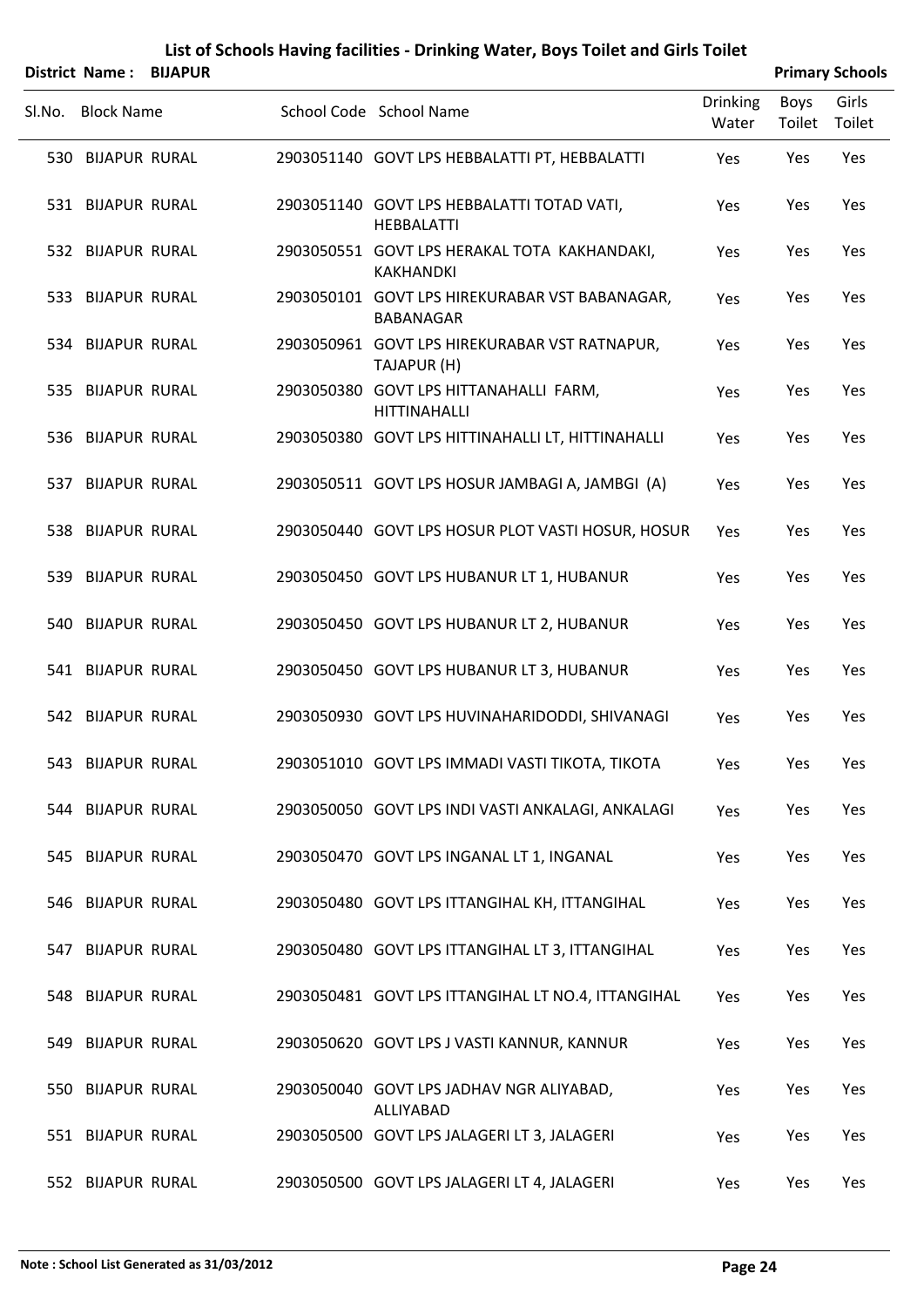|        |                   | District Name: BIJAPUR |                                                                         |                          |                | <b>Primary Schools</b> |
|--------|-------------------|------------------------|-------------------------------------------------------------------------|--------------------------|----------------|------------------------|
| Sl.No. | <b>Block Name</b> |                        | School Code School Name                                                 | <b>Drinking</b><br>Water | Boys<br>Toilet | Girls<br>Toilet        |
|        | 553 BIJAPUR RURAL |                        | 2903050501 GOVT LPS JALAGERI LT 5, JALAGERI                             | Yes                      | Yes            | Yes                    |
|        | 554 BIJAPUR RURAL |                        | 2903050570 GOVT LPS JAMAKHANDI VST KAMBAGI,<br><b>KAMBAGI</b>           | Yes                      | Yes            | Yes                    |
|        | 555 BIJAPUR RURAL |                        | 2903050510 GOVT LPS JAMBAGI AMBEDKAR NGR,<br>JAMBGI (A)                 | Yes                      | Yes            | Yes                    |
|        | 556 BIJAPUR RURAL |                        | 2903050510 GOVT LPS JAMBAGI LT, JAMBGI (A)                              | Yes                      | Yes            | Yes                    |
|        | 557 BIJAPUR RURAL |                        | 2903051110 GOVT LPS JANATA VST BOLACHIKKALAKI,<br><b>BOLACHIKKALAKI</b> | Yes                      | Yes            | Yes                    |
|        | 558 BIJAPUR RURAL |                        | 2903050551 GOVT LPS JENHARI VST KAKHANDAKI,<br>KAKHANDKI                | Yes                      | Yes            | Yes                    |
|        | 559 BIJAPUR RURAL |                        | 2903050930 GOVT LPS JIRGIHALLA, SHIVANAGI                               | Yes                      | Yes            | Yes                    |
|        | 560 BIJAPUR RURAL |                        | 2903050230 GOVT LPS JORAPUR VST DHANARGI,<br><b>DHANRGI</b>             | Yes                      | Yes            | Yes                    |
|        | 561 BIJAPUR RURAL |                        | 2903050530 GOVT LPS JUMANAL RS, JUMNAL                                  | Yes                      | Yes            | Yes                    |
|        | 562 BIJAPUR RURAL |                        | 2903050360 GOVT LPS KABADI VST HOLEHANGARAGI,<br><b>HOLE HANGARAGI</b>  | Yes                      | Yes            | Yes                    |
|        | 563 BIJAPUR RURAL |                        | 2903050552 GOVT LPS KAKHANDAKI LT, KAKHANDKI                            | Yes                      | Yes            | Yes                    |
|        | 564 BIJAPUR RURAL |                        | 2903050560 GOVT LPS KALLAKAVATAGI LT 1,<br>KALLAKAVATGI                 | Yes                      | Yes            | Yes                    |
|        | 565 BIJAPUR RURAL |                        | 2903050010 GOVT LPS KALLAL AHERI, AHERI                                 | Yes                      | Yes            | Yes                    |
|        | 566 BIJAPUR RURAL |                        | 2903050570 GOVT LPS KAMBAGI TOTA, KAMBAGI                               | Yes                      | Yes            | Yes                    |
|        | 567 BIJAPUR RURAL |                        | 2903050490 GOVT LPS KANAKADAS VST JAINAPUR,<br><b>JAINAPUR</b>          | Yes                      | Yes            | Yes                    |
|        | 568 BIJAPUR RURAL |                        | 2903050610 GOVT LPS KANNAL LT, KANNAL                                   | Yes                      | Yes            | Yes                    |
|        | 569 BIJAPUR RURAL |                        | 2903050090 GOVT LPS KANNUR TOTA BABALESHWAR,<br><b>BABLESHWAR</b>       | Yes                      | Yes            | Yes                    |
|        | 570 BIJAPUR RURAL |                        | 2903050310 GOVT LPS KARANDE VST GUNAKI, GUNAKI                          | Yes                      | Yes            | Yes                    |
|        | 571 BIJAPUR RURAL |                        | 2903050830 GOVT LPS KARAVEERAPPANA DODDI,<br><b>NAGATHAN</b>            | Yes                      | Yes            | Yes                    |
|        | 572 BIJAPUR RURAL |                        | 2903050591 GOVT LPS KARAYAL MADDI V KANAMADI,<br>KANAMADI               | Yes                      | Yes            | Yes                    |
|        | 573 BIJAPUR RURAL |                        | 2903050050 GOVT LPS KARIYAL VASTI ANKALAGI,<br>ANKALAGI                 | Yes                      | Yes            | Yes                    |
|        | 574 BIJAPUR RURAL |                        | 2903050980 GOVT LPS KARPE VST TAKKALAKI, TAKKALKI                       | Yes                      | Yes            | Yes                    |
|        | 575 BIJAPUR RURAL |                        | 2903050511 GOVT LPS KATAI VASTI JAMBAGI, JAMBGI (A)                     | Yes                      | Yes            | Yes                    |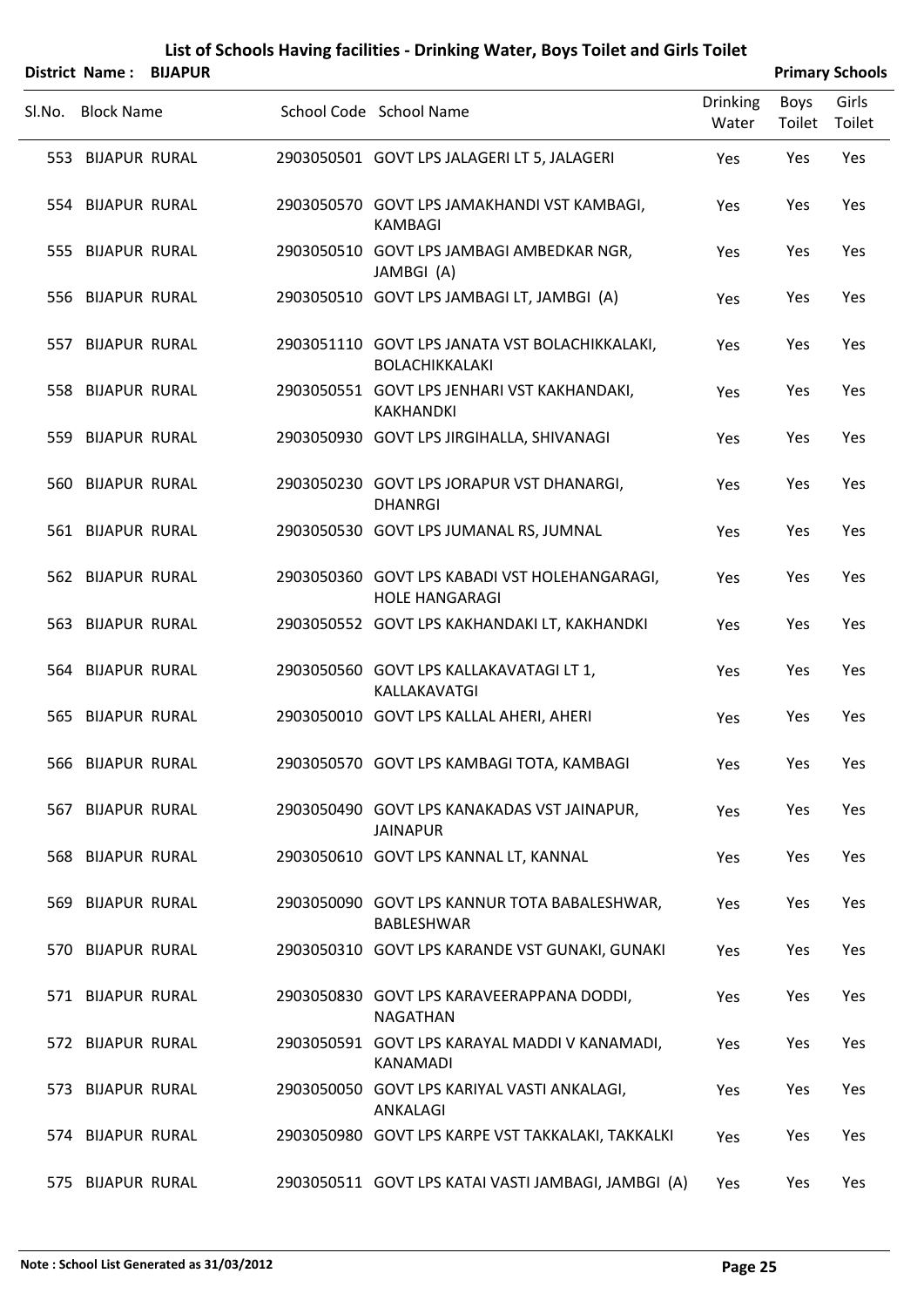|        | District Name: BIJAPUR |  |                                                                  |                          |                | <b>Primary Schools</b> |
|--------|------------------------|--|------------------------------------------------------------------|--------------------------|----------------|------------------------|
| Sl.No. | <b>Block Name</b>      |  | School Code School Name                                          | <b>Drinking</b><br>Water | Boys<br>Toilet | Girls<br>Toilet        |
|        | 576 BIJAPUR RURAL      |  | 2903050780 GOVT LPS KEREHATTI MAKHANAPUR,<br><b>MAKHANAPUR</b>   | Yes                      | Yes            | Yes                    |
|        | 577 BIJAPUR RURAL      |  | 2903050511 GOVT LPS KERUR VASTI JAMBAGI A, JAMBGI<br>(A)         | Yes                      | Yes            | Yes                    |
|        | 578 BIJAPUR RURAL      |  | 2903051030 GOVT LPS KESARAL VASTI TORAVI, TORAVI                 | Yes                      | Yes            | Yes                    |
|        | 579 BIJAPUR RURAL      |  | 2903050091 GOVT LPS KESARAL VST BABALESHWAR,<br>BABLESHWAR       | Yes                      | Yes            | Yes                    |
|        | 580 BIJAPUR RURAL      |  | 2903050780 GOVT LPS KHADDENAHARIDADDI,<br><b>MAKHANAPUR</b>      | Yes                      | Yes            | Yes                    |
|        | 581 BIJAPUR RURAL      |  | 2903050920 GOVT LPS KOKARAYANDODDI, SHIRNAL                      | Yes                      | Yes            | Yes                    |
|        | 582 BIJAPUR RURAL      |  | 2903050590 GOVT LPS KONDI VASTI KANAMADI,<br><b>KANAMADI</b>     | Yes                      | Yes            | Yes                    |
|        | 583 BIJAPUR RURAL      |  | 2903050400 GOVT LPS KORAMMADEVI VST H.HALLI,<br>HONAGANAHALLI    | Yes                      | Yes            | Yes                    |
|        | 584 BIJAPUR RURAL      |  | 2903050530 GOVT LPS KORIHALLA LT, JUMNAL                         | Yes                      | Yes            | Yes                    |
|        | 585 BIJAPUR RURAL      |  | 2903050720 GOVT LPS KUMATHE PLOT VASTI, KUMATHE                  | Yes                      | Yes            | Yes                    |
|        | 586 BIJAPUR RURAL      |  | 2903050570 GOVT LPS KUNDARGI VST KAMBAGI,<br><b>KAMBAGI</b>      | Yes                      | Yes            | Yes                    |
|        | 587 BIJAPUR RURAL      |  | 2903050091 GOVT LPS KURUN TOTADA VASTI BABAL,<br>BABLESHWAR      | Yes                      | Yes            | Yes                    |
| 588    | <b>BIJAPUR RURAL</b>   |  | 2903051031 GOVT LPS LAXMI TOTAD VASTI TORAVI,<br><b>TORAVI</b>   | Yes                      | Yes            | Yes                    |
|        | 589 BIJAPUR RURAL      |  | 2903050730 GOVT LPS LINGADALLI, LINGADALLI                       | Yes                      | Yes            | Yes                    |
|        | 590 BIJAPUR RURAL      |  | 2903050741 GOVT LPS LOHAGOAN KERIHATTI LT2,<br><b>LOHAGAON</b>   | Yes                      | Yes            | Yes                    |
|        | 591 BIJAPUR RURAL      |  | 2903050061 GOVT LPS LONAR VASTI ARAKERI, ARAKERI                 | Yes                      | Yes            | Yes                    |
|        | 592 BIJAPUR RURAL      |  | 2903050420 GOVT LPS MAHADEV HALLA HONNALL,<br><b>HONNALLI</b>    | Yes                      | Yes            | Yes                    |
|        | 593 BIJAPUR RURAL      |  | 2903050810 GOVT LPS MAHADEVANAGAR MINCHAN,<br><b>NINCHANAL</b>   | Yes                      | Yes            | Yes                    |
|        | 594 BIJAPUR RURAL      |  | 2903050591 GOVT LPS MALI TOTA KANAMADI, KANAMADI                 | Yes                      | Yes            | Yes                    |
|        | 595 BIJAPUR RURAL      |  | 2903050030 GOVT LPS MANAVARA VASTI ALAGINAL,<br>ALAGINAL         | Yes                      | Yes            | Yes                    |
|        | 596 BIJAPUR RURAL      |  | 2903050141 GOVT LPS MANE VASTI BIJJARAGI, BIJJARGI               | Yes                      | Yes            | Yes                    |
|        | 597 BIJAPUR RURAL      |  | 2903050062 GOVT LPS MANEBHANDARI VST ARAKERI,<br>ARAKERI         | Yes                      | Yes            | Yes                    |
|        | 598 BIJAPUR RURAL      |  | 2903050860 GOVT LPS MANJARAGI TOT VASTI NIDONI,<br><b>NIDONI</b> | Yes                      | Yes            | Yes                    |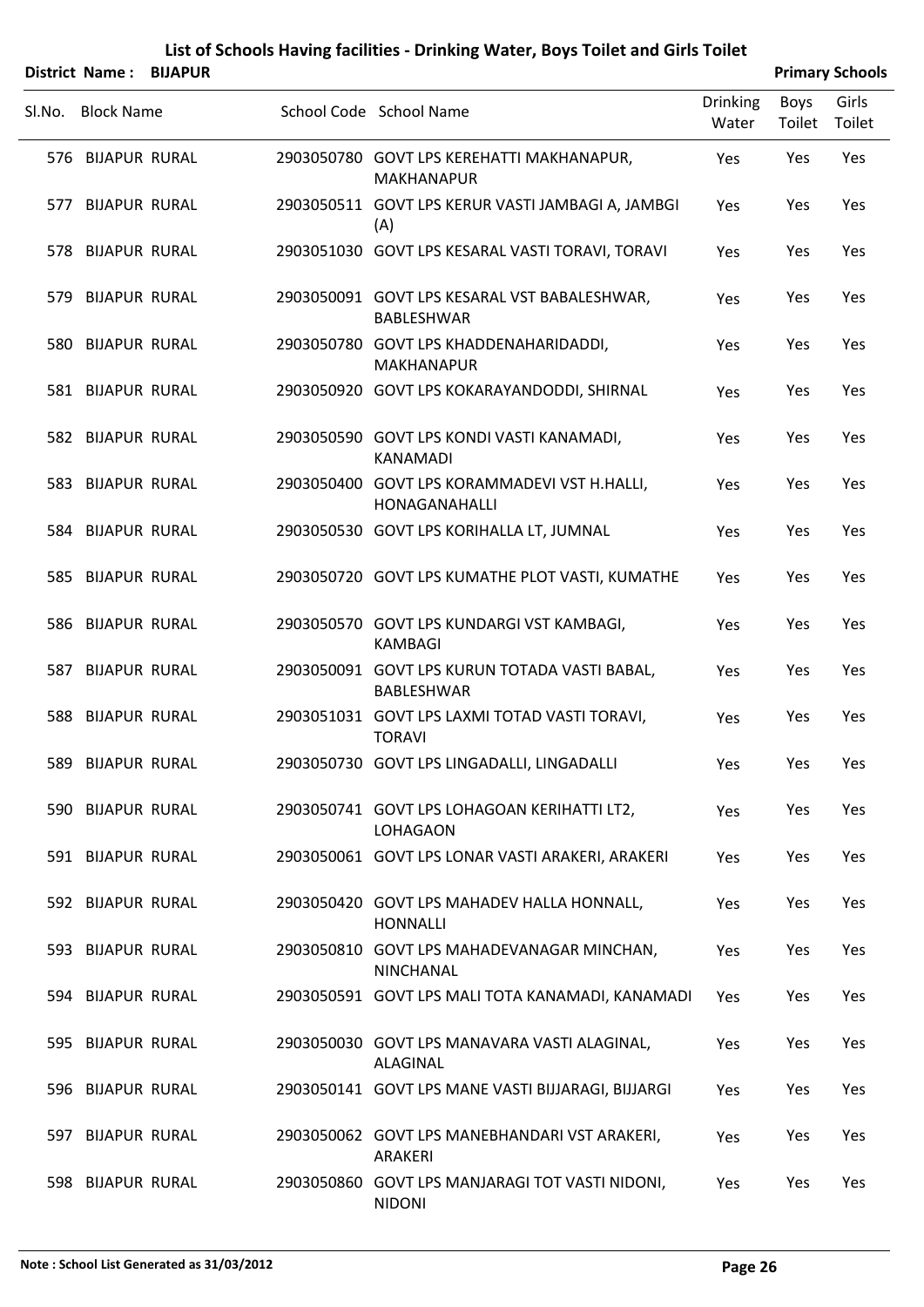|        |                      | District Name: BIJAPUR |                                                                     |                          |                | <b>Primary Schools</b> |
|--------|----------------------|------------------------|---------------------------------------------------------------------|--------------------------|----------------|------------------------|
| Sl.No. | <b>Block Name</b>    |                        | School Code School Name                                             | <b>Drinking</b><br>Water | Boys<br>Toilet | Girls<br>Toilet        |
|        | 599 BIJAPUR RURAL    |                        | 2903050790 GOVT LPS MCRP MAMADAPUR,<br><b>MAMADAPUR</b>             | Yes                      | Yes            | Yes                    |
|        | 600 BIJAPUR RURAL    |                        | 2903050062 GOVT LPS MOHITE VASTI ARAKERI, ARAKERI                   | Yes                      | Yes            | Yes                    |
|        | 601 BIJAPUR RURAL    |                        | 2903050760 GOVT LPS MONAPPANADODDI, MADASANAL                       | <b>Yes</b>               | Yes            | Yes                    |
|        | 602 BIJAPUR RURAL    |                        | 2903050480 GOVT LPS MUCHANDI VASTI ITTANGIHAL,<br><b>ITTANGIHAL</b> | Yes                      | Yes            | Yes                    |
|        | 603 BIJAPUR RURAL    |                        | 2903050020 GOVT LPS NAGAROJI TOTA AINAPUR,<br><b>AINAPUR</b>        | Yes                      | Yes            | Yes                    |
|        | 604 BIJAPUR RURAL    |                        | 2903050840 GOVT LPS NANDYAL TOTADA VASTI,<br><b>NANDYAL</b>         | Yes                      | Yes            | Yes                    |
|        | 605 BIJAPUR RURAL    |                        | 2903050063 GOVT LPS NAYAK VASTI ARAKERI, ARAKERI                    | Yes                      | Yes            | Yes                    |
|        | 606 BIJAPUR RURAL    |                        | 2903050860 GOVT LPS NIDIONI NEW EXT, NIDONI                         | Yes                      | Yes            | Yes                    |
|        | 607 BIJAPUR RURAL    |                        | 2903050320 GOVT LPS NILANAYAK TOTA HADAGALI,<br><b>HADAGALI</b>     | Yes                      | Yes            | Yes                    |
|        | 608 BIJAPUR RURAL    |                        | 2903050101 GOVT LPS PANISAB VASTI BABANAGAR,<br>BABANAGAR           | Yes                      | Yes            | Yes                    |
| 609    | <b>BIJAPUR RURAL</b> |                        | 2903050551 GOVT LPS PATHANKAR VST KAKHANDAKI,<br><b>KAKHANDKI</b>   | Yes                      | Yes            | Yes                    |
|        | 610 BIJAPUR RURAL    |                        | 2903050010 GOVT LPS PATIL VASTI AHERI, AHERI                        | Yes                      | Yes            | Yes                    |
|        | 611 BIJAPUR RURAL    |                        | 2903050941 GOVT LPS PATIL VASTI SIDDAPUR A,<br><b>SIDDAPUR</b>      | Yes                      | Yes            | Yes                    |
|        | 612 BIJAPUR RURAL    |                        | 2903050770 GOVT LPS PAVANE DODDI MADABHAVI,<br><b>MADHABHAVI</b>    | Yes                      | Yes            | Yes                    |
|        | 613 BIJAPUR RURAL    |                        | 2903050061 GOVT LPS PAWAR VASTI, ARAKERI, ARAKERI                   | Yes                      | Yes            | Yes                    |
|        | 614 BIJAPUR RURAL    |                        | 2903050420 GOVT LPS PUJARI VASTI HONNALLI,<br><b>HONNALLI</b>       | Yes                      | Yes            | Yes                    |
|        | 615 BIJAPUR RURAL    |                        | 2903050480 GOVT LPS PUJARI VASTI ITTANGIHAL,<br><b>ITTANGIHAL</b>   | Yes                      | Yes            | Yes                    |
|        | 616 BIJAPUR RURAL    |                        | 2903050511 GOVT LPS PUJARI VASTI JAMBAGI A, JAMBGI<br>(A)           | <b>Yes</b>               | Yes            | Yes                    |
|        | 617 BIJAPUR RURAL    |                        | 2903050570 GOVT LPS PUJARI VASTI KAMBAGI, KAMBAGI                   | Yes                      | Yes            | Yes                    |
|        | 618 BIJAPUR RURAL    |                        | 2903050941 GOVT LPS PUJARI VASTI S.D. HATTI, SIDDAPUR               | <b>Yes</b>               | Yes            | Yes                    |
|        | 619 BIJAPUR RURAL    |                        | 2903050900 GOVT LPS PUJARI VASTI SHEGUNASHI,<br>SHEGUNASHI          | Yes                      | Yes            | Yes                    |
|        | 620 BIJAPUR RURAL    |                        | 2903050520 GOVT LPS PUNARVASTI.K JAMBAGI (H),<br>JAMBGI (H)         | Yes                      | Yes            | Yes                    |
|        | 621 BIJAPUR RURAL    |                        | 2903050960 GOVT LPS RANAGATTI VST RATNAPUR,<br>TAJAPUR (H)          | Yes                      | Yes            | Yes                    |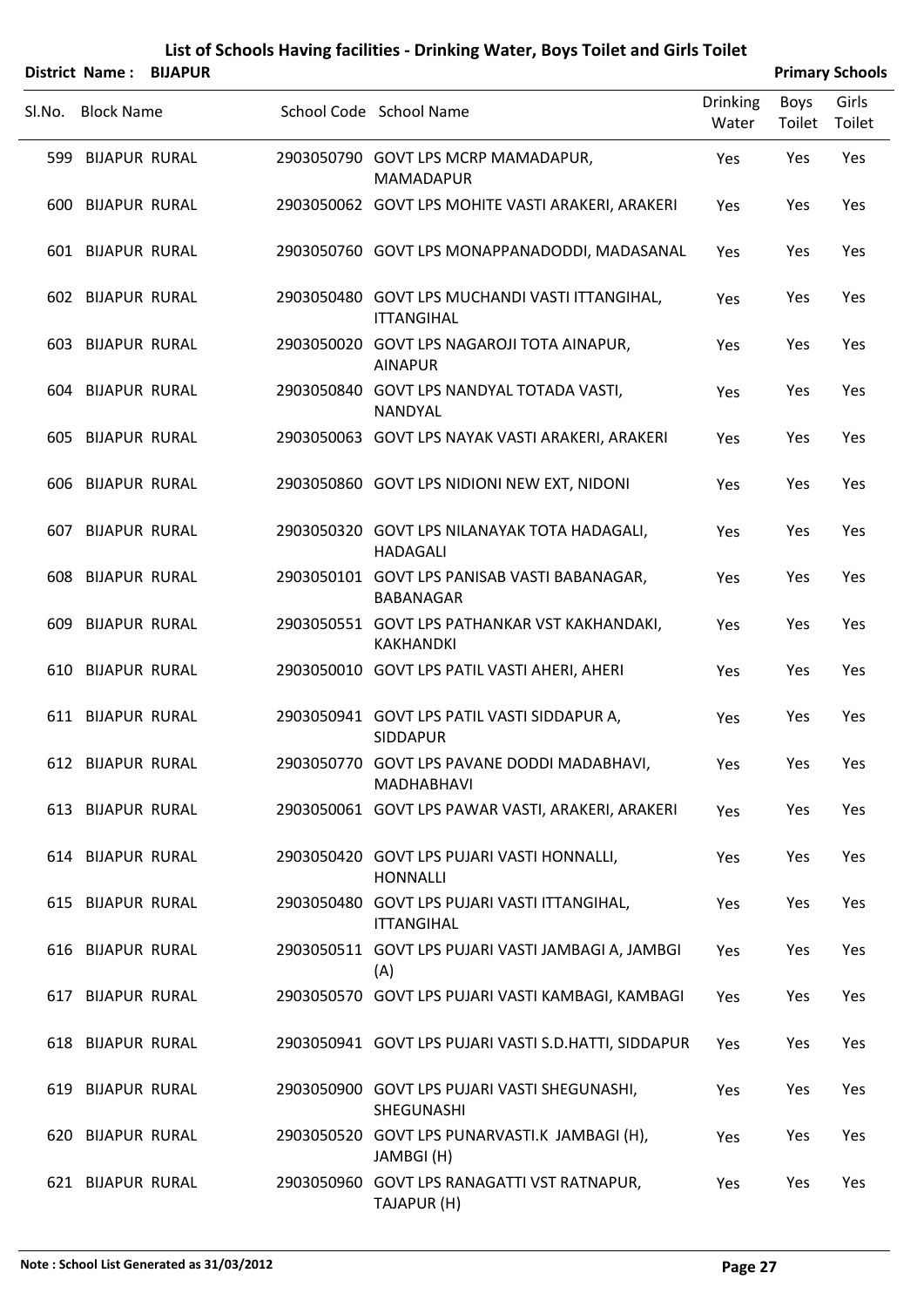|        |                      | District Name: BIJAPUR |                                                                    |                          |                | <b>Primary Schools</b> |
|--------|----------------------|------------------------|--------------------------------------------------------------------|--------------------------|----------------|------------------------|
| SI.No. | <b>Block Name</b>    |                        | School Code School Name                                            | <b>Drinking</b><br>Water | Boys<br>Toilet | Girls<br>Toilet        |
|        | 622 BIJAPUR RURAL    |                        | 2903050551 GOVT LPS RANAPPAGOL VST KAKHANDAKI,<br><b>KAKHANDKI</b> | Yes                      | Yes            | Yes                    |
| 623    | <b>BIJAPUR RURAL</b> |                        | 2903050981 GOVT LPS RAVUJIVAST TAKKALAKI, TAKKALKI                 | Yes                      | Yes            | Yes                    |
|        | 624 BIJAPUR RURAL    |                        | 2903050050 GOVT LPS S G NAGAR LT 2, ANKALAGI                       | Yes                      | Yes            | Yes                    |
|        | 625 BIJAPUR RURAL    |                        | 2903050330 GOVT LPS SANGAPUR TOTA SH, HALAGANI                     | Yes                      | Yes            | Yes                    |
|        | 626 BIJAPUR RURAL    |                        | 2903050062 GOVT LPS SARAWAD VASTI ARAKERI,<br>ARAKERI              | Yes                      | Yes            | Yes                    |
|        | 627 BIJAPUR RURAL    |                        | 2903050591 GOVT LPS SAVALYAL MADDI KANAMADI,<br><b>KANAMADI</b>    | Yes                      | Yes            | Yes                    |
|        | 628 BIJAPUR RURAL    |                        | 2903050740 GOVT LPS SEVALAL NGR LOHAGOAN,<br><b>LOHAGAON</b>       | Yes                      | Yes            | Yes                    |
|        | 629 BIJAPUR RURAL    |                        | 2903050502 GOVT LPS SHIRALASHETTI VST JALAGERI,<br><b>JALAGERI</b> | Yes                      | Yes            | Yes                    |
|        | 630 BIJAPUR RURAL    |                        | 2903050062 GOVT LPS SHIVAJI NAGAR ARAKERI, ARAKERI                 | Yes                      | Yes            | Yes                    |
|        | 631 BIJAPUR RURAL    |                        | 2903050111 GOVT LPS SHIVAJII VASTI BARATAGI,<br><b>BHARATGI</b>    | Yes                      | Yes            | Yes                    |
|        | 632 BIJAPUR RURAL    |                        | 2903050750 GOVT LPS SHIVANNAWAR TOT MADGUNKI,<br>MADAGUNAKI        | Yes                      | Yes            | Yes                    |
| 633    | <b>BIJAPUR RURAL</b> |                        | 2903050790 GOVT LPS SINDET VASTI MAMDAPUR,<br><b>MAMADAPUR</b>     | Yes                      | Yes            | Yes                    |
|        | 634 BIJAPUR RURAL    |                        | 2903050940 GOVT LPS SOMADEVARAHATTI LT 1,<br>SIDDAPUR              | Yes                      | Yes            | Yes                    |
|        | 635 BIJAPUR RURAL    |                        | 2903050063 GOVT LPS SOMAPUR VASTI ARAKERI,<br><b>ARAKERI</b>       | Yes                      | Yes            | Yes                    |
|        | 636 BIJAPUR RURAL    |                        | 2903050530 GOVT LPS SRIRAM CIRCLE JUMANAL, JUMNAL                  | Yes                      | Yes            | Yes                    |
|        | 637 BIJAPUR RURAL    |                        | 2903050390 GOVT LPS SWAMY TOTAD VST HOKKUNDI,<br><b>HOKKUNDI</b>   | Yes                      | Yes            | Yes                    |
|        | 638 BIJAPUR RURAL    |                        | 2903050970 GOVT LPS TAJAPUR PM, TAJAPUR (PM)                       | Yes                      | Yes            | Yes                    |
|        | 639 BIJAPUR RURAL    |                        | 2903051000 GOVT LPS TIGANIBIDARI TOTA, TIGANIBIDRI                 | Yes                      | Yes            | Yes                    |
|        | 640 BIJAPUR RURAL    |                        | 2903050390 GOVT LPS TORAVI TOTAD VST HOKKUNDI,<br><b>HOKKUNDI</b>  | Yes                      | Yes            | Yes                    |
|        | 641 BIJAPUR RURAL    |                        | 2903051050 GOVT LPS TURADAN VST UPPALADINNI,<br><b>UPPALADINNI</b> | Yes                      | Yes            | Yes                    |
|        | 642 BIJAPUR RURAL    |                        | 2903050560 GOVT LPS UPPAR VST KALLAKAVATAGI,<br>KALLAKAVATGI       | Yes                      | Yes            | Yes                    |
|        | 643 BIJAPUR RURAL    |                        | 2903050061 GOVT LPS VITTHAL VADI ARAKERI, ARAKERI                  | Yes                      | Yes            | Yes                    |
|        | 644 BIJAPUR RURAL    |                        | 2903050560 GOVT LPS WALIKAR VST KALLAKAVATGI,<br>KALLAKAVATGI      | Yes                      | Yes            | Yes                    |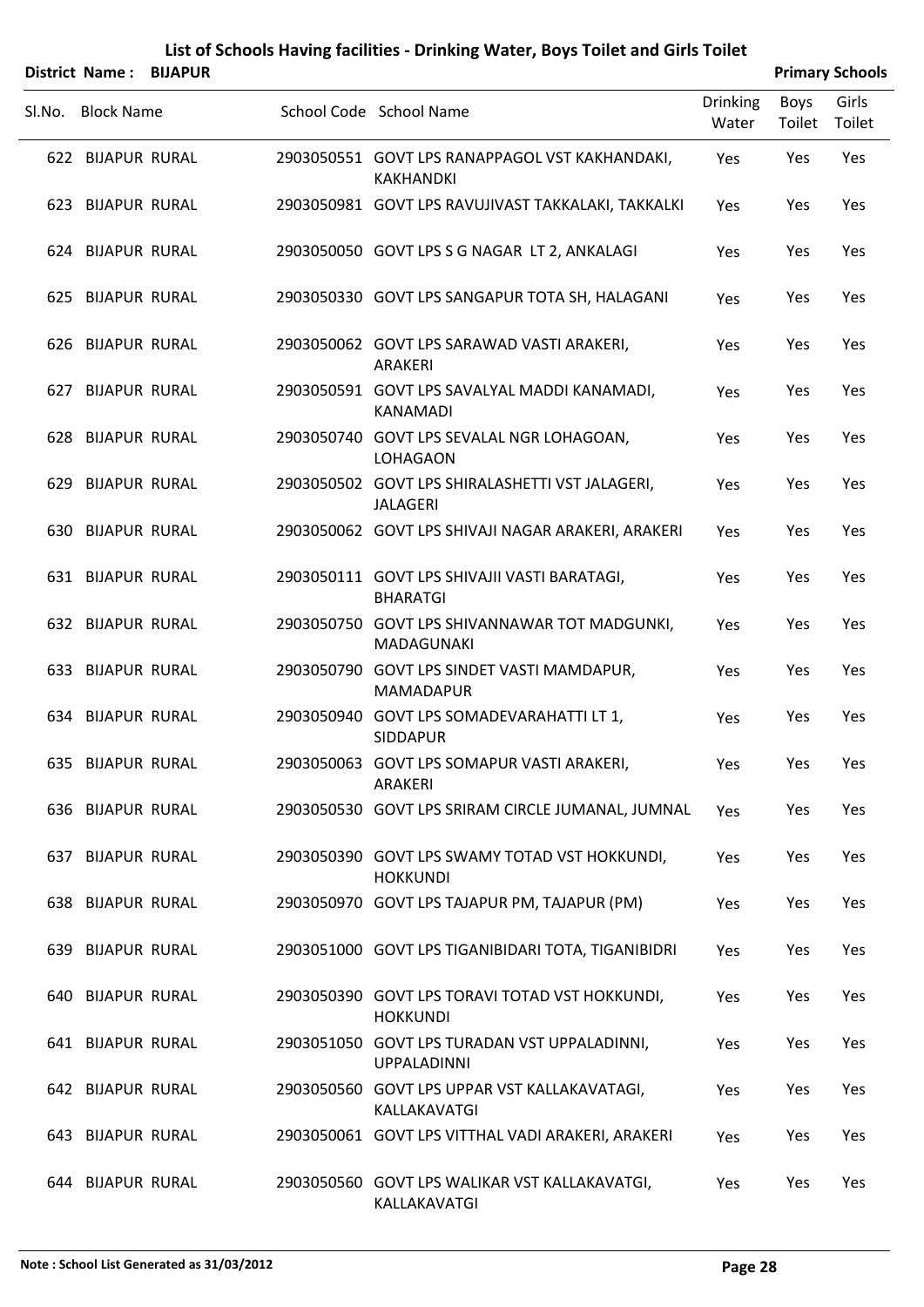|        |                          | District Name: BIJAPUR |                                                               |                          |                | <b>Primary Schools</b> |
|--------|--------------------------|------------------------|---------------------------------------------------------------|--------------------------|----------------|------------------------|
| Sl.No. | <b>Block Name</b>        |                        | School Code School Name                                       | <b>Drinking</b><br>Water | Boys<br>Toilet | Girls<br>Toilet        |
|        | 645 BIJAPUR RURAL        |                        | 2903050310 GOVT LPS WALIKARA VST GUNAKI, GUNAKI               | Yes                      | Yes            | Yes                    |
|        | 646 BIJAPUR RURAL        |                        | 2903050590 GOVT LPS YALADAGI VASTI KANAMA,<br><b>KANAMADI</b> | Yes                      | Yes            | Yes                    |
|        | 647 BIJAPUR RURAL        |                        | 2903050101 GOVT LPS YALLAMMA P VST BABANAG,<br>BABANAGAR      | Yes                      | Yes            | Yes                    |
|        | <b>648 BIJAPUR RURAL</b> |                        | 2903050830 GOVT MLA MPS NAGATHAN, NAGATHAN                    | Yes                      | Yes            | Yes                    |
|        | 649 BIJAPUR RURAL        |                        | 2903050090 GOVT MPS BABALESHWAR, BABLESHWAR                   | Yes                      | Yes            | Yes                    |
|        | 650 BIJAPUR RURAL        |                        | 2903050400 GOVT MPS HONAGANHALLI,<br>HONAGANAHALLI            | Yes                      | Yes            | Yes                    |
|        | 651 BIJAPUR RURAL        |                        | 2903050410 GOVT MPS HONAWAD, HONAWAD                          | Yes                      | Yes            | Yes                    |
|        | 652 BIJAPUR RURAL        |                        | 2903050540 GOVT MPS KAGGOD, KAGGOD                            | Yes                      | Yes            | Yes                    |
|        | 653 BIJAPUR RURAL        |                        | 2903050550 GOVT MPS KAKHANDAKI, KAKHANDKI                     | Yes                      | Yes            | Yes                    |
|        | 654 BIJAPUR RURAL        |                        | 2903050790 GOVT MPS MAMADAPUR, MAMADAPUR                      | Yes                      | Yes            | Yes                    |
|        | 655 BIJAPUR RURAL        |                        | 2903050880 GOVT MPS SARAWAD, SARAWAD                          | Yes                      | Yes            | Yes                    |
|        | 656 BIJAPUR RURAL        |                        | 2903050930 GOVT MPS SHIVANAGI, SHIVANAGI                      | Yes                      | Yes            | Yes                    |
|        | 657 BIJAPUR RURAL        |                        | 2903051010 GOVT MPS TIKOTA, TIKOTA                            | Yes                      | Yes            | Yes                    |
|        | 658 BIJAPUR RURAL        |                        | 2903050061 GOVT PUJARI VASTI ARAKERI, ARAKERI                 | Yes                      | Yes            | Yes                    |
|        | 659 BIJAPUR RURAL        |                        | 2903050062 GOVT UB LPS ARAKERI, ARAKERI                       | Yes                      | Yes            | Yes                    |
|        | 660 BIJAPUR RURAL        |                        | 2903050050 GOVT UBHPS ANKALGI, ANKALAGI                       | Yes                      | Yes            | Yes                    |
|        | 661 BIJAPUR RURAL        |                        | 2903050090 GOVT UBHPS BABALESHWAR, BABLESHWAR                 | Yes                      | Yes            | Yes                    |
|        | <b>662 BIJAPUR RURAL</b> |                        | 2903050100 GOVT UBHPS BABANAGAR, BABANAGAR                    | Yes                      | Yes            | Yes                    |
|        | 663 BIJAPUR RURAL        |                        | 2903050300 GOVT UBHPS GUNADAL, GUNADAL                        | Yes                      | Yes            | Yes                    |
|        | 664 BIJAPUR RURAL        |                        | 2903050410 GOVT UBHPS HONAWAD, HONAWAD                        | Yes                      | Yes            | Yes                    |
|        | 665 BIJAPUR RURAL        |                        | 2903050430 GOVT UBHPS HONNUTAGI, HONNUTGI                     | Yes                      | Yes            | Yes                    |
|        | 666 BIJAPUR RURAL        |                        | 2903050490 GOVT UBHPS JAINAPUR, JAINAPUR                      | Yes                      | Yes            | Yes                    |
|        | 667 BIJAPUR RURAL        |                        | 2903050510 GOVT UBHPS JAMBAGI A, JAMBGI (A)                   | Yes                      | Yes            | Yes                    |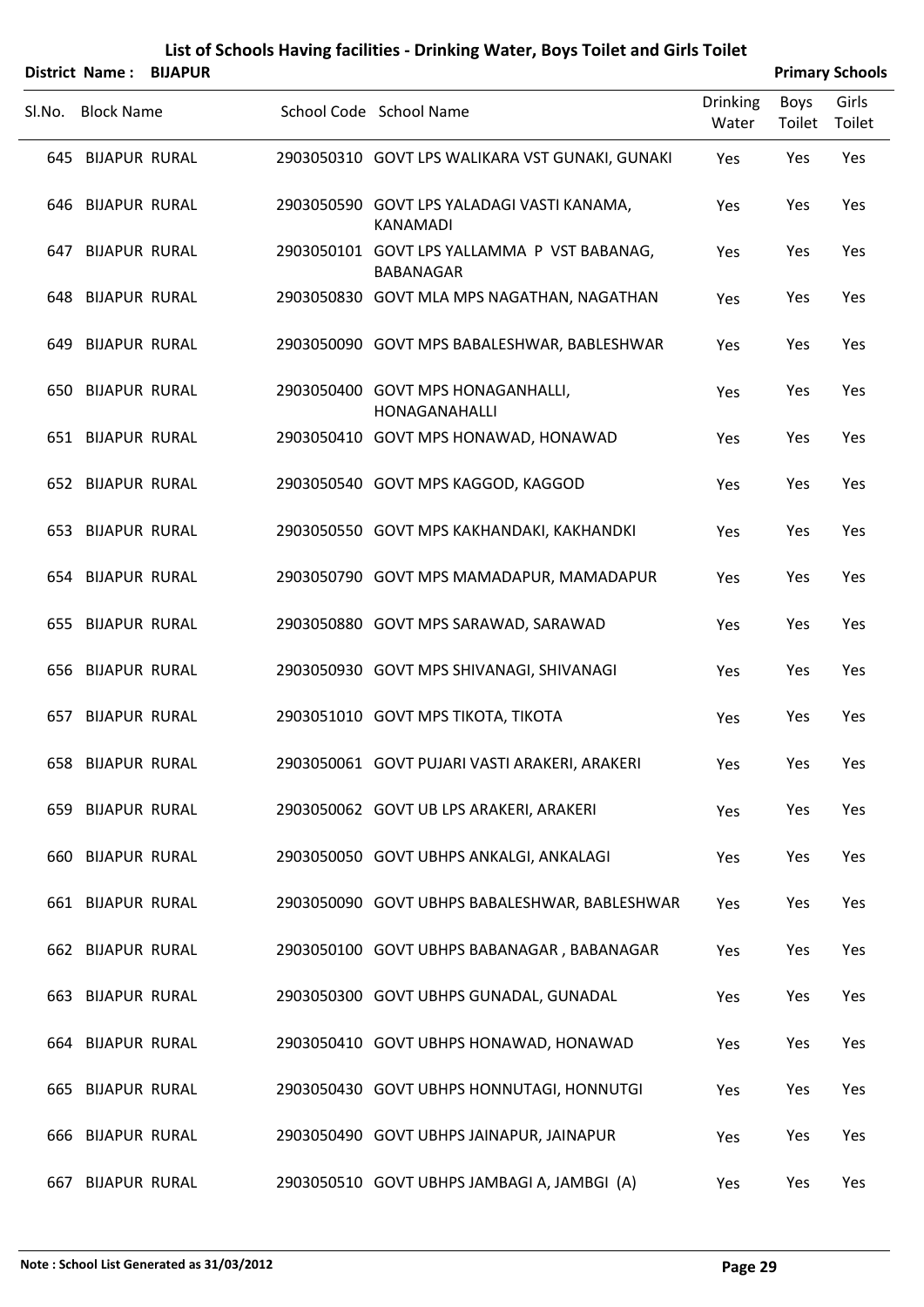|        |                          | District Name: BIJAPUR |                                                                |                          |                | <b>Primary Schools</b> |
|--------|--------------------------|------------------------|----------------------------------------------------------------|--------------------------|----------------|------------------------|
| SI.No. | <b>Block Name</b>        |                        | School Code School Name                                        | <b>Drinking</b><br>Water | Boys<br>Toilet | Girls<br>Toilet        |
|        | <b>668 BIJAPUR RURAL</b> |                        | 2903050530 GOVT UBHPS JUMANAL, JUMNAL                          | Yes                      | Yes            | Yes                    |
| 669    | <b>BIJAPUR RURAL</b>     |                        | 2903050550 GOVT UBHPS KAKHANDKI, KAKHANDKI                     | Yes                      | Yes            | Yes                    |
|        | 670 BIJAPUR RURAL        |                        | 2903050620 GOVT UBHPS KANNUR DARGA, KANNUR                     | Yes                      | Yes            | Yes                    |
|        | 671 BIJAPUR RURAL        |                        | 2903050620 GOVT UBHPS KANNUR, KANNUR                           | Yes                      | Yes            | Yes                    |
|        | 672 BIJAPUR RURAL        |                        | 2903050640 GOVT UBHPS KATAKANAHALLI,<br>KATAKANAHALLI          | Yes                      | Yes            | Yes                    |
| 673    | <b>BIJAPUR RURAL</b>     |                        | 2903050770 GOVT UBHPS MADHABHAVI, MADHABHAVI                   | Yes                      | Yes            | Yes                    |
|        | 674 BIJAPUR RURAL        |                        | 2903050020 GOVT UBHPS MAHAL AINAPUR, AINAPUR                   | Yes                      | Yes            | Yes                    |
| 675    | <b>BIJAPUR RURAL</b>     |                        | 2903050790 GOVT UBHPS MAMADAPUR, MAMADAPUR                     | Yes                      | Yes            | Yes                    |
|        | 676 BIJAPUR RURAL        |                        | 2903050830 GOVT UBHPS NAGATHAN, NAGATHAN                       | Yes                      | Yes            | Yes                    |
| 677    | <b>BIJAPUR RURAL</b>     |                        | 2903050860 GOVT UBHPS NIDONI, NIDONI                           | Yes                      | Yes            | Yes                    |
|        | 678 BIJAPUR RURAL        |                        | 2903050880 GOVT UBHPS SARAWAD, SARAWAD                         | Yes                      | Yes            | Yes                    |
| 679    | <b>BIJAPUR RURAL</b>     |                        | 2903050930 GOVT UBHPS SHIVANAGI, SHIVANAGI                     | Yes                      | Yes            | Yes                    |
|        | 680 BIJAPUR RURAL        |                        | 2903051010 GOVT UBHPS TIKOTA, TIKOTA                           | Yes                      | Yes            | Yes                    |
|        | 681 BIJAPUR RURAL        |                        | 2903051030 GOVT UBHPS TORAVI, TORAVI                           | Yes                      | Yes            | Yes                    |
|        | <b>682 BIJAPUR RURAL</b> |                        | 2903051050 GOVT UBHPS UPPALADINNI, UPPALADINNI                 | Yes                      | Yes            | Yes                    |
|        | <b>683 BIJAPUR RURAL</b> |                        | 2903051060 GOVT UBHPS UTNAL, UTNAL                             | Yes                      | Yes            | Yes                    |
|        | 684 BIJAPUR RURAL        |                        | 2903050120 GOVT UBLPS BELLUBBI, BELLUBBI                       | Yes                      | Yes            | Yes                    |
|        | <b>685 BIJAPUR RURAL</b> |                        | 2903050230 GOVT UBLPS DHANRGI, DHANRGI                         | Yes                      | Yes            | Yes                    |
|        | 686 BIJAPUR RURAL        |                        | 2903050310 GOVT UBLPS GUNAKI, GUNAKI                           | Yes                      | Yes            | Yes                    |
|        | <b>687 BIJAPUR RURAL</b> |                        | 2903050320 GOVT UBLPS HADAGALI, HADAGALI                       | Yes                      | Yes            | Yes                    |
|        | <b>688 BIJAPUR RURAL</b> |                        | 2903050360 GOVT UBLPS HOLE HANGARAGI, HOLE<br><b>HANGARAGI</b> | Yes                      | Yes            | Yes                    |
|        | 689 BIJAPUR RURAL        |                        | 2903050400 GOVT UBLPS HONAGANAHALLI,<br>HONAGANAHALLI          | Yes                      | Yes            | Yes                    |
|        | 690 BIJAPUR RURAL        |                        | 2903050580 GOVT UBLPS KANABUR, KANABUR                         | Yes                      | Yes            | Yes                    |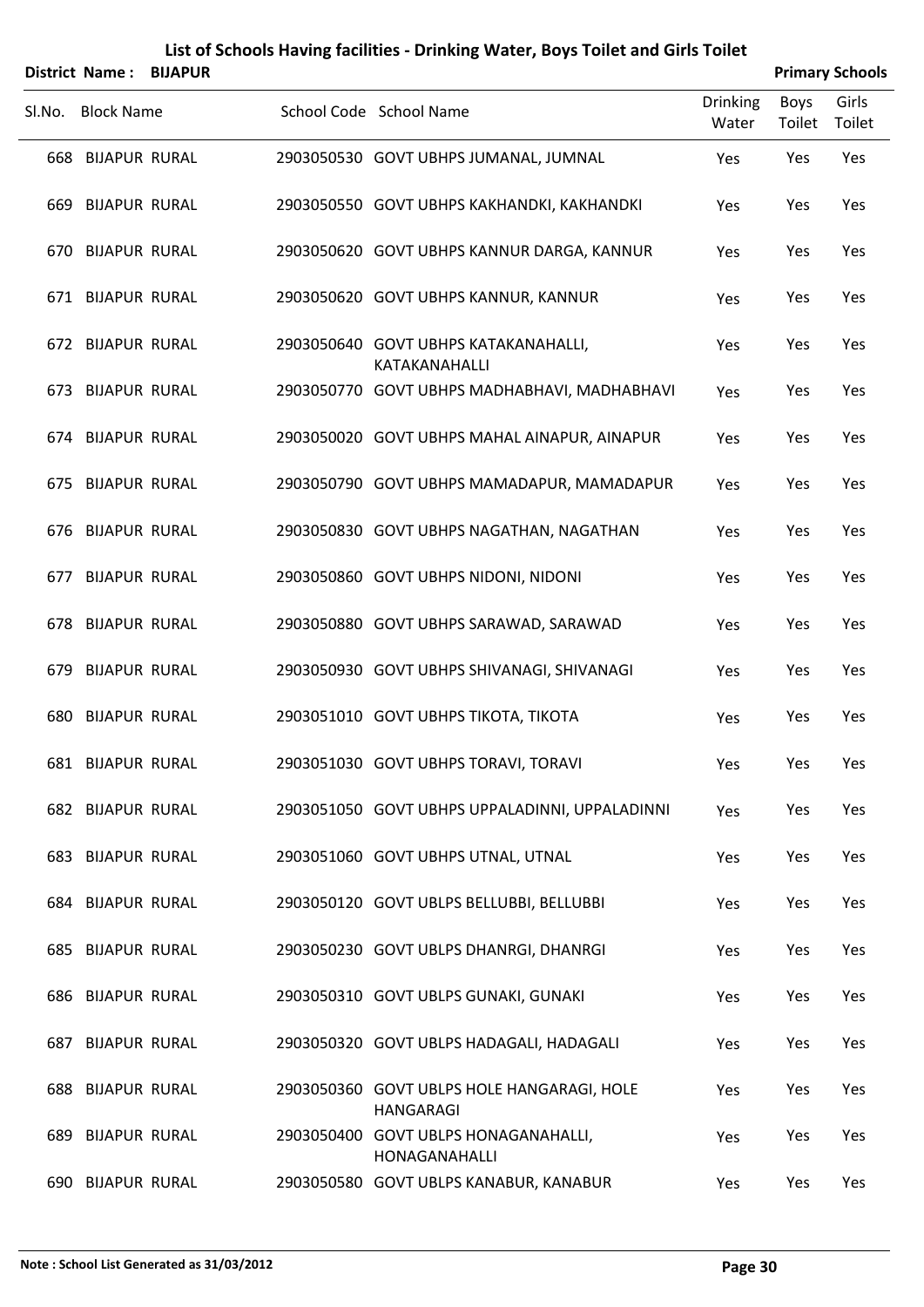|                             | List of Schools Having facilities - Drinking Water, Boys Toilet and Girls Toilet |                        |
|-----------------------------|----------------------------------------------------------------------------------|------------------------|
| $Dietrit$ $Name$ $RIIADIIR$ |                                                                                  | <b>Primary Schools</b> |

|        | DISTRICT MATTIE: DIJAPUR |  |                                                                          |                          |                | <b>Primary Scribbis</b> |
|--------|--------------------------|--|--------------------------------------------------------------------------|--------------------------|----------------|-------------------------|
| SI.No. | <b>Block Name</b>        |  | School Code School Name                                                  | <b>Drinking</b><br>Water | Boys<br>Toilet | Girls<br>Toilet         |
|        | 691 BIJAPUR RURAL        |  | 2903050680 GOVT UBLPS KHATIJAPUR, KHATIJAPUR                             | Yes                      | Yes            | Yes                     |
|        | 692 BIJAPUR RURAL        |  | 2903050930 GOVT UBLPS SAIDABASTI, SHIVANAGI                              | Yes                      | Yes            | Yes                     |
|        | 693 BIJAPUR RURAL        |  | 2903050960 GOVT UBLPS TAJAPUR (H), TAJAPUR (H)                           | Yes                      | Yes            | Yes                     |
|        | 694 BIJAPUR RURAL        |  | 2903050990 GOVT UBLPS TIDAGUNDI, TIDAGUNDI                               | Yes                      | Yes            | Yes                     |
|        | 695 BIJAPUR RURAL        |  | 2903050010 GOVT UBS AHERI, AHERI                                         | Yes                      | Yes            | Yes                     |
|        | 696 BIJAPUR RURAL        |  | 2903050070 GOVT UBS ARJUNAGI, ARJUNAGI                                   | Yes                      | Yes            | Yes                     |
|        | 697 BIJAPUR RURAL        |  | 2903050380 GOVT UBS HITTANAHALLI, HITTINAHALLI                           | Yes                      | Yes            | Yes                     |
|        | 698 BIJAPUR RURAL        |  | 2903051000 GOVT UBS TIGANIBIDARI, TIGANIBIDRI                            | Yes                      | Yes            | Yes                     |
|        | 699 BIJAPUR RURAL        |  | 2903050930 GOVT UGHPS SHIVANAGI, SHIVANAGI                               | Yes                      | Yes            | Yes                     |
|        | 700 BIJAPUR RURAL        |  | 2903050590 GOVT UHPS KANAMADI, KANAMADI                                  | Yes                      | Yes            | Yes                     |
|        | 701 BIJAPUR RURAL        |  | 2903050140 GOVT ULPS BIJJARAGI, BIJJARGI                                 | Yes                      | Yes            | Yes                     |
|        | 702 BIJAPUR RURAL        |  | 2903050480 GOVT ULPS JAKATDAR VST ITTANGIHAL,<br><b>ITTANGIHAL</b>       | Yes                      | Yes            | Yes                     |
|        | 703 BIJAPUR RURAL        |  | 2903050570 GOVT ULPS KAMBAGI, KAMBAGI                                    | Yes                      | Yes            | Yes                     |
|        | 704 BIJAPUR RURAL        |  | 2903050591 GOVT ULPS KARAYALMADDI KANAMADI,<br><b>KANAMADI</b>           | Yes                      | Yes            | Yes                     |
|        | 705 BIJAPUR RURAL        |  | 2903050621 GOVT. LPS SHAPUR VASTI KANNUR, KANNUR                         | Yes                      | Yes            | Yes                     |
|        | 706 BIJAPUR RURAL        |  | 2903050551 GOVT.K.B.LP.S.CHOUDAKI VASTI KAKHAN,<br>KAKHANDKI             | Yes                      | Yes            | Yes                     |
|        | 707 BIJAPUR RURAL        |  | 2903050290 GOVT.L.P.S.HONNUTAGI VASTI GUGADHAD,<br><b>GUGADADDI</b>      | Yes                      | Yes            | Yes                     |
|        | 708 BIJAPUR CITY         |  | 2903140030 GOVT HPS 33 MANJUNATH NAGA, BIJAPUR<br>WARD NO 3              | Yes                      | Yes            | Yes                     |
|        | 709 BIJAPUR CITY         |  | 2903140291 GOVT HPS NO.10 JORAPUR PET, BIJAPUR<br>WARD NO 29             | <b>Yes</b>               | Yes            | Yes                     |
|        | 710 BIJAPUR CITY         |  | 2903140222 GOVT HPS NO.30 VIVEK NAGAR, BIJAPUR<br>WARD NO 22             | Yes                      | Yes            | Yes                     |
|        | 711 BIJAPUR CITY         |  | 2903140212 GOVT HPS NO.35 RADHAKRISHNA NGR,<br><b>BIJAPUR WARD NO 21</b> | Yes                      | Yes            | Yes                     |
|        | 712 BIJAPUR CITY         |  | 2903140014 GOVT HPS NO.51 BHUTANAL LT, BIJAPUR<br>WARD NO 1              | Yes                      | Yes            | Yes                     |
|        | 713 BIJAPUR CITY         |  | 2903140212 GOVT KBHPS BEGAM TALAB 53, BIJAPUR<br>WARD NO 21              | Yes                      | Yes            | Yes                     |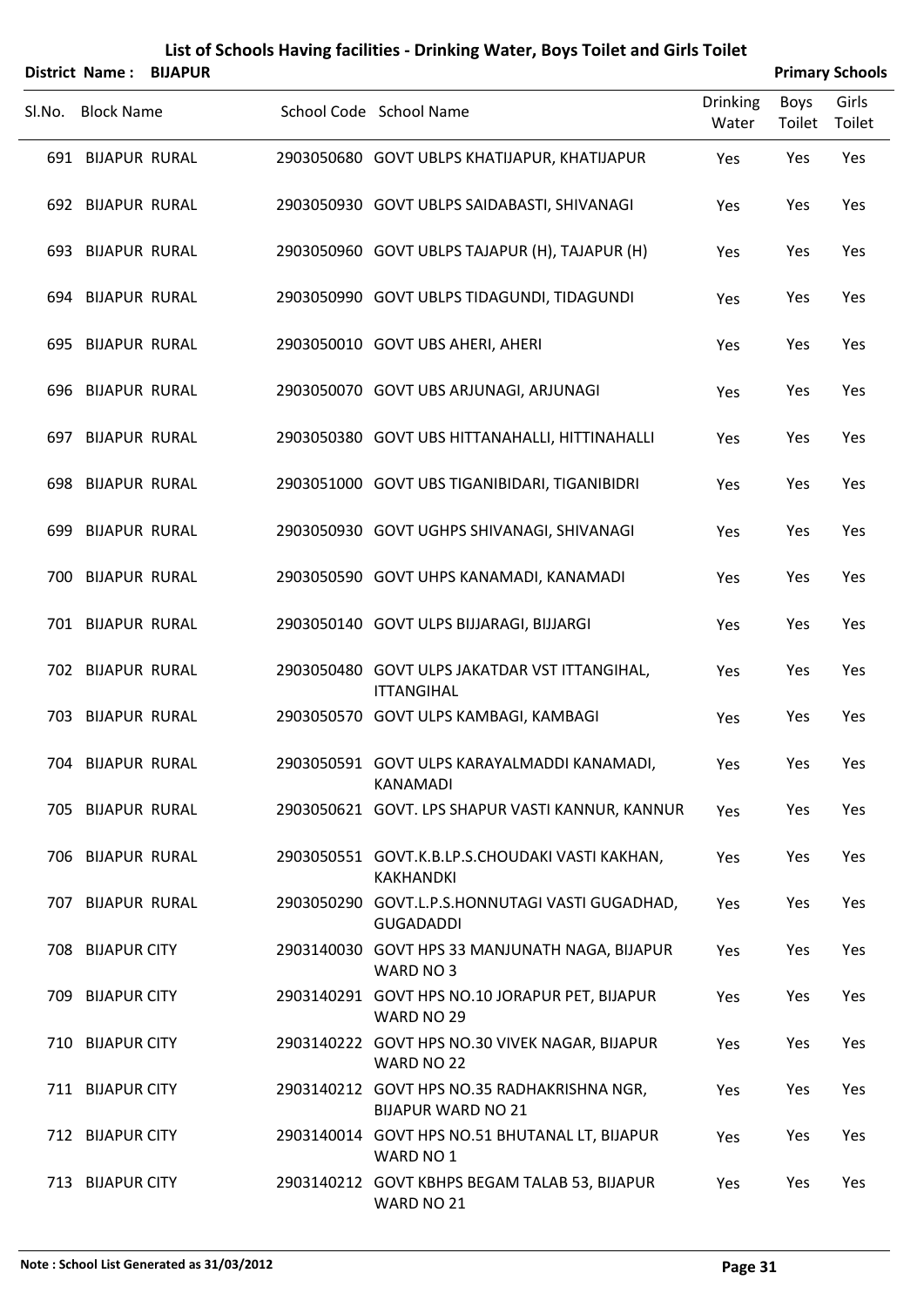|        |                     | District Name: BIJAPUR |                                                                             |                          |                | <b>Primary Schools</b> |
|--------|---------------------|------------------------|-----------------------------------------------------------------------------|--------------------------|----------------|------------------------|
| Sl.No. | <b>Block Name</b>   |                        | School Code School Name                                                     | <b>Drinking</b><br>Water | Boys<br>Toilet | Girls<br>Toilet        |
|        | 714 BIJAPUR CITY    |                        | 2903140061 GOVT KBHPS NO 11 BIJAPUR, BIJAPUR WARD<br>NO <sub>6</sub>        | Yes                      | Yes            | Yes                    |
|        | 715 BIJAPUR CITY    |                        | 2903140300 GOVT KBHPS NO 13, BIJAPUR WARD NO 30                             | Yes                      | Yes            | Yes                    |
|        | 716 BIJAPUR CITY    |                        | 2903140261 GOVT KBHPS NO 14, BIJAPUR WARD NO 26                             | Yes                      | Yes            | Yes                    |
| 717    | <b>BIJAPUR CITY</b> |                        | 2903140051 GOVT KBHPS NO 16 ADARSHA NA, BIJAPUR<br>WARD NO 5                | Yes                      | Yes            | Yes                    |
|        | 718 BIJAPUR CITY    |                        | 2903140240 GOVT KBHPS NO 18, BIJAPUR WARD NO 24                             | Yes                      | Yes            | Yes                    |
|        | 719 BIJAPUR CITY    |                        | 2903140171 GOVT KBHPS NO 19, BIJAPUR WARD NO 17                             | Yes                      | Yes            | Yes                    |
|        | 720 BIJAPUR CITY    |                        | 2903140231 GOVT KBHPS NO 21, BIJAPUR WARD NO 23                             | Yes                      | Yes            | Yes                    |
|        | 721 BIJAPUR CITY    |                        | 2903140072 GOVT KBHPS NO 22 BIJAPUR, BIJAPUR WARD<br><b>NO7</b>             | Yes                      | Yes            | Yes                    |
|        | 722 BIJAPUR CITY    |                        | 2903140222 GOVT KBHPS NO 26 JALA NAGAR, BIJAPUR<br>WARD NO 22               | Yes                      | Yes            | Yes                    |
|        | 723 BIJAPUR CITY    |                        | 2903140041 GOVT KBHPS NO 45 BIJAPUR, BIJAPUR WARD<br>NO <sub>4</sub>        | Yes                      | Yes            | Yes                    |
|        | 724 BIJAPUR CITY    |                        | 2903140212 GOVT KBHPS NO 6 IBRAHIMPUR, BIJAPUR<br>WARD NO 21                | Yes                      | Yes            | Yes                    |
|        | 725 BIJAPUR CITY    |                        | 2903140291 GOVT KBHPS NO. 15 BIJAPUR, BIJAPUR<br>WARD NO 29                 | Yes                      | Yes            | Yes                    |
|        | 726 BIJAPUR CITY    |                        | 2903140162 GOVT KBHPS NO. 41 STATEBANK COLONY,<br><b>BIJAPUR WARD NO 16</b> | Yes                      | Yes            | Yes                    |
|        | 727 BIJAPUR CITY    |                        | 2903140350 GOVT KBHPS NO. 47 KALEBAG, BIJAPUR<br>WARD NO 35                 | Yes                      | Yes            | Yes                    |
|        | 728 BIJAPUR CITY    |                        | 2903140162 GOVT KBHPS NO.39 YOGAPUR, BIJAPUR<br>WARD NO 16                  | Yes                      | Yes            | Yes                    |
|        | 729 BIJAPUR CITY    |                        | 2903140171 GOVT KBHPS RAMBHAPUR 50, BIJAPUR<br>WARD NO 17                   | Yes                      | Yes            | Yes                    |
|        | 730 BIJAPUR CITY    |                        | 2903140222 GOVT KBLPS NO 34 KEERTHI NAGAR,<br><b>BIJAPUR WARD NO 22</b>     | Yes                      | Yes            | Yes                    |
|        | 731 BIJAPUR CITY    |                        | 2903140261 GOVT KBMPS NO 1, BIJAPUR WARD NO 26                              | Yes                      | Yes            | Yes                    |
|        | 732 BIJAPUR CITY    |                        | 2903140190 GOVT KBMPS NO 29, SHANTI NA, BIJAPUR<br>WARD NO 19               | Yes                      | Yes            | Yes                    |
|        | 733 BIJAPUR CITY    |                        | 2903140261 GOVT KBMPS NO 3 BIJAPUR, BIJAPUR WARD<br><b>NO 26</b>            | Yes                      | Yes            | Yes                    |
|        | 734 BIJAPUR CITY    |                        | 2903140100 GOVT KBMPS NO 31, BIJAPUR WARD NO 10                             | Yes                      | Yes            | Yes                    |
|        | 735 BIJAPUR CITY    |                        | 2903140163 GOVT KBS 56 KANAKDAS BADAVNE BJP,<br><b>BIJAPUR WARD NO 16</b>   | Yes                      | Yes            | Yes                    |
|        | 736 BIJAPUR CITY    |                        | 2903140163 GOVT KBS 58 SPINNING MILL BIJAPUR,<br><b>BIJAPUR WARD NO 16</b>  | Yes                      | Yes            | Yes                    |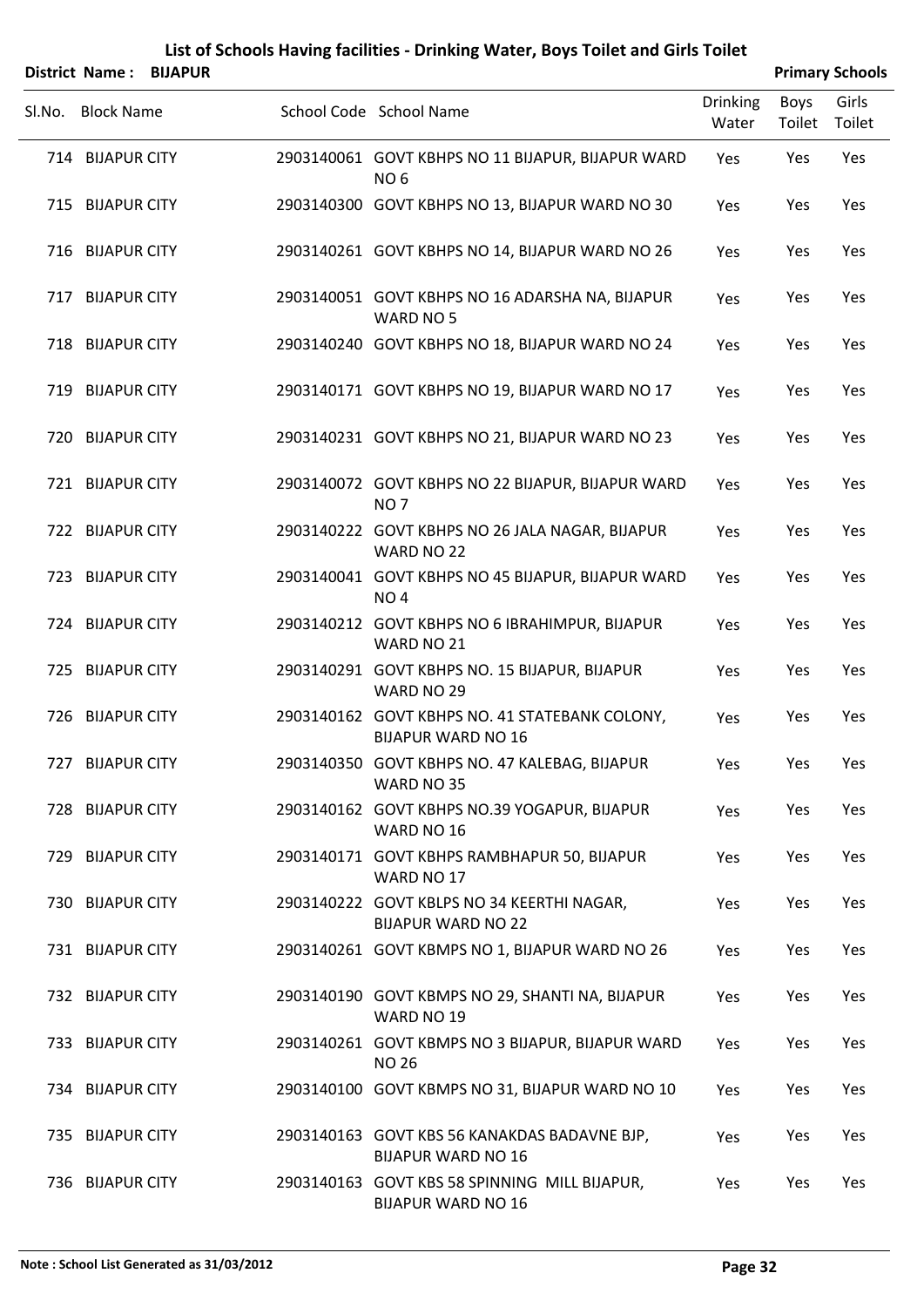| <b>District Name:</b> | <b>BIJAPUR</b> |
|-----------------------|----------------|
|                       |                |

| <b>Primary Schools</b> |
|------------------------|
|                        |

|        |                   | District Name: BIJAPUR |                                                                            |                          |                | <b>Primary Schools</b> |
|--------|-------------------|------------------------|----------------------------------------------------------------------------|--------------------------|----------------|------------------------|
| SI.No. | <b>Block Name</b> |                        | School Code School Name                                                    | <b>Drinking</b><br>Water | Boys<br>Toilet | Girls<br>Toilet        |
|        | 737 BIJAPUR CITY  |                        | 2903140331 GOVT KBS NO 12 BIJAPUR, BIJAPUR WARD<br><b>NO33</b>             | Yes                      | Yes            | Yes                    |
|        | 738 BIJAPUR CITY  |                        | 2903140171 GOVT KBS NO 17 BIJAPUR, BIJAPUR WARD<br><b>NO 17</b>            | Yes                      | Yes            | Yes                    |
|        | 739 BIJAPUR CITY  |                        | 2903140331 GOVT KBS NO 2 BJP, BIJAPUR WARD NO 33                           | Yes                      | Yes            | Yes                    |
|        | 740 BIJAPUR CITY  |                        | 2903140151 GOVT KBS NO 20 BIJAPUR, BIJAPUR WARD<br><b>NO15</b>             | Yes                      | Yes            | Yes                    |
|        | 741 BIJAPUR CITY  |                        | 2903140162 GOVT KBS NO 23 BIJAPUR, BIJAPUR WARD<br><b>NO 16</b>            | Yes                      | Yes            | Yes                    |
|        | 742 BIJAPUR CITY  |                        | 2903140162 GOVT KBS NO 27 BIJAPUR, BIJAPUR WARD<br><b>NO 16</b>            | Yes                      | Yes            | Yes                    |
|        | 743 BIJAPUR CITY  |                        | 2903140121 GOVT KBS NO 37 BIJAPUR, BIJAPUR WARD<br><b>NO12</b>             | Yes                      | Yes            | Yes                    |
|        | 744 BIJAPUR CITY  |                        | 2903140121 GOVT KBS NO 38 BIJAPUR, BIJAPUR WARD<br><b>NO12</b>             | Yes                      | Yes            | Yes                    |
|        | 745 BIJAPUR CITY  |                        | 2903140291 GOVT KBS NO 40, BIJAPUR WARD NO 29                              | Yes                      | Yes            | Yes                    |
|        | 746 BIJAPUR CITY  |                        | 2903140350 GOVT KBS NO 46 KOUJALAGI LT, BIJAPUR<br>WARD NO 35              | Yes                      | Yes            | Yes                    |
|        | 747 BIJAPUR CITY  |                        | 2903140111 GOVT KBS NO 5 BIJAPUR, BIJAPUR WARD NO<br>11                    | Yes                      | Yes            | Yes                    |
|        | 748 BIJAPUR CITY  |                        | 2903140162 GOVT KBS NO 54 BHAVIKATTI LT, BIJAPUR<br>WARD NO 16             | Yes                      | Yes            | Yes                    |
|        | 749 BIJAPUR CITY  |                        | 2903140330 GOVT KBS NO 9 BIJAPUR, BIJAPUR WARD NO<br>33                    | Yes                      | Yes            | Yes                    |
|        | 750 BIJAPUR CITY  |                        | 2903140163 GOVT KBS NO. 55 GANDINAGAR, BIJAPUR<br>WARD NO 16               | Yes                      | Yes            | Yes                    |
|        | 751 BIJAPUR CITY  |                        | 2903140014 GOVT KBS NO.25 GYANG BOUDI, BIJAPUR<br>WARD NO 1                | Yes                      | Yes            | Yes                    |
|        | 752 BIJAPUR CITY  |                        | 2903140013 GOVT KBS NO.28 TREASURY COL., BIJAPUR<br>WARD NO 1              | Yes                      | Yes            | Yes                    |
|        | 753 BIJAPUR CITY  |                        | 2903140014 GOVT KBS NO.49 AFZALPUR TAKKE, BIJAPUR<br>WARD NO 1             | Yes                      | Yes            | Yes                    |
|        | 754 BIJAPUR CITY  |                        | 2903140013 GOVT KBS NO.57 BHAVANI NGR BIJAPUR,<br><b>BIJAPUR WARD NO 1</b> | Yes                      | Yes            | Yes                    |
|        | 755 BIJAPUR CITY  |                        | 2903140121 GOVT KBS PS NO. 43, BIJAPUR WARD NO 12                          | Yes                      | Yes            | Yes                    |
|        | 756 BIJAPUR CITY  |                        | 2903140212 GOVT KG HPS NO6 BIJAPUR, BIJAPUR WARD<br><b>NO 21</b>           | Yes                      | Yes            | Yes                    |
|        | 757 BIJAPUR CITY  |                        | 2903140071 GOVT KGHPS NO 11 BIJAPUR, BIJAPUR WARD<br>NO <sub>7</sub>       | Yes                      | Yes            | Yes                    |
|        | 758 BIJAPUR CITY  |                        | 2903140311 GOVT KGHPS NO 2, BIJAPUR WARD NO 31                             | Yes                      | Yes            | Yes                    |
|        | 759 BIJAPUR CITY  |                        | 2903140100 GOVT KGHPS NO 5, BIJAPUR WARD NO 10                             | Yes                      | Yes            | Yes                    |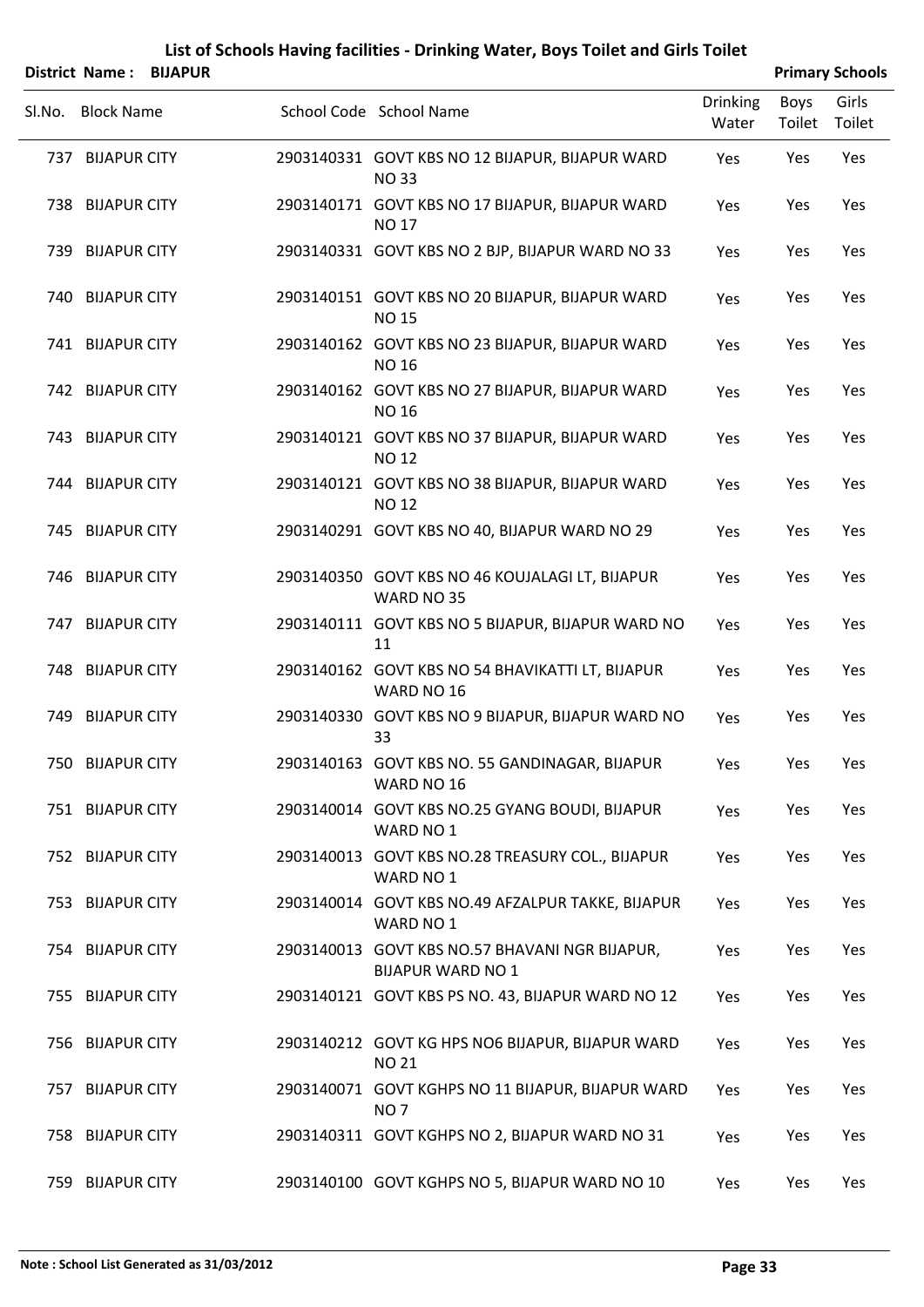|        |                         | District Name: BIJAPUR |                                                                            |                          |                | <b>Primary Schools</b> |
|--------|-------------------------|------------------------|----------------------------------------------------------------------------|--------------------------|----------------|------------------------|
| SI.No. | <b>Block Name</b>       |                        | School Code School Name                                                    | <b>Drinking</b><br>Water | Boys<br>Toilet | Girls<br>Toilet        |
|        | 760 BIJAPUR CITY        |                        | 2903140261 GOVT KGHPS NO 9, BIJAPUR WARD NO 26                             | Yes                      | Yes            | Yes                    |
|        | 761 BIJAPUR CITY        |                        | 2903140291 GOVT KGHPS NO. 10 BIJAPUR, BIJAPUR<br>WARD NO 29                | Yes                      | Yes            | Yes                    |
|        | 762 BIJAPUR CITY        |                        | 2903140020 GOVT KGHPS NO. 12 DARGA, BIJAPUR WARD<br>NO <sub>2</sub>        | Yes                      | Yes            | Yes                    |
|        | 763 BIJAPUR CITY        |                        | 2903140091 GOVT KGMPS NO 1, BIJAPUR WARD NO 9                              | Yes                      | Yes            | Yes                    |
|        | 764 BIJAPUR CITY        |                        | 2903140172 GOVT KGMPS NO 3, BIJAPUR WARD NO 17                             | Yes                      | Yes            | Yes                    |
|        | 765 BIJAPUR CITY        |                        | 2903140261 GOVT KGMPS NO 4, BIJAPUR WARD NO 26                             | Yes                      | Yes            | Yes                    |
|        | 766 BIJAPUR CITY        |                        | 2903140140 GOVT KGMPS NO 8, BIJAPUR WARD NO 14                             | Yes                      | Yes            | Yes                    |
|        | 767 BIJAPUR CITY        |                        | 2903140014 GOVT KGS NO 7 JORAPUR PETH, BIJAPUR<br>WARD NO 1                | Yes                      | Yes            | Yes                    |
|        | <b>768 BIJAPUR CITY</b> |                        | 2903140212 GOVT LPS GUNDU NAGAR BIJAPUR, BIJAPUR<br>WARD NO 21             | Yes                      | Yes            | Yes                    |
|        | 769 BIJAPUR CITY        |                        | 2903140030 GOVT LPS NO 32 BIJAPUR, BIJAPUR WARD<br>NO <sub>3</sub>         | Yes                      | Yes            | Yes                    |
|        | 770 BIJAPUR CITY        |                        | 2903140121 GOVT LPS NO 36, SHARANA NAGAR, BIJAPUR<br>WARD NO 12            | Yes                      | Yes            | Yes                    |
|        | 771 BIJAPUR CITY        |                        | 2903140212 GOVT LPS NO 44 PULAKESHI NAGAR,<br><b>BIJAPUR WARD NO 21</b>    | Yes                      | Yes            | Yes                    |
|        | 772 BIJAPUR CITY        |                        | 2903140222 GOVT LPS NO.42 S.R.COLONY BIJAPUR,<br><b>BIJAPUR WARD NO 22</b> | Yes                      | Yes            | Yes                    |
|        | 773 BIJAPUR CITY        |                        | 2903140014 GOVT LPS SENA NAGAR BIJAPUR, BIJAPUR<br>WARD NO 1               | Yes                      | Yes            | Yes                    |
|        | 774 BIJAPUR CITY        |                        | 2903140122 GOVT LPS VISHWESHWARAYYA NGR,<br><b>BIJAPUR WARD NO 12</b>      | Yes                      | Yes            | Yes                    |
|        | 775 BIJAPUR CITY        |                        | 2903140041 GOVT LPS WALIKAR VASTI 52, BIJAPUR<br>WARD NO 4                 | Yes                      | Yes            | Yes                    |
|        | 776 BIJAPUR CITY        |                        | 2903140261 GOVT MARATHI B HPS NO 3, BIJAPUR WARD<br><b>NO 26</b>           | Yes                      | Yes            | Yes                    |
|        | 777 BIJAPUR CITY        |                        | 2903140072 GOVT MARATHI B HPS NO 2 BJ, BIJAPUR<br>WARD NO 7                | Yes                      | Yes            | Yes                    |
|        | 778 BIJAPUR CITY        |                        | 2903140071 GOVT MARATHI MGS NO 1 BJP, BIJAPUR<br>WARD NO 7                 | Yes                      | Yes            | Yes                    |
|        | 779 BIJAPUR CITY        |                        | 2903140072 GOVT MBHPS NO 1 BIJAPUR, BIJAPUR WARD<br>NO <sub>7</sub>        | Yes                      | Yes            | Yes                    |
|        | 780 BIJAPUR CITY        |                        | 2903140041 GOVT MLA MPS NO 24 BIJAPUR, BIJAPUR<br>WARD NO 4                | Yes                      | Yes            | Yes                    |
|        | 781 BIJAPUR CITY        |                        | 2903140281 GOVT MP UGSNO 4 SKAF ROZA G, BIJAPUR<br>WARD NO 28              | Yes                      | Yes            | Yes                    |
|        | 782 BIJAPUR CITY        |                        | 2903140020 GOVT MPS DARGA 48, BIJAPUR WARD NO 2                            | Yes                      | Yes            | Yes                    |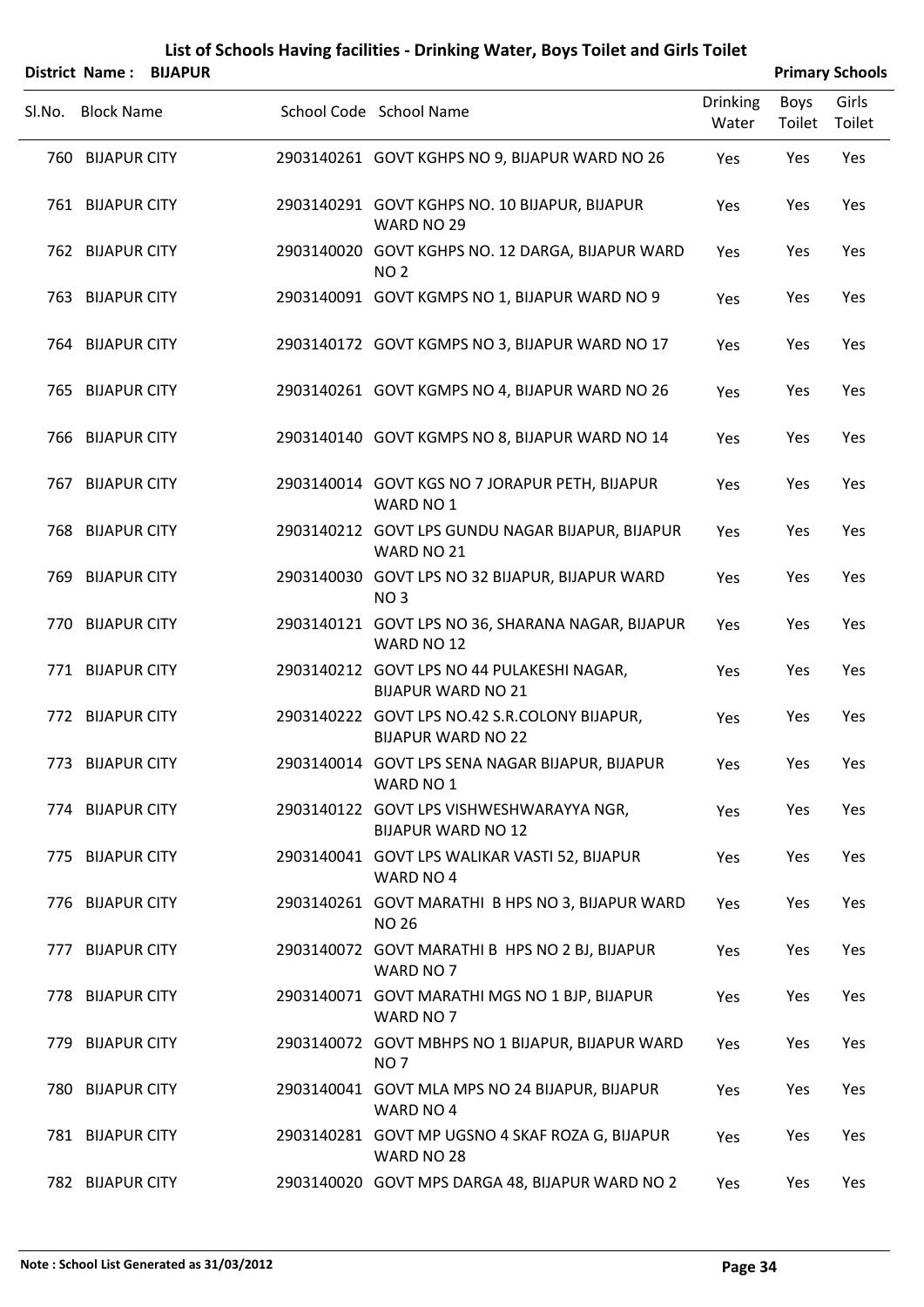|                   | District Name: BIJAPUR |                                                                             |                          |                | <b>Primary Schools</b> |
|-------------------|------------------------|-----------------------------------------------------------------------------|--------------------------|----------------|------------------------|
| Sl.No. Block Name |                        | School Code School Name                                                     | <b>Drinking</b><br>Water | Boys<br>Toilet | Girls<br>Toilet        |
| 783 BIJAPUR CITY  |                        | 2903140181 GOVT MPS NO 4 BIJAPUR(NEW), BIJAPUR<br>WARD NO 18                | Yes                      | Yes            | Yes                    |
| 784 BIJAPUR CITY  |                        | 2903140281 GOVT U.B.S. 17 BIJAPUR, BIJAPUR WARD NO<br>28                    | Yes                      | Yes            | Yes                    |
| 785 BIJAPUR CITY  |                        | 2903140190 GOVT U.B.S. NO 19 BIJAPUR, BIJAPUR WARD<br><b>NO 19</b>          | Yes                      | Yes            | Yes                    |
| 786 BIJAPUR CITY  |                        | 2903140171 GOVT U.B.S.NO.22 BIJAPUR, BIJAPUR WARD<br><b>NO 17</b>           | Yes                      | Yes            | Yes                    |
| 787 BIJAPUR CITY  |                        | 2903140013 GOVT UBHPS AFZALPUR TAKKE 26, BIJAPUR<br>WARD NO 1               | Yes                      | Yes            | Yes                    |
| 788 BIJAPUR CITY  |                        | 2903140231 GOVT UBHPS NO 12, BIJAPUR WARD NO 23                             | Yes                      | Yes            | Yes                    |
| 789 BIJAPUR CITY  |                        | 2903140290 GOVT UBHPS NO 13 NISAR MADDI BJP,<br><b>BIJAPUR WARD NO 29</b>   | Yes                      | Yes            | Yes                    |
| 790 BIJAPUR CITY  |                        | 2903140013 GOVT UBHPS NO 16 GYANG BOUDI BJP,<br><b>BIJAPUR WARD NO 1</b>    | Yes                      | Yes            | Yes                    |
| 791 BIJAPUR CITY  |                        | 2903140080 GOVT UBHPS NO 2 CHANDABOUDI BJP,<br><b>BIJAPUR WARD NO 8</b>     | Yes                      | Yes            | Yes                    |
| 792 BIJAPUR CITY  |                        | 2903140281 GOVT UBHPS NO 3, BIJAPUR WARD NO 28                              | Yes                      | Yes            | Yes                    |
| 793 BIJAPUR CITY  |                        | 2903140340 GOVT UBHPS NO 4 BIJAPUR, BIJAPUR WARD<br><b>NO34</b>             | Yes                      | Yes            | Yes                    |
| 794 BIJAPUR CITY  |                        | 2903140171 GOVT UBHPS NO 5, BIJAPUR WARD NO 17                              | Yes                      | Yes            | Yes                    |
| 795 BIJAPUR CITY  |                        | 2903140310 GOVT UBHPS NO 6, BIJAPUR WARD NO 31                              | Yes                      | Yes            | Yes                    |
| 796 BIJAPUR CITY  |                        | 2903140250 GOVT UBHPS NO 8, BIJAPUR WARD NO 25                              | Yes                      | Yes            | Yes                    |
| 797 BIJAPUR CITY  |                        | 2903140140 GOVT UBHPS NO 9, BIJAPUR WARD NO 14                              | Yes                      | Yes            | Yes                    |
| 798 BIJAPUR CITY  |                        | 2903140212 GOVT UBHPS NO. 31 MAHABUB NAGAR,<br><b>BIJAPUR WARD NO 21</b>    | Yes                      | Yes            | Yes                    |
| 799 BIJAPUR CITY  |                        | 2903140020 GOVT UBHPS NO. 34 SHAKTHINAGAR,<br><b>BIJAPUR WARD NO 2</b>      | Yes                      | Yes            | Yes                    |
| 800 BIJAPUR CITY  |                        | 2903140013 GOVT UBHPS NO.18 BEHIND SP OFFICE,<br><b>BIJAPUR WARD NO 1</b>   | Yes                      | Yes            | Yes                    |
| 801 BIJAPUR CITY  |                        | 2903140020 GOVT UBHPS NO.25 KA DARGA BJP, BIJAPUR<br>WARD NO 2              | Yes                      | Yes            | Yes                    |
| 802 BIJAPUR CITY  |                        | 2903140160 GOVT UBHPS NO.27 YOGAPUR, BIJAPUR<br>WARD NO 16                  | Yes                      | Yes            | Yes                    |
| 803 BIJAPUR CITY  |                        | 2903140250 GOVT UBLPS NO.33 IMAMABADA BIJAPUR,<br><b>BIJAPUR WARD NO 25</b> | Yes                      | Yes            | Yes                    |
| 804 BIJAPUR CITY  |                        | 2903140350 GOVT UBLPS RAHIM NAGAR BJP, BIJAPUR<br>WARD NO 35                | <b>Yes</b>               | Yes            | Yes                    |
| 805 BIJAPUR CITY  |                        | 2903140151 GOVT UBLPS SHIKARKHANE BIJAPUR,<br><b>BIJAPUR WARD NO 15</b>     | Yes                      | Yes            | Yes                    |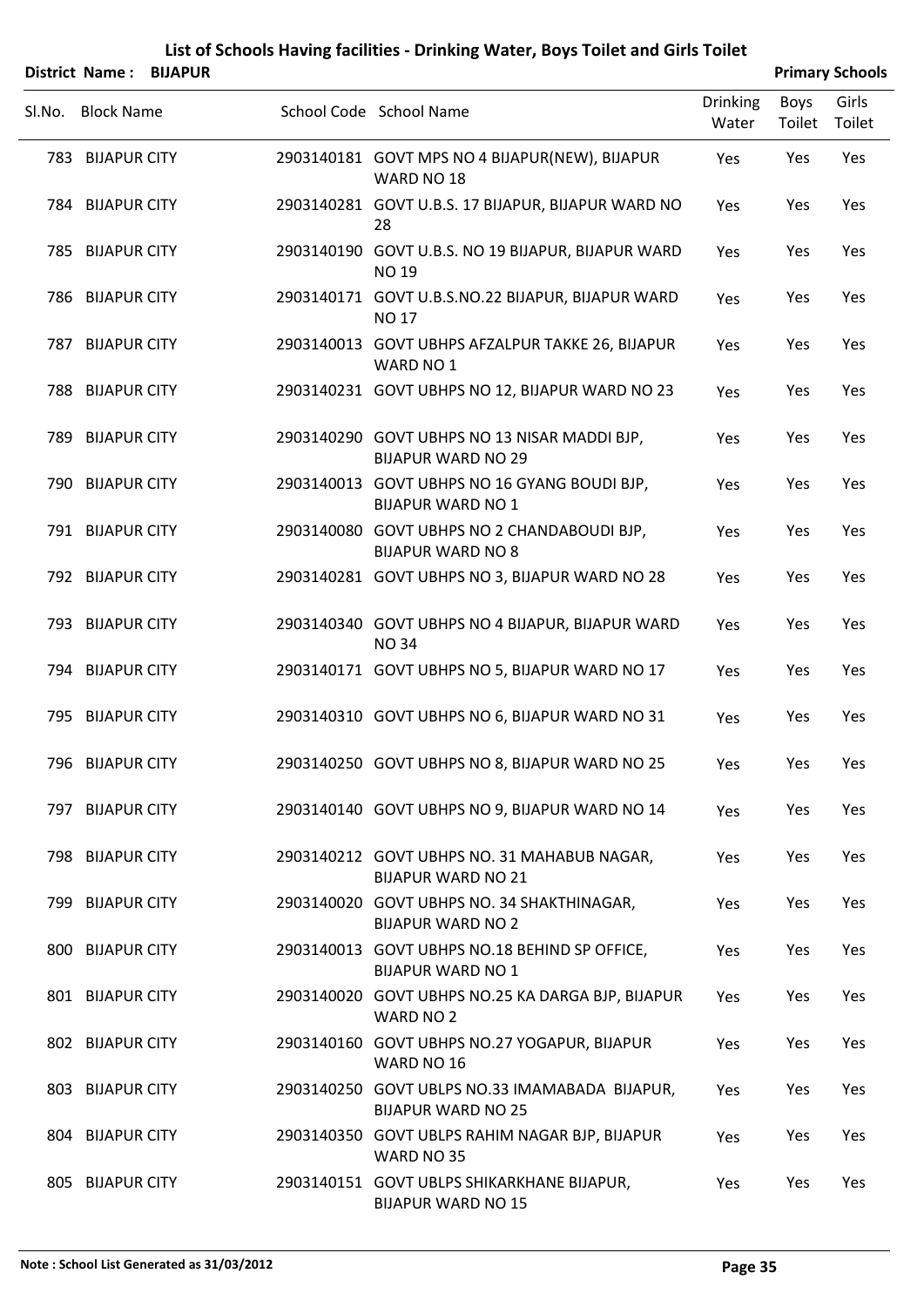|        |                   | District Name: BIJAPUR |                                                                             |                          |                | <b>Primary Schools</b> |
|--------|-------------------|------------------------|-----------------------------------------------------------------------------|--------------------------|----------------|------------------------|
| Sl.No. | <b>Block Name</b> |                        | School Code School Name                                                     | <b>Drinking</b><br>Water | Boys<br>Toilet | Girls<br>Toilet        |
|        | 806 BIJAPUR CITY  |                        | 2903140181 GOVT UBMPS NO 1, BIJAPUR WARD NO 18                              | Yes                      | Yes            | Yes                    |
|        | 807 BIJAPUR CITY  |                        | 2903140162 GOVT UBS 23 HAMAL COLONY BJ, BIJAPUR<br>WARD NO 16               | Yes                      | Yes            | Yes                    |
|        | 808 BIJAPUR CITY  |                        | 2903140091 GOVT UBS BURKAPAROSH BIJAPUR, BIJAPUR<br>WARD NO 9               | Yes                      | Yes            | Yes                    |
|        | 809 BIJAPUR CITY  |                        | 2903140200 GOVT UBS NIMBRA COLONY, BIJAPUR WARD<br><b>NO 20</b>             | Yes                      | Yes            | Yes                    |
|        | 810 BIJAPUR CITY  |                        | 2903140181 GOVT UBS NO 11 BIJAPUR, BIJAPUR WARD<br><b>NO 18</b>             | Yes                      | Yes            | Yes                    |
|        | 811 BIJAPUR CITY  |                        | 2903140111 GOVT UBS NO 14 BIJAPUR, BIJAPUR WARD<br><b>NO11</b>              | Yes                      | Yes            | Yes                    |
|        | 812 BIJAPUR CITY  |                        | 2903140200 GOVT UBS NO 15 BIJAPUR, BIJAPUR WARD<br><b>NO 20</b>             | Yes                      | Yes            | Yes                    |
|        | 813 BIJAPUR CITY  |                        | 2903140250 GOVT UBS NO 7 TAJBOUDI BJP, BIJAPUR<br>WARD NO 25                | Yes                      | Yes            | Yes                    |
|        | 814 BIJAPUR CITY  |                        | 2903140341 GOVT UBS NO.21 MUJAWAR MADDI BJP,<br><b>BIJAPUR WARD NO 34</b>   | Yes                      | Yes            | Yes                    |
|        | 815 BIJAPUR CITY  |                        | 2903140162 GOVT UBS NO.29 GANDHI NAGAR, BIJAPUR<br>WARD NO 16               | Yes                      | Yes            | Yes                    |
|        | 816 BIJAPUR CITY  |                        | 2903140014 GOVT UBS NO.30 KHURESHI COLONY,<br><b>BIJAPUR WARD NO 1</b>      | Yes                      | Yes            | Yes                    |
|        | 817 BIJAPUR CITY  |                        | 2903140151 GOVT UBS NO.32 NEAR RAILWAY STN,<br><b>BIJAPUR WARD NO 15</b>    | Yes                      | Yes            | Yes                    |
|        | 818 BIJAPUR CITY  |                        | 2903140061 GOVT UBS.NO.10 SAIDABOUDI MULLAGASI,<br><b>BIJAPUR WARD NO 6</b> | Yes                      | Yes            | Yes                    |
|        | 819 BIJAPUR CITY  |                        | 2903140181 GOVT UGHPS NO 1, BIJAPUR WARD NO 18                              | Yes                      | Yes            | Yes                    |
|        | 820 BIJAPUR CITY  |                        | 2903140311 GOVT UGHPS NO 2 MEENAXI CHO, BIJAPUR<br>WARD NO 31               | Yes                      | Yes            | Yes                    |
|        | 821 BIJAPUR CITY  |                        | 2903140080 GOVT UGHPS NO 3 BIJAPUR, BIJAPUR WARD<br>NO <sub>8</sub>         | Yes                      | Yes            | Yes                    |
|        | 822 BIJAPUR CITY  |                        | 2903140231 GOVT UGHPS NO 5, BIJAPUR WARD NO 23                              | Yes                      | Yes            | Yes                    |
|        | 823 BIJAPUR CITY  |                        | 2903140341 GOVT UGHPS NO 6 JORAPUR, BIJAPUR WARD<br><b>NO 34</b>            | Yes                      | Yes            | Yes                    |
|        | 824 BIJAPUR CITY  |                        | 2903140250 GOVT UGHPS NO 7, BIJAPUR WARD NO 25                              | Yes                      | Yes            | Yes                    |
|        | 825 BIJAPUR CITY  |                        | 2903140092 GOVT ULPS RAJAJI NAGAR BIJAPUR, BIJAPUR<br>WARD NO 9             | Yes                      | Yes            | Yes                    |
|        | 826 BIJAPUR CITY  |                        | 2903140140 GOVT. KBMPS NO. 7 SHAHAPET, BIJAPUR<br>WARD NO 14                | Yes                      | Yes            | Yes                    |
|        | 827 BIJAPUR CITY  |                        | 2903140222 GOVT. U LPS CHANDPUR HUDCO 20, BIJAPUR<br>WARD NO 22             | Yes                      | Yes            | Yes                    |
|        | 828 BIJAPUR CITY  |                        | 2903140013 GOVT. UBLPS NEHRU NAGAR BJP 24,<br><b>BIJAPUR WARD NO 1</b>      | Yes                      | Yes            | Yes                    |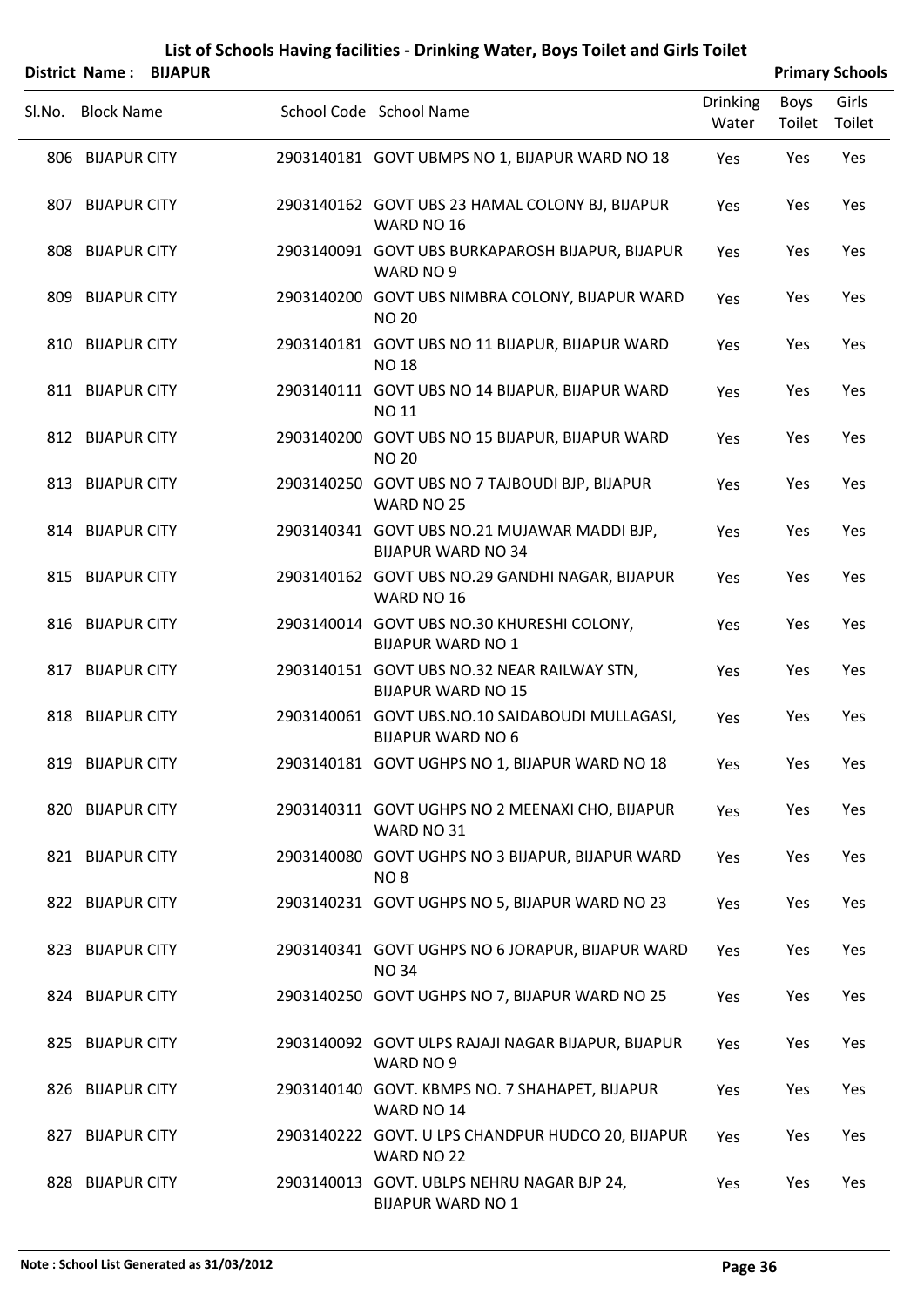|        |                   | <b>District Name: BIJAPUR</b> |                                                                       |                          |                | <b>Primary Schools</b> |
|--------|-------------------|-------------------------------|-----------------------------------------------------------------------|--------------------------|----------------|------------------------|
| Sl.No. | <b>Block Name</b> |                               | School Code School Name                                               | <b>Drinking</b><br>Water | Boys<br>Toilet | Girls<br>Toilet        |
|        | 829 BIJAPUR CITY  |                               | 2903140151 GOVT. UBS RANGEEN MASZID 28, BIJAPUR<br>WARD NO 15         | Yes                      | Yes            | Yes                    |
|        | 830 CHADACHAN     |                               | 2903130200 GOVT LPS ANACHI HONNAMURGI VAST,<br><b>ANACHI SHIRAGUR</b> | Yes                      | Yes            | Yes                    |
|        | 831 CHADACHAN     |                               | 2903130220 GOVT LPS HINGANI GG VASTI, HINGANI                         | Yes                      | Yes            | Yes                    |
|        | 832 CHADACHAN     |                               | 2903130441 GOVT LPS HIREKURABAR VASTI NIVAR,<br><b>NIVARAGI</b>       | Yes                      | Yes            | Yes                    |
|        | 833 CHADACHAN     |                               | 2903130280 GOVT LPS BELLENNAVAR VASTI INCHAGE,<br><b>INCHAGERI</b>    | Yes                      | Yes            | Yes                    |
|        | 834 CHADACHAN     |                               | 2903130561 GOVT LPS PADAMGOND VASTI ZALAKI,<br>ZALAKI                 | Yes                      | Yes            | Yes                    |
|        | 835 CHADACHAN     |                               | 2903130070 GOVT HALASANGI VASTI K.B.S KOTNAL,<br><b>KOTNAL</b>        | Yes                      | Yes            | Yes                    |
|        | 836 CHADACHAN     |                               | 2903130050 GOVT HPS AGASANALA, AGASANAL                               | Yes                      | Yes            | Yes                    |
|        | 837 CHADACHAN     |                               | 2903130030 GOVT HPS BARADOL, BARADOL                                  | Yes                      | Yes            | Yes                    |
|        | 838 CHADACHAN     |                               | 2903130060 GOVT HPS BASANAL, BASANAL                                  | Yes                      | Yes            | Yes                    |
|        | 839 CHADACHAN     |                               | 2903130130 GOVT HPS CHANEGAON LT, CHANEGAON                           | Yes                      | Yes            | Yes                    |
|        | 840 CHADACHAN     |                               | 2903130130 GOVT HPS CHANEGAON, CHANEGAON                              | Yes                      | Yes            | Yes                    |
|        | 841 CHADACHAN     |                               | 2903130320 GOVT HPS DEGINAL, DEGINAL                                  | Yes                      | Yes            | Yes                    |
|        | 842 CHADACHAN     |                               | 2903130120 GOVT HPS DEVARNIMBARAGI, DEVARA<br>NIMBARAGI               | Yes                      | Yes            | Yes                    |
|        | 843 CHADACHAN     |                               | 2903130140 GOVT HPS DHULAKHED, DHULKHED                               | Yes                      | Yes            | Yes                    |
|        | 844 CHADACHAN     |                               | 2903130370 GOVT HPS DUMAKANAL, DUMAKANAL                              | Yes                      | Yes            | Yes                    |
|        | 845 CHADACHAN     |                               | 2903130040 GOVT HPS GODIHAL, GODIHAL                                  | Yes                      | Yes            | Yes                    |
|        | 846 CHADACHAN     |                               | 2903130550 GOVT HPS GOTYAL, GOTYAL                                    | Yes                      | Yes            | Yes                    |
|        | 847 CHADACHAN     |                               | 2903130380 GOVT HPS GUNDAWAN, GUNDAWAN                                | Yes                      | Yes            | Yes                    |
|        | 848 CHADACHAN     |                               | 2903130170 GOVT HPS HADALASANG LT 2, HADALASANG                       | Yes                      | Yes            | Yes                    |
|        | 849 CHADACHAN     |                               | 2903130170 GOVT HPS HADALASANG, HADALASANG                            | Yes                      | Yes            | Yes                    |
|        | 850 CHADACHAN     |                               | 2903130460 GOVT HPS HALALLI, HALALLI                                  | Yes                      | Yes            | Yes                    |
|        | 851 CHADACHAN     |                               | 2903130240 GOVT HPS HATTALLI, HATTALLI                                | Yes                      | Yes            | Yes                    |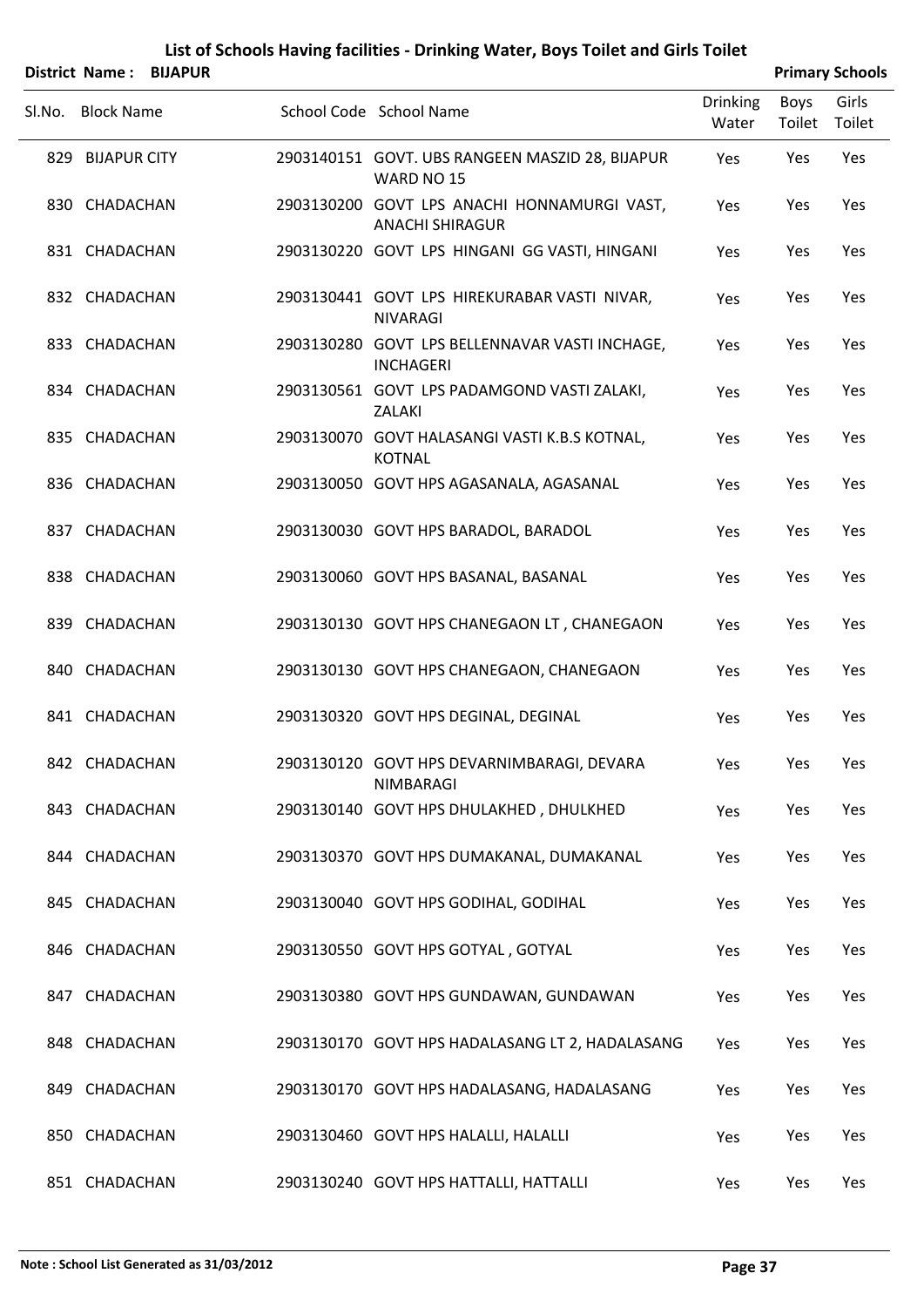|        |                   | District Name: BIJAPUR |                                                                |                          |                | <b>Primary Schools</b> |
|--------|-------------------|------------------------|----------------------------------------------------------------|--------------------------|----------------|------------------------|
| Sl.No. | <b>Block Name</b> |                        | School Code School Name                                        | <b>Drinking</b><br>Water | Boys<br>Toilet | Girls<br>Toilet        |
|        | 852 CHADACHAN     |                        | 2903130250 GOVT HPS HAVINAL, HAVINAL                           | Yes                      | Yes            | Yes                    |
|        | 853 CHADACHAN     |                        | 2903130220 GOVT HPS HINGANI AV, HINGANI                        | Yes                      | Yes            | Yes                    |
|        | 854 CHADACHAN     |                        | 2903130220 GOVT HPS HINGANI, HINGANI                           | Yes                      | Yes            | Yes                    |
|        | 855 CHADACHAN     |                        | 2903130271 GOVT HPS HORTI LT.NO.2, HORTI                       | Yes                      | Yes            | Yes                    |
|        | 856 CHADACHAN     |                        | 2903130140 GOVT HPS HOSADHULAKHED, DHULKHED                    | Yes                      | Yes            | Yes                    |
|        | 857 CHADACHAN     |                        | 2903130280 GOVT HPS INCHAGERI LT 1(M.NAGA,<br><b>INCHAGERI</b> | Yes                      | Yes            | Yes                    |
|        | 858 CHADACHAN     |                        | 2903130280 GOVT HPS INCHAGERI, INCHAGERI                       | Yes                      | Yes            | Yes                    |
|        | 859 CHADACHAN     |                        | 2903130110 GOVT HPS JEERANKALAGI, JEERANKALAGI                 | Yes                      | Yes            | Yes                    |
|        | 860 CHADACHAN     |                        | 2903130020 GOVT HPS JEVOOR, JEVOOR                             | Yes                      | Yes            | Yes                    |
|        | 861 CHADACHAN     |                        | 2903130300 GOVT HPS JIGAJIVANI LT3, JIGAJIVANI                 | Yes                      | Yes            | Yes                    |
|        | 862 CHADACHAN     |                        | 2903130300 GOVT HPS JIGAJIVANI, JIGAJIVANI                     | Yes                      | Yes            | Yes                    |
|        | 863 CHADACHAN     |                        | 2903130290 GOVT HPS KANAKANAL, KANAKANAL                       | Yes                      | Yes            | Yes                    |
|        | 864 CHADACHAN     |                        | 2903130390 GOVT HPS KAPANIMBARAGI,<br>KAPANIMBARAGI            | Yes                      | Yes            | Yes                    |
|        | 865 CHADACHAN     |                        | 2903130310 GOVT HPS KATRAL, KATRAL                             | Yes                      | Yes            | Yes                    |
|        | 866 CHADACHAN     |                        | 2903130500 GOVT HPS KERUR, KARUR                               | Yes                      | Yes            | Yes                    |
|        | 867 CHADACHAN     |                        | 2903130080 GOVT HPS KHYATANAKERI, KYATANAKERI                  | Yes                      | Yes            | Yes                    |
|        | 868 CHADACHAN     |                        | 2903130330 GOVT HPS KOLURAGI, KOLURGI                          | Yes                      | Yes            | Yes                    |
|        | 869 CHADACHAN     |                        | 2903130070 GOVT HPS KOTNAL, KOTNAL                             | Yes                      | Yes            | Yes                    |
|        | 870 CHADACHAN     |                        | 2903130520 GOVT HPS KULKARNI VASTI TAKAL, TAKALI               | Yes                      | Yes            | Yes                    |
|        | 871 CHADACHAN     |                        | 2903130360 GOVT HPS MANANKALAGI, MANANKALGI                    | Yes                      | Yes            | Yes                    |
|        | 872 CHADACHAN     |                        | 2903130150 GOVT HPS MARGUR, MARAGUR                            | Yes                      | Yes            | Yes                    |
|        | 873 CHADACHAN     |                        | 2903130400 GOVT HPS NANDARAGI, NANDARAGI                       | Yes                      | Yes            | Yes                    |
|        | 874 CHADACHAN     |                        | 2903130440 GOVT HPS NIVARGI, NIVARAGI                          | Yes                      | Yes            | Yes                    |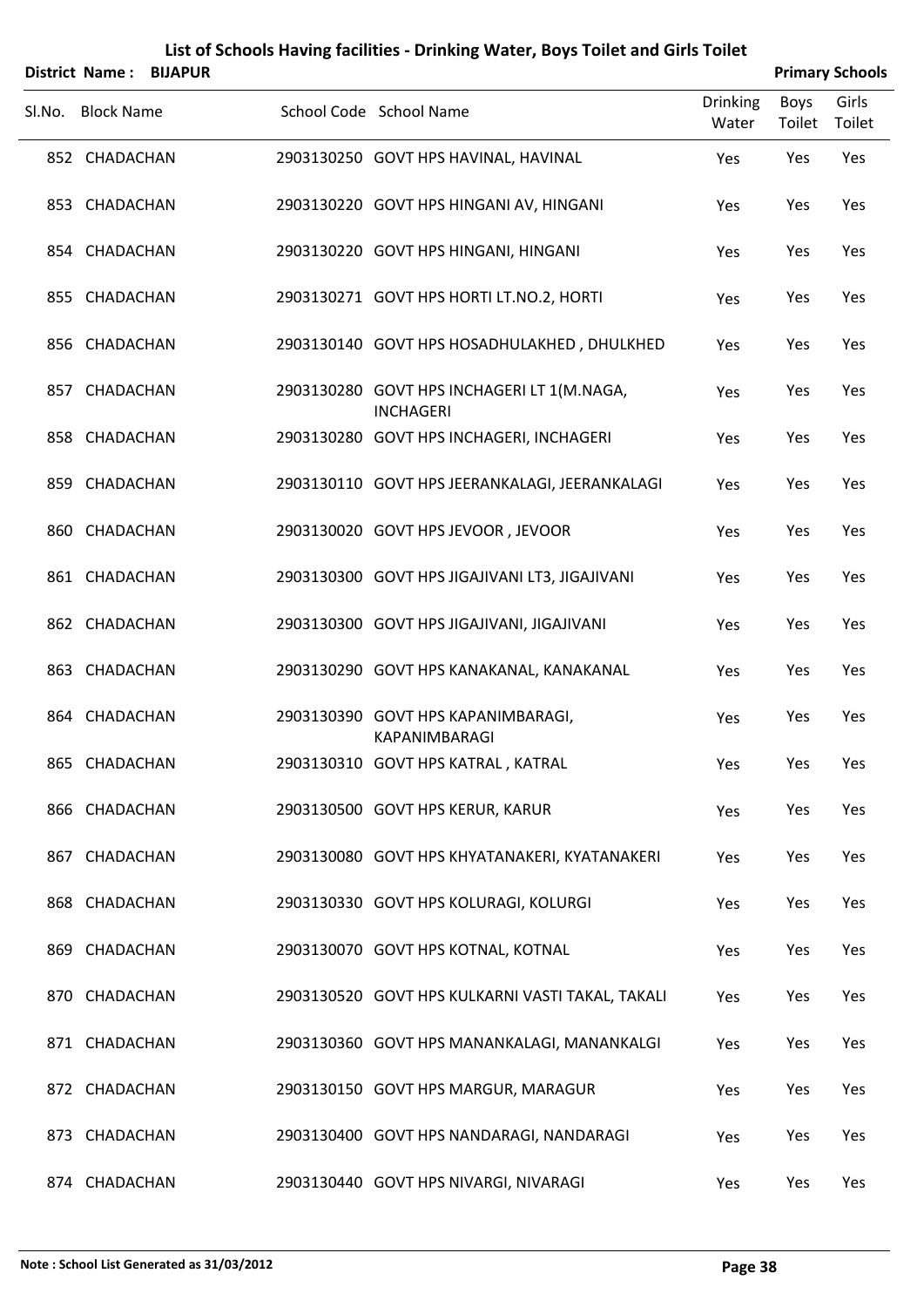|        | <b>District Name:</b> | <b>BIJAPUR</b> |                                                                |                          |                       | <b>Primary Schools</b> |
|--------|-----------------------|----------------|----------------------------------------------------------------|--------------------------|-----------------------|------------------------|
| SI.No. | <b>Block Name</b>     |                | School Code School Name                                        | <b>Drinking</b><br>Water | <b>Boys</b><br>Toilet | Girls<br>Toilet        |
|        | 875 CHADACHAN         |                | 2903130090 GOVT HPS NO 2 CHADACHAN(MARADI,<br>CHADACHAN        | Yes                      | Yes                   | Yes                    |
|        | 876 CHADACHAN         |                | 2903130470 GOVT HPS REVATAGAON, REVATAGAON                     | Yes                      | Yes                   | Yes                    |
|        | 877 CHADACHAN         |                | 2903130260 GOVT HPS SANKHA, SANKHA                             | Yes                      | Yes                   | Yes                    |
|        | 878 CHADACHAN         |                | 2903130180 GOVT HPS SATALAGAON PB, SATALAGAON (P<br>B)         | Yes                      | Yes                   | Yes                    |
|        | 879 CHADACHAN         |                | 2903130340 GOVT HPS SAVALASANG, SAVALASANGA                    | Yes                      | Yes                   | Yes                    |
|        | 880 CHADACHAN         |                | 2903130480 GOVT HPS SHIRADON, SHIRADON                         | Yes                      | Yes                   | Yes                    |
|        | 881 CHADACHAN         |                | 2903130160 GOVT HPS SHIRANAL, SHIRANAL                         | Yes                      | Yes                   | Yes                    |
|        | 882 CHADACHAN         |                | 2903130410 GOVT HPS SIGANAPUR, SIGANAPUR                       | Yes                      | Yes                   | Yes                    |
|        | 883 CHADACHAN         |                | 2903130460 GOVT HPS SUSALAD VASTI HALAHALLI,<br><b>HALALLI</b> | Yes                      | Yes                   | Yes                    |
|        | 884 CHADACHAN         |                | 2903130510 GOVT HPS TADDEWADI, TADDEWADI                       | Yes                      | Yes                   | Yes                    |
|        | 885 CHADACHAN         |                | 2903130520 GOVT HPS TAKALI, TAKALI                             | Yes                      | Yes                   | Yes                    |
|        | 886 CHADACHAN         |                | 2903130450 GOVT HPS UMARAJ, UMRAJ                              | Yes                      | Yes                   | Yes                    |
|        | 887 CHADACHAN         |                | 2903130530 GOVT HPS UMARANI NEW, UMARANI                       | Yes                      | Yes                   | Yes                    |
|        | 888 CHADACHAN         |                | 2903130530 GOVT HPS UMARANI, UMARANI                           | Yes                      | Yes                   | Yes                    |
|        | 889 CHADACHAN         |                | 2903130530 GOVT HPS UMRANI, BARIBANA, UMARANI                  | Yes                      | Yes                   | Yes                    |
|        | 890 CHADACHAN         |                | 2903130570 GOVT HPS YELAGI PH, YELAGI (PH)                     | Yes                      | Yes                   | Yes                    |
|        | 891 CHADACHAN         |                | 2903130560 GOVT HPS ZALAKI, ZALAKI                             | Yes                      | Yes                   | Yes                    |
|        | 892 CHADACHAN         |                | 2903130160 GOVT K.B.L.P.S PUJARI VAST SHIRNAL,<br>SHIRANAL     | Yes                      | Yes                   | Yes                    |
|        | 893 CHADACHAN         |                | 2903130540 GOVT KBHPS ARJANAL, ARJANAL                         | Yes                      | Yes                   | Yes                    |
|        | 894 CHADACHAN         |                | 2903130010 GOVT KBHPS BALLOLLI, BALLOLLI                       | Yes                      | Yes                   | Yes                    |
|        | 895 CHADACHAN         |                | 2903130140 GOVT KBHPS BHIMASHANKAR NAGAR,<br><b>DHULKHED</b>   | Yes                      | Yes                   | Yes                    |
|        | 896 CHADACHAN         |                | 2903130100 GOVT KBHPS KONKANAGOAN,<br>KONKANAGAON              | Yes                      | Yes                   | Yes                    |
|        | 897 CHADACHAN         |                | 2903130130 GOVT KBHPS SIDDAPUR VST CHANEGAON,<br>CHANEGAON     | Yes                      | Yes                   | Yes                    |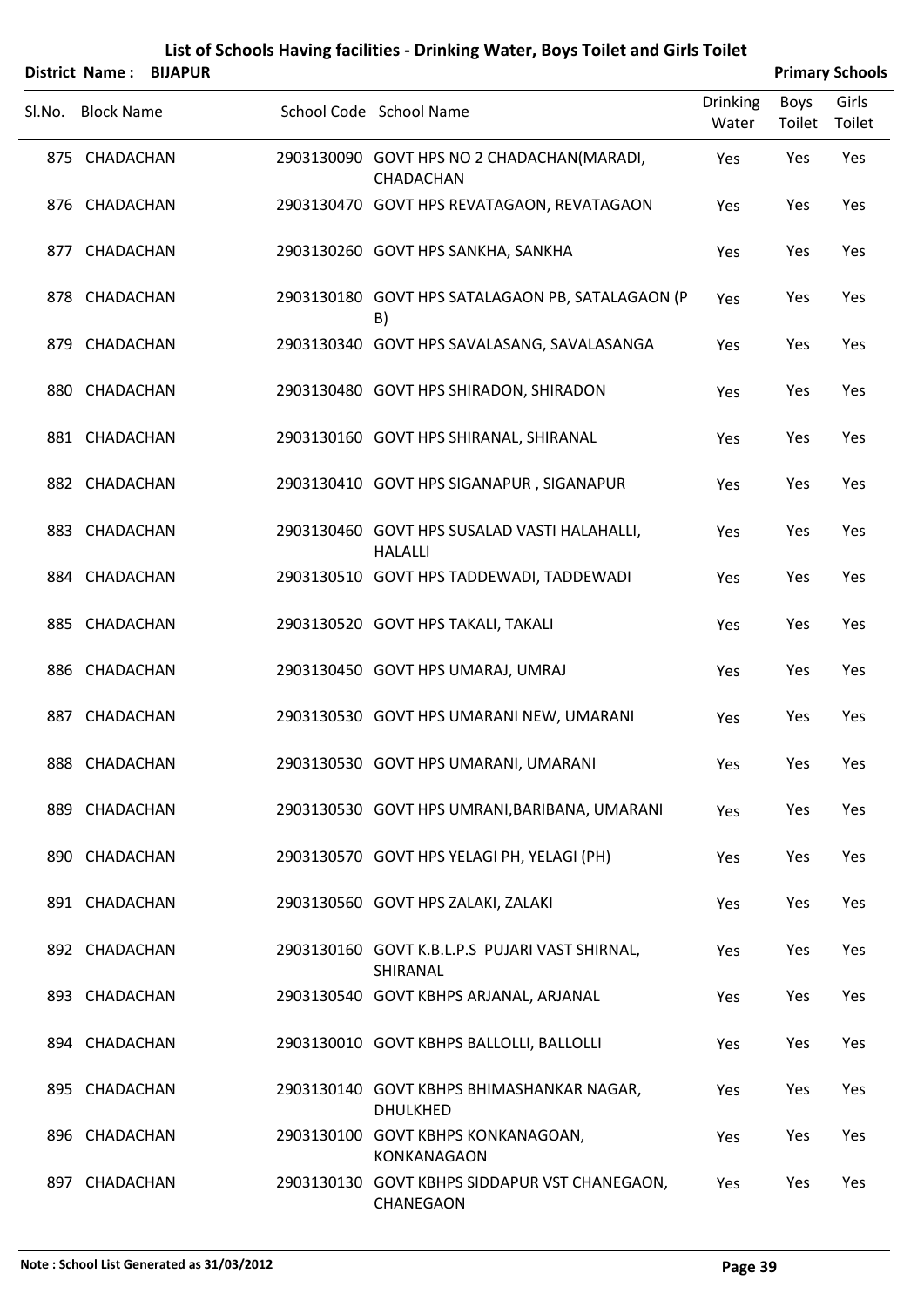|        | District Name:    | <b>BIJAPUR</b> |                                                                 |                          |                | <b>Primary Schools</b> |
|--------|-------------------|----------------|-----------------------------------------------------------------|--------------------------|----------------|------------------------|
| SI.No. | <b>Block Name</b> |                | School Code School Name                                         | <b>Drinking</b><br>Water | Boys<br>Toilet | Girls<br>Toilet        |
|        | 898 CHADACHAN     |                | 2903130190 GOVT KBHPS SONAKANAHALLI,<br>SONAKANAHALLI           | Yes                      | Yes            | Yes                    |
|        | 899 CHADACHAN     |                | 2903130050 GOVT KBLPS BASAVANAGAR AGASANAL,<br>AGASANAL         | Yes                      | Yes            | Yes                    |
|        | 900 CHADACHAN     |                | 2903130091 GOVT KBLPS HALLI VASTI CHADACHAN,<br>CHADACHAN       | Yes                      | Yes            | Yes                    |
|        | 901 CHADACHAN     |                | 2903130440 GOVT KBLPS NIVARAGI HK, NIVARAGI                     | Yes                      | Yes            | Yes                    |
|        | 902 CHADACHAN     |                | 2903130090 GOVT KBMPS CHADACHAN, CHADACHAN                      | Yes                      | Yes            | Yes                    |
|        | 903 CHADACHAN     |                | 2903130210 GOVT KBMPS HALASANGI, HALASANGI                      | Yes                      | Yes            | Yes                    |
|        | 904 CHADACHAN     |                | 2903130350 GOVT KBMPS HIRE LONI, LONI (BK)                      | Yes                      | Yes            | Yes                    |
|        | 905 CHADACHAN     |                | 2903130270 GOVT KBMPS HORTI, HORTI                              | Yes                      | Yes            | Yes                    |
|        | 906 CHADACHAN     |                | 2903130200 GOVT KBS ANCHI SHIRAGUR, ANACHI<br><b>SHIRAGUR</b>   | Yes                      | Yes            | Yes                    |
|        | 907 CHADACHAN     |                | 2903130250 GOVT KBS HAVINAL SV, HAVINAL                         | Yes                      | Yes            | Yes                    |
|        | 908 CHADACHAN     |                | 2903130010 GOVT KGHPS BALLOLLI, BALLOLLI                        | Yes                      | Yes            | Yes                    |
|        | 909 CHADACHAN     |                | 2903130090 GOVT KGHPS CHADACHAN, CHADACHAN                      | Yes                      | Yes            | Yes                    |
|        | 910 CHADACHAN     |                | 2903130210 GOVT KGS HALASANGI, HALASANGI                        | Yes                      | Yes            | Yes                    |
|        | 911 CHADACHAN     |                | 2903130270 GOVT KGS HORTI, HORTI                                | Yes                      | Yes            | Yes                    |
|        | 912 CHADACHAN     |                | 2903130300 GOVT KGS JIGAJIVANI, JIGAJIVANI                      | Yes                      | Yes            | Yes                    |
|        | 913 CHADACHAN     |                | 2903130440 GOVT KGS NIVARGI, NIVARAGI                           | Yes                      | Yes            | Yes                    |
|        | 914 CHADACHAN     |                | 2903130031 GOVT LPS AGASAR VASTI BARADOL,<br><b>BARADOL</b>     | Yes                      | Yes            | Yes                    |
|        | 915 CHADACHAN     |                | 2903130540 GOVT LPS ARALAGUNDAGI VST ARJANAL,<br>ARJANAL        | Yes                      | Yes            | Yes                    |
|        | 916 CHADACHAN     |                | 2903130281 GOVT LPS AWATI VASTI INCHAGERI,<br><b>INCHAGERI</b>  | Yes                      | Yes            | Yes                    |
|        | 917 CHADACHAN     |                | 2903130301 GOVT LPS BANAPURE VASTI JIGJIV,<br><b>JIGAJIVANI</b> | Yes                      | Yes            | Yes                    |
|        | 918 CHADACHAN     |                | 2903130030 GOVT LPS BARADOL PATIL VASTI, BARADOL                | Yes                      | Yes            | Yes                    |
|        | 919 CHADACHAN     |                | 2903130030 GOVT LPS BARDOL KH, BARADOL                          | <b>Yes</b>               | Yes            | Yes                    |
|        | 920 CHADACHAN     |                | 2903130030 GOVT LPS BARDOL LT, BARADOL                          | Yes                      | Yes            | Yes                    |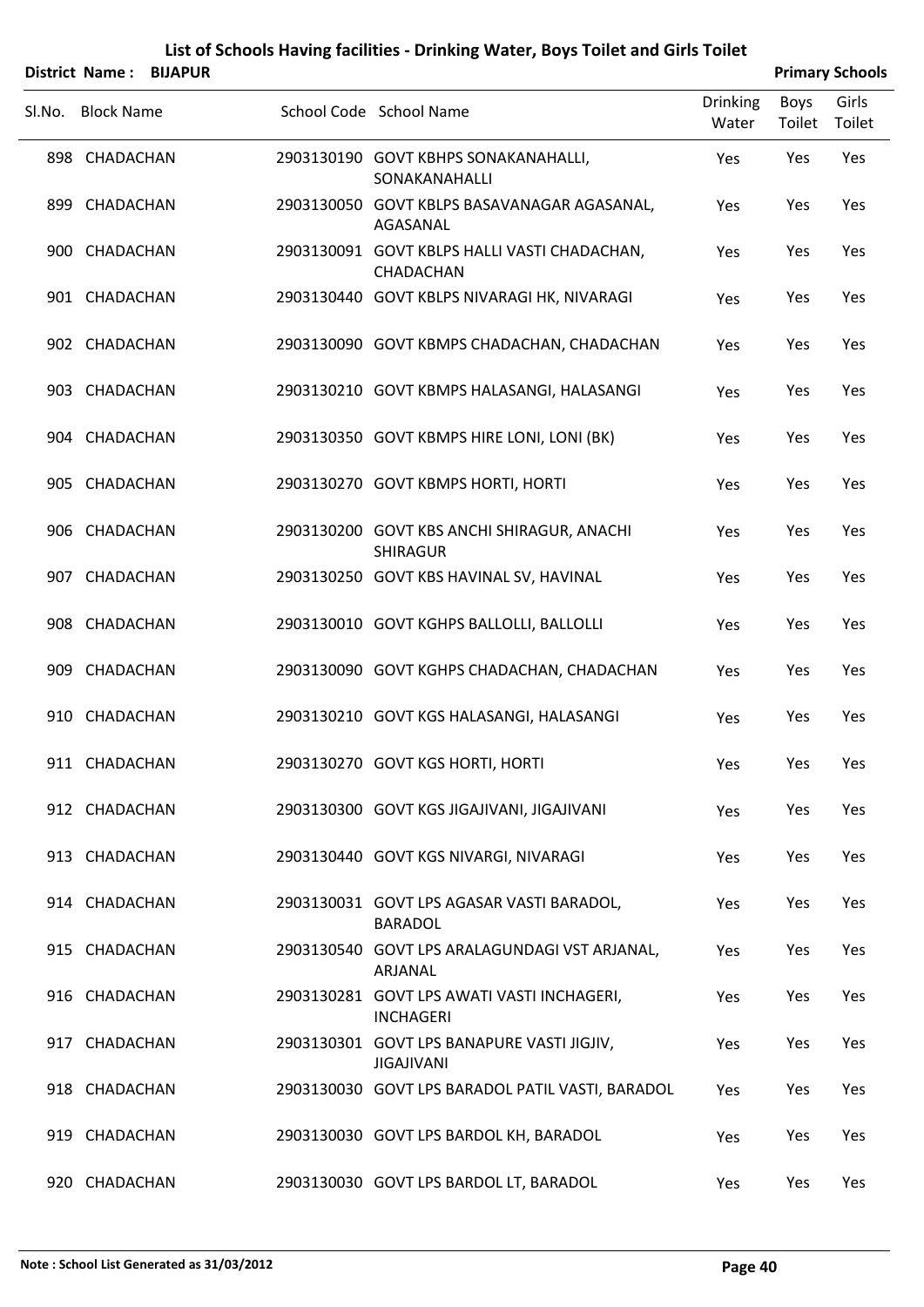| District Name: BIJAPUR |                                                                  |                          |                | <b>Primary Schools</b> |
|------------------------|------------------------------------------------------------------|--------------------------|----------------|------------------------|
| SI.No. Block Name      | School Code School Name                                          | <b>Drinking</b><br>Water | Boys<br>Toilet | Girls<br>Toilet        |
| 921 CHADACHAN          | 2903130060 GOVT LPS BASANAL BV, BASANAL                          | Yes                      | Yes            | Yes                    |
| 922 CHADACHAN          | 2903130060 GOVT LPS BASANAL LM, BASANAL                          | Yes                      | Yes            | Yes                    |
| 923 CHADACHAN          | 2903130060 GOVT LPS BASANAL LT, BASANAL                          | Yes                      | Yes            | Yes                    |
| 924 CHADACHAN          | 2903130370 GOVT LPS BASAVA NGR DHUMAKANAL,<br>DUMAKANAL          | Yes                      | Yes            | Yes                    |
| 925 CHADACHAN          | 2903130140 GOVT LPS BASAVANAGAR DHULAKHED,<br><b>DHULKHED</b>    | Yes                      | Yes            | Yes                    |
| 926 CHADACHAN          | 2903130091 GOVT LPS BIRADAR VASTI CHADACHAN,<br><b>CHADACHAN</b> | Yes                      | Yes            | Yes                    |
| 927 CHADACHAN          | 2903130450 GOVT LPS BIRAPPA NAGAR UMARAJ, UMRAJ                  | Yes                      | Yes            | Yes                    |
| 928 CHADACHAN          | 2903130020 GOVT LPS BIRESHWAR NGR JEVOOR, JEVOOR                 | Yes                      | Yes            | Yes                    |
| 929 CHADACHAN          | 2903130120 GOVT LPS D NIMBARGI HK, DEVARA<br><b>NIMBARAGI</b>    | Yes                      | Yes            | Yes                    |
| 930 CHADACHAN          | 2903130270 GOVT LPS DASHWANT VASTI, HORTI, HORTI                 | Yes                      | Yes            | Yes                    |
| 931 CHADACHAN          | 2903130420 GOVT LPS DASUR, DASUR                                 | Yes                      | Yes            | Yes                    |
| 932 CHADACHAN          | 2903130301 GOVT LPS GADYALVASTI JIGJIVANI,<br><b>JIGAJIVANI</b>  | Yes                      | Yes            | Yes                    |
| 933 CHADACHAN          | 2903130290 GOVT LPS GINIYANAPUR, KANAKANAL                       | Yes                      | Yes            | Yes                    |
| 934 CHADACHAN          | 2903130040 GOVT LPS GODIHAL MRV, GODIHAL                         | Yes                      | Yes            | Yes                    |
| 935 CHADACHAN          | 2903130430 GOVT LPS GOVINDAPUR, GOVINDPUR                        | Yes                      | Yes            | Yes                    |
| 936 CHADACHAN          | 2903130300 GOVT LPS GUDDAD VST JIGANIVANI,<br><b>JIGAJIVANI</b>  | Yes                      | Yes            | Yes                    |
| 937 CHADACHAN          | 2903130170 GOVT LPS HADALASANG LT 1, HADALASANG                  | Yes                      | Yes            | Yes                    |
| 938 CHADACHAN          | 2903130170 GOVT LPS HADALASANG LT 3, HADALASANG                  | Yes                      | Yes            | Yes                    |
| 939 CHADACHAN          | 2903130170 GOVT LPS HADALASANG LT 4, HADALASANG                  | Yes                      | Yes            | Yes                    |
| 940 CHADACHAN          | 2903130170 GOVT LPS HADALASANGI LT 5, HADALASANG                 | Yes                      | Yes            | Yes                    |
| 941 CHADACHAN          | 2903130211 GOVT LPS HALASANGI CROSS KV, HALASANGI                | Yes                      | Yes            | Yes                    |
| 942 CHADACHAN          | 2903130301 GOVT LPS HATAGAR VASTI JIGJIVN,<br><b>JIGAJIVANI</b>  | Yes                      | Yes            | Yes                    |
| 943 CHADACHAN          | 2903130250 GOVT LPS HAVINAL HV, HAVINAL                          | Yes                      | Yes            | Yes                    |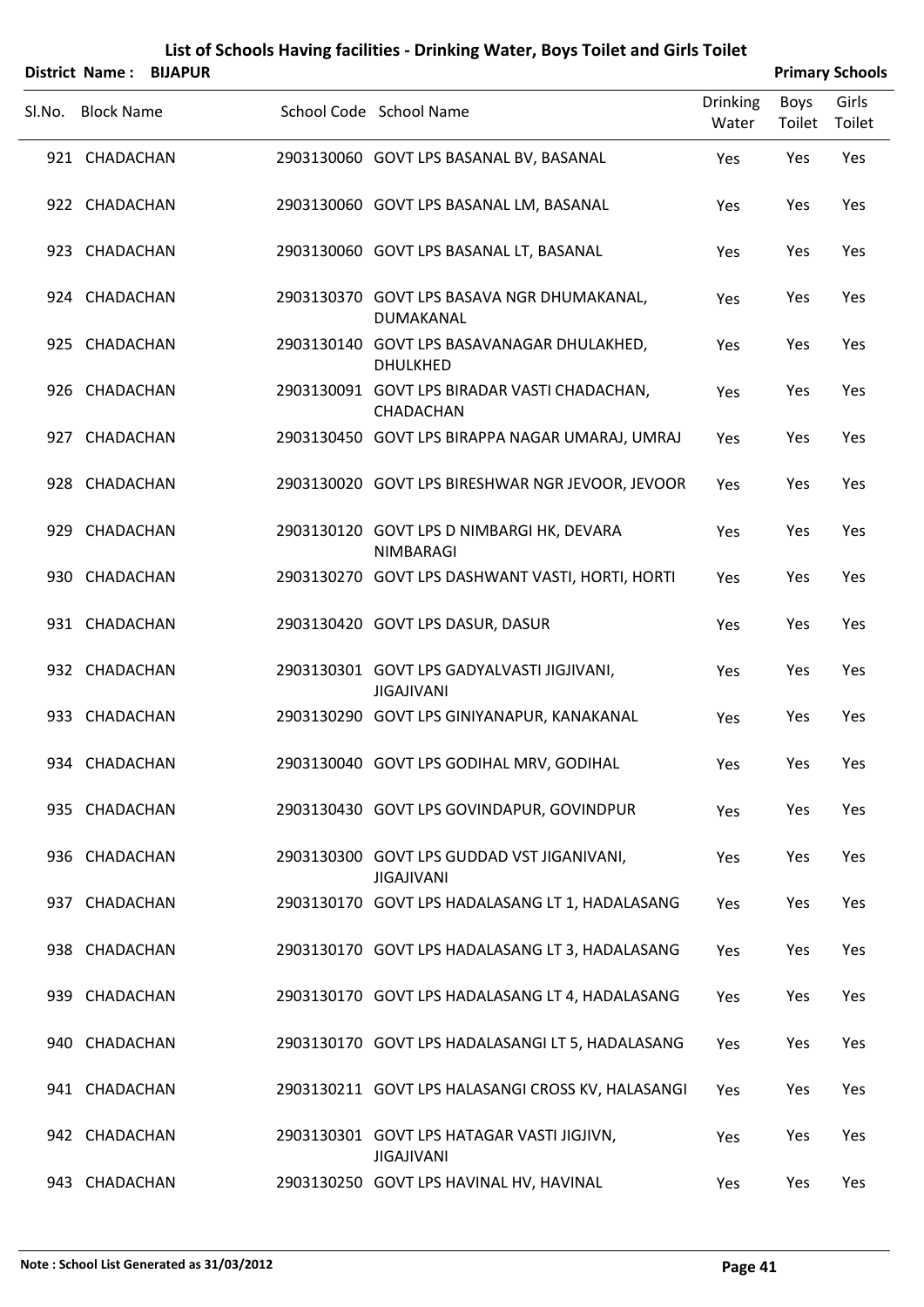| List of Schools Having facilities - Drinking Water, Boys Toilet and Girls Toilet<br><b>Primary Schools</b><br><b>District Name:</b><br><b>BIJAPUR</b> |                   |  |  |                                                                   |                          |                       |                 |
|-------------------------------------------------------------------------------------------------------------------------------------------------------|-------------------|--|--|-------------------------------------------------------------------|--------------------------|-----------------------|-----------------|
|                                                                                                                                                       | Sl.No. Block Name |  |  | School Code School Name                                           | <b>Drinking</b><br>Water | <b>Boys</b><br>Toilet | Girls<br>Toilet |
|                                                                                                                                                       | 944 CHADACHAN     |  |  | 2903130270 GOVT LPS HORTI H.K., HORTI                             | Yes                      | Yes                   | Yes             |
|                                                                                                                                                       | 945 CHADACHAN     |  |  | 2903130270 GOVT LPS HORTI LT 1, HORTI                             | Yes                      | Yes                   | Yes             |
|                                                                                                                                                       | 946 CHADACHAN     |  |  | 2903130260 GOVT LPS HOSA SANKH, SANKHA                            | Yes                      | Yes                   | Yes             |
|                                                                                                                                                       | 947 CHADACHAN     |  |  | 2903130280 GOVT LPS INCHAGERI HK, INCHAGERI                       | Yes                      | Yes                   | Yes             |
|                                                                                                                                                       | 948 CHADACHAN     |  |  | 2903130281 GOVT LPS INCHAGERI LT 3, INCHAGERI                     | Yes                      | Yes                   | Yes             |
|                                                                                                                                                       | 949 CHADACHAN     |  |  | 2903130280 GOVT LPS INCHAGERI LT-2, INCHAGERI                     | Yes                      | Yes                   | Yes             |
|                                                                                                                                                       | 950 CHADACHAN     |  |  | 2903130441 GOVT LPS INGALE VASTI NIVARAGI, NIVARAGI               | Yes                      | Yes                   | Yes             |
|                                                                                                                                                       | 951 CHADACHAN     |  |  | 2903130301 GOVT LPS JALIVASTI JIGJIVANI, JIGAJIVANI               | Yes                      | Yes                   | Yes             |
|                                                                                                                                                       | 952 CHADACHAN     |  |  | 2903130030 GOVT LPS JANGALAGI VST BARADOL,<br><b>BARADOL</b>      | Yes                      | Yes                   | Yes             |
|                                                                                                                                                       | 953 CHADACHAN     |  |  | 2903130020 GOVT LPS JEVOOR H.V., JEVOOR                           | Yes                      | Yes                   | Yes             |
|                                                                                                                                                       | 954 CHADACHAN     |  |  | 2903130300 GOVT LPS JIGAJIVANI HK, JIGAJIVANI                     | Yes                      | Yes                   | Yes             |
|                                                                                                                                                       | 955 CHADACHAN     |  |  | 2903130300 GOVT LPS JIGAJIVANI LT 1, JIGAJIVANI                   | Yes                      | Yes                   | Yes             |
|                                                                                                                                                       | 956 CHADACHAN     |  |  | 2903130300 GOVT LPS JIGAJIVANI LT 2, JIGAJIVANI                   | Yes                      | Yes                   | Yes             |
|                                                                                                                                                       | 957 CHADACHAN     |  |  | 2903130490 GOVT LPS KANCHANAL, KANCHINAL                          | Yes                      | Yes                   | Yes             |
|                                                                                                                                                       | 958 CHADACHAN     |  |  | 2903130441 GOVT LPS KARAJANAGI VST NIVARAGI,<br><b>NIVARAGI</b>   | <b>Yes</b>               | Yes                   | Yes             |
|                                                                                                                                                       | 959 CHADACHAN     |  |  | 2903130030 GOVT LPS KATTIMANI VST BARADOL,<br><b>BARADOL</b>      | Yes                      | Yes                   | Yes             |
|                                                                                                                                                       | 960 CHADACHAN     |  |  | 2903130080 GOVT LPS KHYATANAKERIS WASTI,<br>KYATANAKERI           | <b>Yes</b>               | Yes                   | Yes             |
|                                                                                                                                                       | 961 CHADACHAN     |  |  | 2903130281 GOVT LPS KOLAGERI VASTI INCHAGERI,<br><b>INCHAGERI</b> | Yes                      | Yes                   | Yes             |
|                                                                                                                                                       | 962 CHADACHAN     |  |  | 2903130330 GOVT LPS KOLURAGI LT, KOLURGI                          | <b>Yes</b>               | Yes                   | Yes             |
|                                                                                                                                                       | 963 CHADACHAN     |  |  | 2903130351 GOVT LPS KUMARESHWAR A.K LONI BK, LONI<br>(BK)         | Yes                      | Yes                   | Yes             |
|                                                                                                                                                       | 964 CHADACHAN     |  |  | 2903130070 GOVT LPS KUMATAGI VASTI KOTNAL, KOTNAL                 | Yes                      | Yes                   | <b>Yes</b>      |
|                                                                                                                                                       | 965 CHADACHAN     |  |  | 2903130091 GOVT LPS LAXMI NAGAR CHADACHAN,<br>CHADACHAN           | Yes                      | Yes                   | Yes             |
|                                                                                                                                                       | 966 CHADACHAN     |  |  | 2903130120 GOVT LPS M.V. DEVARANIMBARAGI, DEVARA<br>NIMBARAGI     | Yes                      | Yes                   | Yes             |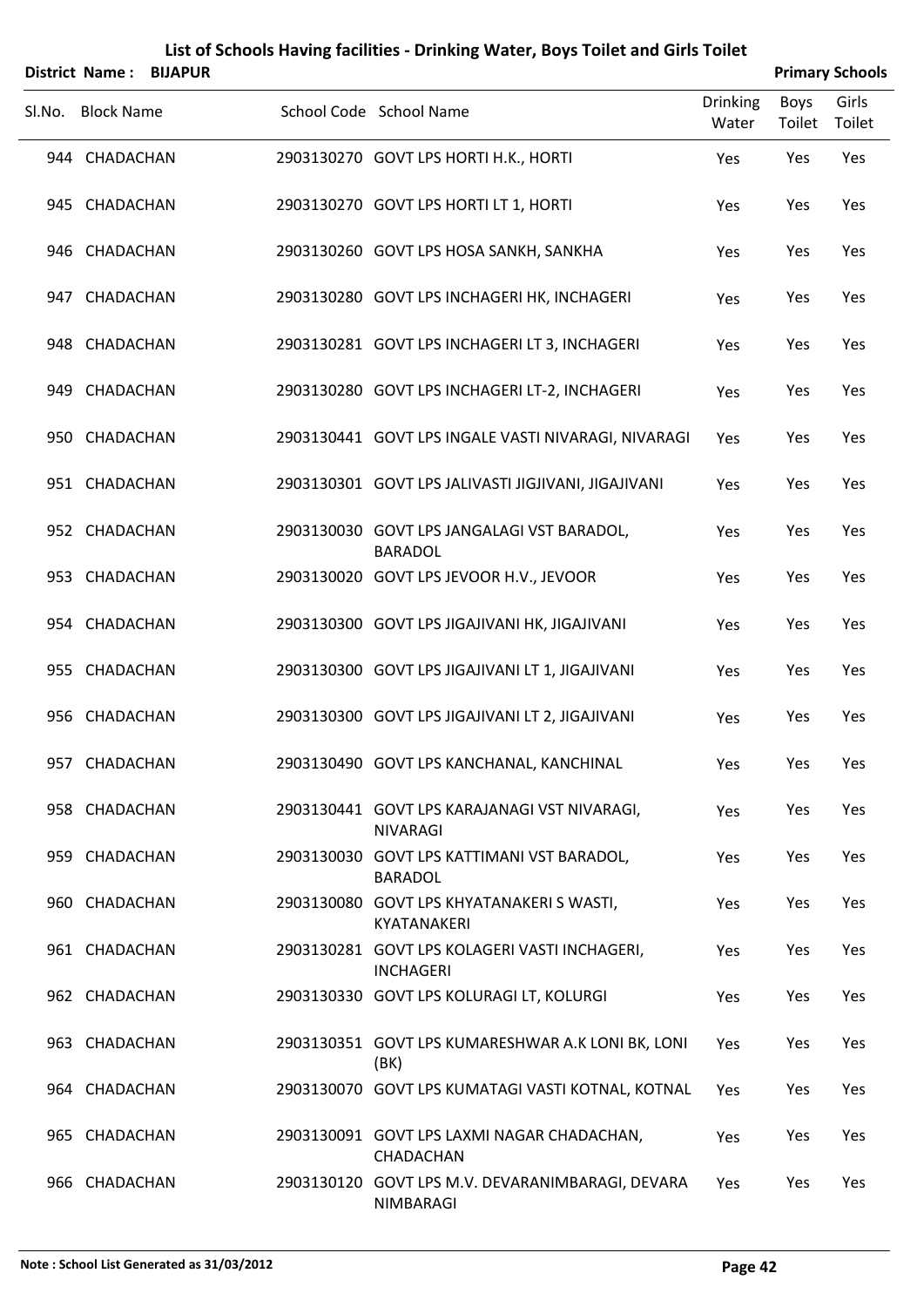|        |                   | District Name: BIJAPUR |                                                                       |                          |                | <b>Primary Schools</b> |
|--------|-------------------|------------------------|-----------------------------------------------------------------------|--------------------------|----------------|------------------------|
| Sl.No. | <b>Block Name</b> |                        | School Code School Name                                               | <b>Drinking</b><br>Water | Boys<br>Toilet | Girls<br>Toilet        |
|        | 967 CHADACHAN     |                        | 2903130220 GOVT LPS MAIDARAGI VSTI HINGANI,<br><b>HINGANI</b>         | Yes                      | Yes            | Yes                    |
|        | 968 CHADACHAN     |                        | 2903130410 GOVT LPS MALINGARAY VST SIGANAPUR,<br>SIGANAPUR            | Yes                      | Yes            | Yes                    |
|        | 969 CHADACHAN     |                        | 2903130120 GOVT LPS METRI VST D.NIMBARAGI, DEVARA<br><b>NIMBARAGI</b> | Yes                      | Yes            | Yes                    |
|        | 970 CHADACHAN     |                        | 2903130040 GOVT LPS NEKAR COLONY GODIHAL,<br><b>GODIHAL</b>           | Yes                      | Yes            | Yes                    |
|        | 971 CHADACHAN     |                        | 2903130470 GOVT LPS NO 2 REVATAGAON HK,<br><b>REVATAGAON</b>          | Yes                      | Yes            | Yes                    |
|        | 972 CHADACHAN     |                        | 2903130280 GOVT LPS ONKAR S.METGI INCHAGERI,<br><b>INCHAGERI</b>      | Yes                      | Yes            | Yes                    |
|        | 973 CHADACHAN     |                        | 2903130410 GOVT LPS PATIL VASTI SHIGANAPUR,<br><b>SIGANAPUR</b>       | Yes                      | Yes            | Yes                    |
|        | 974 CHADACHAN     |                        | 2903130030 GOVT LPS PAWAR VASTI BARODOL, BARADOL                      | Yes                      | Yes            | Yes                    |
|        | 975 CHADACHAN     |                        | 2903130190 GOVT LPS PUJARI VASTI SONAKANAHALLI,<br>SONAKANAHALLI      | Yes                      | Yes            | Yes                    |
|        | 976 CHADACHAN     |                        | 2903130380 GOVT LPS PUJARI VASTI, GUNDAVAN,<br><b>GUNDAWAN</b>        | Yes                      | Yes            | Yes                    |
|        | 977 CHADACHAN     |                        | 2903130370 GOVT LPS PUJARI VST DHUMAKANAL,<br>DUMAKANAL               | Yes                      | Yes            | Yes                    |
|        | 978 CHADACHAN     |                        | 2903130031 GOVT LPS RAMABAI VSTI BARADOL,<br><b>BARADOL</b>           | Yes                      | Yes            | Yes                    |
|        | 979 CHADACHAN     |                        | 2903130470 GOVT LPS REVATAGAON KH, REVATAGAON                         | Yes                      | Yes            | Yes                    |
|        | 980 CHADACHAN     |                        | 2903130470 GOVT LPS REVATAGAON NV, REVATAGAON                         | Yes                      | Yes            | Yes                    |
|        | 981 CHADACHAN     |                        | 2903130340 GOVT LPS SAVALASANG LT, SAVALASANGA                        | Yes                      | Yes            | Yes                    |
|        | 982 CHADACHAN     |                        | 2903130180 GOVT LPS SAVALYAL VASTI SATALAGAO,<br>SATALAGAON (P B)     | Yes                      | Yes            | Yes                    |
|        | 983 CHADACHAN     |                        | 2903130020 GOVT LPS SHANTI NAGAR JEVOOR, JEVOOR                       | Yes                      | Yes            | Yes                    |
|        | 984 CHADACHAN     |                        | 2903130351 GOVT LPS SIDDDESHWAR ASHRAM LONI BK,<br>LONI (BK)          | Yes                      | Yes            | Yes                    |
|        | 985 CHADACHAN     |                        | 2903130271 GOVT LPS SONIYAGANDI NGR HORTI, HORTI                      | Yes                      | Yes            | Yes                    |
|        | 986 CHADACHAN     |                        | 2903130301 GOVT LPS SURAMUTYAN LT4 JIGAJIVANI,<br><b>JIGAJIVANI</b>   | Yes                      | Yes            | Yes                    |
|        | 987 CHADACHAN     |                        | 2903130450 GOVT LPS SWAMI VASTI UMARAJ, UMRAJ                         | Yes                      | Yes            | Yes                    |
|        | 988 CHADACHAN     |                        | 2903130130 GOVT LPS THORATE VST CHANEGOAN,<br><b>CHANEGAON</b>        | Yes                      | Yes            | Yes                    |
|        | 989 CHADACHAN     |                        | 2903130250 GOVT LPS UTAGI VASTI HAVINAL, HAVINAL                      | Yes                      | Yes            | Yes                    |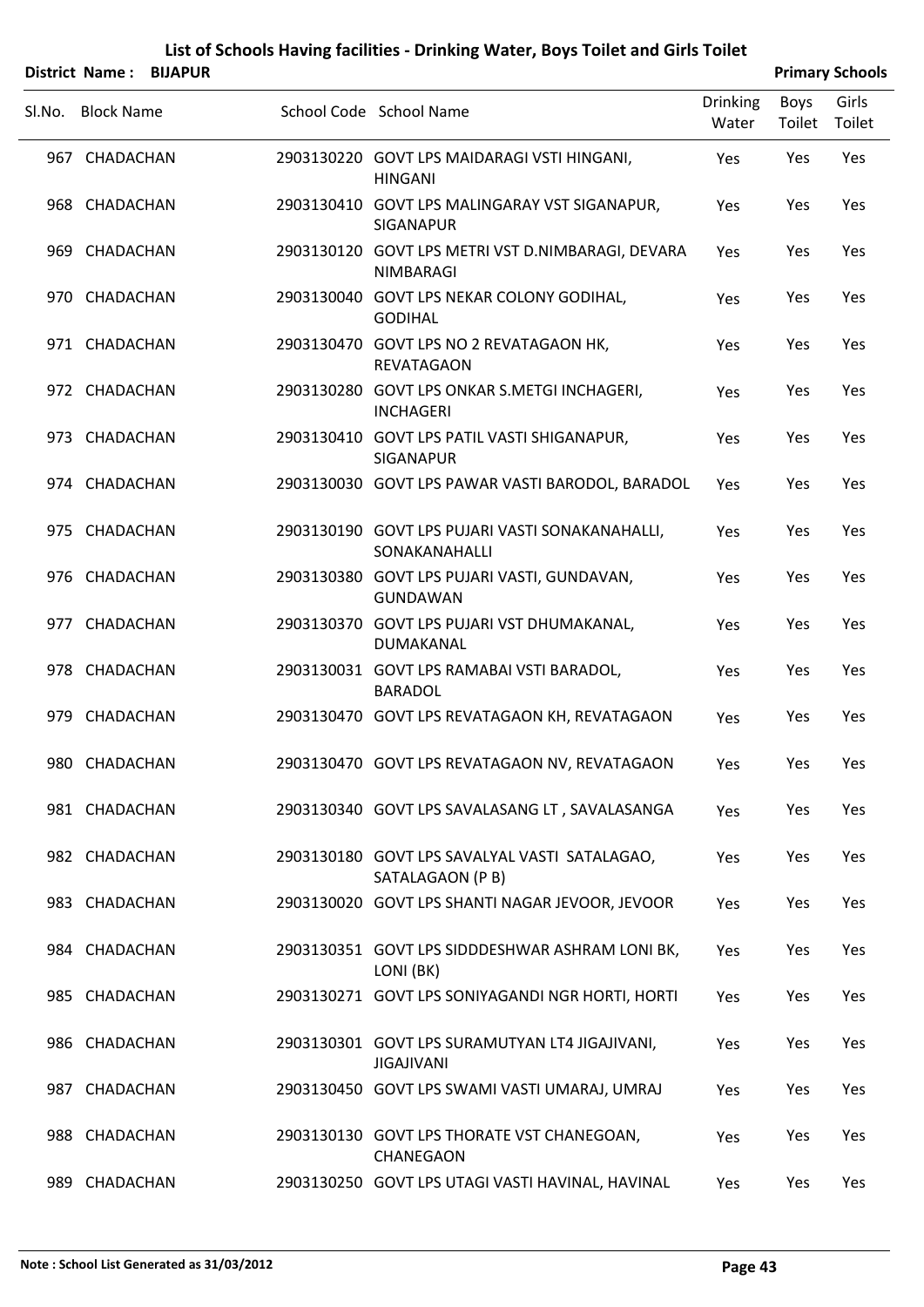|        | District Name: BIJAPUR |                                                                    |                          |                | <b>Primary Schools</b> |
|--------|------------------------|--------------------------------------------------------------------|--------------------------|----------------|------------------------|
| SI.No. | <b>Block Name</b>      | School Code School Name                                            | <b>Drinking</b><br>Water | Boys<br>Toilet | Girls<br>Toilet        |
|        | 990 CHADACHAN          | 2903130560 GOVT LPS ZALAKI B.V, ZALAKI                             | Yes                      | Yes            | Yes                    |
|        | 991 CHADACHAN          | 2903130380 GOVT LPS ZALAKI VASTI, GUNDAVAN,<br><b>GUNDAWAN</b>     | Yes                      | Yes            | Yes                    |
|        | 992 CHADACHAN          | 2903130080 GOVT NEW LPS NANAYAK NAGAR KATAN,<br>KYATANAKERI        | Yes                      | Yes            | Yes                    |
|        | 993 CHADACHAN          | 2903130570 GOVT NEW VAGGI VASTI YELAGI PH,<br>YELAGI (PH)          | Yes                      | Yes            | Yes                    |
|        | 994 CHADACHAN          | 2903130090 GOVT UBHPS CHADACHAN, CHADACHAN                         | Yes                      | Yes            | Yes                    |
|        | 995 CHADACHAN          | 2903130120 GOVT UBHPS DEVARA NIMBARAGI, DEVARA<br><b>NIMBARAGI</b> | Yes                      | Yes            | Yes                    |
|        | 996 CHADACHAN          | 2903130050 GOVT UBLPS AGASANAL, AGASANAL                           | Yes                      | Yes            | Yes                    |
|        | 997 CHADACHAN          | 2903130540 GOVT UBLPS ARJANAL, ARJANAL                             | Yes                      | Yes            | Yes                    |
|        | 998 CHADACHAN          | 2903130010 GOVT UBLPS BALLOLLI, BALLOLLI                           | Yes                      | Yes            | Yes                    |
|        | 999 CHADACHAN          | 2903130031 GOVT UBLPS BARADOL, BARADOL                             | Yes                      | Yes            | Yes                    |
|        | 1000 CHADACHAN         | 2903130090 GOVT UBLPS CHADACHAN(MARADI),<br>CHADACHAN              | Yes                      | Yes            | Yes                    |
|        | 1001 CHADACHAN         | 2903130140 GOVT UBLPS DHULKED, DHULKHED                            | Yes                      | Yes            | Yes                    |
|        | 1002 CHADACHAN         | 2903130091 GOVT UBLPS LAXMI NAGAR CHADCHAN,<br>CHADACHAN           | Yes                      | Yes            | Yes                    |
|        | 1003 CHADACHAN         | 2903130351 GOVT UBLPS LONI BK, LONI (BK)                           | Yes                      | Yes            | Yes                    |
|        | 1004 CHADACHAN         | 2903130440 GOVT UBLPS NIVARAGI, NIVARAGI                           | Yes                      | Yes            | Yes                    |
|        | 1005 CHADACHAN         | 2903130210 GOVT UBS HALASANGI, HALASANGI                           | Yes                      | Yes            | Yes                    |
|        | 1006 CHADACHAN         | 2903130250 GOVT UBS HAVINAL, HAVINAL                               | Yes                      | Yes            | Yes                    |
|        | 1007 CHADACHAN         | 2903130220 GOVT UBS HINGANI, HINGANI                               | Yes                      | Yes            | Yes                    |
|        | 1008 CHADACHAN         | 2903130270 GOVT UBS HORTI, HORTI                                   | Yes                      | Yes            | Yes                    |
|        | 1009 CHADACHAN         | 2903130280 GOVT UBS INCHAGERI, INCHAGERI                           | Yes                      | Yes            | Yes                    |
|        | 1010 CHADACHAN         | 2903130301 GOVT UBS JIGJIVANAGI, JIGAJIVANI                        | Yes                      | Yes            | Yes                    |
|        | 1011 CHADACHAN         | 2903130150 GOVT UBS MARGUR, MARAGUR                                | Yes                      | Yes            | Yes                    |
|        | 1012 CHADACHAN         | 2903130340 GOVT UBS SAVALASANG, SAVALASANGA                        | Yes                      | Yes            | Yes                    |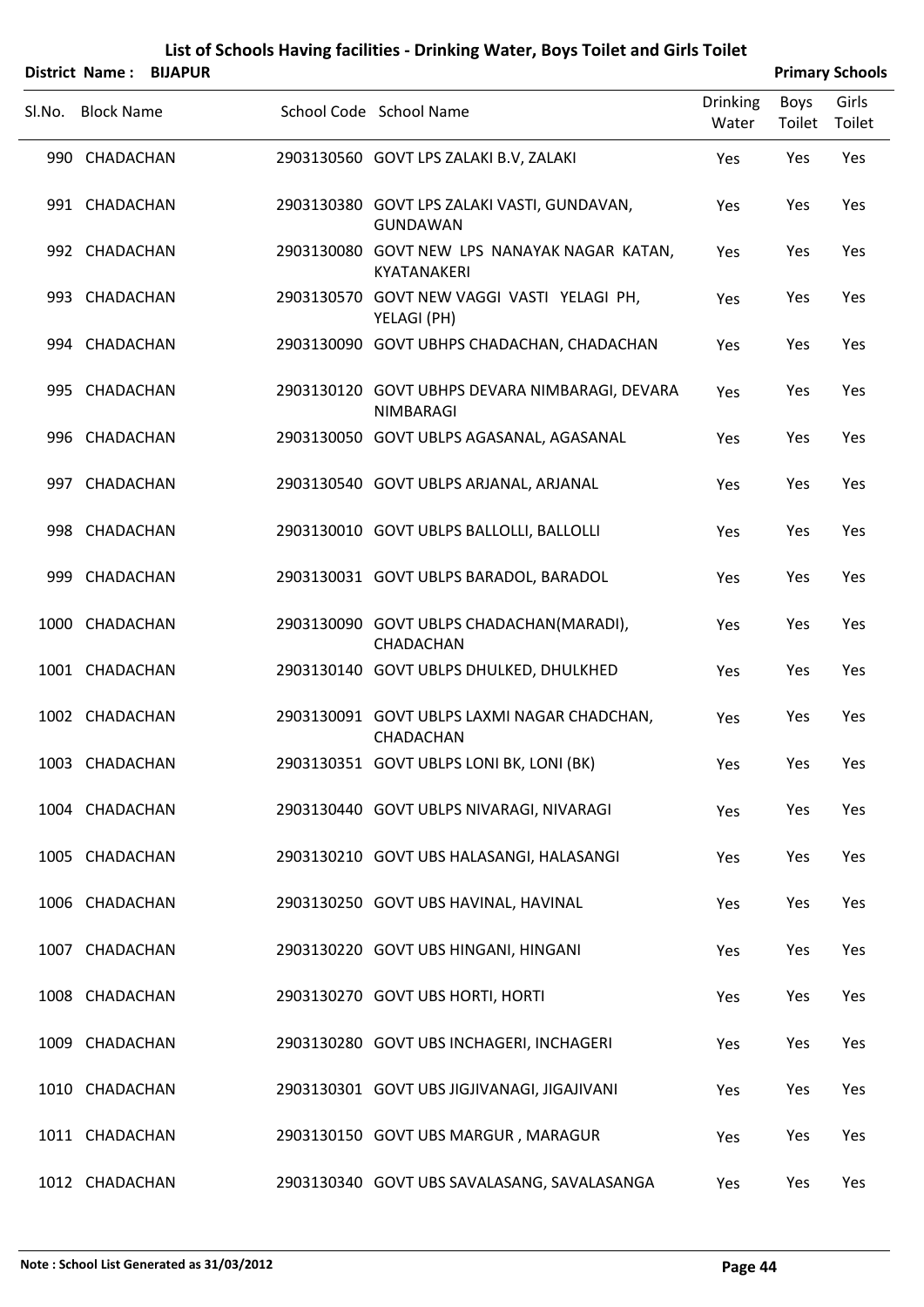|        | District Name: BIJAPUR |                                                                    |                          |                | <b>Primary Schools</b> |
|--------|------------------------|--------------------------------------------------------------------|--------------------------|----------------|------------------------|
| Sl.No. | <b>Block Name</b>      | School Code School Name                                            | <b>Drinking</b><br>Water | Boys<br>Toilet | Girls<br>Toilet        |
|        | 1013 CHADACHAN         | 2903130451 GOVT UBS UMARAJ, UMRAJ                                  | Yes                      | Yes            | Yes                    |
|        | 1014 CHADACHAN         | 2903130550 GOVT. LPS B VASTI GOTYAL, GOTYAL                        | Yes                      | Yes            | Yes                    |
|        | 1015 CHADACHAN         | 2903130530 GOVT. UBLPS NEW UMARANI, UMARANI                        | Yes                      | Yes            | Yes                    |
|        | 1016 INDI              | 2903080410 GOVT ADARSHA VIDYALAYA HALAGUNAKI,<br><b>HALAGUNAKI</b> | Yes                      | Yes            | Yes                    |
|        | 1017 INDI              | 2903080891 GOVT CHANDRAJAN HARI VASTI, NIMBAL<br>(KD)              | Yes                      | Yes            | Yes                    |
|        | 1018 INDI              | 2903081170 GOVT GAVI MATH LPS TEGGIHALLI,<br><b>TEGGIHALLI</b>     | Yes                      | Yes            | Yes                    |
|        | 1019 INDI              | 2903080100 GOVT HPS ATHARGA LT 1, ATHARGA                          | Yes                      | Yes            | Yes                    |
|        | 1020 INDI              | 2903080040 GOVT HPS ALUR, ALUR                                     | Yes                      | Yes            | Yes                    |
|        | 1021 INDI              | 2903080060 GOVT HPS ANJUTAGI, ANJUTAGI                             | Yes                      | Yes            | Yes                    |
|        | 1022 INDI              | 2903081131 GOVT HPS BASAVESHWAR VST TADAWALA,<br>TADAVALAGA        | Yes                      | Yes            | Yes                    |
|        | 1023 INDI              | 2903080180 GOVT HPS BENAKANAHALLI, BENAKANAHALLI                   | Yes                      | Yes            | Yes                    |
|        | 1024 INDI              | 2903080190 GOVT HPS BHAIRUNAGI, BHAIRUNAGI                         | Yes                      | Yes            | Yes                    |
|        | 1025 INDI              | 2903080210 GOVT HPS BHUYAR, BHUYAR                                 | Yes                      | Yes            | Yes                    |
|        | 1026 INDI              | 2903080220 GOVT HPS BOLEGAON, BOLEGAON                             | Yes                      | Yes            | Yes                    |
|        | 1027 INDI              | 2903080230 GOVT HPS BUDIHAL, BUDIHAL                               | Yes                      | Yes            | Yes                    |
|        | 1028 INDI              | 2903081130 GOVT HPS CHANDUN LT TADAWALGA,<br>TADAVALAGA            | Yes                      | Yes            | Yes                    |
|        | 1029 INDI              | 2903080760 GOVT HPS CHIKKAMANOOR, MANNUR                           | Yes                      | Yes            | Yes                    |
|        | 1030 INDI              | 2903080270 GOVT HPS CHIKKBEVANOOR,<br><b>CHIKKBEVANOOR</b>         | Yes                      | Yes            | Yes                    |
|        | 1031 INDI              | 2903080280 GOVT HPS CHORAGI, CHORAGI                               | Yes                      | Yes            | Yes                    |
|        | 1032 INDI              | 2903080260 GOVT HPS CHOUDIHAL, CHOUDIHAL                           | Yes                      | Yes            | Yes                    |
|        | 1033 INDI              | 2903082311 GOVT HPS DESHAPANDE LT INDI, INDI WARD<br><b>NO 19</b>  | Yes                      | Yes            | Yes                    |
|        | 1034 INDI              | 2903080970 GOVT HPS FANIYAPPAN LT SALOTAGI,<br>SALOTAGI            | Yes                      | Yes            | Yes                    |
|        | 1035 INDI              | 2903080410 GOVT HPS HALAGUNAKI, HALAGUNAKI                         | Yes                      | Yes            | Yes                    |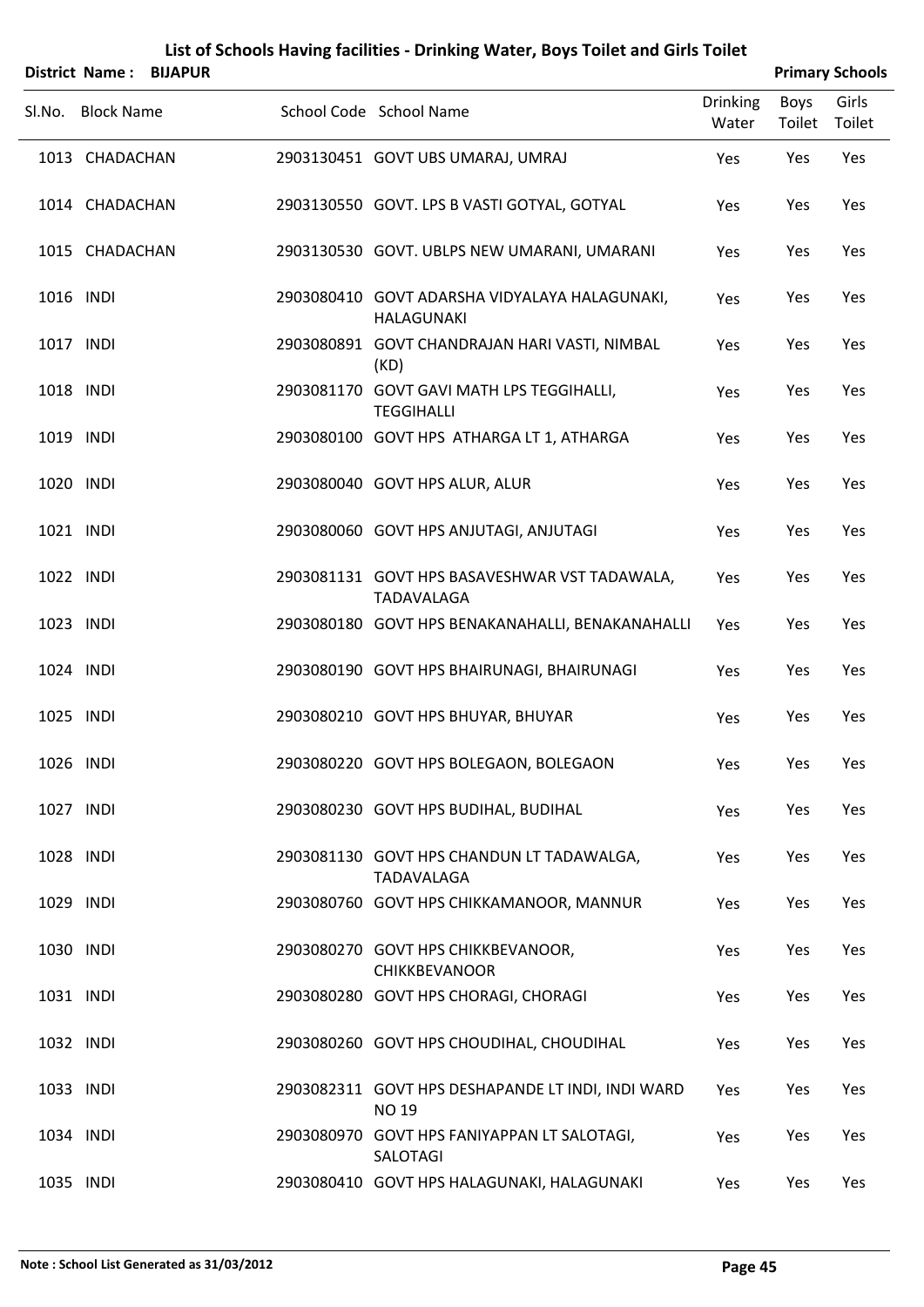|           | District Name:    | <b>BIJAPUR</b> |                                                                |                          |                | <b>Primary Schools</b> |
|-----------|-------------------|----------------|----------------------------------------------------------------|--------------------------|----------------|------------------------|
|           | Sl.No. Block Name |                | School Code School Name                                        | <b>Drinking</b><br>Water | Boys<br>Toilet | Girls<br>Toilet        |
| 1036 INDI |                   |                | 2903080450 GOVT HPS HANJAGI, HANJAGI                           | Yes                      | Yes            | Yes                    |
| 1037 INDI |                   |                | 2903080490 GOVT HPS HIREBEVANUR, HIREBEVANUR                   | Yes                      | Yes            | Yes                    |
| 1038 INDI |                   |                | 2903080960 GOVT HPS HIRERUGI, HIRE RUGI                        | Yes                      | Yes            | Yes                    |
| 1039 INDI |                   |                | 2903080060 GOVT HPS IKKALAKI VST ANJUTAGI,<br><b>ANJUTAGI</b>  | Yes                      | Yes            | Yes                    |
| 1040 INDI |                   |                | 2903080522 GOVT HPS INDI RS, INDI (RURAL)                      | Yes                      | Yes            | Yes                    |
| 1041 INDI |                   |                | 2903080530 GOVT HPS INGALAGI, INGALGI                          | Yes                      | Yes            | Yes                    |
| 1042 INDI |                   |                | 2903080450 GOVT HPS JAMADAR VST HANJAGI, HANJAGI               | Yes                      | Yes            | Yes                    |
| 1043 INDI |                   |                | 2903080950 GOVT HPS KARIBASAVESHWAR VST RODGI,<br><b>RODGI</b> | Yes                      | Yes            | Yes                    |
| 1044 INDI |                   |                | 2903080620 GOVT HPS KENGANAL, KENGINAL                         | Yes                      | Yes            | Yes                    |
| 1045 INDI |                   |                | 2903080630 GOVT HPS KHEDAGI, KHEDGI                            | Yes                      | Yes            | Yes                    |
| 1046 INDI |                   |                | 2903080670 GOVT HPS KUDAGI, KUDAGI                             | Yes                      | Yes            | Yes                    |
| 1047 INDI |                   |                | 2903080700 GOVT HPS LALASANGI, LALASANGI                       | Yes                      | Yes            | Yes                    |
| 1048 INDI |                   |                | 2903080710 GOVT HPS LINGADALLI, LINGADALLI                     | Yes                      | Yes            | Yes                    |
| 1049 INDI |                   |                | 2903080720 GOVT HPS LONI KD, LONI (KD)                         | Yes                      | Yes            | Yes                    |
| 1050 INDI |                   |                | 2903080780 GOVT HPS MARSANALLI, MARASANALLI                    | Yes                      | Yes            | Yes                    |
| 1051 INDI |                   |                | 2903080810 GOVT HPS MAVINALLI LT, MAVINALLI                    | Yes                      | Yes            | Yes                    |
| 1052 INDI |                   |                | 2903080810 GOVT HPS MAVINALLI, MAVINALLI                       | Yes                      | Yes            | Yes                    |
| 1053 INDI |                   |                | 2903080820 GOVT HPS MIRAGI, MIRAGI                             | Yes                      | Yes            | Yes                    |
| 1054 INDI |                   |                | 2903080830 GOVT HPS NAD BK, NAD(BK)                            | Yes                      | Yes            | Yes                    |
| 1055 INDI |                   |                | 2903080840 GOVT HPS NAD KD, NAD KD                             | Yes                      | Yes            | Yes                    |
| 1056 INDI |                   |                | 2903080870 GOVT HPS NANDARAL, NANDRAL                          | Yes                      | Yes            | Yes                    |
| 1057 INDI |                   |                | 2903080920 GOVT HPS NEW PADANUR, PADANUR                       | Yes                      | Yes            | Yes                    |
| 1058 INDI |                   |                | 2903080890 GOVT HPS NIMBAL KD, NIMBAL (KD)                     | Yes                      | Yes            | Yes                    |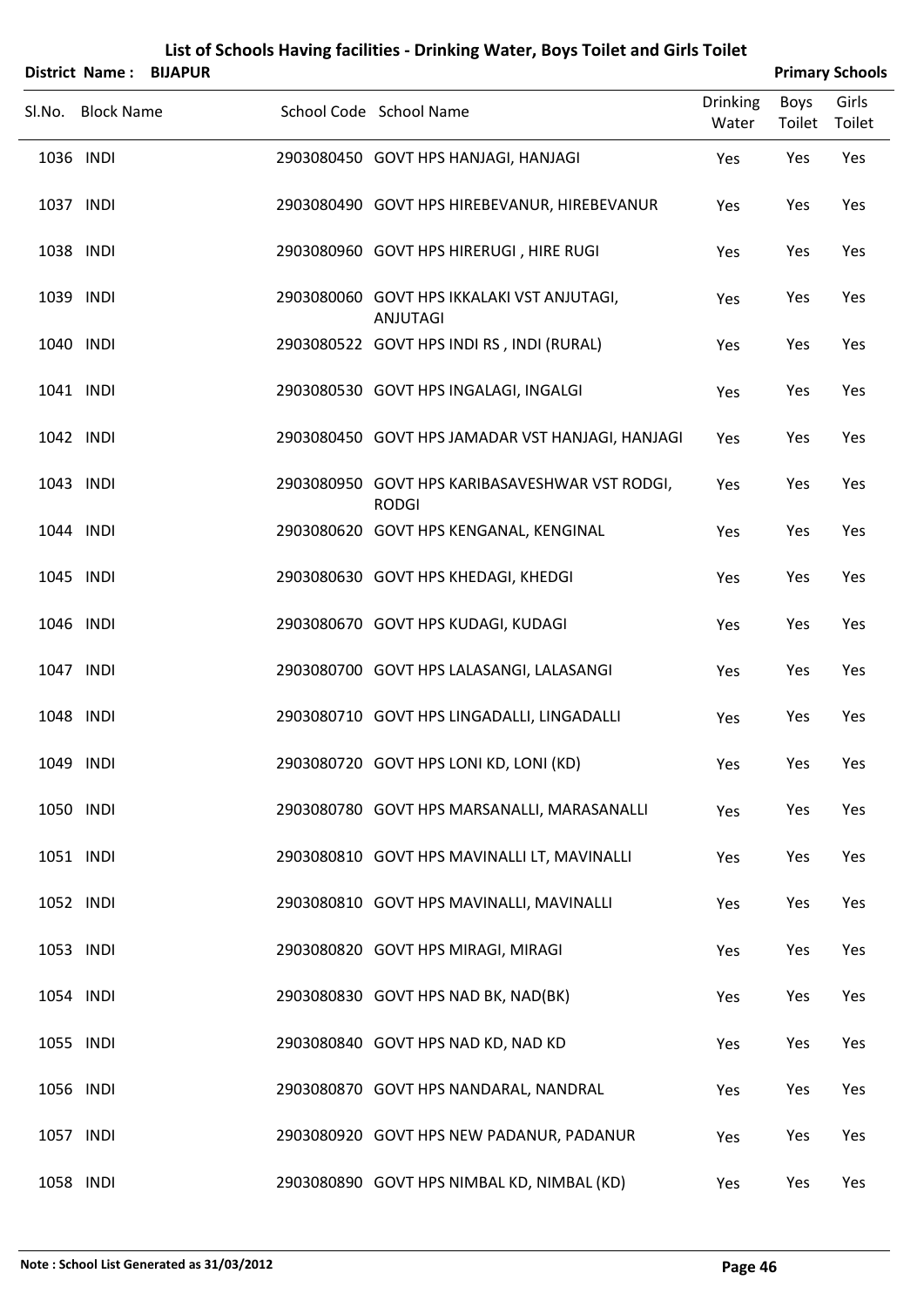|           | <b>District Name:</b> | <b>BIJAPUR</b> |                                                                   |                          |                       | <b>Primary Schools</b> |
|-----------|-----------------------|----------------|-------------------------------------------------------------------|--------------------------|-----------------------|------------------------|
| Sl.No.    | <b>Block Name</b>     |                | School Code School Name                                           | <b>Drinking</b><br>Water | <b>Boys</b><br>Toilet | Girls<br>Toilet        |
| 1059 INDI |                       |                | 2903080920 GOVT HPS OLD PADANUR, PADANUR                          | Yes                      | Yes                   | Yes                    |
| 1060 INDI |                       |                | 2903080930 GOVT HPS RAJANAL LT, RAJANAL                           | Yes                      | Yes                   | Yes                    |
| 1061 INDI |                       |                | 2903080491 GOVT HPS RAMANAGAR LT, HIREBEVANUR                     | Yes                      | Yes                   | Yes                    |
| 1062 INDI |                       |                | 2903080950 GOVT HPS RODGI, RODGI                                  | Yes                      | Yes                   | Yes                    |
| 1063 INDI |                       |                | 2903080970 GOVT HPS SALOTAGI LT, SALOTAGI                         | Yes                      | Yes                   | Yes                    |
| 1064 INDI |                       |                | 2903080980 GOVT HPS SANGOGI, SANGOGI                              | Yes                      | Yes                   | Yes                    |
| 1065 INDI |                       |                | 2903081000 GOVT HPS SATALAGAON PI, SATALAGAON (P<br>$\vert$ )     | Yes                      | Yes                   | Yes                    |
| 1066 INDI |                       |                | 2903081080 GOVT HPS SHIRAKANALLI, SHIRAKANAHALLI                  | Yes                      | Yes                   | Yes                    |
| 1067 INDI |                       |                | 2903081130 GOVT HPS TADAVALAGA LT G T,<br><b>TADAVALAGA</b>       | Yes                      | Yes                   | Yes                    |
| 1068 INDI |                       |                | 2903081170 GOVT HPS TEGGIHALLI, TEGGIHALLI                        | Yes                      | Yes                   | Yes                    |
| 1069 INDI |                       |                | 2903081180 GOVT HPS TENIHALLI, TENEHALLI                          | Yes                      | Yes                   | Yes                    |
| 1070 INDI |                       |                | 2903080960 GOVT K.B.LP.S. SOMAYYA NAGAR., HIRE RUGI               | Yes                      | Yes                   | Yes                    |
| 1071 INDI |                       |                | 2903080010 GOVT KBHPS AGARKHED, AGARKHED                          | Yes                      | Yes                   | Yes                    |
| 1072 INDI |                       |                | 2903080030 GOVT KBHPS AHIRASANG, AHIRSANG                         | Yes                      | Yes                   | Yes                    |
| 1073 INDI |                       |                | 2903080080 GOVT KBHPS ARJUNAGI BK, ARJUNAGI (BK)                  | Yes                      | Yes                   | Yes                    |
| 1074 INDI |                       |                | 2903080110 GOVT KBHPS BABALAD, BABALAD                            | Yes                      | Yes                   | Yes                    |
| 1075 INDI |                       |                | 2903080140 GOVT KBHPS BANTANAL, BANTHNAL                          | Yes                      | Yes                   | Yes                    |
| 1076 INDI |                       |                | 2903080150 GOVT KBHPS BARGUDI, BARAGUDI                           | Yes                      | Yes                   | Yes                    |
| 1077 INDI |                       |                | 2903080960 GOVT KBHPS BASVESWAR VST HIRERUGI,<br><b>HIRE RUGI</b> | Yes                      | Yes                   | Yes                    |
| 1078 INDI |                       |                | 2903080760 GOVT KBHPS BHIMANAGAR CHIKMANUR,<br><b>MANNUR</b>      | Yes                      | Yes                   | Yes                    |
| 1079 INDI |                       |                | 2903080800 GOVT KBHPS CHIKKAMASALI, MASALI(CHIKK)<br>KD           | Yes                      | Yes                   | Yes                    |
| 1080 INDI |                       |                | 2903082320 GOVT KBHPS DIGGIBHAVI LT1, INDI WARD<br><b>NO 20</b>   | Yes                      | Yes                   | Yes                    |
| 1081 INDI |                       |                | 2903080330 GOVT KBHPS GANAWALGA, GANAWALGA                        | Yes                      | Yes                   | Yes                    |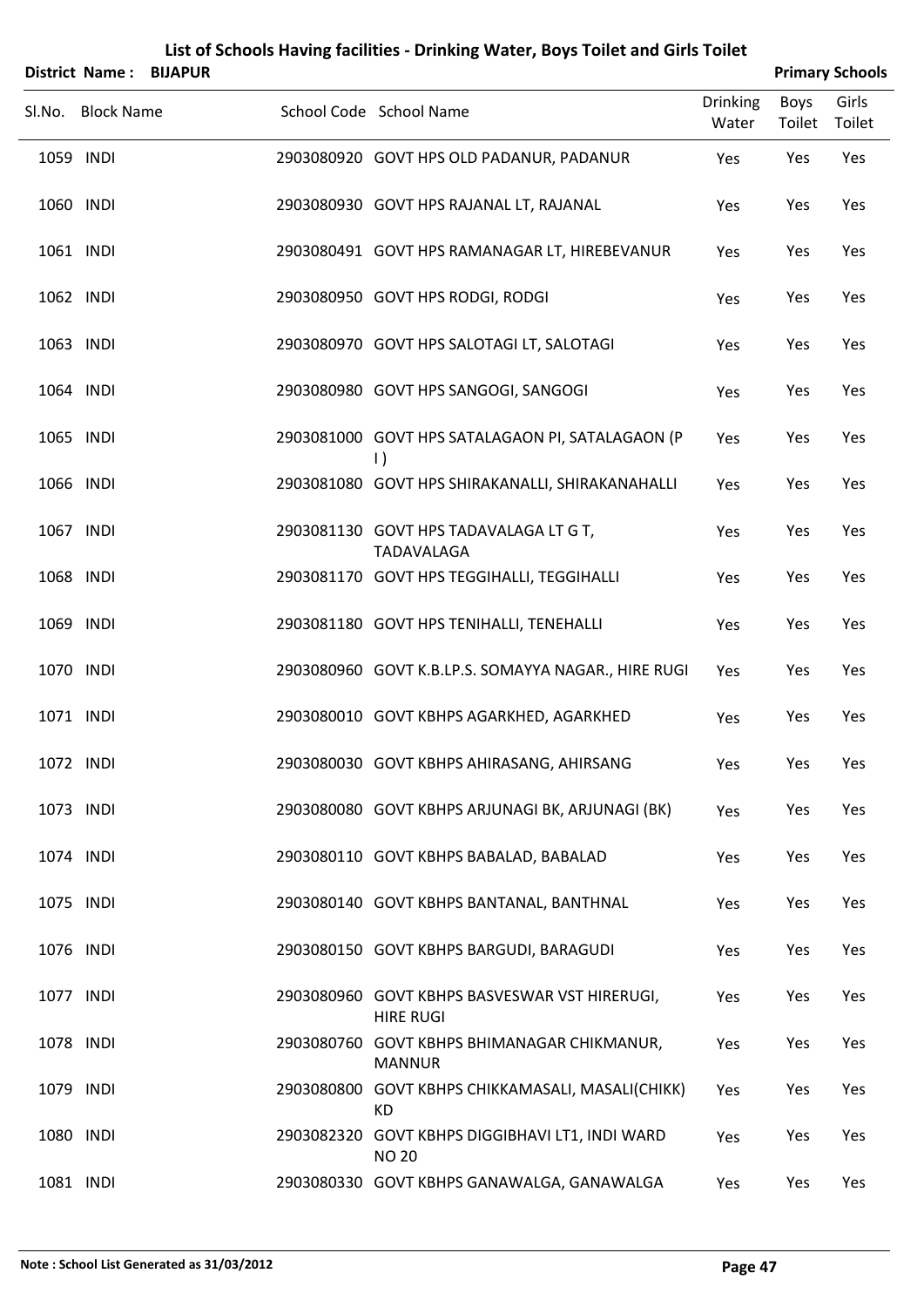| List of Schools Having facilities - Drinking Water, Boys Toilet and Girls Toilet |  |
|----------------------------------------------------------------------------------|--|
|----------------------------------------------------------------------------------|--|

|           | <b>District Name:</b> | <b>BIJAPUR</b> |                                                                  |                          |                | <b>Primary Schools</b> |
|-----------|-----------------------|----------------|------------------------------------------------------------------|--------------------------|----------------|------------------------|
|           | Sl.No. Block Name     |                | School Code School Name                                          | <b>Drinking</b><br>Water | Boys<br>Toilet | Girls<br>Toilet        |
| 1082 INDI |                       |                | 2903080350 GOVT KBHPS GOLASAR, GOLASAR                           | Yes                      | Yes            | Yes                    |
| 1083 INDI |                       |                | 2903080360 GOVT KBHPS GORANAL, GORANAL                           | Yes                      | Yes            | Yes                    |
| 1084 INDI |                       |                | 2903082110 GOVT KBHPS GUBBEWAD, GUBBEWAD                         | Yes                      | Yes            | Yes                    |
| 1085 INDI |                       |                | 2903080440 GOVT KBHPS HANCHINAL, HANCHINAL                       | Yes                      | Yes            | Yes                    |
| 1086 INDI |                       |                | 2903080450 GOVT KBHPS HANJAGI LT, HANJAGI                        | Yes                      | Yes            | Yes                    |
| 1087 INDI |                       |                | 2903080030 GOVT KBHPS HARALAYYA VST AHIRSANG,<br><b>AHIRSANG</b> | Yes                      | Yes            | Yes                    |
| 1088 INDI |                       |                | 2903080790 GOVT KBHPS HIREMASALI, MASALI                         | Yes                      | Yes            | Yes                    |
| 1089 INDI |                       |                | 2903080100 GOVT KBHPS JAYANTI NGR ATHARGA,<br><b>ATHARGA</b>     | Yes                      | Yes            | Yes                    |
| 1090 INDI |                       |                | 2903080521 GOVT KBHPS KEB INDI LT, INDI (RURAL)                  | Yes                      | Yes            | Yes                    |
| 1091 INDI |                       |                | 2903082320 GOVT KBHPS KESARAL LT INDI, INDI WARD<br><b>NO 20</b> | Yes                      | Yes            | Yes                    |
| 1092 INDI |                       |                | 2903080740 GOVT KBHPS MAILAR, MAILAR                             | Yes                      | Yes            | Yes                    |
| 1093 INDI |                       |                | 2903080970 GOVT KBHPS MURAMULI LT SALOTAGI,<br>SALOTAGI          | Yes                      | Yes            | Yes                    |
| 1094 INDI |                       |                | 2903080850 GOVT KBHPS NAGARHALLI, NAGARAHALLI                    | Yes                      | Yes            | Yes                    |
| 1095 INDI |                       |                | 2903080880 GOVT KBHPS NIMBAL BK, NIMBAL (BK)                     | Yes                      | Yes            | Yes                    |
| 1096 INDI |                       |                | 2903080890 GOVT KBHPS NIMBAL LT, NIMBAL (KD)                     | Yes                      | Yes            | Yes                    |
| 1097 INDI |                       |                | 2903080890 GOVT KBHPS NIMBAL RS, NIMBAL (KD)                     | Yes                      | Yes            | Yes                    |
| 1098 INDI |                       |                | 2903082130 GOVT KBHPS NO 2 INDI, INDI WARD NO 1                  | Yes                      | Yes            | Yes                    |
| 1099 INDI |                       |                | 2903080970 GOVT KBHPS SALOTAGI HK, SALOTAGI                      | Yes                      | Yes            | Yes                    |
| 1100 INDI |                       |                | 2903082160 GOVT KBHPS SATHPUR INDI, INDI WARD NO 4               | Yes                      | Yes            | Yes                    |
| 1101 INDI |                       |                | 2903081070 GOVT KBHPS SHIRASHYAD, SHIRASHYAD                     | Yes                      | Yes            | Yes                    |
| 1102 INDI |                       |                | 2903080960 GOVT KBHPS UPPAR METAGI HIRERUGI, HIRE<br><b>RUGI</b> | Yes                      | Yes            | Yes                    |
| 1103 INDI |                       |                | 2903080060 GOVT KBLPS ANJUTAGI A VASTI, ANJUTAGI                 | Yes                      | Yes            | Yes                    |
| 1104 INDI |                       |                | 2903080060 GOVT KBLPS ANJUTAGI HK, ANJUTAGI                      | Yes                      | Yes            | Yes                    |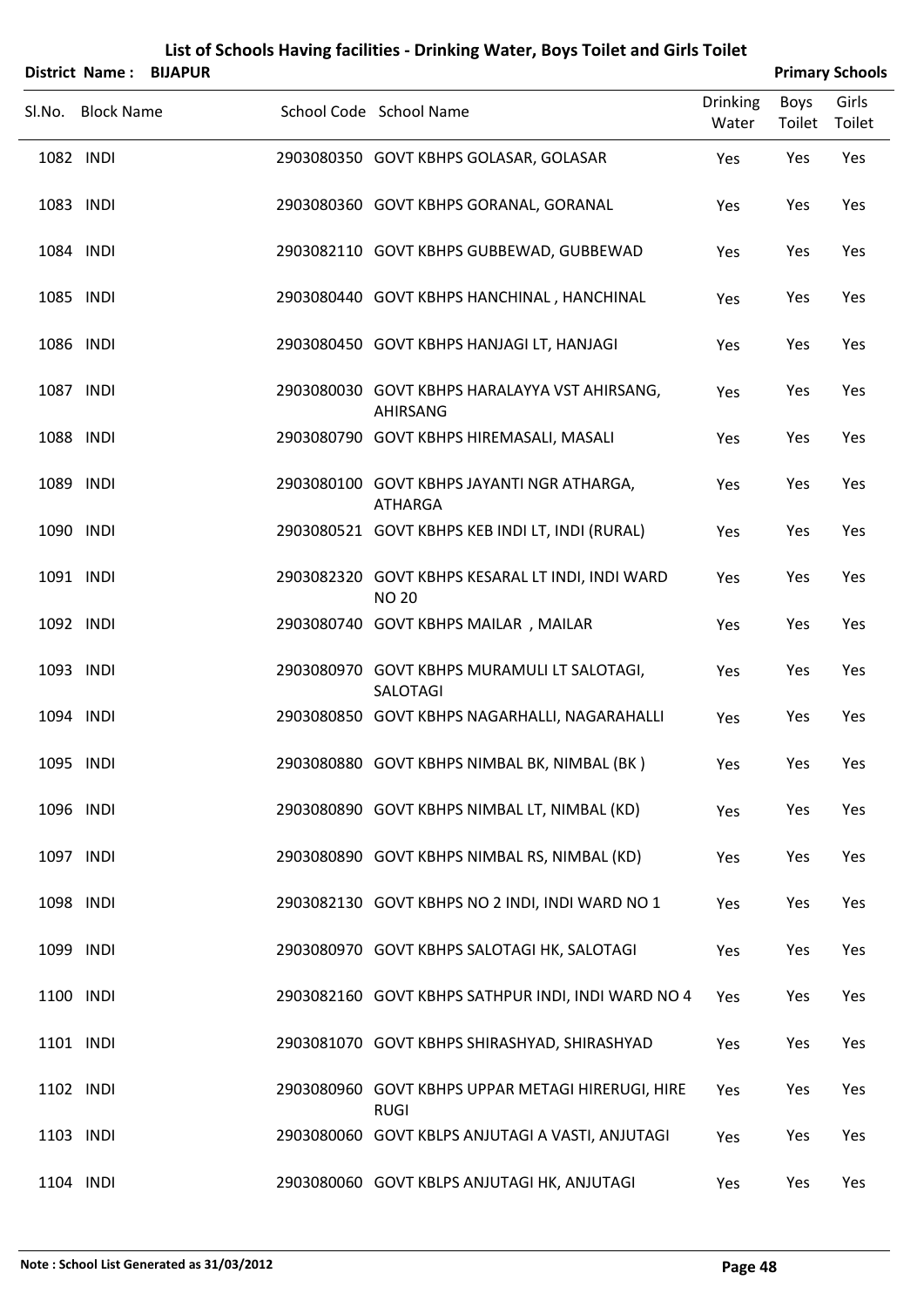|           | List of Schools Having facilities - Drinking Water, Boys Toilet and Girls Toilet |                |                                                                  |                          |                       |                        |  |  |  |
|-----------|----------------------------------------------------------------------------------|----------------|------------------------------------------------------------------|--------------------------|-----------------------|------------------------|--|--|--|
|           | <b>District Name:</b>                                                            | <b>BIJAPUR</b> |                                                                  |                          |                       | <b>Primary Schools</b> |  |  |  |
| Sl.No.    | <b>Block Name</b>                                                                |                | School Code School Name                                          | <b>Drinking</b><br>Water | <b>Boys</b><br>Toilet | Girls<br>Toilet        |  |  |  |
| 1105 INDI |                                                                                  |                | 2903080130 GOVT KBLPS BANNIHATTI, BANNIHATTI                     | Yes                      | Yes                   | Yes                    |  |  |  |
| 1106 INDI |                                                                                  |                | 2903080960 GOVT KBLPS MASALI CROSS HIRERUGI, HIRE<br><b>RUGI</b> | Yes                      | Yes                   | Yes                    |  |  |  |
| 1107 INDI |                                                                                  |                | 2903080100 GOVT KBMPS ATHARGA, ATHARGA                           | Yes                      | Yes                   | Yes                    |  |  |  |
| 1108 INDI |                                                                                  |                | 2903082300 GOVT KBMPS INDI, INDI WARD NO 18                      | Yes                      | Yes                   | Yes                    |  |  |  |
| 1109 INDI |                                                                                  |                | 2903080690 GOVT KBMPS LACHYAN, LACHYAN                           | Yes                      | Yes                   | Yes                    |  |  |  |
| 1110 INDI |                                                                                  |                | 2903080970 GOVT KBMPS SALOTAGI, SALOTAGI                         | Yes                      | Yes                   | Yes                    |  |  |  |
| 1111 INDI |                                                                                  |                | 2903081130 GOVT KBMPS TADAVALAGA, TADAVALAGA                     | Yes                      | Yes                   | Yes                    |  |  |  |
| 1112 INDI |                                                                                  |                | 2903081160 GOVT KBMPS TAMBA, TAMBA                               | Yes                      | Yes                   | Yes                    |  |  |  |
| 1113 INDI |                                                                                  |                | 2903082261 GOVT KGBV SCHOOL INDI, INDI WARD NO 14                | Yes                      | Yes                   | Yes                    |  |  |  |
| 1114 INDI |                                                                                  |                | 2903080010 GOVT KGHPS AGARKHED, AGARKHED                         | Yes                      | Yes                   | Yes                    |  |  |  |
| 1115 INDI |                                                                                  |                | 2903080100 GOVT KGHPS ATHARGA, ATHARGA                           | Yes                      | Yes                   | Yes                    |  |  |  |
| 1116 INDI |                                                                                  |                | 2903080200 GOVT KGHPS BHATAGUNAKI, BHATAGUNAKI                   | Yes                      | Yes                   | Yes                    |  |  |  |
| 1117 INDI |                                                                                  |                | 2903082191 GOVT KGHPS INDI, INDI WARD NO 7                       | Yes                      | Yes                   | Yes                    |  |  |  |
| 1118 INDI |                                                                                  |                | 2903080970 GOVT KGHPS SALOTAGI, SALOTAGI                         | Yes                      | Yes                   | Yes                    |  |  |  |
| 1119 INDI |                                                                                  |                | 2903080060 GOVT KGS ANJUTAGI, ANJUTAGI                           | Yes                      | Yes                   | Yes                    |  |  |  |
| 1120 INDI |                                                                                  |                | 2903080490 GOVT KGS HIREBEVANUR, HIREBEVANUR                     | Yes                      | Yes                   | Yes                    |  |  |  |
| 1121 INDI |                                                                                  |                | 2903080960 GOVT KGS HIRERUGI, HIRE RUGI                          | Yes                      | Yes                   | Yes                    |  |  |  |
| 1122 INDI |                                                                                  |                | 2903081070 GOVT KGS SHIRASHYAD, SHIRASHYAD                       | Yes                      | Yes                   | Yes                    |  |  |  |
| 1123 INDI |                                                                                  |                | 2903081130 GOVT KGS TADAVALGA, TADAVALAGA                        | Yes                      | Yes                   | Yes                    |  |  |  |
| 1124 INDI |                                                                                  |                | 2903081161 GOVT L.P.S NANDYAL VASTI, TAMBA                       | Yes                      | Yes                   | Yes                    |  |  |  |
| 1125 INDI |                                                                                  |                | 2903080101 GOVT L.P.S. ATHARGA LT 2, ATHARGA                     | Yes                      | Yes                   | Yes                    |  |  |  |
| 1126 INDI |                                                                                  |                | 2903080200 GOVT LPS AGASAR VST BHATAGUNAKI,<br>BHATAGUNAKI       | Yes                      | Yes                   | Yes                    |  |  |  |
| 1127 INDI |                                                                                  |                | 2903082320 GOVT LPS AKKAMAHADEVI NGR INDI, INDI<br>WARD NO 20    | Yes                      | Yes                   | Yes                    |  |  |  |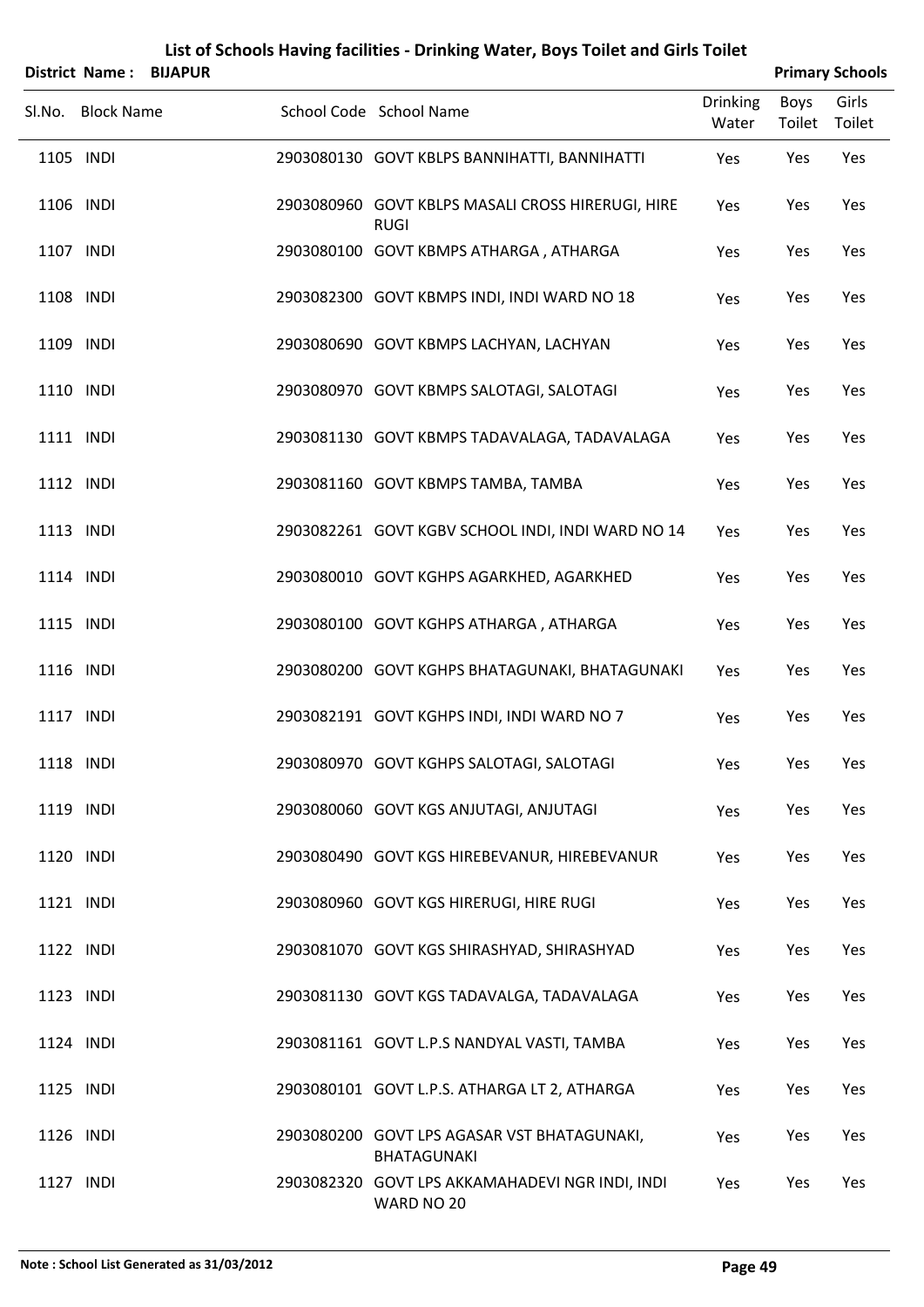| District Name: BIJAPUR |                                                                         |                          |                | <b>Primary Schools</b> |
|------------------------|-------------------------------------------------------------------------|--------------------------|----------------|------------------------|
| Sl.No. Block Name      | School Code School Name                                                 | <b>Drinking</b><br>Water | Boys<br>Toilet | Girls<br>Toilet        |
| 1128 INDI              | 2903080820 GOVT LPS ALMEL WASTI MIRGI, MIRAGI                           | Yes                      | Yes            | Yes                    |
| 1129 INDI              | 2903080040 GOVT LPS ALUR LT 1, ALUR                                     | Yes                      | Yes            | Yes                    |
| 1130 INDI              | 2903080041 GOVT LPS ALUR LT 2, ALUR                                     | Yes                      | Yes            | Yes                    |
| 1131 INDI              | 2903080040 GOVT LPS ALUR VASTI ALUR, ALUR                               | Yes                      | Yes            | Yes                    |
| 1132 INDI              | 2903080270 GOVT LPS AMBIGERI VSTI CHI.BEVANUR,<br><b>CHIKKBEVANOOR</b>  | Yes                      | Yes            | Yes                    |
| 1133 INDI              | 2903080090 GOVT LPS ARJUNAGI KD, ARJUNAGI KD                            | Yes                      | Yes            | Yes                    |
| 1134 INDI              | 2903082191 GOVT LPS ASHRAYA COLONY INDI, INDI<br>WARD NO 7              | Yes                      | Yes            | Yes                    |
| 1135 INDI              | 2903080880 GOVT LPS AWARADI VASTI NIMBAL BK,<br>NIMBAL (BK)             | Yes                      | Yes            | Yes                    |
| 1136 INDI              | 2903080971 GOVT LPS BADAGER VASTI SALOTAGI,<br>SALOTAGI                 | Yes                      | Yes            | Yes                    |
| 1137 INDI              | 2903080270 GOVT LPS BAGALI VST CHIKKABEVANUR,<br><b>CHIKKBEVANOOR</b>   | Yes                      | Yes            | Yes                    |
| 1138 INDI              | 2903081131 GOVT LPS BAGALI VST TADAWALAGA,<br><b>TADAVALAGA</b>         | Yes                      | Yes            | Yes                    |
| 1139 INDI              | 2903080880 GOVT LPS BAGAYAT VASTI NIMBAL BK,<br>NIMBAL (BK)             | Yes                      | Yes            | Yes                    |
| 1140 INDI              | 2903080080 GOVT LPS BARAGUDI VST ARJUNAGI,<br>ARJUNAGI (BK)             | Yes                      | Yes            | Yes                    |
| 1141 INDI              | 2903080201 GOVT LPS BASAVANAGAR BHATAGUNAKI,<br>BHATAGUNAKI             | Yes                      | Yes            | Yes                    |
| 1142 INDI              | 2903081163 GOVT LPS BASAVESHWAR VST TAMBA,<br><b>TAMBA</b>              | Yes                      | Yes            | Yes                    |
| 1143 INDI              | 2903081000 GOVT LPS BEDAR VASTI SATALGOAN PI,<br>SATALAGAON (PI)        | Yes                      | Yes            | Yes                    |
| 1144 INDI              | 2903080270 GOVT LPS BENAKANA VST CHIKKABEVANUR,<br><b>CHIKKBEVANOOR</b> | Yes                      | Yes            | Yes                    |
| 1145 INDI              | 2903080180 GOVT LPS BENAKANAHALLI H WASTI,<br>BENAKANAHALLI             | <b>Yes</b>               | Yes            | Yes                    |
| 1146 INDI              | 2903080200 GOVT LPS BHATAGUNAKI ABV,<br>BHATAGUNAKI                     | Yes                      | Yes            | Yes                    |
| 1147 INDI              | 2903080200 GOVT LPS BHATAGUNAKI KV, BHATAGUNAKI                         | Yes                      | Yes            | Yes                    |
| 1148 INDI              | 2903080200 GOVT LPS BHATAGUNAKI MV, BHATAGUNAKI                         | Yes                      | Yes            | Yes                    |
| 1149 INDI              | 2903080280 GOVT LPS BIRADAR VASTI CHORAGI,<br><b>CHORAGI</b>            | Yes                      | Yes            | Yes                    |
| 1150 INDI              | 2903080270 GOVT LPS BIRAPPA NGR CHIKKBEVANUR,<br><b>CHIKKBEVANOOR</b>   | Yes                      | Yes            | Yes                    |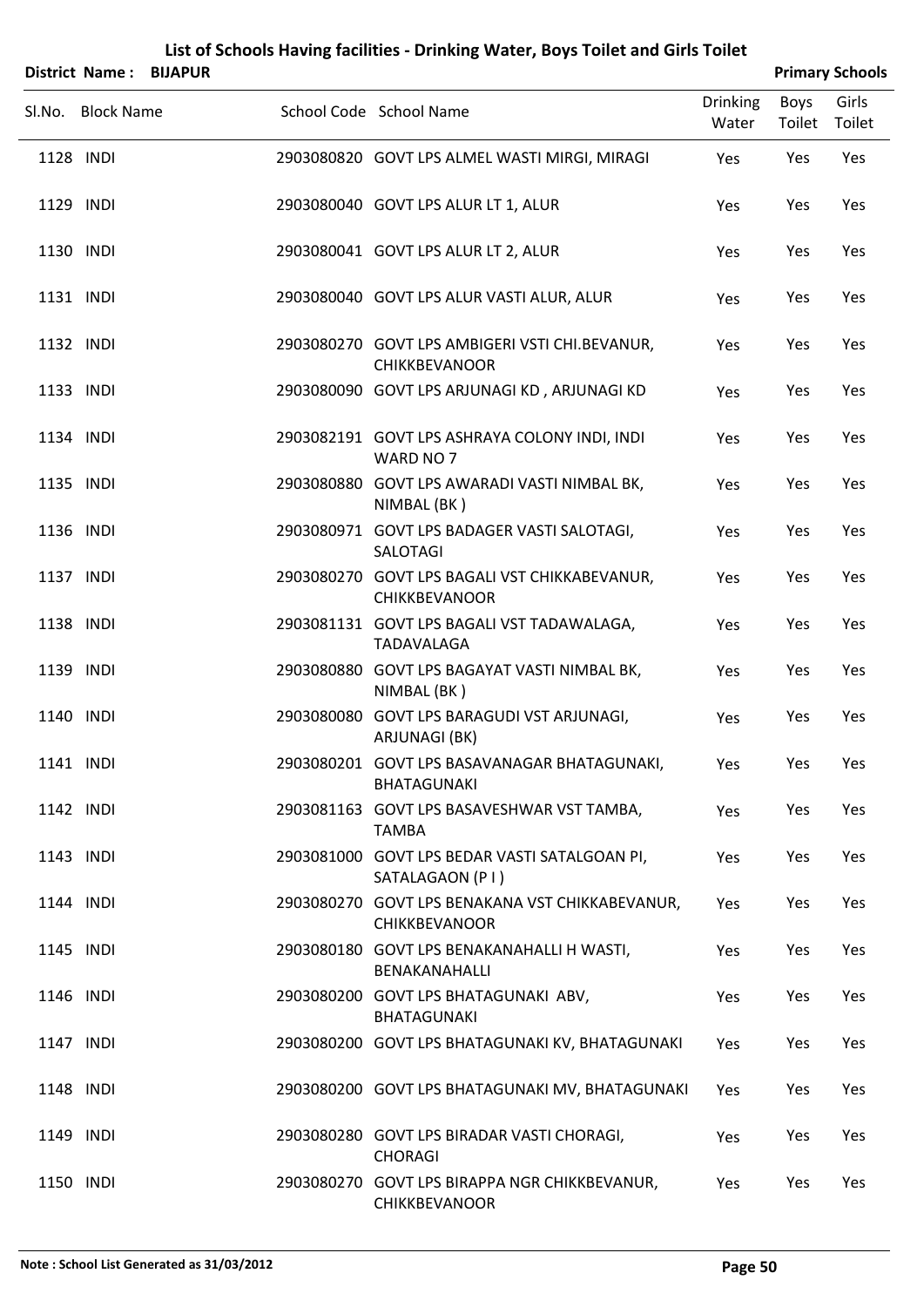|           | District Name: BIJAPUR |                                                                         |                          |                              | <b>Primary Schools</b> |
|-----------|------------------------|-------------------------------------------------------------------------|--------------------------|------------------------------|------------------------|
|           | Sl.No. Block Name      | School Code School Name                                                 | <b>Drinking</b><br>Water | <b>Boys</b><br>Toilet Toilet | Girls                  |
| 1151 INDI |                        | 2903080971 GOVT LPS CHANAGOND VST SALOTAGI,<br>SALOTAGI                 | Yes                      | Yes                          | Yes                    |
| 1152 INDI |                        | 2903080140 GOVT LPS CHANDKAVATE VST BANTHANAL,<br><b>BANTHNAL</b>       | Yes                      | Yes                          | Yes                    |
| 1153 INDI |                        | 2903080440 GOVT LPS CHOUDIHAL VST HANCHINAL,<br><b>HANCHINAL</b>        | Yes                      | Yes                          | Yes                    |
| 1154 INDI |                        | 2903081132 GOVT LPS DADED VST TADAWALAG,<br>TADAVALAGA                  | Yes                      | Yes                          | Yes                    |
| 1155 INDI |                        | 2903082301 GOVT LPS DESHPANDE LT 2, INDI WARD NO<br>18                  | Yes                      | Yes                          | Yes                    |
| 1156 INDI |                        | 2903082340 GOVT LPS DIGGIBHAVI LT NO.2, INDI WARD<br><b>NO 22</b>       | Yes                      | Yes                          | Yes                    |
| 1157 INDI |                        | 2903080180 GOVT LPS ELLUMAKKALTAI VASTI BENAKA,<br><b>BENAKANAHALLI</b> | Yes                      | Yes                          | Yes                    |
| 1158 INDI |                        | 2903081163 GOVT LPS ELUKOTI VST TAMBA, TAMBA                            | Yes                      | Yes                          | Yes                    |
| 1159 INDI |                        | 2903081131 GOVT LPS GANESH NAGAR TADAVALG,<br>TADAVALAGA                | Yes                      | Yes                          | Yes                    |
| 1160 INDI |                        | 2903080880 GOVT LPS GIDAGANTI VST NIMBAL BK,<br>NIMBAL (BK)             | Yes                      | Yes                          | Yes                    |
| 1161 INDI |                        | 2903081132 GOVT LPS GOLLAGI VST TADAVALAGA,<br><b>TADAVALAGA</b>        | Yes                      | Yes                          | Yes                    |
| 1162 INDI |                        | 2903082160 GOVT LPS GUDLENNAWAR VST SATAPUR,<br><b>INDI WARD NO 4</b>   | Yes                      | Yes                          | Yes                    |
| 1163 INDI |                        | 2903080980 GOVT LPS GUGIHAL, SANGOGI                                    | Yes                      | Yes                          | Yes                    |
| 1164 INDI |                        | 2903081180 GOVT LPS H.V. TENIHALLI, TENEHALLI                           | Yes                      | Yes                          | Yes                    |
| 1165 INDI |                        | 2903080972 GOVT LPS HALLIYAVAR VST SALOTAGI,<br>SALOTAGI                | Yes                      | Yes                          | Yes                    |
| 1166 INDI |                        | 2903080450 GOVT LPS HANJAGI ADAVI VASTI, HANJAGI                        | Yes                      | Yes                          | Yes                    |
| 1167 INDI |                        | 2903080450 GOVT LPS HANJAGI HATTI, HANJAGI                              | Yes                      | Yes                          | Yes                    |
| 1168 INDI |                        | 2903080972 GOVT LPS HARAWAL VASTI SALOTAGI,<br>SALOTAGI                 | Yes                      | Yes                          | Yes                    |
| 1169 INDI |                        | 2903080080 GOVT LPS HARNAL VST ARJUNAGI BK,<br>ARJUNAGI (BK)            | Yes                      | Yes                          | Yes                    |
| 1170 INDI |                        | 2903082350 GOVT LPS HEERU VASTI INDI, INDI WARD NO<br>23                | Yes                      | Yes                          | Yes                    |
| 1171 INDI |                        | 2903080490 GOVT LPS HIREBEVANUR LT, HIREBEVANUR                         | Yes                      | Yes                          | Yes                    |
| 1172 INDI |                        | 2903080490 GOVT LPS HIREBEVANUR PV, HIREBEVANUR                         | Yes                      | Yes                          | Yes                    |
| 1173 INDI |                        | 2903080980 GOVT LPS HIRODESHWAR VST SANGOGI,<br>SANGOGI                 | Yes                      | Yes                          | Yes                    |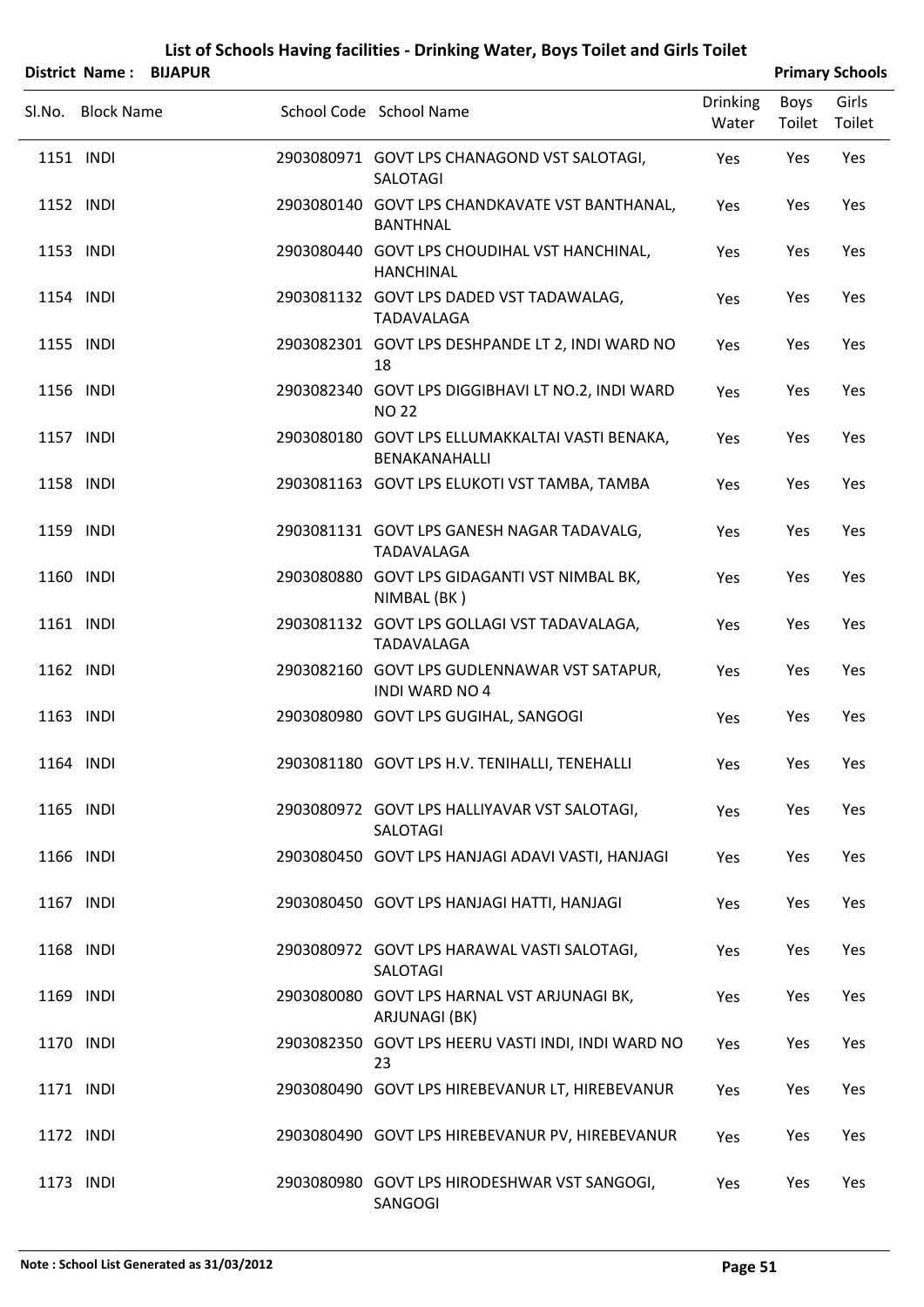|           | District Name:    | <b>BIJAPUR</b> |                                                                    |                          |                | <b>Primary Schools</b> |
|-----------|-------------------|----------------|--------------------------------------------------------------------|--------------------------|----------------|------------------------|
|           | Sl.No. Block Name |                | School Code School Name                                            | <b>Drinking</b><br>Water | Boys<br>Toilet | Girls<br>Toilet        |
| 1174 INDI |                   |                | 2903080060 GOVT LPS HONAGOND VST ANJUTAGI,<br><b>ANJUTAGI</b>      | Yes                      | Yes            | Yes                    |
| 1175 INDI |                   |                | 2903080670 GOVT LPS HONAGOND VST KUDAGI, KUDAGI                    | Yes                      | Yes            | Yes                    |
| 1176 INDI |                   |                | 2903080490 GOVT LPS HUGAR VASTI H BEVANOR,<br><b>HIREBEVANUR</b>   | Yes                      | Yes            | Yes                    |
| 1177 INDI |                   |                | 2903080971 GOVT LPS INDIRA NAGAR SALOTAGI,<br>SALOTAGI             | Yes                      | Yes            | Yes                    |
| 1178 INDI |                   |                | 2903081161 GOVT LPS INDIRA NAGAR TAMBA, TAMBA                      | Yes                      | Yes            | Yes                    |
| 1179 INDI |                   |                | 2903080210 GOVT LPS INDIRA NGR BHUYYAR, BHUYAR                     | Yes                      | Yes            | Yes                    |
| 1180 INDI |                   |                | 2903080530 GOVT LPS INGALAGI LT 1, INGALGI                         | Yes                      | Yes            | Yes                    |
| 1181 INDI |                   |                | 2903080530 GOVT LPS INGALAGI LT 2, INGALGI                         | Yes                      | Yes            | Yes                    |
| 1182 INDI |                   |                | 2903080201 GOVT LPS JEVARAGI VST BHATGUNAKI,<br><b>BHATAGUNAKI</b> | Yes                      | Yes            | Yes                    |
| 1183 INDI |                   |                | 2903081132 GOVT LPS JODAGUDI VST TADAWALAGA,<br><b>TADAVALAGA</b>  | Yes                      | Yes            | Yes                    |
| 1184 INDI |                   |                | 2903080810 GOVT LPS KADAMBARWADI MAVINALLI,<br><b>MAVINALLI</b>    | Yes                      | Yes            | Yes                    |
| 1185 INDI |                   |                | 2903080061 GOVT LPS KAGINELE VASTI NO.1, ANJUTAGI                  | Yes                      | Yes            | Yes                    |
| 1186 INDI |                   |                | 2903080061 GOVT LPS KAGINELE VST ANJUTAGI,<br>ANJUTAGI             | Yes                      | Yes            | Yes                    |
| 1187 INDI |                   |                | 2903081130 GOVT LPS KALUN LT TADAVALGA,<br><b>TADAVALAGA</b>       | Yes                      | Yes            | Yes                    |
| 1188 INDI |                   |                | 2903080450 GOVT LPS KANTIKAR VSTI BABALAD RD.,<br>HANJAGI          | Yes                      | Yes            | Yes                    |
| 1189 INDI |                   |                | 2903080451 GOVT LPS KANTIKAR VSTI NIMBAL RD,<br><b>HANJAGI</b>     | Yes                      | Yes            | Yes                    |
| 1190 INDI |                   |                | 2903080451 GOVT LPS KARABARI VASTI HANJAGI,<br>HANJAGI             | Yes                      | Yes            | Yes                    |
| 1191 INDI |                   |                | 2903080971 GOVT LPS KAROUR WASTHI SALOTGI,<br>SALOTAGI             | Yes                      | Yes            | Yes                    |
| 1192 INDI |                   |                | 2903080011 GOVT LPS KESHAVANAGAR LT AGARAKHED,<br>AGARKHED         | Yes                      | Yes            | Yes                    |
| 1193 INDI |                   |                | 2903082230 GOVT LPS KHED COLONY INDI, INDI WARD<br><b>NO 11</b>    | Yes                      | Yes            | Yes                    |
| 1194 INDI |                   |                | 2903080101 GOVT LPS KIRUNAGI VASTI ATHARG,<br>ATHARGA              | Yes                      | Yes            | Yes                    |
| 1195 INDI |                   |                | 2903080040 GOVT LPS KORAWER VST ALUR, ALUR                         | Yes                      | Yes            | Yes                    |
| 1196 INDI |                   |                | 2903080410 GOVT LPS KUMBAR VASTI HALGUNAK,<br>HALAGUNAKI           | Yes                      | Yes            | Yes                    |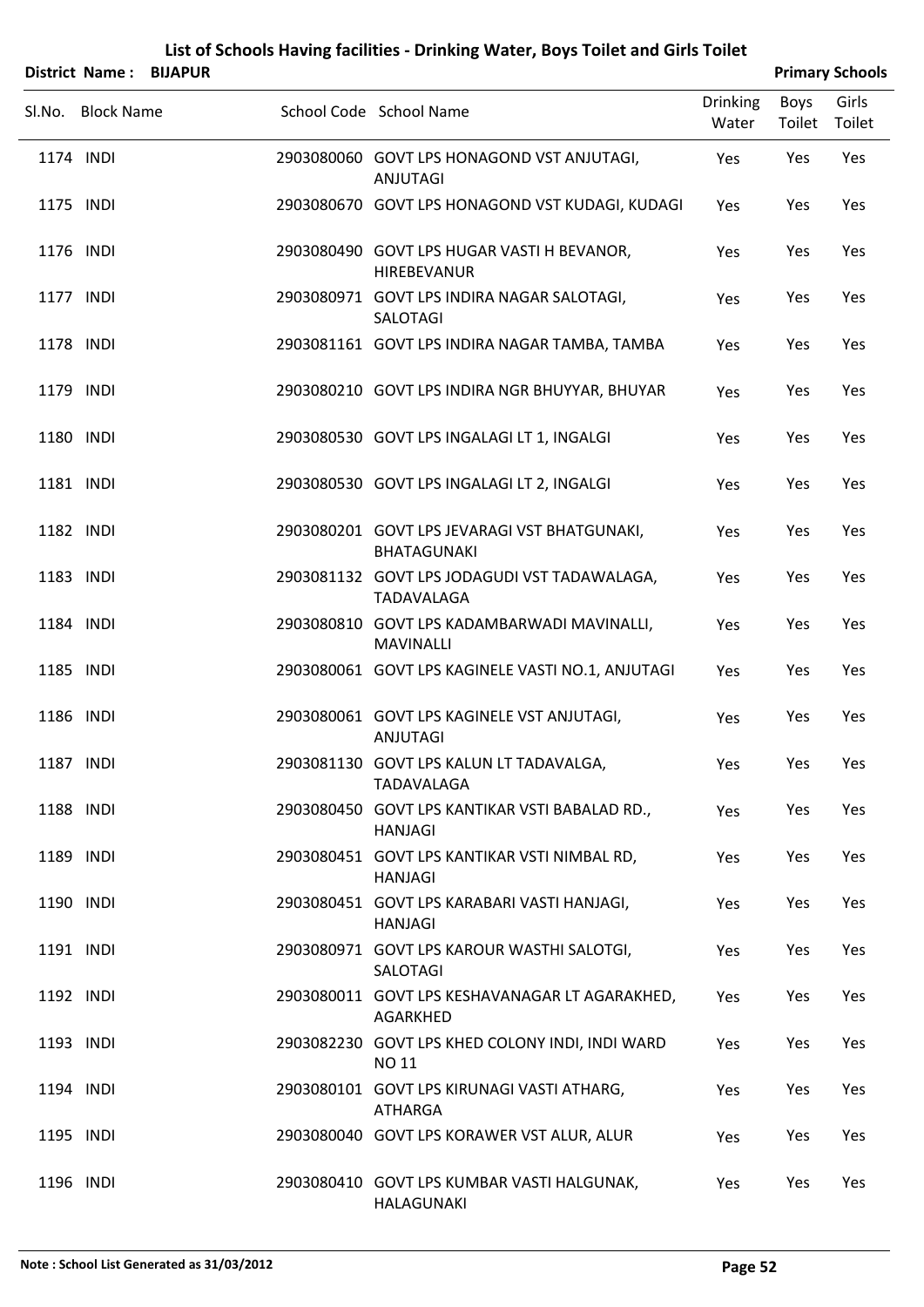|           |                   | <b>District Name: BIJAPUR</b> |                                                                    |                          |                       | <b>Primary Schools</b> |
|-----------|-------------------|-------------------------------|--------------------------------------------------------------------|--------------------------|-----------------------|------------------------|
|           | Sl.No. Block Name |                               | School Code School Name                                            | <b>Drinking</b><br>Water | <b>Boys</b><br>Toilet | Girls<br>Toilet        |
| 1197 INDI |                   |                               | 2903080491 GOVT LPS KUMBAR VST HIREBEVANUR,<br><b>HIREBEVANUR</b>  | Yes                      | Yes                   | Yes                    |
| 1198 INDI |                   |                               | 2903080690 GOVT LPS LACHYAN HK, LACHYAN                            | Yes                      | Yes                   | Yes                    |
| 1199 INDI |                   |                               | 2903080530 GOVT LPS LIGADE VASTI INGALAGI, INGALGI                 | Yes                      | Yes                   | Yes                    |
| 1200 INDI |                   |                               | 2903080710 GOVT LPS LINGADALLI LT 1, LINGADALLI                    | Yes                      | Yes                   | Yes                    |
| 1201 INDI |                   |                               | 2903080710 GOVT LPS LINGADALLI LT 2, LINGADALLI                    | Yes                      | Yes                   | Yes                    |
| 1202 INDI |                   |                               | 2903080690 GOVT LPS LINGPUJA VASTI LACHYA, LACHYAN                 | Yes                      | Yes                   | Yes                    |
| 1203 INDI |                   |                               | 2903081163 GOVT LPS M.G NAGAR TAMBA, TAMBA                         | Yes                      | Yes                   | Yes                    |
| 1204 INDI |                   |                               | 2903081162 GOVT LPS M.H.V. TAMBA, TAMBA                            | Yes                      | Yes                   | Yes                    |
| 1205 INDI |                   |                               | 2903080030 GOVT LPS MAHADEV VST AHIRASANG,<br>AHIRSANG             | Yes                      | Yes                   | Yes                    |
| 1206 INDI |                   |                               | 2903081170 GOVT LPS MAKABUL VASTI TEGGIHALLI,<br><b>TEGGIHALLI</b> | Yes                      | Yes                   | Yes                    |
| 1207 INDI |                   |                               | 2903081000 GOVT LPS MALLAMMA VST SATALAGOAN PI,<br>SATALAGAON (PI) | Yes                      | Yes                   | Yes                    |
| 1208 INDI |                   |                               | 2903080961 GOVT LPS MARADI VST HIRERUGI, HIRE RUGI                 | Yes                      | Yes                   | Yes                    |
| 1209 INDI |                   |                               | 2903082320 GOVT LPS MATHURA NAGAR LT INDI, INDI<br>WARD NO 20      | Yes                      | Yes                   | Yes                    |
| 1210 INDI |                   |                               | 2903080961 GOVT LPS MIRAGI VST HIRERUGI, HIRE RUGI                 | Yes                      | Yes                   | Yes                    |
| 1211 INDI |                   |                               | 2903082340 GOVT LPS MONAPPANAGAR, INDI WARD NO<br>22               | Yes                      | Yes                   | Yes                    |
| 1212 INDI |                   |                               | 2903080691 GOVT LPS MUJAGOND VSTI LACHYAN,<br><b>LACHYAN</b>       | Yes                      | Yes                   | Yes                    |
| 1213 INDI |                   |                               | 2903080971 GOVT LPS NAGALINGA VSTI SALOTAGI,<br>SALOTAGI           | Yes                      | Yes                   | Yes                    |
| 1214 INDI |                   |                               | 2903080971 GOVT LPS NAGAPPAN VSTI SALOTAGI,<br>SALOTAGI            | Yes                      | Yes                   | Yes                    |
| 1215 INDI |                   |                               | 2903080971 GOVT LPS NAVALI VASTI SALOTGI, SALOTAGI                 | Yes                      | Yes                   | Yes                    |
| 1216 INDI |                   |                               | 2903080950 GOVT LPS NAVANAGAR RODAGI, RODGI                        | Yes                      | Yes                   | Yes                    |
| 1217 INDI |                   |                               | 2903082120 GOVT LPS NEW SHIRAGUR INAM, SHIRAGUR<br><b>INAM</b>     | Yes                      | Yes                   | Yes                    |
| 1218 INDI |                   |                               | 2903080891 GOVT LPS NIDAGUNDI VST NIMBAL KD,<br>NIMBAL (KD)        | Yes                      | Yes                   | Yes                    |
| 1219 INDI |                   |                               | 2903080890 GOVT LPS NIMBAL HH, NIMBAL (KD)                         | Yes                      | Yes                   | Yes                    |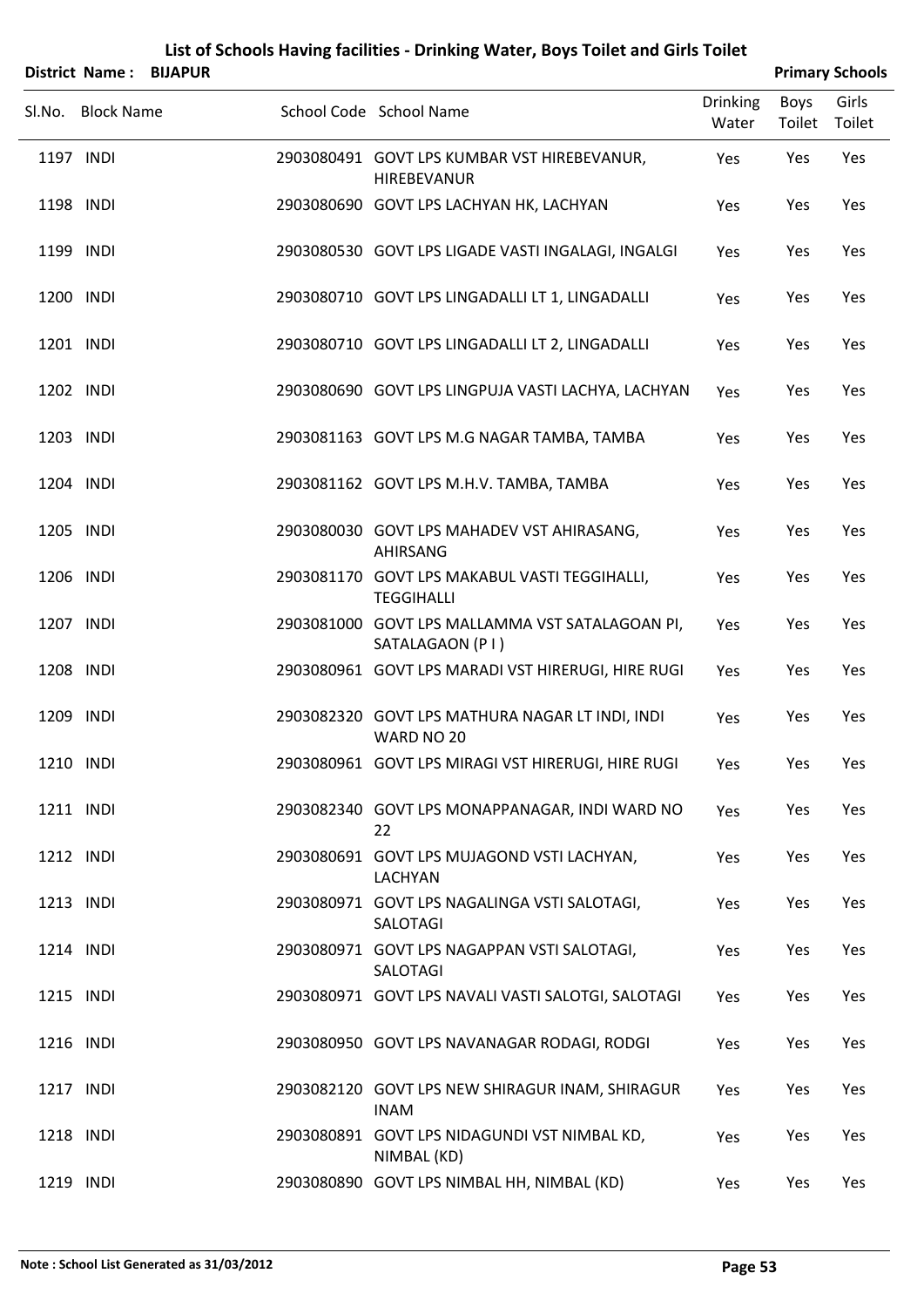|           | District Name: BIJAPUR |                                                                      |                          |                | <b>Primary Schools</b> |
|-----------|------------------------|----------------------------------------------------------------------|--------------------------|----------------|------------------------|
|           | Sl.No. Block Name      | School Code School Name                                              | <b>Drinking</b><br>Water | Boys<br>Toilet | Girls<br>Toilet        |
|           | 1220 INDI              | 2903080890 GOVT LPS NIMBAL KH, NIMBAL (KD)                           | Yes                      | Yes            | Yes                    |
| 1221 INDI |                        | 2903080880 GOVT LPS NIMBAL PV, NIMBAL (BK)                           | Yes                      | Yes            | Yes                    |
| 1222 INDI |                        | 2903080920 GOVT LPS PADANUR RS, PADANUR                              | Yes                      | Yes            | Yes                    |
| 1223 INDI |                        | 2903080110 GOVT LPS PAREMETAGI BABALAD, BABALAD                      | Yes                      | Yes            | Yes                    |
| 1224 INDI |                        | 2903080330 GOVT LPS PATANGE VST GANAVALAGA,<br>GANAWALGA             | Yes                      | Yes            | Yes                    |
| 1225 INDI |                        | 2903080740 GOVT LPS PATIL VASTI MAILAR, MAILAR                       | Yes                      | Yes            | Yes                    |
| 1226 INDI |                        | 2903080271 GOVT LPS PATIL VST CHIKKABEVANUR,<br><b>CHIKKBEVANOOR</b> | Yes                      | Yes            | Yes                    |
| 1227 INDI |                        | 2903080790 GOVT LPS PATTANASHETTI VS HIREMASAL,<br><b>MASALI</b>     | Yes                      | Yes            | Yes                    |
| 1228 INDI |                        | 2903080030 GOVT LPS PRABHULING.VST AHIRSANG,<br>AHIRSANG             | Yes                      | Yes            | Yes                    |
| 1229 INDI |                        | 2903080110 GOVT LPS PUJARI VASTI BABALAD, BABALAD                    | Yes                      | Yes            | Yes                    |
| 1230 INDI |                        | 2903080030 GOVT LPS PUJARI VST AHIRASANG, AHIRSANG                   | Yes                      | Yes            | Yes                    |
| 1231 INDI |                        | 2903080930 GOVT LPS RAJANAL KH, RAJANAL                              | Yes                      | Yes            | Yes                    |
| 1232 INDI |                        | 2903080971 GOVT LPS SALIVAR VSTI SALOTAGI, SALOTAGI                  | Yes                      | Yes            | Yes                    |
|           | 1233 INDI              | 2903080961 GOVT LPS SHILAVANT VST HIRERUGI, HIRE<br><b>RUGI</b>      | Yes                      | Yes            | Yes                    |
|           | 1234 INDI              | 2903082120 GOVT LPS SHIRAGUR INAM, SHIRAGUR INAM                     | Yes                      | Yes            | Yes                    |
|           | 1235 INDI              | 2903080491 GOVT LPS SHIVAPADAYYA VST H.BEVANUR,<br>HIREBEVANUR       | Yes                      | Yes            | Yes                    |
|           | 1236 INDI              | 2903081100 GOVT LPS SHIVAPUR BK, SHIVAPUR (BK)                       | Yes                      | Yes            | Yes                    |
|           | 1237 INDI              | 2903081110 GOVT LPS SHIVAPUR KD, SHIVAPUR (KD)                       | Yes                      | Yes            | Yes                    |
|           | 1238 INDI              | 2903080490 GOVT LPS SHOLAPUR VASTI HIREBE,<br>HIREBEVANUR            | Yes                      | Yes            | Yes                    |
|           | 1239 INDI              | 2903080010 GOVT LPS SIDDESHWAR VST AGARAKHED,<br>AGARKHED            | Yes                      | Yes            | Yes                    |
|           | 1240 INDI              | 2903080060 GOVT LPS SWAMY VASTI ANJUTAGI,<br>ANJUTAGI                | Yes                      | Yes            | Yes                    |
|           | 1241 INDI              | 2903080450 GOVT LPS SYED VASTI HANJAGI, HANJAGI                      | Yes                      | Yes            | Yes                    |
|           | 1242 INDI              | 2903081160 GOVT LPS TAMBA LT, TAMBA                                  | Yes                      | Yes            | Yes                    |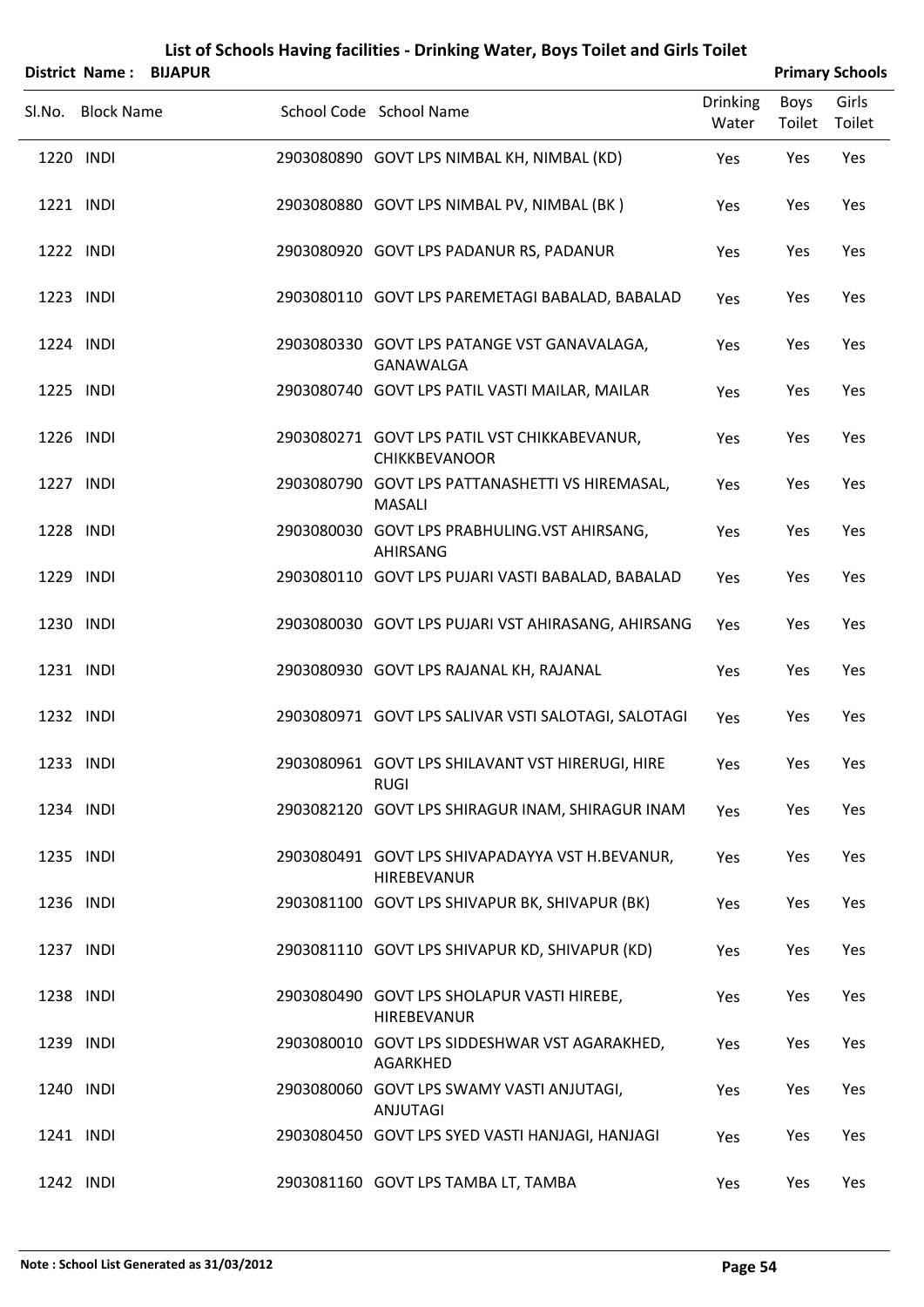|           | District Name: BIJAPUR |                                                                  |                          |                       | <b>Primary Schools</b> |
|-----------|------------------------|------------------------------------------------------------------|--------------------------|-----------------------|------------------------|
|           | Sl.No. Block Name      | School Code School Name                                          | <b>Drinking</b><br>Water | <b>Boys</b><br>Toilet | Girls<br>Toilet        |
| 1243 INDI |                        | 2903080880 GOVT LPS TANGADAGI VASTI NIMBAL BK,<br>NIMBAL (BK)    | Yes                      | Yes                   | Yes                    |
| 1244 INDI |                        | 2903080011 GOVT LPS TOLANUR VST AGARAKHED,<br>AGARKHED           | Yes                      | Yes                   | Yes                    |
| 1245 INDI |                        | 2903080220 GOVT LPS TOTADA VASTI BOLEGOAN,<br><b>BOLEGAON</b>    | Yes                      | Yes                   | Yes                    |
| 1246 INDI |                        | 2903081080 GOVT LPS TOTADA VASTI SHIRAKANALLI,<br>SHIRAKANAHALLI | Yes                      | Yes                   | Yes                    |
| 1247 INDI |                        | 2903081210 GOVT LPS WADHE, WADHE                                 | Yes                      | Yes                   | Yes                    |
| 1248 INDI |                        | 2903080150 GOVT LPS YADAWAD VASTI BARAGUDI,<br><b>BARAGUDI</b>   | Yes                      | Yes                   | Yes                    |
| 1249 INDI |                        | 2903080080 GOVT LPS.HOSUR VASATI ARJUNAGI,<br>ARJUNAGI (BK)      | Yes                      | Yes                   | Yes                    |
| 1250 INDI |                        | 2903081162 GOVT MAHALAXMI LPS TAMBA, TAMBA                       | Yes                      | Yes                   | Yes                    |
| 1251 INDI |                        | 2903081162 GOVT MLA KGMPS TAMBA, TAMBA                           | Yes                      | Yes                   | Yes                    |
| 1252 INDI |                        | 2903080200 GOVT MLA MPS BHATAGUNAKI,<br>BHATAGUNAKI              | Yes                      | Yes                   | Yes                    |
| 1253 INDI |                        | 2903080100 GOVT UBHPS ATHARGA, ATHARGA                           | Yes                      | Yes                   | Yes                    |
| 1254 INDI |                        | 2903081000 GOVT UBHPS SATALAGOAN PI, SATALAGAON<br>(P )          | Yes                      | Yes                   | Yes                    |
| 1255 INDI |                        | 2903081162 GOVT UBHPS TAMBA, TAMBA                               | Yes                      | Yes                   | Yes                    |
| 1256 INDI |                        | 2903080040 GOVT UBLPS ALUR, ALUR                                 | Yes                      | Yes                   | Yes                    |
| 1257 INDI |                        | 2903080090 GOVT UBLPS ARJUNAGI KD, ARJUNAGI KD                   | Yes                      | Yes                   | Yes                    |
| 1258 INDI |                        | 2903080140 GOVT UBLPS BANTANAL, BANTHNAL                         | Yes                      | Yes                   | Yes                    |
| 1259 INDI |                        | 2903081162 GOVT UBLPS CHIKAGASI TAMBA, TAMBA                     | Yes                      | Yes                   | Yes                    |
| 1260 INDI |                        | 2903080260 GOVT UBLPS CHOUDIHAL, CHOUDIHAL                       | Yes                      | Yes                   | Yes                    |
| 1261 INDI |                        | 2903080030 GOVT UBLPS GUGIHAL, AHIRSANG                          | Yes                      | Yes                   | Yes                    |
| 1262 INDI |                        | 2903080780 GOVT UBLPS MARSANALLI, MARASANALLI                    | Yes                      | Yes                   | Yes                    |
| 1263 INDI |                        | 2903080491 GOVT UBLPS MUJAWAR VST H.BEVANUR,<br>HIREBEVANUR      | Yes                      | Yes                   | Yes                    |
| 1264 INDI |                        | 2903081110 GOVT UBLPS SHIVAPUR KD, SHIVAPUR (KD)                 | Yes                      | Yes                   | Yes                    |
| 1265 INDI |                        | 2903080524 GOVT UBMPS INDI, INDI (RURAL)                         | Yes                      | Yes                   | Yes                    |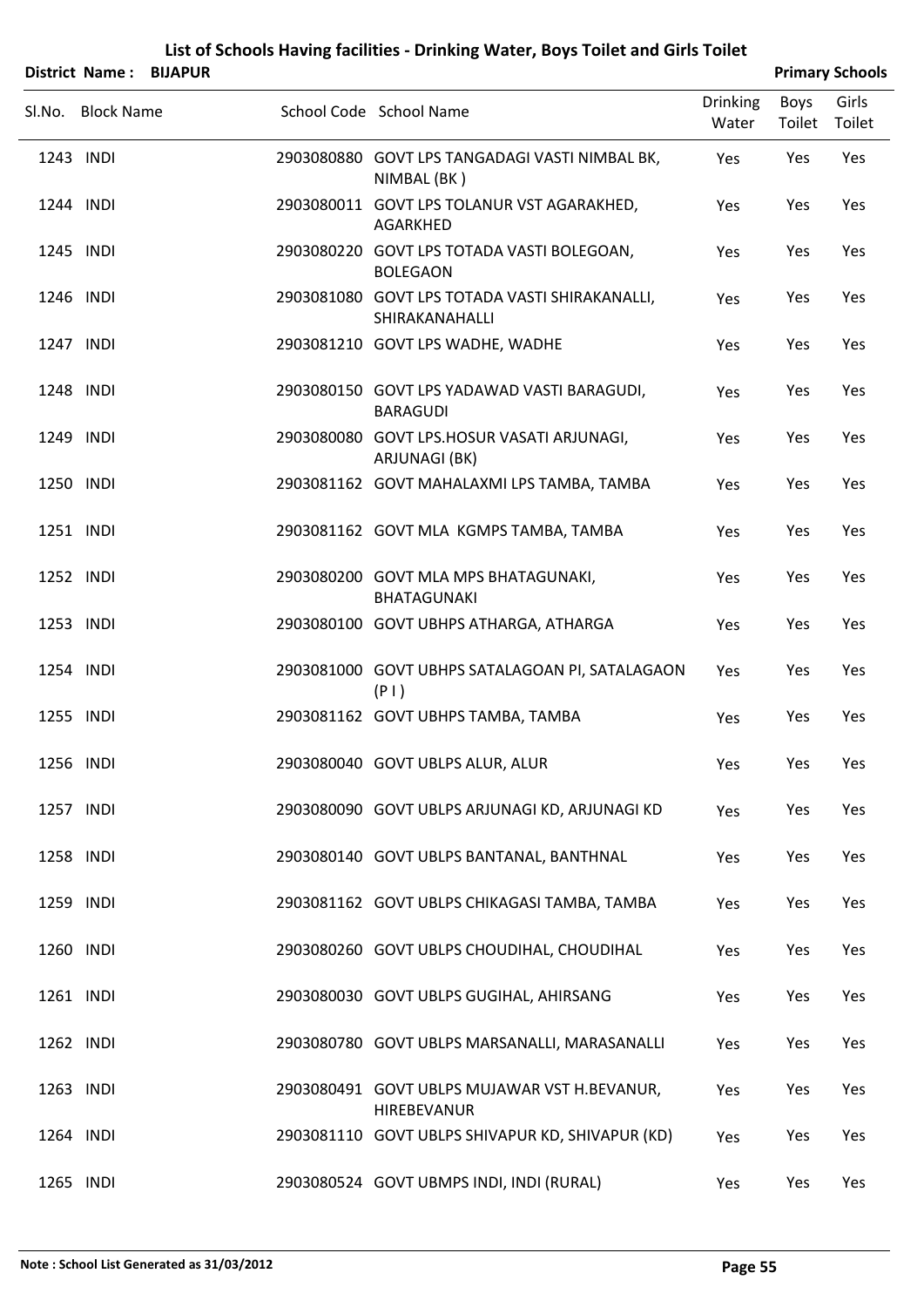| List of Schools Having facilities - Drinking Water, Boys Toilet and Girls Toilet |  |
|----------------------------------------------------------------------------------|--|
|----------------------------------------------------------------------------------|--|

|           | District Name: BIJAPUR |                                                            |                          |                | <b>Primary Schools</b> |
|-----------|------------------------|------------------------------------------------------------|--------------------------|----------------|------------------------|
|           | Sl.No. Block Name      | School Code School Name                                    | <b>Drinking</b><br>Water | Boys<br>Toilet | Girls<br>Toilet        |
| 1266 INDI |                        | 2903080010 GOVT UBS AGARKHED, AGARKHED                     | Yes                      | Yes            | Yes                    |
| 1267 INDI |                        | 2903080030 GOVT UBS AHIRSANG, AHIRSANG                     | Yes                      | Yes            | Yes                    |
| 1268 INDI |                        | 2903080060 GOVT UBS ANJUTAGI, ANJUTAGI                     | Yes                      | Yes            | Yes                    |
| 1269 INDI |                        | 2903080080 GOVT UBS ARJUNAGI BK, ARJUNAGI (BK)             | Yes                      | Yes            | Yes                    |
| 1270 INDI |                        | 2903080524 GOVT UBS ASHRAYA COLONY INDI, INDI<br>(RURAL)   | Yes                      | Yes            | Yes                    |
| 1271 INDI |                        | 2903080521 GOVT UBS BHAHARPETH INDI, INDI (RURAL)          | Yes                      | Yes            | Yes                    |
| 1272 INDI |                        | 2903080200 GOVT UBS BHATAGUNAKI, BHATAGUNAKI               | Yes                      | Yes            | Yes                    |
| 1273 INDI |                        | 2903080800 GOVT UBS CHIKKAMASALI, MASALI(CHIKK) KD         | Yes                      | Yes            | Yes                    |
| 1274 INDI |                        | 2903080270 GOVT UBS CHIKKBEVANOOR,<br><b>CHIKKBEVANOOR</b> | Yes                      | Yes            | Yes                    |
| 1275 INDI |                        | 2903082301 GOVT UBS DESHPANDE LT 1, INDI WARD NO<br>18     | Yes                      | Yes            | Yes                    |
| 1276 INDI |                        | 2903080450 GOVT UBS HANJAGI, HANJAGI                       | Yes                      | Yes            | Yes                    |
| 1277 INDI |                        | 2903080490 GOVT UBS HIREBEVNUR, HIREBEVANUR                | Yes                      | Yes            | Yes                    |
| 1278 INDI |                        | 2903080790 GOVT UBS HIREMASALI, MASALI                     | Yes                      | Yes            | Yes                    |
| 1279 INDI |                        | 2903080960 GOVT UBS HIRERUGI, HIRE RUGI                    | Yes                      | Yes            | Yes                    |
| 1280 INDI |                        | 2903080521 GOVT UBS HOSAMANHATTI INDI, INDI<br>(RURAL)     | Yes                      | Yes            | Yes                    |
| 1281 INDI |                        | 2903080522 GOVT UBS INDI RS, INDI (RURAL)                  | Yes                      | Yes            | Yes                    |
| 1282 INDI |                        | 2903080530 GOVT UBS INGALAGI, INGALGI                      | Yes                      | Yes            | Yes                    |
| 1283 INDI |                        | 2903080525 GOVT UBS KEB INDI, INDI (RURAL)                 | Yes                      | Yes            | Yes                    |
| 1284 INDI |                        | 2903080630 GOVT UBS KHEDAGI, KHEDGI                        | Yes                      | Yes            | Yes                    |
| 1285 INDI |                        | 2903080690 GOVT UBS LACHYAN, LACHYAN                       | Yes                      | Yes            | Yes                    |
| 1286 INDI |                        | 2903080700 GOVT UBS LALASANGI, LALASANGI                   | Yes                      | Yes            | Yes                    |
| 1287 INDI |                        | 2903080810 GOVT UBS MAVINAHALLI, MAVINALLI                 | Yes                      | Yes            | Yes                    |
| 1288 INDI |                        | 2903080840 GOVT UBS NAD KD, NAD KD                         | Yes                      | Yes            | Yes                    |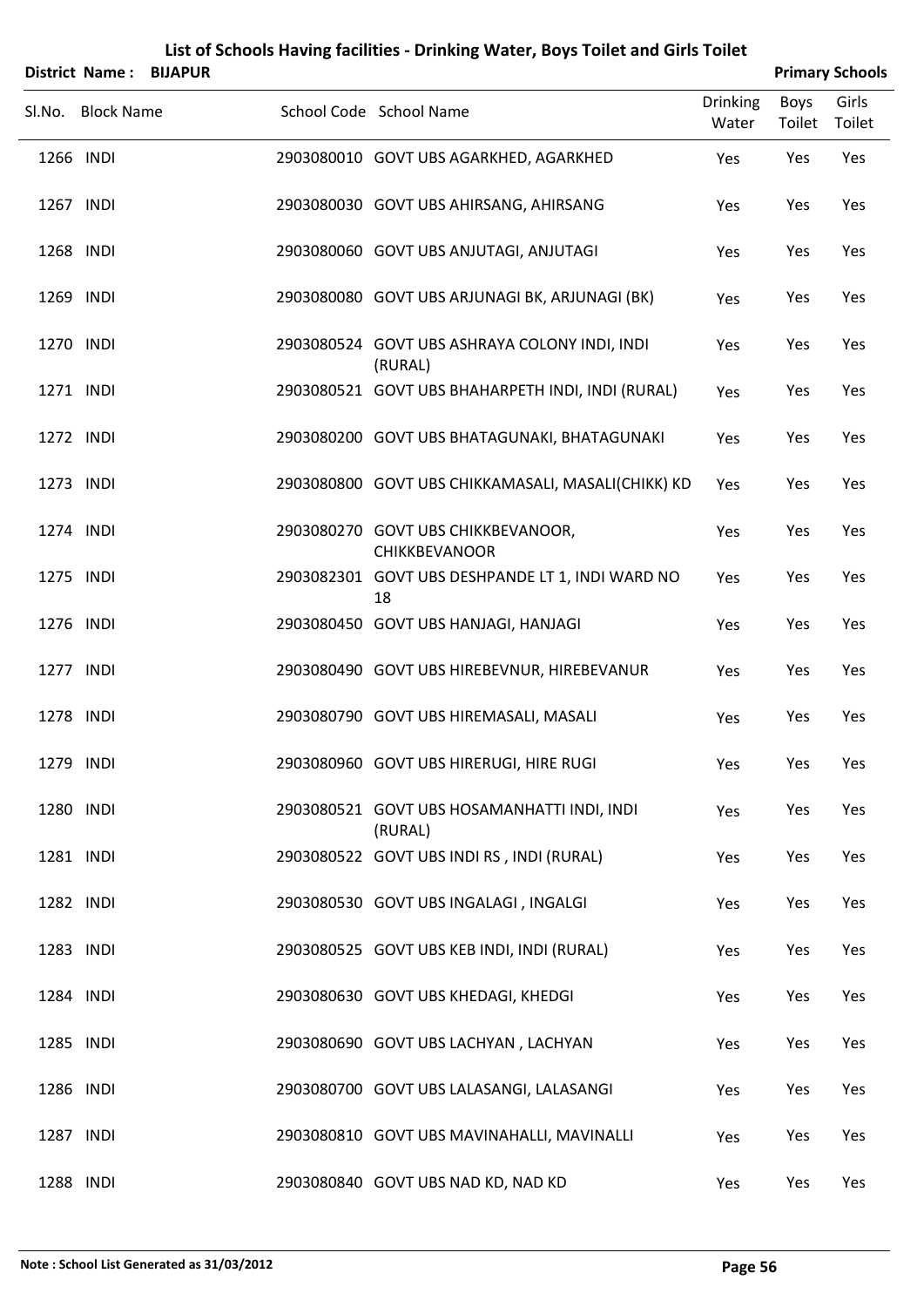|           | District Name: BIJAPUR |  |                                                                   |                          | <b>Primary Schools</b> |                 |
|-----------|------------------------|--|-------------------------------------------------------------------|--------------------------|------------------------|-----------------|
|           | Sl.No. Block Name      |  | School Code School Name                                           | <b>Drinking</b><br>Water | Boys<br>Toilet         | Girls<br>Toilet |
| 1289 INDI |                        |  | 2903080890 GOVT UBS NIMBAL KD, NIMBAL (KD)                        | Yes                      | Yes                    | Yes             |
| 1290 INDI |                        |  | 2903080970 GOVT UBS SALOTAGI, SALOTAGI                            | Yes                      | Yes                    | Yes             |
| 1291 INDI |                        |  | 2903081130 GOVT UBS TADAVALGA, TADAVALAGA                         | Yes                      | Yes                    | Yes             |
| 1292 INDI |                        |  | 2903081180 GOVT UBS TENEHALLI, TENEHALLI                          | Yes                      | Yes                    | Yes             |
| 1293 INDI |                        |  | 2903080520 GOVT UGMPS INDI, INDI (RURAL)                          | Yes                      | Yes                    | Yes             |
| 1294 INDI |                        |  | 2903081131 GOVT. L.P.S. PUJARI VASATI TAD,<br>TADAVALAGA          | Yes                      | Yes                    | Yes             |
| 1295 INDI |                        |  | 2903080920 GOVT. ULPS HOSAPADNUR, PADANUR                         | Yes                      | Yes                    | Yes             |
|           | 1296 MUDDEBIHAL        |  | 2903100230 GOVT ADARSHA VIDYALA BIDARAKUNDI,<br><b>BIDARKUNDI</b> | Yes                      | Yes                    | Yes             |
|           | 1297 MUDDEBIHAL        |  | 2903100160 GOVT HPS BALAWAT, BALAWAT                              | Yes                      | Yes                    | Yes             |
|           | 1298 MUDDEBIHAL        |  | 2903100030 GOVT HPS ADVISOMANAL, ADVISOMANAL                      | Yes                      | Yes                    | Yes             |
|           | 1299 MUDDEBIHAL        |  | 2903100040 GOVT HPS AGASABAL, AGASABAL                            | Yes                      | Yes                    | Yes             |
|           | 1300 MUDDEBIHAL        |  | 2903100060 GOVT HPS ALUR, ALUR                                    | Yes                      | Yes                    | Yes             |
|           | 1301 MUDDEBIHAL        |  | 2903100070 GOVT HPS AMARAGOL, AMARAGOL                            | Yes                      | Yes                    | Yes             |
|           | 1302 MUDDEBIHAL        |  | 2903100080 GOVT HPS ARASANAL, ARASANAL                            | Yes                      | Yes                    | Yes             |
|           | 1303 MUDDEBIHAL        |  | 2903101310 GOVT HPS B SALAWADAGI EXTN, SALAWADGI                  | Yes                      | Yes                    | Yes             |
|           | 1304 MUDDEBIHAL        |  | 2903101310 GOVT HPS B SALAWADGI, SALAWADGI                        | Yes                      | Yes                    | Yes             |
|           | 1305 MUDDEBIHAL        |  | 2903100120 GOVT HPS BAILKUR, BAILKUR                              | Yes                      | Yes                    | Yes             |
|           | 1306 MUDDEBIHAL        |  | 2903100210 GOVT HPS BANGARAGUND, BANGARAGUND                      | Yes                      | Yes                    | Yes             |
|           | 1307 MUDDEBIHAL        |  | 2903100190 GOVT HPS BAVOOR, BAVOOR                                | Yes                      | Yes                    | Yes             |
|           | 1308 MUDDEBIHAL        |  | 2903100220 GOVT HPS BHANTNUR, BHANTNUR                            | Yes                      | Yes                    | Yes             |
|           | 1309 MUDDEBIHAL        |  | 2903100240 GOVT HPS BIJJUR, BIJJUR                                | Yes                      | Yes                    | Yes             |
|           | 1310 MUDDEBIHAL        |  | 2903100250 GOVT HPS BILEBAVI, BILEBHAVI                           | Yes                      | Yes                    | Yes             |
|           | 1311 MUDDEBIHAL        |  | 2903100270 GOVT HPS BOMMANAHALLI,<br>BOMMANAHALLI                 | Yes                      | Yes                    | Yes             |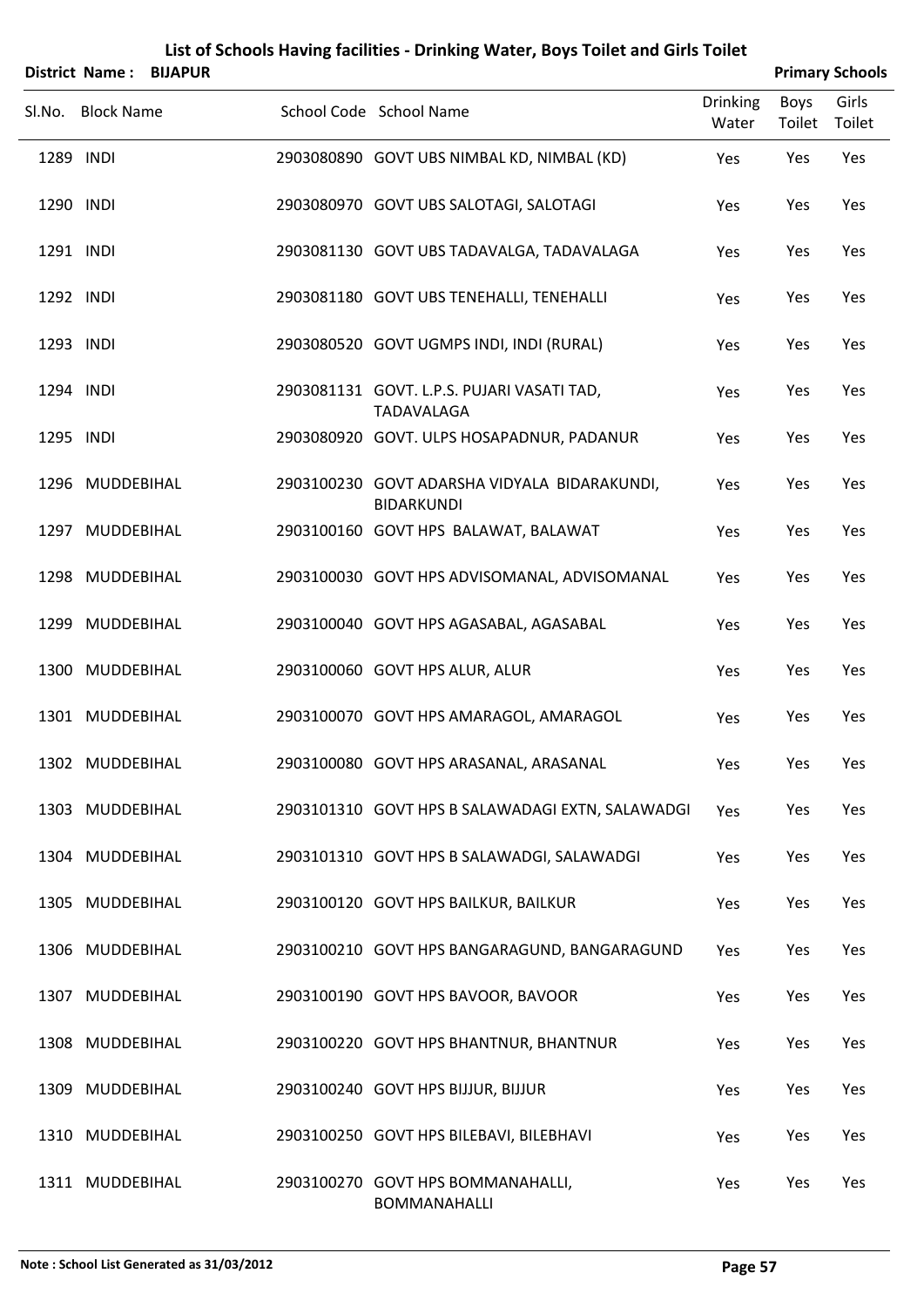|        | District Name: BIJAPUR |                                                          |                          |                | <b>Primary Schools</b> |
|--------|------------------------|----------------------------------------------------------|--------------------------|----------------|------------------------|
| Sl.No. | <b>Block Name</b>      | School Code School Name                                  | <b>Drinking</b><br>Water | Boys<br>Toilet | Girls<br>Toilet        |
|        | 1312 MUDDEBIHAL        | 2903100310 GOVT HPS CHAVANBHAVI, CHAVANABHAVI            | Yes                      | Yes            | Yes                    |
|        | 1313 MUDDEBIHAL        | 2903100330 GOVT HPS CHOKAVI, CHOKAVI                     | Yes                      | Yes            | Yes                    |
|        | 1314 MUDDEBIHAL        | 2903100340 GOVT HPS DEVARAR HULAGABAL,<br>DEVARHULAGABAL | Yes                      | Yes            | Yes                    |
|        | 1315 MUDDEBIHAL        | 2903100350 GOVT HPS DEVOOR, DEVOOR                       | Yes                      | Yes            | Yes                    |
|        | 1316 MUDDEBIHAL        | 2903100380 GOVT HPS FATTEPUR, FATTEPUR                   | Yes                      | Yes            | Yes                    |
|        | 1317 MUDDEBIHAL        | 2903100390 GOVT HPS GADI SOMANAL LT2, GADI<br>SOMANAL    | Yes                      | Yes            | Yes                    |
|        | 1318 MUDDEBIHAL        | 2903100390 GOVT HPS GADI SOMANAL, GADI SOMANAL           | Yes                      | Yes            | Yes                    |
|        | 1319 MUDDEBIHAL        | 2903100430 GOVT HPS GALAPUJI, GHALPUJI                   | Yes                      | Yes            | Yes                    |
|        | 1320 MUDDEBIHAL        | 2903100400 GOVT HPS GANGUR, GANGUR                       | Yes                      | Yes            | Yes                    |
|        | 1321 MUDDEBIHAL        | 2903100450 GOVT HPS GONAL (PN), GONAL (SN)               | Yes                      | Yes            | Yes                    |
|        | 1322 MUDDEBIHAL        | 2903100480 GOVT HPS GOTHAKHANDKI, GOTHAKHANDKI           | Yes                      | Yes            | Yes                    |
|        | 1323 MUDDEBIHAL        | 2903100490 GOVT HPS GUDADINNI, GUDADINNI                 | Yes                      | Yes            | Yes                    |
|        | 1324 MUDDEBIHAL        | 2903100510 GOVT HPS GUDIHAL, GUDIHAL                     | Yes                      | Yes            | Yes                    |
|        | 1325 MUDDEBIHAL        | 2903100520 GOVT HPS GUNDAKANAL, GUNDAKANAL               | Yes                      | Yes            | Yes                    |
|        | 1326 MUDDEBIHAL        | 2903100530 GOVT HPS GUNDAKARAJAGI, GUNDKARJAGI           | Yes                      | Yes            | Yes                    |
|        | 1327 MUDDEBIHAL        | 2903101220 GOVT HPS H K NALATAWAD, NALATAWAD             | Yes                      | Yes            | Yes                    |
|        | 1328 MUDDEBIHAL        | 2903100550 GOVT HPS HADAGALI, HADAGALI                   | Yes                      | Yes            | Yes                    |
|        | 1329 MUDDEBIHAL        | 2903100620 GOVT HPS HADALAGERI, HADALAGERI               | Yes                      | Yes            | Yes                    |
|        | 1330 MUDDEBIHAL        | 2903100570 GOVT HPS HAGARGUND LT, HAGARGUND              | Yes                      | Yes            | Yes                    |
|        | 1331 MUDDEBIHAL        | 2903100580 GOVT HPS HALLUR, HALLUR                       | Yes                      | Yes            | Yes                    |
|        | 1332 MUDDEBIHAL        | 2903100590 GOVT HPS HANDRAGALL, HANDARGALL               | Yes                      | Yes            | Yes                    |
|        | 1333 MUDDEBIHAL        | 2903100630 GOVT HPS HARINDRAL, HARINDRAL                 | Yes                      | Yes            | Yes                    |
|        | 1334 MUDDEBIHAL        | 2903100640 GOVT HPS HIREMURAL, HIREMURAL                 | Yes                      | Yes            | Yes                    |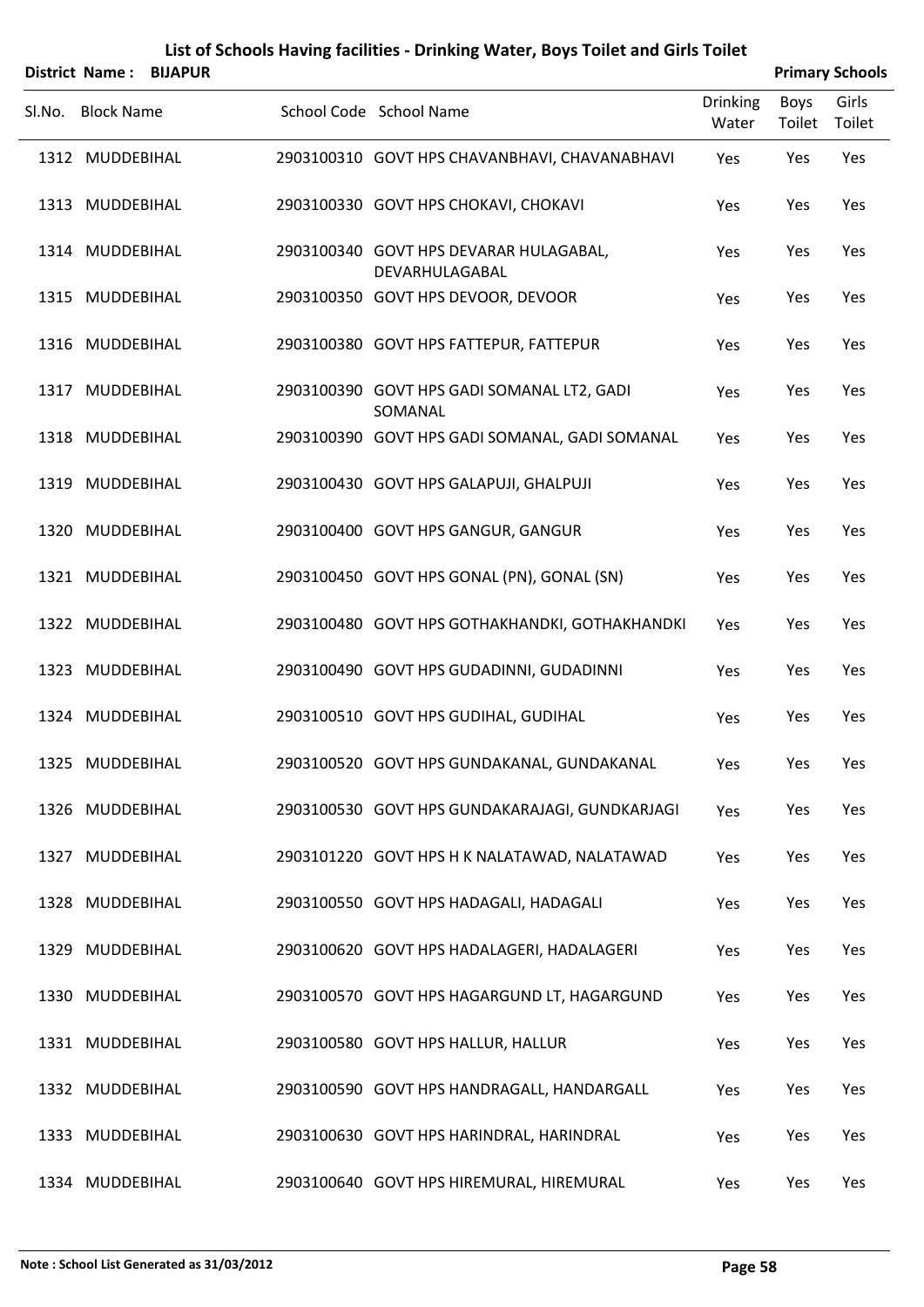|        |                   | <b>District Name: BIJAPUR</b> |                                                                |                          |                       | <b>Primary Schools</b> |
|--------|-------------------|-------------------------------|----------------------------------------------------------------|--------------------------|-----------------------|------------------------|
| SI.No. | <b>Block Name</b> |                               | School Code School Name                                        | <b>Drinking</b><br>Water | <b>Boys</b><br>Toilet | Girls<br>Toilet        |
|        | 1335 MUDDEBIHAL   |                               | 2903100650 GOVT HPS HIRUR, HIRUR                               | Yes                      | Yes                   | Yes                    |
|        | 1336 MUDDEBIHAL   |                               | 2903100660 GOVT HPS HOKRANI, HOKARANI                          | Yes                      | Yes                   | Yes                    |
|        | 1337 MUDDEBIHAL   |                               | 2903100670 GOVT HPS HOSAHALLI, HOSAHALLI                       | Yes                      | Yes                   | Yes                    |
|        | 1338 MUDDEBIHAL   |                               | 2903101760 GOVT HPS HOSANAGAR TALIKOTI, TALIKOTI<br>WARD NO 3  | Yes                      | Yes                   | Yes                    |
|        | 1339 MUDDEBIHAL   |                               | 2903100681 GOVT HPS HULLUR LT, HULLUR                          | Yes                      | Yes                   | Yes                    |
|        | 1340 MUDDEBIHAL   |                               | 2903100680 GOVT HPS HULLUR, HULLUR                             | Yes                      | Yes                   | Yes                    |
|        | 1341 MUDDEBIHAL   |                               | 2903100690 GOVT HPS HUNAKUNTI, HUNAKUNTI                       | Yes                      | Yes                   | Yes                    |
|        | 1342 MUDDEBIHAL   |                               | 2903100720 GOVT HPS INGALAGERI, INGALAGERI                     | Yes                      | Yes                   | Yes                    |
|        | 1343 MUDDEBIHAL   |                               | 2903101220 GOVT HPS J NAGAR NALATAWAD,<br><b>NALATAWAD</b>     | Yes                      | Yes                   | Yes                    |
|        | 1344 MUDDEBIHAL   |                               | 2903100770 GOVT HPS JAMMALADINNI, JAMMALADINNI                 | Yes                      | Yes                   | Yes                    |
|        | 1345 MUDDEBIHAL   |                               | 2903101400 GOVT HPS JANATA PLOT TAMADADDI,<br><b>TAMADADDI</b> | Yes                      | Yes                   | Yes                    |
|        | 1346 MUDDEBIHAL   |                               | 2903100780 GOVT HPS JANGAMURAL, JANGAMURAL                     | Yes                      | Yes                   | Yes                    |
|        | 1347 MUDDEBIHAL   |                               | 2903100790 GOVT HPS JATTAGI, JATTAGI                           | Yes                      | Yes                   | Yes                    |
|        | 1348 MUDDEBIHAL   |                               | 2903100800 GOVT HPS KALADEVANAHALLI,<br>KALADEVANHALLI         | Yes                      | Yes                   | Yes                    |
|        | 1349 MUDDEBIHAL   |                               | 2903100810 GOVT HPS KALAGI, KALAGI                             | Yes                      | Yes                   | Yes                    |
|        | 1350 MUDDEBIHAL   |                               | 2903100830 GOVT HPS KANDAGANUR, KANDAGANUR                     | Yes                      | Yes                   | Yes                    |
|        | 1351 MUDDEBIHAL   |                               | 2903100870 GOVT HPS KASHINAKUNTI, KASHINAKUNTI                 | Yes                      | Yes                   | Yes                    |
|        | 1352 MUDDEBIHAL   |                               | 2903100880 GOVT HPS KAVADIMATTI, KAVADIMATTI                   | Yes                      | Yes                   | Yes                    |
|        | 1353 MUDDEBIHAL   |                               | 2903100890 GOVT HPS KESHAPUR, KESHAPUR                         | Yes                      | Yes                   | Yes                    |
|        | 1354 MUDDEBIHAL   |                               | 2903100930 GOVT HPS KODAGANUR, KODAGANUR                       | Yes                      | Yes                   | Yes                    |
|        | 1355 MUDDEBIHAL   |                               | 2903100960 GOVT HPS KOPPA, KOPPA                               | Yes                      | Yes                   | Yes                    |
|        | 1356 MUDDEBIHAL   |                               | 2903100970 GOVT HPS KUCHABAL, KUCHABAL                         | Yes                      | Yes                   | Yes                    |
| 1357   | MUDDEBIHAL        |                               | 2903101000 GOVT HPS KYATANDONI, KYATANDONI                     | Yes                      | Yes                   | Yes                    |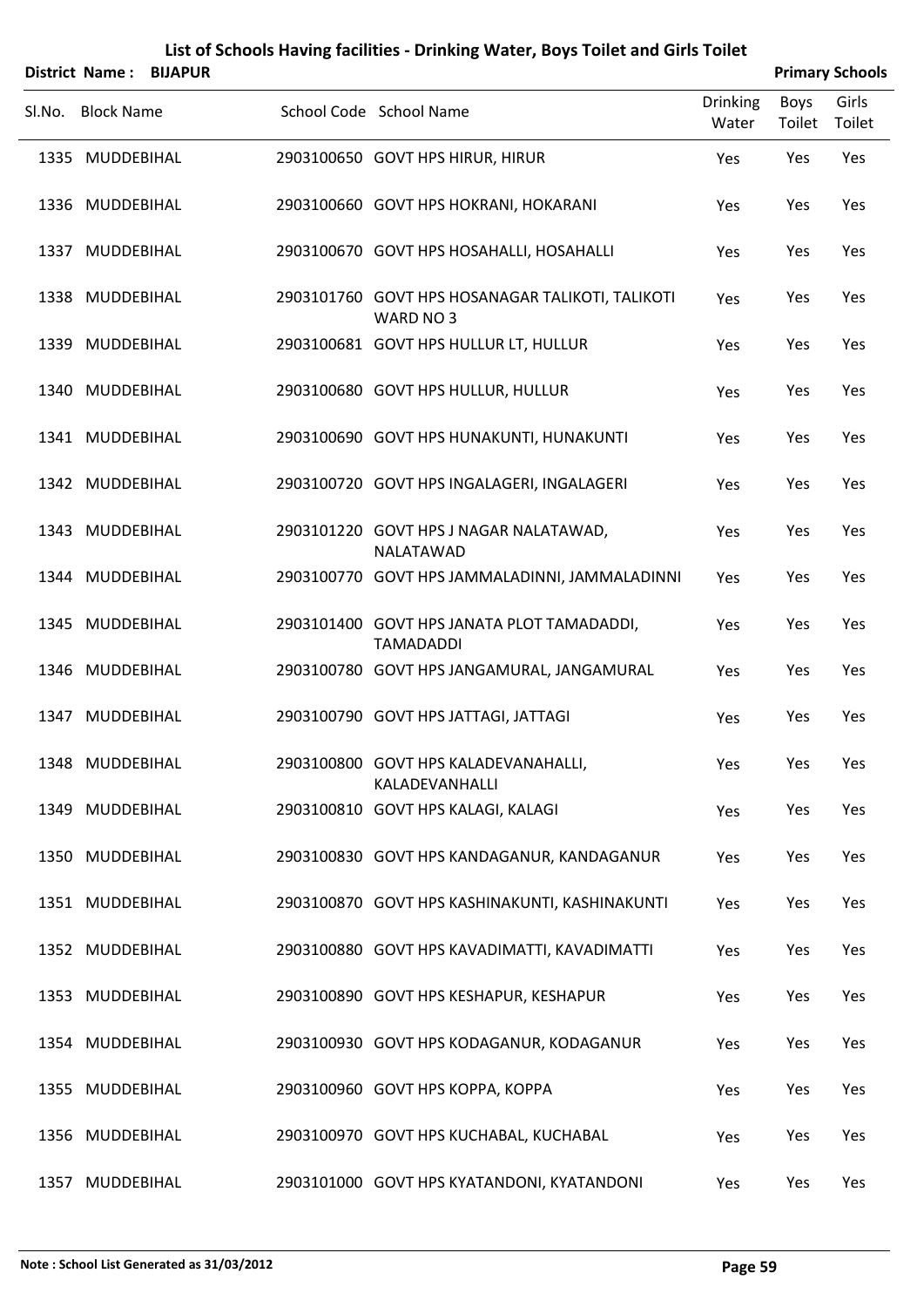|        | District Name: BIJAPUR |                         |                                                  |                          |                | <b>Primary Schools</b> |
|--------|------------------------|-------------------------|--------------------------------------------------|--------------------------|----------------|------------------------|
| Sl.No. | <b>Block Name</b>      | School Code School Name |                                                  | <b>Drinking</b><br>Water | Boys<br>Toilet | Girls<br>Toilet        |
|        | 1358 MUDDEBIHAL        |                         | 2903101030 GOVT HPS LINGADALLI, LINGADALLI       | Yes                      | Yes            | Yes                    |
|        | 1359 MUDDEBIHAL        |                         | 2903101060 GOVT HPS MADIKESHIRUR, MADIKESHIRUR   | Yes                      | Yes            | Yes                    |
|        | 1360 MUDDEBIHAL        |                         | 2903101080 GOVT HPS MAILESHWAR, MAILESHWAR       | Yes                      | Yes            | Yes                    |
|        | 1361 MUDDEBIHAL        |                         | 2903101090 GOVT HPS MALAGALDINNI, MALAGALDINNI   | Yes                      | Yes            | Yes                    |
|        | 1362 MUDDEBIHAL        |                         | 2903101100 GOVT HPS MASKANAL, MASAKNAL           | Yes                      | Yes            | Yes                    |
|        | 1363 MUDDEBIHAL        |                         | 2903101140 GOVT HPS MINAJAGI, MINAJAGI           | Yes                      | Yes            | Yes                    |
|        | 1364 MUDDEBIHAL        |                         | 2903101150 GOVT HPS MUDNAL, MUDNAL               | Yes                      | Yes            | Yes                    |
|        | 1365 MUDDEBIHAL        |                         | 2903101160 GOVT HPS MUDUR, MUDUR                 | Yes                      | Yes            | Yes                    |
|        | 1366 MUDDEBIHAL        |                         | 2903101170 GOVT HPS MUKIHAL, MUKIHAL             | Yes                      | Yes            | Yes                    |
|        | 1367 MUDDEBIHAL        |                         | 2903101190 GOVT HPS NAGARAL, NAGARAL             | Yes                      | Yes            | Yes                    |
|        | 1368 MUDDEBIHAL        |                         | 2903101210 GOVT HPS NAGUR, NAGUR                 | Yes                      | Yes            | Yes                    |
|        | 1369 MUDDEBIHAL        |                         | 2903101240 GOVT HPS NAVADAGI, NAVADAGI           | Yes                      | Yes            | Yes                    |
|        | 1370 MUDDEBIHAL        |                         | 2903101250 GOVT HPS NEBAGERI, NEBAGERI           | Yes                      | Yes            | Yes                    |
|        | 1371 MUDDEBIHAL        |                         | 2903101260 GOVT HPS NERABENCHI, NERABENCHI       | Yes                      | Yes            | Yes                    |
|        | 1372 MUDDEBIHAL        |                         | 2903101270 GOVT HPS PADEKANUR, PADEKANUR         | Yes                      | Yes            | Yes                    |
|        | 1373 MUDDEBIHAL        |                         | 2903101280 GOVT HPS PEERAPUR, PEERAPUR           | Yes                      | Yes            | Yes                    |
|        | 1374 MUDDEBIHAL        |                         | 2903101290 GOVT HPS RAKKASAGI, RAKKASGI          | Yes                      | Yes            | Yes                    |
|        | 1375 MUDDEBIHAL        |                         | 2903101300 GOVT HPS RUDAGI, RUDAGI               | Yes                      | Yes            | Yes                    |
|        | 1376 MUDDEBIHAL        |                         | 2903101320 GOVT HPS SARUR, SARUR                 | Yes                      | Yes            | Yes                    |
|        | 1377 MUDDEBIHAL        |                         | 2903101330 GOVT HPS SHELLAGI, SHELLAGI           | Yes                      | Yes            | Yes                    |
|        | 1378 MUDDEBIHAL        |                         | 2903101360 GOVT HPS SHIROL, SHIROL               | Yes                      | Yes            | Yes                    |
|        | 1379 MUDDEBIHAL        |                         | 2903101370 GOVT HPS SHIVAPUR, SHIVAPUR           | Yes                      | Yes            | Yes                    |
|        | 1380 MUDDEBIHAL        |                         | 2903101350 GOVT HPS SIDDAPUR (PT), SIDDAPUR (PT) | Yes                      | Yes            | Yes                    |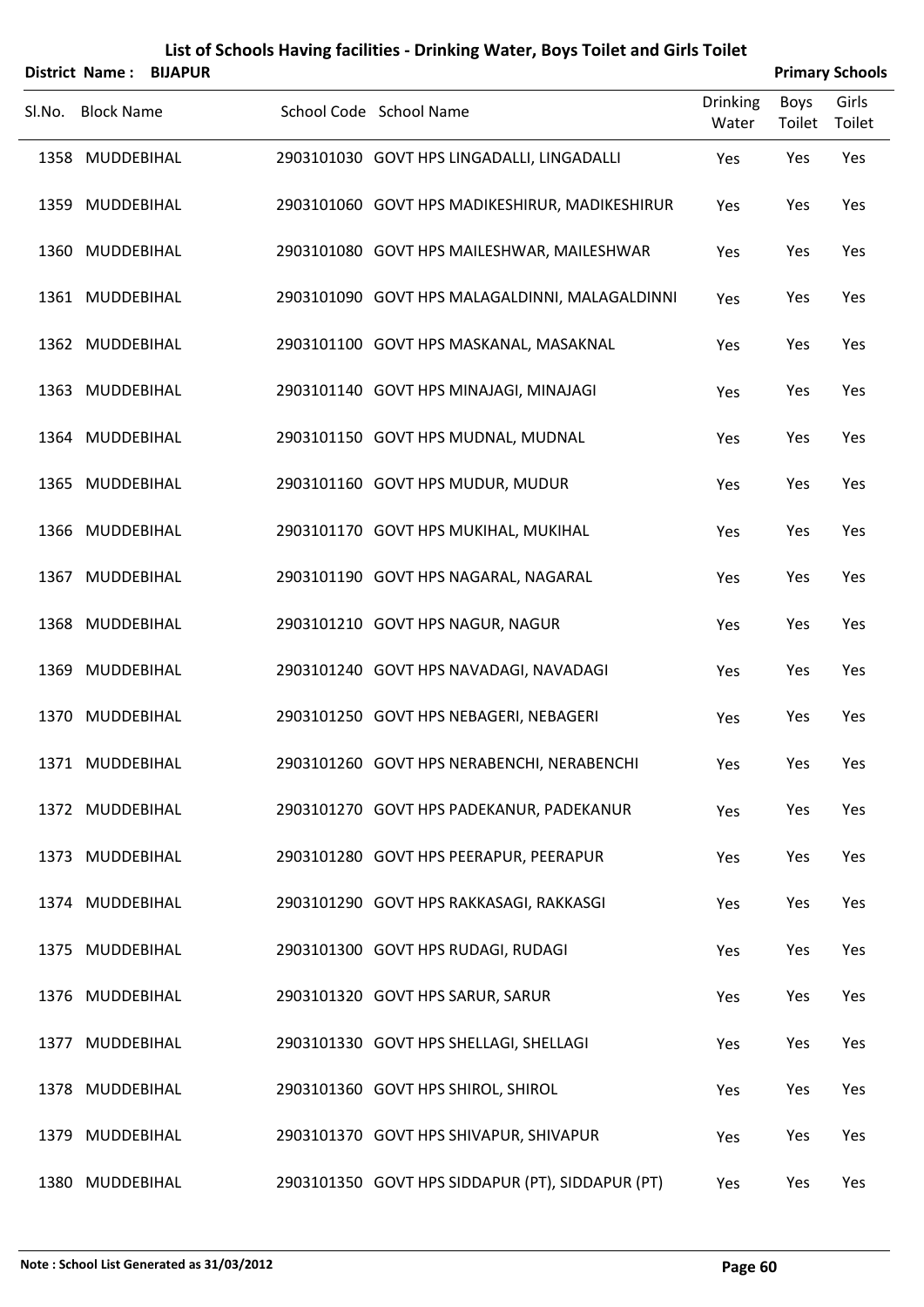|        |                   | District Name: BIJAPUR |                                                                             |                          |                | <b>Primary Schools</b> |
|--------|-------------------|------------------------|-----------------------------------------------------------------------------|--------------------------|----------------|------------------------|
| Sl.No. | <b>Block Name</b> |                        | School Code School Name                                                     | <b>Drinking</b><br>Water | Boys<br>Toilet | Girls<br>Toilet        |
|        | 1381 MUDDEBIHAL   |                        | 2903101380 GOVT HPS TAKKALAKI, TAKKALKI                                     | Yes                      | Yes            | Yes                    |
|        | 1382 MUDDEBIHAL   |                        | 2903101740 GOVT HPS TALIKOTI A BADAVANE, TALIKOTI<br>WARD NO 1              | Yes                      | Yes            | Yes                    |
|        | 1383 MUDDEBIHAL   |                        | 2903101700 GOVT HPS TALIKOTI RD MUDDEBIHAL,<br><b>MUDDEBIHAL WARD NO 20</b> | Yes                      | Yes            | Yes                    |
|        | 1384 MUDDEBIHAL   |                        | 2903101400 GOVT HPS TAMADADDI, TAMADADDI                                    | Yes                      | Yes            | Yes                    |
|        | 1385 MUDDEBIHAL   |                        | 2903101410 GOVT HPS TANGADAGI, TANGADAGI                                    | Yes                      | Yes            | Yes                    |
|        | 1386 MUDDEBIHAL   |                        | 2903101430 GOVT HPS TUMBAGI, TUMBAGI                                        | Yes                      | Yes            | Yes                    |
|        | 1387 MUDDEBIHAL   |                        | 2903101440 GOVT HPS VANAHALLI, VANAHALLI                                    | Yes                      | Yes            | Yes                    |
|        | 1388 MUDDEBIHAL   |                        | 2903101221 GOVT HPS VEERESH NAGAR, NALATAWAD                                | Yes                      | Yes            | Yes                    |
|        | 1389 MUDDEBIHAL   |                        | 2903101450 GOVT HPS WADAWADAGI, WADAWADGI                                   | Yes                      | Yes            | Yes                    |
|        | 1390 MUDDEBIHAL   |                        | 2903101470 GOVT HPS YALAGUR, YALAGUR                                        | Yes                      | Yes            | Yes                    |
|        | 1391 MUDDEBIHAL   |                        | 2903101480 GOVT HPS YARAGAL, YARAGAL                                        | Yes                      | Yes            | Yes                    |
|        | 1392 MUDDEBIHAL   |                        | 2903101490 GOVT HPS YARZERI, YARZERI                                        | Yes                      | Yes            | Yes                    |
|        | 1393 MUDDEBIHAL   |                        | 2903100010 GOVT KBHPS ABBIHAL, ABBIHAL                                      | Yes                      | Yes            | Yes                    |
|        | 1394 MUDDEBIHAL   |                        | 2903100050 GOVT KBHPS ALAKOPPAR, ALAKOPPAR                                  | Yes                      | Yes            | Yes                    |
|        | 1395 MUDDEBIHAL   |                        | 2903100130 GOVT KBHPS BALABATTI, BALABATTI                                  | Yes                      | Yes            | Yes                    |
|        | 1396 MUDDEBIHAL   |                        | 2903100150 GOVT KBHPS BALAGANUR, BALAGANUR                                  | Yes                      | Yes            | Yes                    |
|        | 1397 MUDDEBIHAL   |                        | 2903100170 GOVT KBHPS BANOSI, BANOSI                                        | Yes                      | Yes            | Yes                    |
|        | 1398 MUDDEBIHAL   |                        | 2903100230 GOVT KBHPS BIDARAKUNDI, BIDARKUNDI                               | Yes                      | Yes            | Yes                    |
|        | 1399 MUDDEBIHAL   |                        | 2903100260 GOVT KBHPS BOLAWAD, BOLAWAD                                      | Yes                      | Yes            | Yes                    |
|        | 1400 MUDDEBIHAL   |                        | 2903100300 GOVT KBHPS CHALAMI LT, CHALAMI                                   | Yes                      | Yes            | Yes                    |
|        | 1401 MUDDEBIHAL   |                        | 2903100300 GOVT KBHPS CHALAMI, CHALAMI                                      | Yes                      | Yes            | Yes                    |
|        | 1402 MUDDEBIHAL   |                        | 2903100950 GOVT KBHPS CHINMAYA NGR KONNUR,<br><b>KONNUR</b>                 | Yes                      | Yes            | Yes                    |
|        | 1403 MUDDEBIHAL   |                        | 2903100420 GOVT KBHPS GEDDALAMARI, GEDDALAMARI                              | Yes                      | Yes            | Yes                    |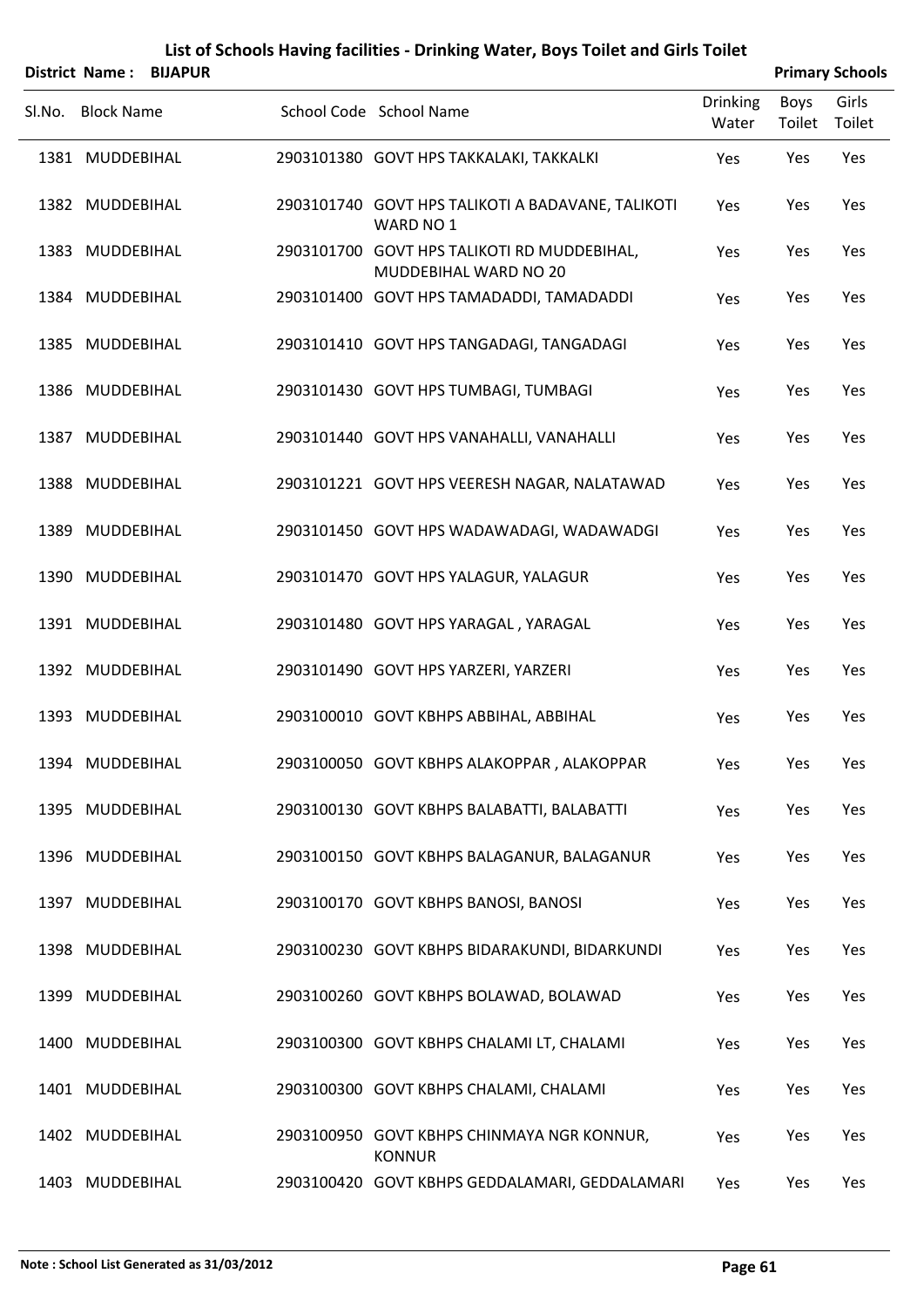|        | <b>District Name:</b> | <b>BIJAPUR</b> |                                                                        |                          |                | <b>Primary Schools</b> |
|--------|-----------------------|----------------|------------------------------------------------------------------------|--------------------------|----------------|------------------------|
| SI.No. | <b>Block Name</b>     |                | School Code School Name                                                | <b>Drinking</b><br>Water | Boys<br>Toilet | Girls<br>Toilet        |
|        | 1404 MUDDEBIHAL       |                | 2903100460 GOVT KBHPS GONAL SH(HIREMURAL CR,<br><b>GONAL S.HANDRAL</b> | Yes                      | Yes            | Yes                    |
|        | 1405 MUDDEBIHAL       |                | 2903100500 GOVT KBHPS GUDNAL, GUDNAL                                   | Yes                      | Yes            | Yes                    |
|        | 1406 MUDDEBIHAL       |                | 2903100540 GOVT KBHPS GUTTIHAL, GUTTIHAL                               | Yes                      | Yes            | Yes                    |
|        | 1407 MUDDEBIHAL       |                | 2903100570 GOVT KBHPS HAGARAGUND(DPEP),<br><b>HAGARGUND</b>            | Yes                      | Yes            | Yes                    |
|        | 1408 MUDDEBIHAL       |                | 2903100600 GOVT KBHPS HANDRAL, HANDRAL                                 | Yes                      | Yes            | Yes                    |
|        | 1409 MUDDEBIHAL       |                | 2903100610 GOVT KBHPS HARANAL, HARANAL                                 | Yes                      | Yes            | Yes                    |
|        | 1410 MUDDEBIHAL       |                | 2903100740 GOVT KBHPS JAINAPUR, JAINAPUR                               | Yes                      | Yes            | Yes                    |
|        | 1411 MUDDEBIHAL       |                | 2903101140 GOVT KBHPS JANTA COLONY MINAJAGI,<br><b>MINAJAGI</b>        | Yes                      | Yes            | Yes                    |
|        | 1412 MUDDEBIHAL       |                | 2903100810 GOVT KBHPS KALAGI LT, KALAGI                                | Yes                      | Yes            | Yes                    |
|        | 1413 MUDDEBIHAL       |                | 2903100850 GOVT KBHPS KARAGANUR, KARAGANUR                             | Yes                      | Yes            | Yes                    |
|        | 1414 MUDDEBIHAL       |                | 2903100860 GOVT KBHPS KARKUR, KARKUR                                   | Yes                      | Yes            | Yes                    |
|        | 1415 MUDDEBIHAL       |                | 2903100920 GOVT KBHPS KHILARAHATTI, KHILARHATTI                        | Yes                      | Yes            | Yes                    |
|        | 1416 MUDDEBIHAL       |                | 2903100960 GOVT KBHPS KOPPA LT, KOPPA                                  | Yes                      | Yes            | Yes                    |
|        | 1417 MUDDEBIHAL       |                | 2903100970 GOVT KBHPS KUCHABAL HOSANAGAR,<br><b>KUCHABAL</b>           | Yes                      | Yes            | Yes                    |
|        | 1418 MUDDEBIHAL       |                | 2903100990 GOVT KBHPS KUNTOJI, KUNTOJI                                 | Yes                      | Yes            | Yes                    |
|        | 1419 MUDDEBIHAL       |                | 2903101020 GOVT KBHPS LAKKUNDI, LAKKUNDI                               | Yes                      | Yes            | Yes                    |
|        | 1420 MUDDEBIHAL       |                | 2903101040 GOVT KBHPS LOTAGERI, LOTAGERI                               | Yes                      | Yes            | Yes                    |
|        | 1421 MUDDEBIHAL       |                | 2903101050 GOVT KBHPS MADARI, MADRI                                    | Yes                      | Yes            | Yes                    |
|        | 1422 MUDDEBIHAL       |                | 2903101070 GOVT KBHPS MADINAL, MADINAL                                 | Yes                      | Yes            | Yes                    |
|        | 1423 MUDDEBIHAL       |                | 2903101110 GOVT KBHPS MASUTI, MASUTI                                   | Yes                      | Yes            | Yes                    |
|        | 1424 MUDDEBIHAL       |                | 2903101180 GOVT KBHPS NAGABENAL LT, NAGABENAL                          | Yes                      | Yes            | Yes                    |
|        | 1425 MUDDEBIHAL       |                | 2903101180 GOVT KBHPS NAGABENAL, NAGABENAL                             | Yes                      | Yes            | Yes                    |
|        | 1426 MUDDEBIHAL       |                | 2903101200 GOVT KBHPS NAGARABETT, NAGARABETT                           | Yes                      | Yes            | Yes                    |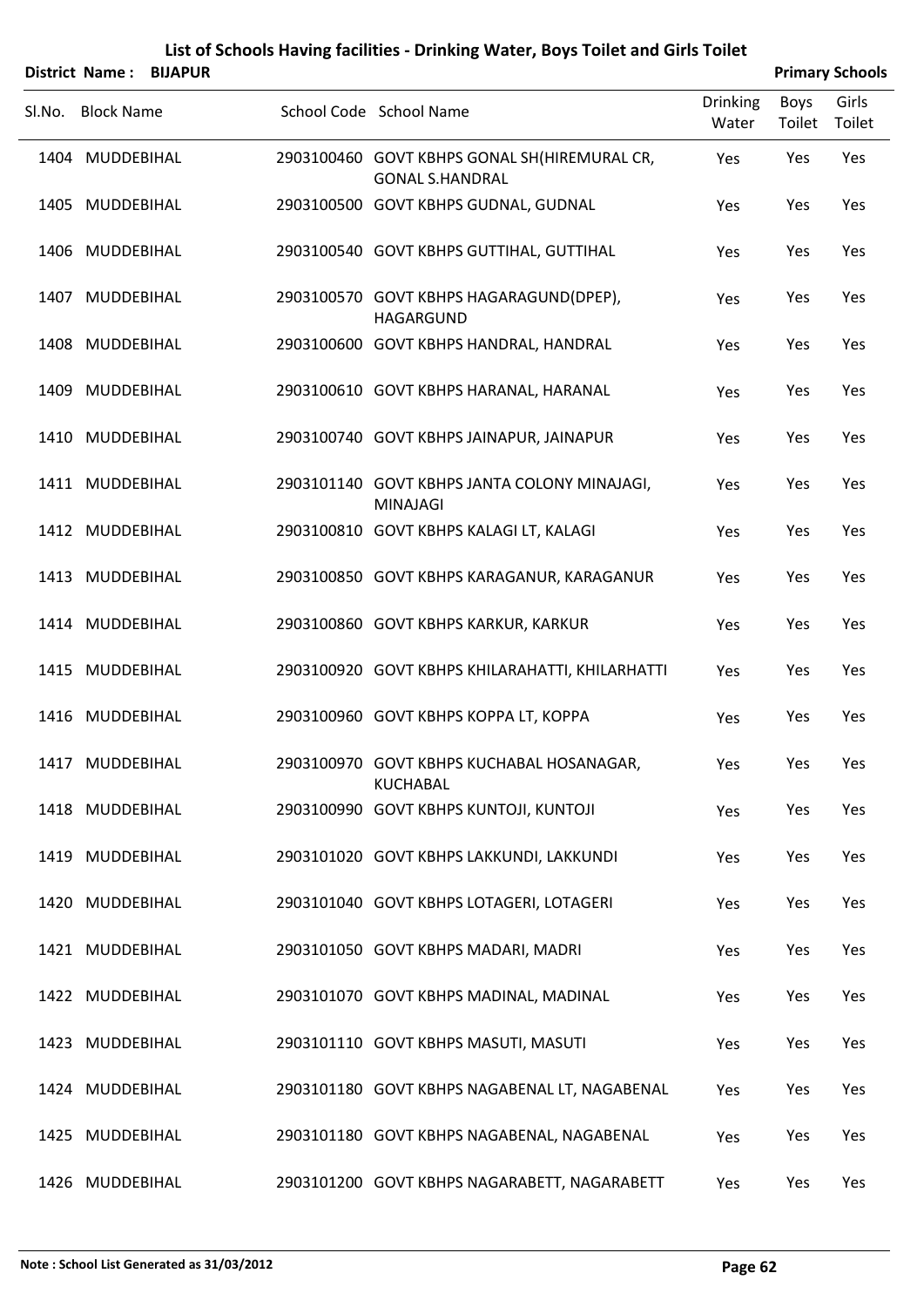|        | District Name:    | <b>BIJAPUR</b> |                                                                        |                          |                | <b>Primary Schools</b> |
|--------|-------------------|----------------|------------------------------------------------------------------------|--------------------------|----------------|------------------------|
| Sl.No. | <b>Block Name</b> |                | School Code School Name                                                | <b>Drinking</b><br>Water | Boys<br>Toilet | Girls<br>Toilet        |
|        | 1427 MUDDEBIHAL   |                | 2903101970 GOVT KBHPS YALLAMMANA BUDIHAL,<br>YALLAMMANA BUDIHAL        | Yes                      | Yes            | Yes                    |
|        | 1428 MUDDEBIHAL   |                | 2903100410 GOVT KBLPS GARASANGI, GARASANGI                             | Yes                      | Yes            | Yes                    |
|        | 1429 MUDDEBIHAL   |                | 2903101411 GOVT KBLPS GONAL, TANGADAGI                                 | Yes                      | Yes            | Yes                    |
|        | 1430 MUDDEBIHAL   |                | 2903100410 GOVT KBLPS HALE GARASANGI, GARASANGI                        | Yes                      | Yes            | Yes                    |
|        | 1431 MUDDEBIHAL   |                | 2903100750 GOVT KBLPS JAKKERAL, JAKKERAL                               | Yes                      | Yes            | Yes                    |
|        | 1432 MUDDEBIHAL   |                | 2903100940 GOVT KBLPS KOLUR LT, KOLUR                                  | Yes                      | Yes            | Yes                    |
|        | 1433 MUDDEBIHAL   |                | 2903101130 GOVT KBLPS MAVINABHAVI, MAVINABHAVI                         | Yes                      | Yes            | Yes                    |
|        | 1434 MUDDEBIHAL   |                | 2903101530 GOVT KBMPS MUDDEBIHAL, MUDDEBIHAL<br>WARD NO 3              | Yes                      | Yes            | Yes                    |
|        | 1435 MUDDEBIHAL   |                | 2903101580 GOVT KGBV SCHOOL MUDDEBIHAL,<br><b>MUDDEBIHAL WARD NO 8</b> | Yes                      | Yes            | Yes                    |
|        | 1436 MUDDEBIHAL   |                | 2903101310 GOVT KGHPS B SALAWADGI, SALAWADGI                           | Yes                      | Yes            | Yes                    |
|        | 1437 MUDDEBIHAL   |                | 2903100130 GOVT KGHPS BALABATTI, BALABATTI                             | Yes                      | Yes            | Yes                    |
|        | 1438 MUDDEBIHAL   |                | 2903100150 GOVT KGHPS BALAGANUR, BALAGANUR                             | Yes                      | Yes            | Yes                    |
|        | 1439 MUDDEBIHAL   |                | 2903100230 GOVT KGHPS BIDARAKUNDI, BIDARKUNDI                          | Yes                      | Yes            | Yes                    |
|        | 1440 MUDDEBIHAL   |                | 2903100360 GOVT KGHPS DHAVALAGI, DHAVALAGI                             | Yes                      | Yes            | Yes                    |
|        | 1441 MUDDEBIHAL   |                | 2903101410 GOVT KGHPS TANGADAGI, TANGADAGI                             | Yes                      | Yes            | Yes                    |
|        | 1442 MUDDEBIHAL   |                | 2903101430 GOVT KGHPS TUMBAGI, TUMBAGI                                 | Yes                      | Yes            | Yes                    |
|        | 1443 MUDDEBIHAL   |                | 2903101530 GOVT KGMPS MUDDEBIHAL, MUDDEBIHAL<br>WARD NO 3              | Yes                      | Yes            | Yes                    |
|        | 1444 MUDDEBIHAL   |                | 2903101220 GOVT KGMPS NALATAWAD, NALATAWAD                             | Yes                      | Yes            | Yes                    |
|        | 1445 MUDDEBIHAL   |                | 2903101650 GOVT KGS NO 2 MUDDEBIHAL, MUDDEBIHAL<br>WARD NO 15          | Yes                      | Yes            | Yes                    |
|        | 1446 MUDDEBIHAL   |                | 2903101791 GOVT KGS TALIKOTI, TALIKOTI WARD NO 6                       | Yes                      | Yes            | Yes                    |
|        | 1447 MUDDEBIHAL   |                | 2903100020 GOVT LPS ADAVIHULAGABAL LT,<br>ADVIHULAGABAL                | Yes                      | Yes            | Yes                    |
|        | 1448 MUDDEBIHAL   |                | 2903100100 GOVT LPS AREMURAL, AREMURAL                                 | Yes                      | Yes            | Yes                    |
|        | 1449 MUDDEBIHAL   |                | 2903100090 GOVT LPS ARESHANKAR, ARESHANKAR                             | Yes                      | Yes            | Yes                    |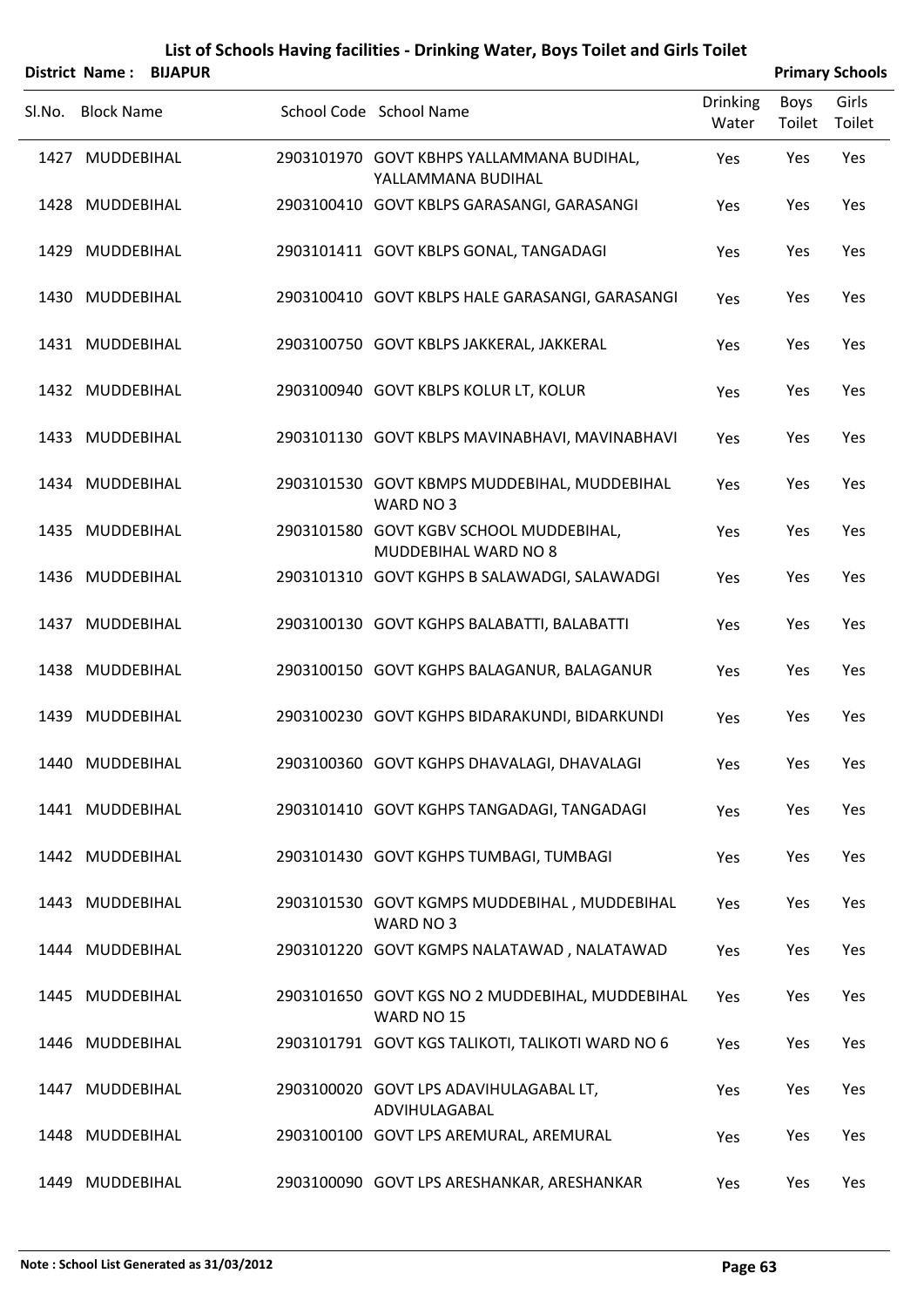| District Name: BIJAPUR |  |                                                              |                          |                | <b>Primary Schools</b> |
|------------------------|--|--------------------------------------------------------------|--------------------------|----------------|------------------------|
| Sl.No. Block Name      |  | School Code School Name                                      | <b>Drinking</b><br>Water | Boys<br>Toilet | Girls<br>Toilet        |
| 1450 MUDDEBIHAL        |  | 2903100200 GOVT LPS BELUR, BELUR                             | Yes                      | Yes            | Yes                    |
| 1451 MUDDEBIHAL        |  | 2903100220 GOVT LPS BHANTANUR LT, BHANTNUR                   | Yes                      | Yes            | Yes                    |
| 1452 MUDDEBIHAL        |  | 2903100280 GOVT LPS BUDIHAL PN, BUDIHAL (PN)                 | Yes                      | Yes            | Yes                    |
| 1453 MUDDEBIHAL        |  | 2903100320 GOVT LPS CHIRCHANAKALL, CHIRCHANAKALL             | Yes                      | Yes            | Yes                    |
| 1454 MUDDEBIHAL        |  | 2903100440 GOVT LPS CHONDI, CHONDI                           | Yes                      | Yes            | Yes                    |
| 1455 MUDDEBIHAL        |  | 2903101221 GOVT LPS DESHMUK ONI NALATWAD,<br>NALATAWAD       | Yes                      | Yes            | Yes                    |
| 1456 MUDDEBIHAL        |  | 2903100370 GOVT LPS DONKAMADU, DONKAMADU                     | Yes                      | Yes            | Yes                    |
| 1457 MUDDEBIHAL        |  | 2903100390 GOVT LPS GADI SOMANAL LT, GADI<br>SOMANAL         | Yes                      | Yes            | Yes                    |
| 1458 MUDDEBIHAL        |  | 2903101221 GOVT LPS GANGADHAR NGR NALATAWAD,<br>NALATAWAD    | Yes                      | Yes            | Yes                    |
| 1459 MUDDEBIHAL        |  | 2903101320 GOVT LPS GUDDAD SCH SARUR, SARUR                  | Yes                      | Yes            | Yes                    |
| 1460 MUDDEBIHAL        |  | 2903100560 GOVT LPS HADAGINAL, HADIGINAL                     | Yes                      | Yes            | Yes                    |
| 1461 MUDDEBIHAL        |  | 2903100680 GOVT LPS HALLUR CROSS HALLUR, HULLUR              | Yes                      | Yes            | Yes                    |
| 1462 MUDDEBIHAL        |  | 2903100360 GOVT LPS HOSA NAGAR AGASABAL,<br><b>DHAVALAGI</b> | Yes                      | Yes            | Yes                    |
| 1463 MUDDEBIHAL        |  | 2903100680 GOVT LPS HULLUR EXTN HULLUR, HULLUR               | Yes                      | Yes            | Yes                    |
| 1464 MUDDEBIHAL        |  | 2903100680 GOVT LPS HULLUR LT 2, HULLUR                      | Yes                      | Yes            | Yes                    |
| 1465 MUDDEBIHAL        |  | 2903100680 GOVT LPS HULLUR LT 3, HULLUR                      | Yes                      | Yes            | Yes                    |
| 1466 MUDDEBIHAL        |  | 2903100700 GOVT LPS HUVINAHALLI, HUVINHALLI                  | Yes                      | Yes            | Yes                    |
| 1467 MUDDEBIHAL        |  | 2903100710 GOVT LPS INACHAGAL, INACHAGAL                     | Yes                      | Yes            | Yes                    |
| 1468 MUDDEBIHAL        |  | 2903100760 GOVT LPS JALAPUR, JALAPUR                         | Yes                      | Yes            | Yes                    |
| 1469 MUDDEBIHAL        |  | 2903100790 GOVT LPS JATTAGI LT, JATTAGI                      | Yes                      | Yes            | Yes                    |
| 1470 MUDDEBIHAL        |  | 2903100820 GOVT LPS KAMALADINNI, KAMALADINNI                 | Yes                      | Yes            | Yes                    |
| 1471 MUDDEBIHAL        |  | 2903100900 GOVT LPS KHANAPUR, KHANAPUR                       | Yes                      | Yes            | Yes                    |
| 1472 MUDDEBIHAL        |  | 2903100980 GOVT LPS KUNCHAGANUR, KUNCHAGANUR                 | Yes                      | Yes            | Yes                    |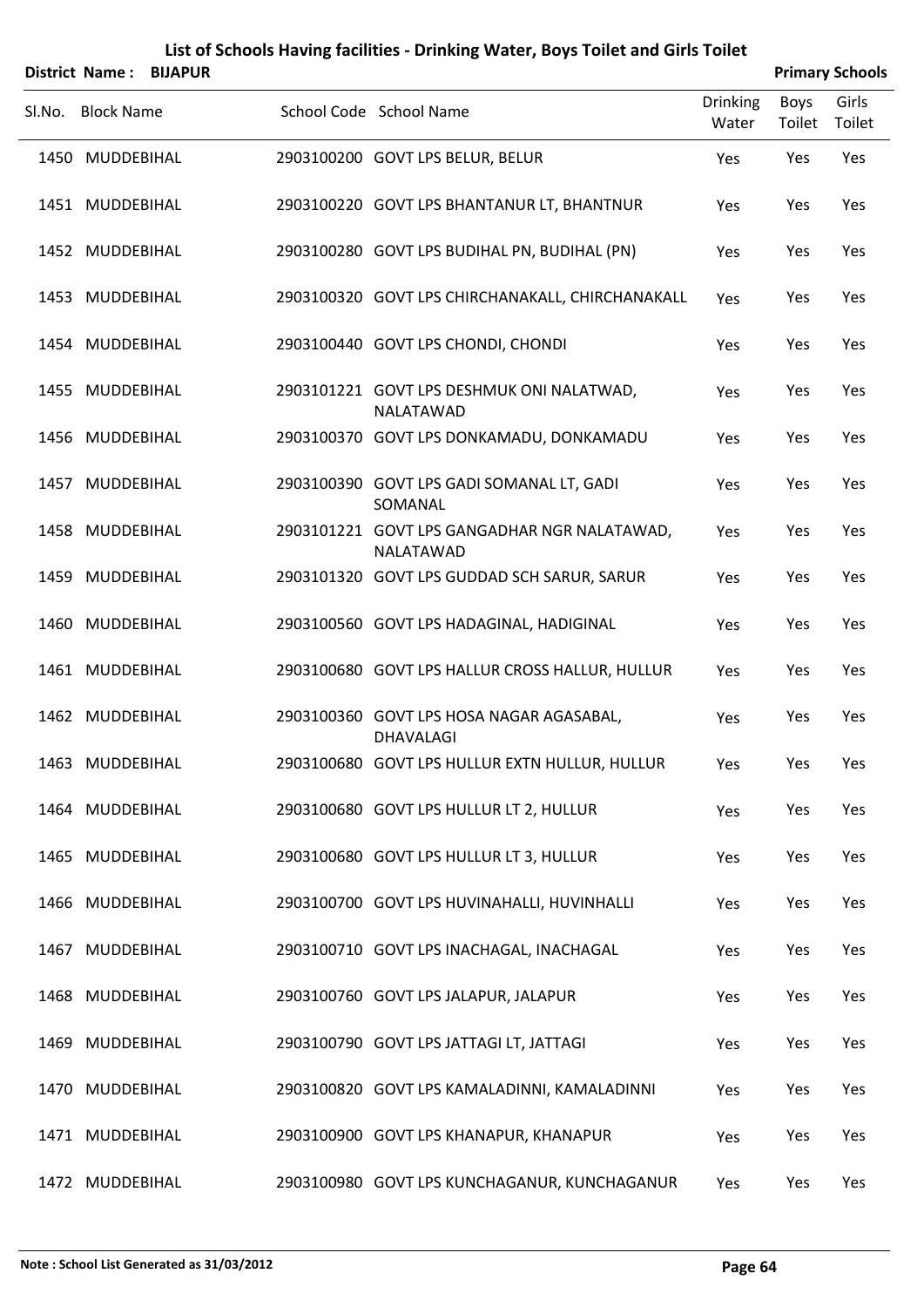|        |                   | District Name: BIJAPUR |                                                                    |                          |                | <b>Primary Schools</b> |
|--------|-------------------|------------------------|--------------------------------------------------------------------|--------------------------|----------------|------------------------|
| SI.No. | <b>Block Name</b> |                        | School Code School Name                                            | <b>Drinking</b><br>Water | Boys<br>Toilet | Girls<br>Toilet        |
|        | 1473 MUDDEBIHAL   |                        | 2903101010 GOVT LPS KYATANAL, KYATANAL                             | Yes                      | Yes            | Yes                    |
|        | 1474 MUDDEBIHAL   |                        | 2903101000 GOVT LPS KYATANDONI TANDA,<br>KYATANDONI                | Yes                      | Yes            | Yes                    |
|        | 1475 MUDDEBIHAL   |                        | 2903101060 GOVT LPS MADIKESHWAR LT, MADIKESHIRUR                   | Yes                      | Yes            | Yes                    |
|        | 1476 MUDDEBIHAL   |                        | 2903101510 GOVT LPS MAHANTESH NGR MBL,<br>MUDDEBIHAL WARD NO 1     | Yes                      | Yes            | Yes                    |
|        | 1477 MUDDEBIHAL   |                        | 2903101510 GOVT LPS MARUTI NGR MUDDEBIHAL,<br>MUDDEBIHAL WARD NO 1 | Yes                      | Yes            | Yes                    |
|        | 1478 MUDDEBIHAL   |                        | 2903101120 GOVT LPS MATAKAL D HALLI, MATAKAL D<br><b>HALLI</b>     | Yes                      | Yes            | Yes                    |
|        | 1479 MUDDEBIHAL   |                        | 2903101760 GOVT LPS MILLAT NAGAR TALIKOT, TALIKOTI<br>WARD NO 3    | Yes                      | Yes            | Yes                    |
|        | 1480 MUDDEBIHAL   |                        | 2903101150 GOVT LPS MUDNAL LT 1, MUDNAL                            | Yes                      | Yes            | Yes                    |
|        | 1481 MUDDEBIHAL   |                        | 2903101140 GOVT LPS MUKIHAL DARGA MINAJAGI,<br><b>MINAJAGI</b>     | Yes                      | Yes            | Yes                    |
|        | 1482 MUDDEBIHAL   |                        | 2903101140 GOVT LPS N G N BALAGANUR CROSI,<br><b>MINAJAGI</b>      | Yes                      | Yes            | Yes                    |
|        | 1483 MUDDEBIHAL   |                        | 2903101230 GOVT LPS NADAHALLI, NADAHALLI                           | Yes                      | Yes            | Yes                    |
|        | 1484 MUDDEBIHAL   |                        | 2903101250 GOVT LPS NEBAGERI, NEBAGERI                             | Yes                      | Yes            | Yes                    |
|        | 1485 MUDDEBIHAL   |                        | 2903101221 GOVT LPS RADDER ONI NALATAWAD,<br>NALATAWAD             | Yes                      | Yes            | Yes                    |
|        | 1486 MUDDEBIHAL   |                        | 2903101300 GOVT LPS RODAGI LT, RUDAGI                              | Yes                      | Yes            | Yes                    |
|        | 1487 MUDDEBIHAL   |                        | 2903101740 GOVT LPS S K NGR TALIKOTI, TALIKOTI WARD<br><b>NO1</b>  | Yes                      | Yes            | Yes                    |
|        | 1488 MUDDEBIHAL   |                        | 2903101670 GOVT LPS SANGMESHWAR NGR MBL,<br>MUDDEBIHAL WARD NO 17  | Yes                      | Yes            | Yes                    |
|        | 1489 MUDDEBIHAL   |                        | 2903101320 GOVT LPS SARUR LT, SARUR                                | Yes                      | Yes            | Yes                    |
|        | 1490 MUDDEBIHAL   |                        | 2903101340 GOVT LPS SIDDAPUR (DS), SIDDAPUR (PN)                   | Yes                      | Yes            | Yes                    |
|        | 1491 MUDDEBIHAL   |                        | 2903101400 GOVT LPS TAMADADDI LT, TAMADADDI                        | Yes                      | Yes            | Yes                    |
|        | 1492 MUDDEBIHAL   |                        | 2903101420 GOVT LPS TARANAL, TARANAL                               | Yes                      | Yes            | Yes                    |
|        | 1493 MUDDEBIHAL   |                        | 2903100180 GOVT LPS TOTAD SCH BASARAKOD,<br><b>BASARKOD</b>        | Yes                      | Yes            | Yes                    |
|        | 1494 MUDDEBIHAL   |                        | 2903101220 GOVT LPS VINAYAK N.NALATWAD,<br>NALATAWAD               | Yes                      | Yes            | Yes                    |
|        | 1495 MUDDEBIHAL   |                        | 2903101460 GOVT LPS WANAKIHAL, WANAKIHAL                           | Yes                      | Yes            | Yes                    |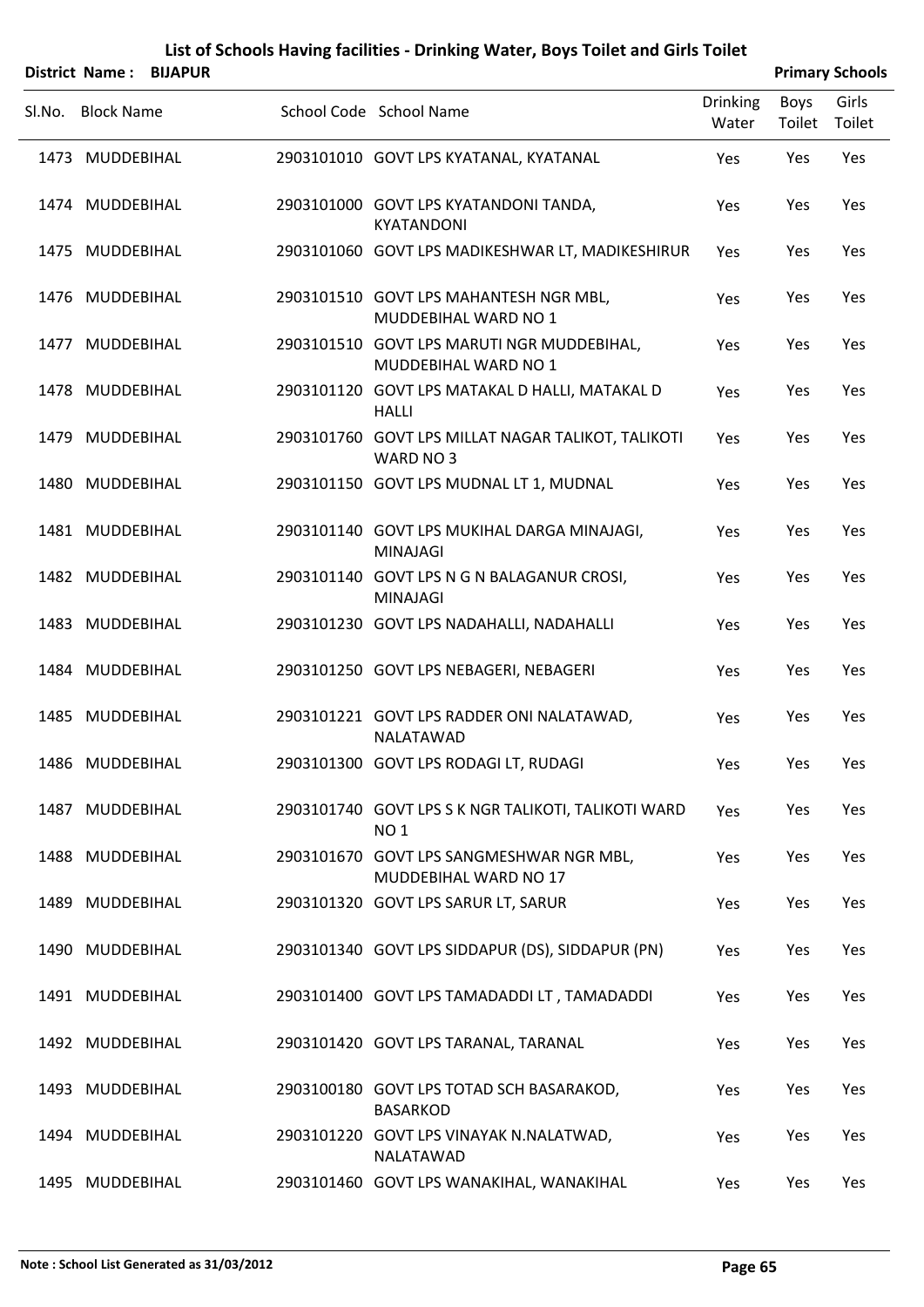|        | <b>District Name:</b> | <b>BIJAPUR</b> |                                                                             |                          |                | <b>Primary Schools</b> |
|--------|-----------------------|----------------|-----------------------------------------------------------------------------|--------------------------|----------------|------------------------|
| Sl.No. | <b>Block Name</b>     |                | School Code School Name                                                     | <b>Drinking</b><br>Water | Boys<br>Toilet | Girls<br>Toilet        |
|        | 1496 MUDDEBIHAL       |                | 2903101490 GOVT LPS YALLALINGA NGR YARAZER,<br>YARZERI                      | Yes                      | Yes            | Yes                    |
|        | 1497 MUDDEBIHAL       |                | 2903101220 GOVT MLA MPS NALATAWAD, NALATAWAD                                | Yes                      | Yes            | Yes                    |
|        | 1498 MUDDEBIHAL       |                | 2903100140 GOVT MPS BALADINNI, BALADINNI                                    | Yes                      | Yes            | Yes                    |
|        | 1499 MUDDEBIHAL       |                | 2903100180 GOVT MPS BASARAKOD, BASARKOD                                     | Yes                      | Yes            | Yes                    |
|        | 1500 MUDDEBIHAL       |                | 2903100360 GOVT MPS DHAVALAGI, DHAVALAGI                                    | Yes                      | Yes            | Yes                    |
|        | 1501 MUDDEBIHAL       |                | 2903100940 GOVT MPS KOLUR, KOLUR                                            | Yes                      | Yes            | Yes                    |
|        | 1502 MUDDEBIHAL       |                | 2903100950 GOVT MPS KONNUR, KONNUR                                          | Yes                      | Yes            | Yes                    |
|        | 1503 MUDDEBIHAL       |                | 2903101791 GOVT MPS TALIKOTI, TALIKOTI WARD NO 6                            | Yes                      | Yes            | Yes                    |
|        | 1504 MUDDEBIHAL       |                | 2903101150 GOVT MUDNAL LT 2, MUDNAL                                         | Yes                      | Yes            | Yes                    |
|        | 1505 MUDDEBIHAL       |                | 2903101940 GOVT NEW HPS TALIKOTI, TALIKOTI WARD<br><b>NO 21</b>             | Yes                      | Yes            | Yes                    |
|        | 1506 MUDDEBIHAL       |                | 2903101310 GOVT UBHPS B SALAWADGI, SALAWADGI                                | Yes                      | Yes            | Yes                    |
|        | 1507 MUDDEBIHAL       |                | 2903100810 GOVT UBHPS KALAGI, KALAGI                                        | Yes                      | Yes            | Yes                    |
|        | 1508 MUDDEBIHAL       |                | 2903100950 GOVT UBHPS KONNUR, KONNUR                                        | Yes                      | Yes            | Yes                    |
|        | 1509 MUDDEBIHAL       |                | 2903101220 GOVT UBHPS NALATAWAD, NALATAWAD                                  | Yes                      | Yes            | Yes                    |
|        | 1510 MUDDEBIHAL       |                | 2903101880 GOVT UBHPS PANCHA SHAHID TALIKOTI,<br><b>TALIKOTI WARD NO 15</b> | Yes                      | Yes            | Yes                    |
|        | 1511 MUDDEBIHAL       |                | 2903101700 GOVT UBLPS ASHRAY COLONY MUDDEBIHAL,<br>MUDDEBIHAL WARD NO 20    | Yes                      | Yes            | Yes                    |
|        | 1512 MUDDEBIHAL       |                | 2903101640 GOVT UBLPS AWATI GALLI MUDDEB,<br>MUDDEBIHAL WARD NO 14          | Yes                      | Yes            | Yes                    |
|        | 1513 MUDDEBIHAL       |                | 2903100150 GOVT UBLPS BALAGANUR, BALAGANUR                                  | Yes                      | Yes            | Yes                    |
|        | 1514 MUDDEBIHAL       |                | 2903100190 GOVT UBLPS BAVOOR, BAVOOR                                        | Yes                      | Yes            | Yes                    |
|        | 1515 MUDDEBIHAL       |                | 2903101660 GOVT UBLPS CHOTE GALLI MUDDEBIHAL,<br>MUDDEBIHAL WARD NO 16      | Yes                      | Yes            | Yes                    |
|        | 1516 MUDDEBIHAL       |                | 2903100340 GOVT UBLPS DEVAR HULAGABAL,<br>DEVARHULAGABAL                    | Yes                      | Yes            | Yes                    |
|        | 1517 MUDDEBIHAL       |                | 2903100360 GOVT UBLPS DHAVALAGI, DHAVALAGI                                  | Yes                      | Yes            | Yes                    |
|        | 1518 MUDDEBIHAL       |                | 2903100380 GOVT UBLPS FATTEPUR, FATTEPUR                                    | Yes                      | Yes            | Yes                    |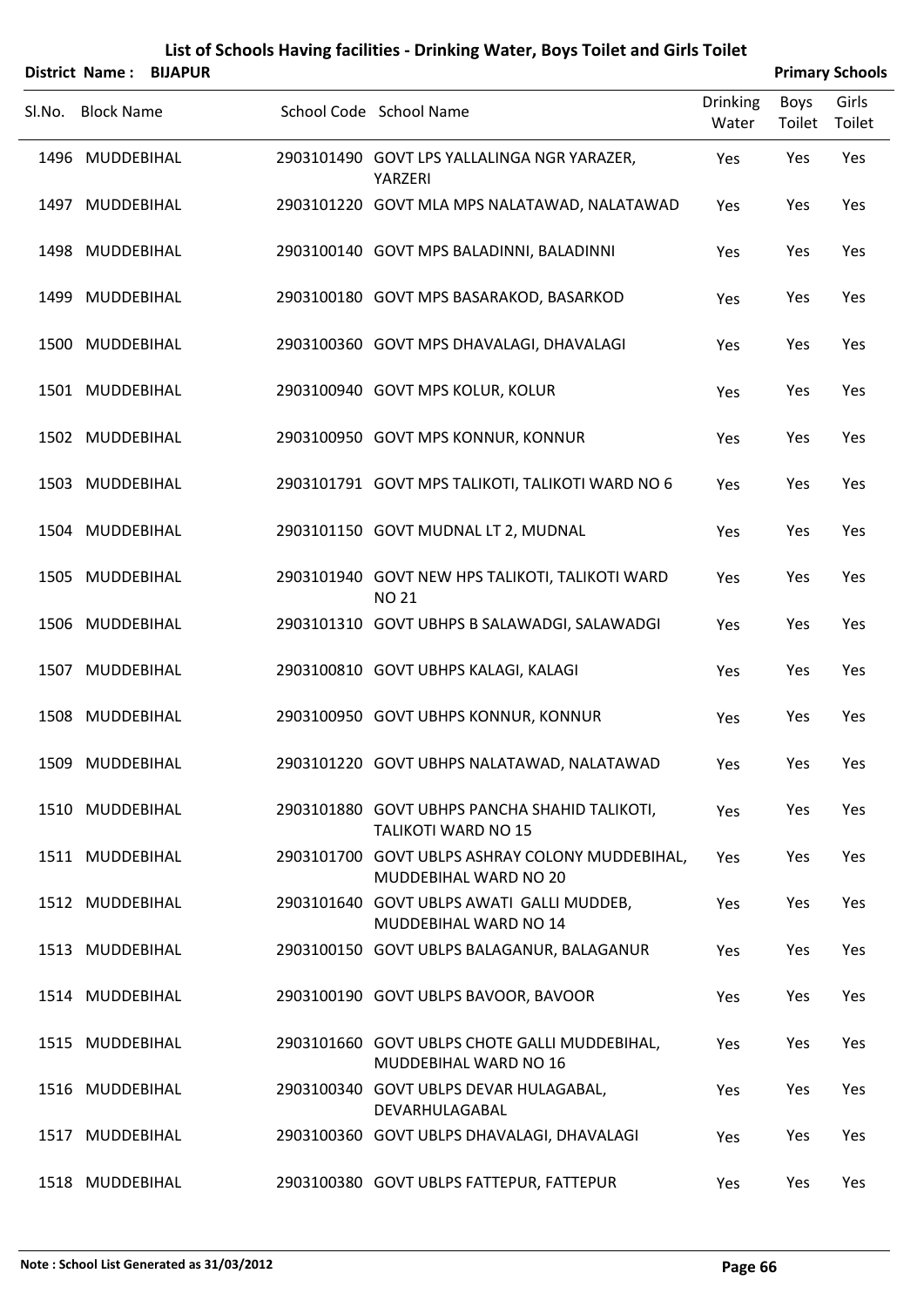| <b>District Name:</b> | <b>BIJAPUR</b> | List of Schools Having facilities - Drinking Water, Boys Toilet and Girls Toilet |                          |                       | <b>Primary Schools</b> |
|-----------------------|----------------|----------------------------------------------------------------------------------|--------------------------|-----------------------|------------------------|
| Sl.No. Block Name     |                | School Code School Name                                                          | <b>Drinking</b><br>Water | <b>Boys</b><br>Toilet | Girls<br>Toilet        |
| 1519 MUDDEBIHAL       |                | 2903100500 GOVT UBLPS GUDNAL, GUDNAL                                             | Yes                      | Yes                   | Yes                    |
| 1520 MUDDEBIHAL       |                | 2903100520 GOVT UBLPS GUNDAKANAL, GUNDAKANAL                                     | Yes                      | Yes                   | Yes                    |
| 1521 MUDDEBIHAL       |                | 2903101950 GOVT UBLPS HALGODA TALIKOTI, TALIKOTI<br>WARD NO 22                   | Yes                      | Yes                   | Yes                    |
| 1522 MUDDEBIHAL       |                | 2903100580 GOVT UBLPS HALLUR, HALLUR                                             | Yes                      | Yes                   | Yes                    |
| 1523 MUDDEBIHAL       |                | 2903100640 GOVT UBLPS HIREMURAL, HIREMURAL                                       | Yes                      | Yes                   | Yes                    |
| 1524 MUDDEBIHAL       |                | 2903100650 GOVT UBLPS HIRUR, HIRUR                                               | Yes                      | Yes                   | Yes                    |
| 1525 MUDDEBIHAL       |                | 2903100680 GOVT UBLPS HULLUR, HULLUR                                             | Yes                      | Yes                   | Yes                    |
| 1526 MUDDEBIHAL       |                | 2903100830 GOVT UBLPS KANDAGANUR, KANDAGANUR                                     | Yes                      | Yes                   | Yes                    |
| 1527 MUDDEBIHAL       |                | 2903100870 GOVT UBLPS KASHINAKUNTI, KASHINAKUNTI                                 | Yes                      | Yes                   | Yes                    |
| 1528 MUDDEBIHAL       |                | 2903100930 GOVT UBLPS KODAGANUR, KODAGANUR                                       | Yes                      | Yes                   | Yes                    |
| 1529 MUDDEBIHAL       |                | 2903100940 GOVT UBLPS KOLUR, KOLUR                                               | Yes                      | Yes                   | Yes                    |
| 1530 MUDDEBIHAL       |                | 2903101700 GOVT UBLPS MAHIBUB NAGAR MBL,<br>MUDDEBIHAL WARD NO 20                | Yes                      | Yes                   | Yes                    |
| 1531 MUDDEBIHAL       |                | 2903101510 GOVT UBLPS MARUTHINAGAR,<br>MUDDEBIHA, MUDDEBIHAL WARD NO 1           | Yes                      | Yes                   | Yes                    |
| 1532 MUDDEBIHAL       |                | 2903101740 GOVT UBLPS MILLAT NGR TALIKOTI, TALIKOTI<br>WARD NO 1                 | Yes                      | Yes                   | Yes                    |
| 1533 MUDDEBIHAL       |                | 2903101170 GOVT UBLPS MUKIHAL, MUKIHAL                                           | Yes                      | Yes                   | Yes                    |
| 1534 MUDDEBIHAL       |                | 2903101280 GOVT UBLPS PEERAPUR, PEERAPUR                                         | Yes                      | Yes                   | Yes                    |
| 1535 MUDDEBIHAL       |                | 2903101410 GOVT UBLPS TANGADAGI, TANGADAGI                                       | Yes                      | Yes                   | Yes                    |
| 1536 MUDDEBIHAL       |                | 2903101430 GOVT UBLPS TUMBAGI, TUMBAGI                                           | Yes                      | Yes                   | Yes                    |
| 1537 MUDDEBIHAL       |                | 2903101700 GOVT UBMPS MUDDEBIHAL, MUDDEBIHAL<br>WARD NO 20                       | Yes                      | Yes                   | Yes                    |
| 1538 MUDDEBIHAL       |                | 2903101771 GOVT UBMPS TALIKOTI, TALIKOTI WARD NO<br>4                            | Yes                      | Yes                   | Yes                    |
| 1539 MUDDEBIHAL       |                | 2903100230 GOVT UBS BIDARAKUNDI, BIDARKUNDI                                      | Yes                      | Yes                   | Yes                    |
| 1540 MUDDEBIHAL       |                | 2903100990 GOVT UBS KUNTOJI, KUNTOJI                                             | Yes                      | Yes                   | Yes                    |
| 1541 MUDDEBIHAL       |                | 2903101700 GOVT UGHPS MUDDEBIHAL, MUDDEBIHAL<br>WARD NO 20                       | Yes                      | Yes                   | Yes                    |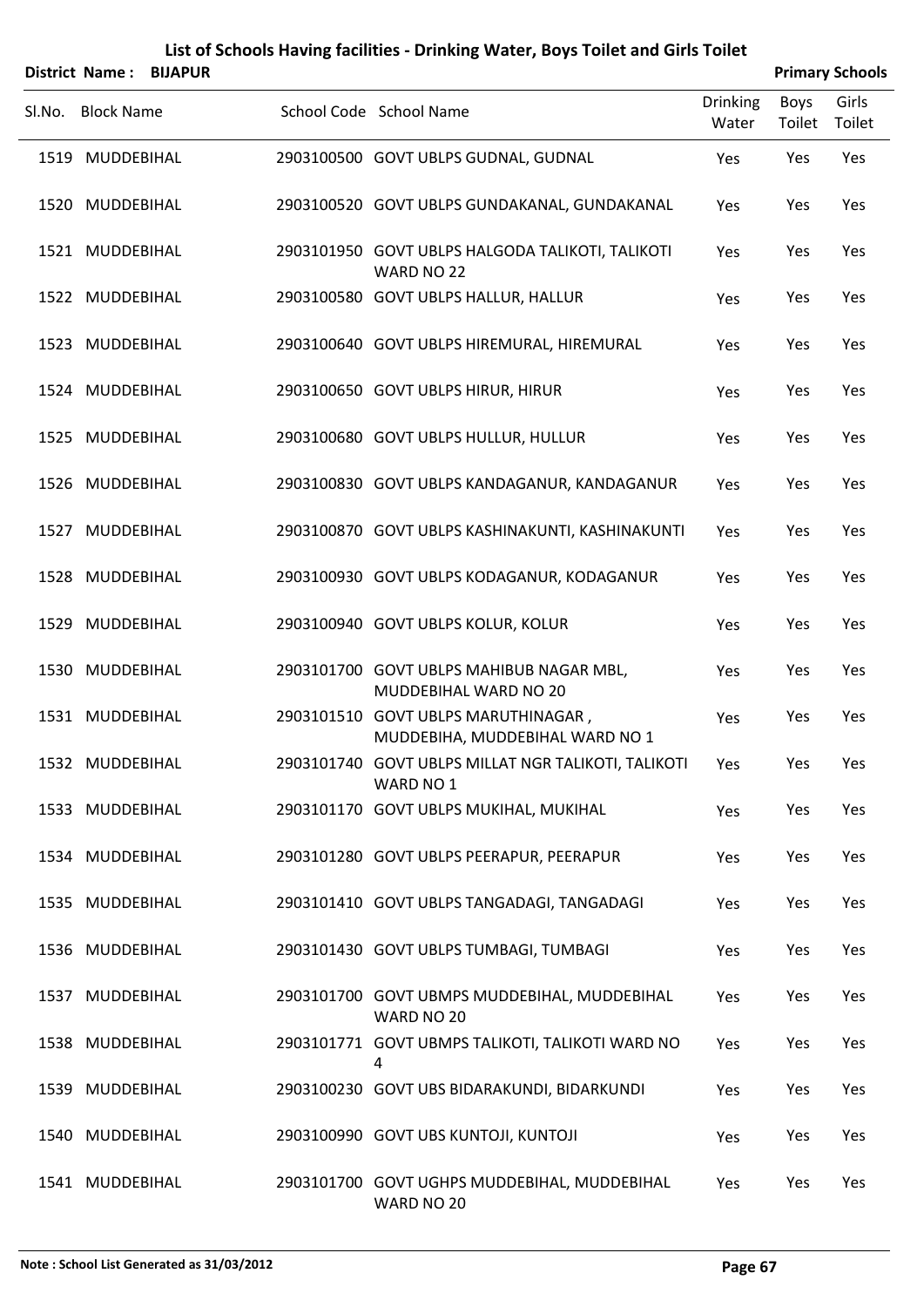|        | <b>District Name:</b> | <b>BIJAPUR</b> |                                                                           |                          |                | <b>Primary Schools</b> |
|--------|-----------------------|----------------|---------------------------------------------------------------------------|--------------------------|----------------|------------------------|
| SI.No. | <b>Block Name</b>     |                | School Code School Name                                                   | <b>Drinking</b><br>Water | Boys<br>Toilet | Girls<br>Toilet        |
|        | 1542 MUDDEBIHAL       |                | 2903101791 GOVT UGS TALIKOTI, TALIKOTI WARD NO 6                          | Yes                      | Yes            | Yes                    |
|        | 1543 MUDDEBIHAL       |                | 2903100590 GOVT ULPS HANDRAGALL, HANDARGALL                               | Yes                      | Yes            | Yes                    |
|        | 1544 MUDDEBIHAL       |                | 2903101580 GOVT ULPS P.K.NAGAR MUDDEBIHAL,<br><b>MUDDEBIHAL WARD NO 8</b> | Yes                      | Yes            | Yes                    |
|        | 1545 MUDDEBIHAL       |                | 2903100020 GOVT. HPS ADVIHULAGABAL,<br>ADVIHULAGABAL                      | Yes                      | Yes            | Yes                    |
|        | 1546 SINDAGI          |                | 2903120120 GOVT HP KBS BABALESHWAR, BABALESWAR                            | Yes                      | Yes            | Yes                    |
|        | 1547 SINDAGI          |                | 2903120410 GOVT HP KGS DEVANAGAON, DEVANAGAON                             | Yes                      | Yes            | Yes                    |
|        | 1548 SINDAGI          |                | 2903120690 GOVT HPS INGALGI, INGALAGI                                     | Yes                      | Yes            | Yes                    |
|        | 1549 SINDAGI          |                | 2903120060 GOVT HPS AMBALANUR, AMBALANUR                                  | Yes                      | Yes            | Yes                    |
|        | 1550 SINDAGI          |                | 2903120240 GOVT HPS BINJALBHAVI, BINJALBHAVI                              | Yes                      | Yes            | Yes                    |
|        | 1551 SINDAGI          |                | 2903120280 GOVT HPS BOMMANAJOGI, BOMMANJOGI                               | Yes                      | Yes            | Yes                    |
|        | 1552 SINDAGI          |                | 2903120330 GOVT HPS BYADAGIHAL, BYADAGIHAL                                | Yes                      | Yes            | Yes                    |
|        | 1553 SINDAGI          |                | 2903120380 GOVT HPS CHATTARKI, CHATTARKI                                  | Yes                      | Yes            | Yes                    |
|        | 1554 SINDAGI          |                | 2903120460 GOVT HPS GABASAVALGI, GABASAVALGI                              | Yes                      | Yes            | Yes                    |
|        | 1555 SINDAGI          |                | 2903120480 GOVT HPS GANIHAR, GANIHAR                                      | Yes                      | Yes            | Yes                    |
|        | 1556 SINDAGI          |                | 2903120530 GOVT HPS GUNDAGI, GUNDAGI                                      | Yes                      | Yes            | Yes                    |
|        | 1557 SINDAGI          |                | 2903120550 GOVT HPS HACHYAL, HACHYAL                                      | Yes                      | Yes            | Yes                    |
|        | 1558 SINDAGI          |                | 2903120610 GOVT HPS HARANAL, HARANAL                                      | Yes                      | Yes            | Yes                    |
|        | 1559 SINDAGI          |                | 2903120630 GOVT HPS HIKKANAGUTTI, HIKKANAGUTTI                            | Yes                      | Yes            | Yes                    |
|        | 1560 SINDAGI          |                | 2903120650 GOVT HPS HONNALLI, HONNALLI                                    | Yes                      | Yes            | Yes                    |
|        | 1561 SINDAGI          |                | 2903120680 GOVT HPS IBRAHIMPUR, IBRAHIMPUR                                | Yes                      | Yes            | Yes                    |
|        | 1562 SINDAGI          |                | 2903120710 GOVT HPS JALAWAD, JALAWAD                                      | Yes                      | Yes            | Yes                    |
|        | 1563 SINDAGI          |                | 2903120810 GOVT HPS KANNOLLI, KANNOLLI                                    | Yes                      | Yes            | Yes                    |
|        | 1564 SINDAGI          |                | 2903120840 GOVT HPS KERUTAGI, KERUTAGI                                    | Yes                      | Yes            | Yes                    |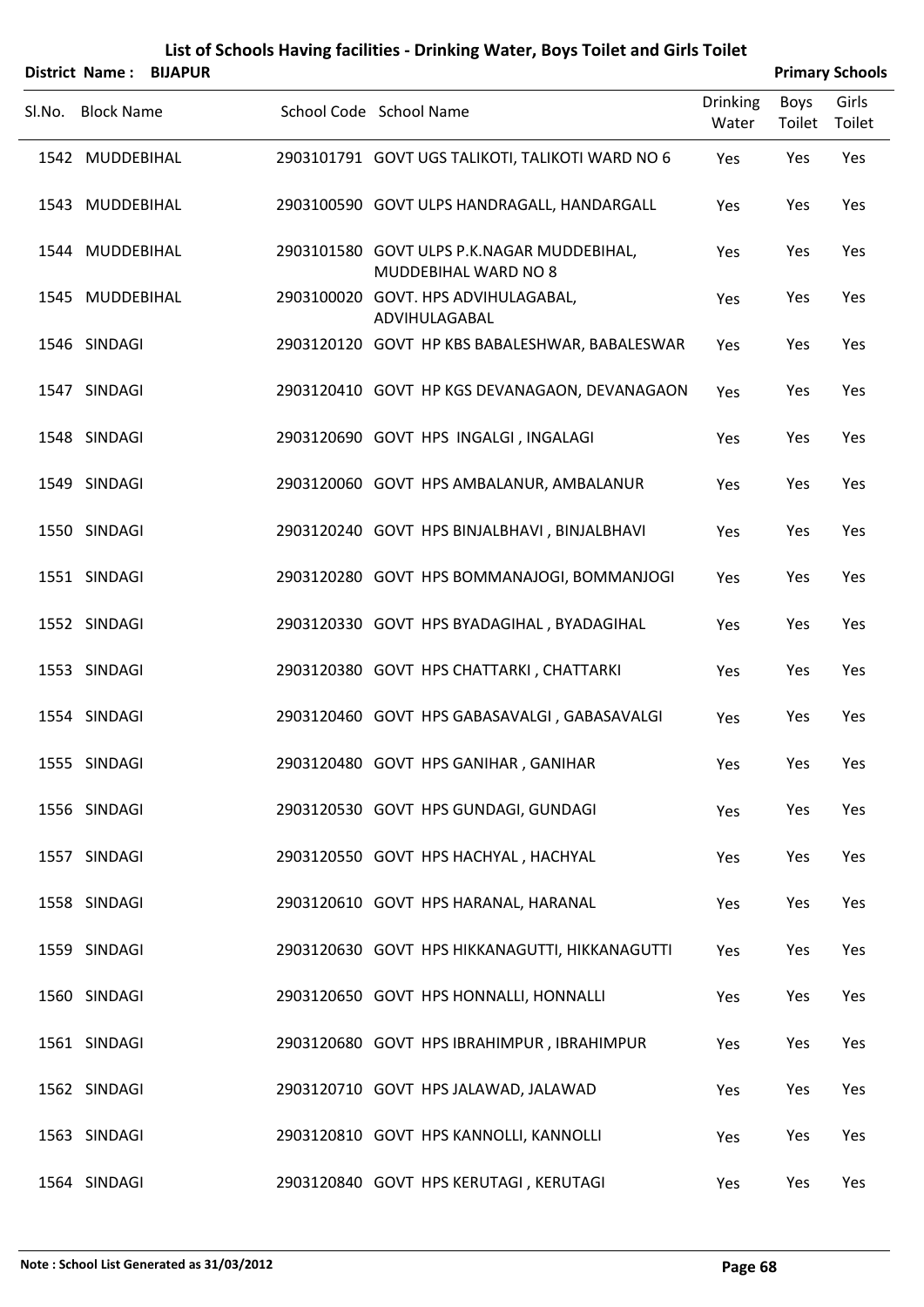|                   | District Name: BIJAPUR |                                                                  |                          |                       | <b>Primary Schools</b> |
|-------------------|------------------------|------------------------------------------------------------------|--------------------------|-----------------------|------------------------|
| Sl.No. Block Name |                        | School Code School Name                                          | <b>Drinking</b><br>Water | <b>Boys</b><br>Toilet | Girls<br>Toilet        |
| 1565 SINDAGI      |                        | 2903120640 GOVT KBHPS HITTINAHALLI, HITTINAHALLI                 | Yes                      | Yes                   | Yes                    |
| 1566 SINDAGI      |                        | 2903120760 GOVT KBHPS KADRAPUR LT, KADARPUR                      | Yes                      | Yes                   | Yes                    |
| 1567 SINDAGI      |                        | 2903120820 GOVT KBHPS KARAVINAL, KARAVINAL                       | Yes                      | Yes                   | Yes                    |
| 1568 SINDAGI      |                        | 2903120800 GOVT KBLPS KANNAGUDDIHAL,<br>KANNAGUDIHAL             | Yes                      | Yes                   | Yes                    |
| 1569 SINDAGI      |                        | 2903120790 GOVT KG HPS KALAKERI, KALKERI                         | Yes                      | Yes                   | Yes                    |
| 1570 SINDAGI      |                        | 2903120600 GOVT LPS HANDIGANUR L T, HANDIGANUR                   | Yes                      | Yes                   | Yes                    |
| 1571 SINDAGI      |                        | 2903120870 GOVT LPS HOSA BADAVANI KHANAPUR,<br><b>KHANPUR</b>    | Yes                      | Yes                   | Yes                    |
| 1572 SINDAGI      |                        | 2903120660 GOVT UB HPS HUNSHYAL, HUNSHYAL                        | Yes                      | Yes                   | Yes                    |
| 1573 SINDAGI      |                        | 2903120170 GOVT UB LPS BANNIHATTI P T, BANNIHATTI<br>(PT)        | Yes                      | Yes                   | Yes                    |
| 1574 SINDAGI      |                        | 2903120730 GOVT UB LPS KADANI, KADANI                            | Yes                      | Yes                   | Yes                    |
| 1575 SINDAGI      |                        | 2903121660 GOVT ADARSHA VIDYALAYA SINDAGI,<br>SINDAGI WARD NO 20 | Yes                      | Yes                   | Yes                    |
| 1576 SINDAGI      |                        | 2903120360 GOVT HP KBS CHANDAKAVATHE,<br>CHANDKAVATHE            | Yes                      | Yes                   | Yes                    |
| 1577 SINDAGI      |                        | 2903120420 GOVT HP KBS DEVAR HIPPARGI,<br>DEVARHIPPARGI.         | Yes                      | Yes                   | Yes                    |
| 1578 SINDAGI      |                        | 2903120410 GOVT HP UBS DEVANAGAON, DEVANAGAON                    | Yes                      | Yes                   | Yes                    |
| 1579 SINDAGI      |                        | 2903120710 GOVT HPKGS JALAWAD(MCS), JALAWAD                      | Yes                      | Yes                   | Yes                    |
| 1580 SINDAGI      |                        | 2903120810 GOVT HPKGS KANNOLLI, KANNOLLI                         | Yes                      | Yes                   | Yes                    |
| 1581 SINDAGI      |                        | 2903120620 GOVT HPS CHIKKHAVALGI, HAVALGI                        | Yes                      | Yes                   | Yes                    |

| 1583 | SINDAGI      | 2903120570 GOVT HPS HALGUNDAKANAL,<br>HALEGUNDAKNAL | Yes | Yes | Yes |
|------|--------------|-----------------------------------------------------|-----|-----|-----|
| 1584 | SINDAGI      | 2903120580 GOVT HPS HANCHALI, HANCHALI              | Yes | Yes | Yes |
|      | 1585 SINDAGI | 2903120590 GOVT HPS HANCHINAL, HANCHINAL            | Yes | Yes | Yes |
|      | 1586 SINDAGI | 2903120660 GOVT HPS HUNSHYAL, HUNSHYAL              | Yes | Yes | Yes |
| 1587 | SINDAGI      | 2903120770 GOVT HPS KAKKALAMELI, KAKKALAMELI        | Yes | Yes | Yes |

1582 SINDAGI 2903120440 GOVT HPS DEVOOR LT 2 , DEVOOR Yes Yes Yes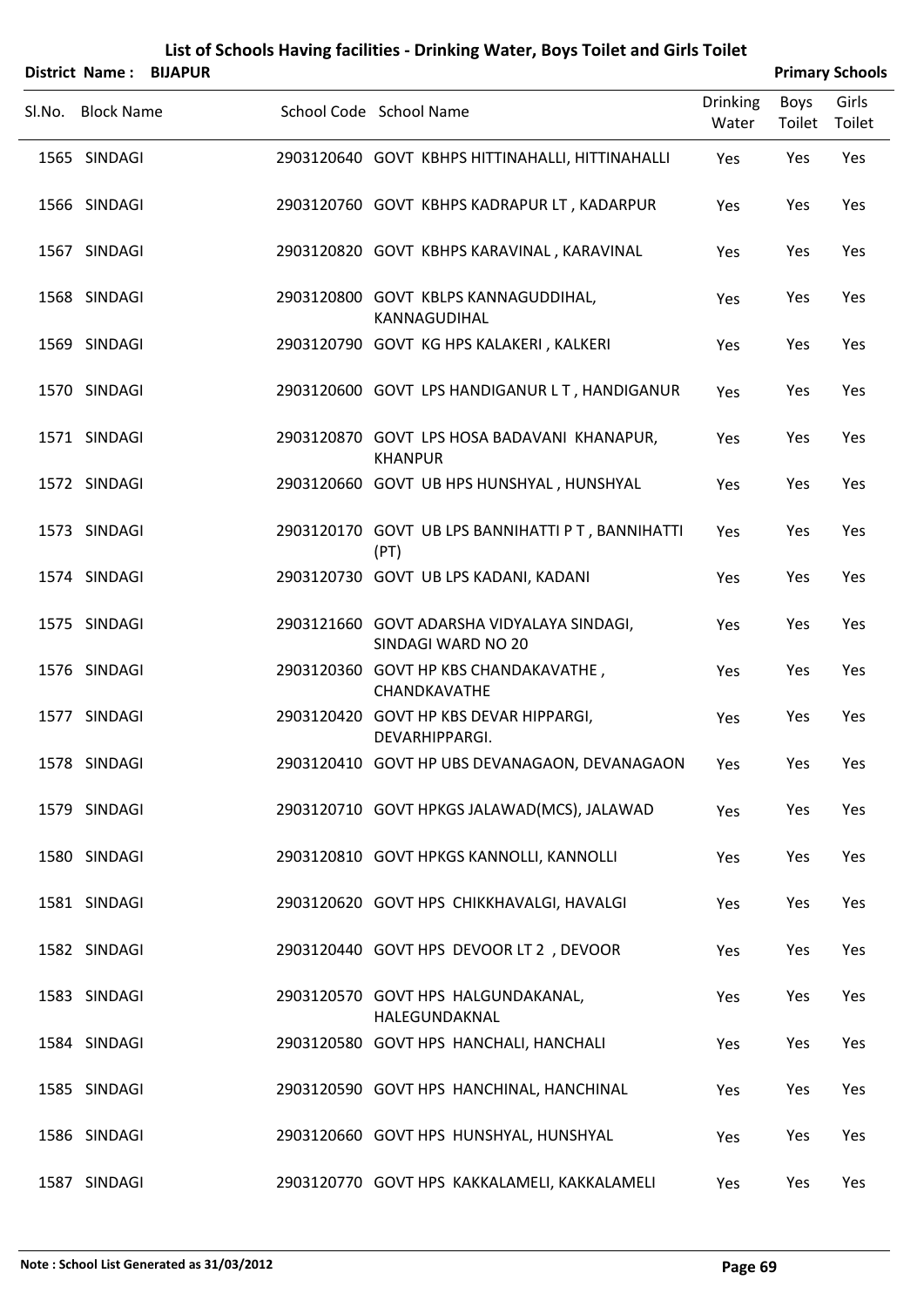|        | <b>District Name: BIJAPUR</b> |  |                                                               |                          |                | <b>Primary Schools</b> |
|--------|-------------------------------|--|---------------------------------------------------------------|--------------------------|----------------|------------------------|
| SI.No. | <b>Block Name</b>             |  | School Code School Name                                       | <b>Drinking</b><br>Water | Boys<br>Toilet | Girls<br>Toilet        |
|        | 1588 SINDAGI                  |  | 2903121170 GOVT HPS RAMAPUR PA, RAMPUR (PA)                   | Yes                      | Yes            | Yes                    |
|        | 1589 SINDAGI                  |  | 2903120010 GOVT HPS AHERI, AHERI                              | Yes                      | Yes            | Yes                    |
|        | 1590 SINDAGI                  |  | 2903120030 GOVT HPS ALAGUR, ALAGUR                            | Yes                      | Yes            | Yes                    |
|        | 1591 SINDAGI                  |  | 2903120020 GOVT HPS ALAHALLI, ALAHALLI                        | Yes                      | Yes            | Yes                    |
|        | 1592 SINDAGI                  |  | 2903120050 GOVT HPS ALMEL H K, ALMEL                          | Yes                      | Yes            | Yes                    |
|        | 1593 SINDAGI                  |  | 2903120090 GOVT HPS ASANGIHAL, ASANGIHAL                      | Yes                      | Yes            | Yes                    |
|        | 1594 SINDAGI                  |  | 2903120100 GOVT HPS ASANTAPUR, ASANTAPUR                      | Yes                      | Yes            | Yes                    |
|        | 1595 SINDAGI                  |  | 2903120230 GOVT HPS B B INGALGI, B B INGALGI                  | Yes                      | Yes            | Yes                    |
|        | 1596 SINDAGI                  |  | 2903120130 GOVT HPS BAGALUR, BAGALUR                          | Yes                      | Yes            | Yes                    |
|        | 1597 SINDAGI                  |  | 2903120210 GOVT HPS BANKALAGI, BHANKALGI                      | Yes                      | Yes            | Yes                    |
|        | 1598 SINDAGI                  |  | 2903120170 GOVT HPS BANNIHATTI P T, BANNIHATTI (PT)           | Yes                      | Yes            | Yes                    |
|        | 1599 SINDAGI                  |  | 2903120220 GOVT HPS BANTNUR, BANTNUR                          | Yes                      | Yes            | Yes                    |
|        | 1600 SINDAGI                  |  | 2903120190 GOVT HPS BEKINAL, BEKINAL                          | Yes                      | Yes            | Yes                    |
|        | 1601 SINDAGI                  |  | 2903120270 GOVT HPS BOMMANAHALLI,<br><b>BOMMANAHALLI</b>      | Yes                      | Yes            | Yes                    |
|        | 1602 SINDAGI                  |  | 2903120280 GOVT HPS BOMMANAJOGILT 1,<br><b>BOMMANJOGI</b>     | Yes                      | Yes            | Yes                    |
|        | 1603 SINDAGI                  |  | 2903120320 GOVT HPS BUDHIHAL PT, BUDIHAL (PT)                 | Yes                      | Yes            | Yes                    |
|        | 1604 SINDAGI                  |  | 2903120300 GOVT HPS BUDIHAL DON, BUDIHAL DON                  | Yes                      | Yes            | Yes                    |
|        | 1605 SINDAGI                  |  | 2903120400 GOVT HPS DAMBAL LT, DAMBAL                         | Yes                      | Yes            | Yes                    |
|        | 1606 SINDAGI                  |  | 2903120140 GOVT HPS DASANAGADDI BALAGANU,<br><b>BALAGANUR</b> | Yes                      | Yes            | Yes                    |
|        | 1607 SINDAGI                  |  | 2903120410 GOVT HPS DEVANAGAON, DEVANAGAON                    | Yes                      | Yes            | Yes                    |
|        | 1608 SINDAGI                  |  | 2903120430 GOVT HPS DEVARNAVADGI, DEVARNAVADGI                | Yes                      | Yes            | Yes                    |
|        | 1609 SINDAGI                  |  | 2903120440 GOVT HPS DEVOOR, DEVOOR                            | Yes                      | Yes            | Yes                    |
|        | 1610 SINDAGI                  |  | 2903120440 GOVT HPS DEVOOR LT 1, DEVOOR                       | Yes                      | Yes            | Yes                    |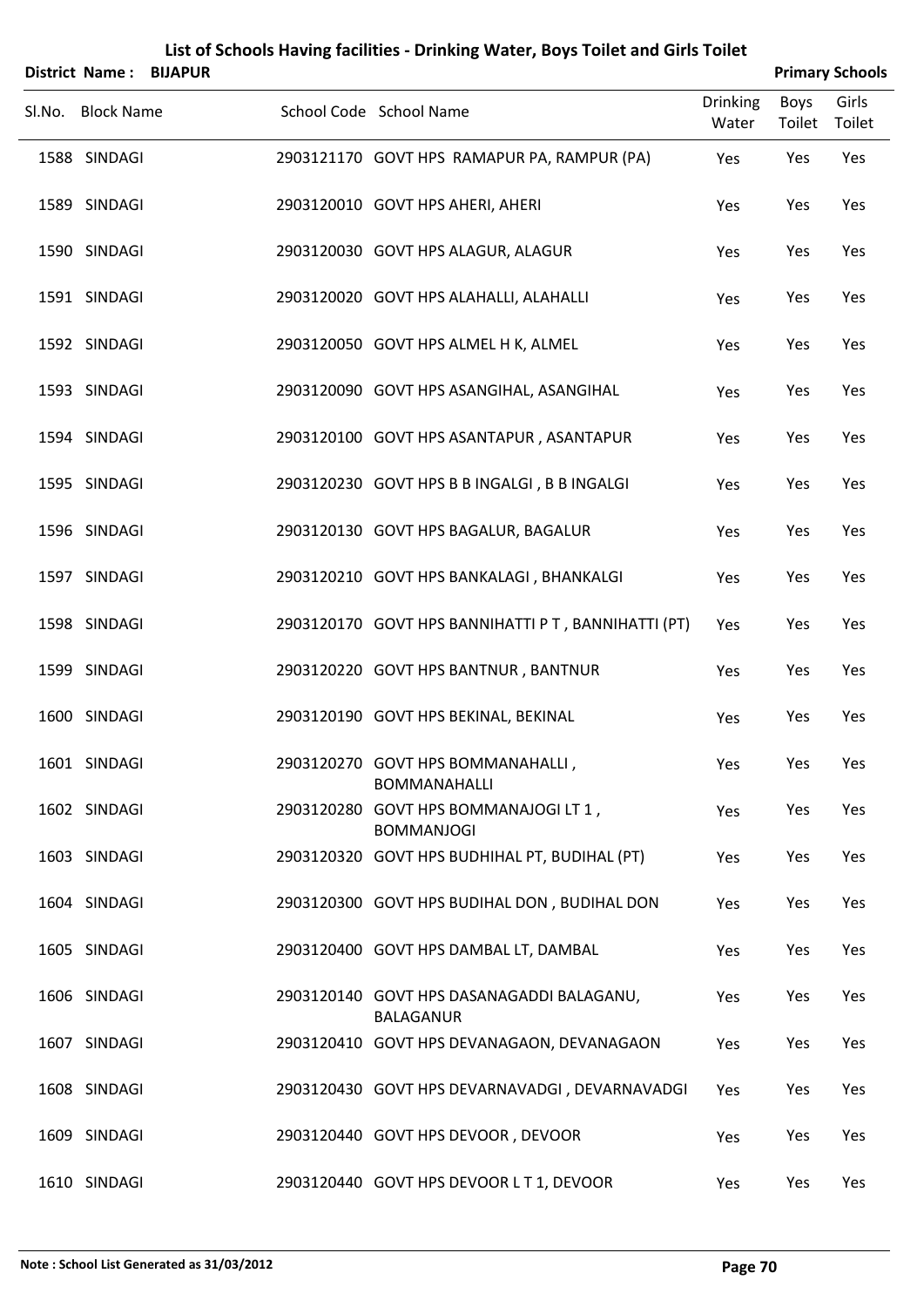|        | <b>District Name:</b> | <b>BIJAPUR</b> |                                                                |                          |                       | <b>Primary Schools</b> |
|--------|-----------------------|----------------|----------------------------------------------------------------|--------------------------|-----------------------|------------------------|
| Sl.No. | <b>Block Name</b>     |                | School Code School Name                                        | <b>Drinking</b><br>Water | Boys<br>Toilet Toilet | Girls                  |
|        | 1611 SINDAGI          |                | 2903120470 GOVT HPS GANGANAHALLI, GANGANAHALLI                 | Yes                      | Yes                   | Yes                    |
|        | 1612 SINDAGI          |                | 2903121530 GOVT HPS GOLUR TOT, SINDAGI WARD NO 7               | Yes                      | Yes                   | Yes                    |
|        | 1613 SINDAGI          |                | 2903120520 GOVT HPS GUDDALLI, GUDDALLI                         | Yes                      | Yes                   | Yes                    |
|        | 1614 SINDAGI          |                | 2903120600 GOVT HPS HANDIGANUR, HANDIGANUR                     | Yes                      | Yes                   | Yes                    |
|        | 1615 SINDAGI          |                | 2903120670 GOVT HPS HUVINAHALLI, HUVINAHALLI                   | Yes                      | Yes                   | Yes                    |
|        | 1616 SINDAGI          |                | 2903120700 GOVT HPS JALAPUR, JALPUR                            | Yes                      | Yes                   | Yes                    |
|        | 1617 SINDAGI          |                | 2903120710 GOVT HPS JALAWAD LT 1, JALAWAD                      | Yes                      | Yes                   | Yes                    |
|        | 1618 SINDAGI          |                | 2903120730 GOVT HPS KADANI, KADANI                             | Yes                      | Yes                   | Yes                    |
|        | 1619 SINDAGI          |                | 2903120750 GOVT HPS KADLEWAD P C, KADLEWAD (PCK)               | Yes                      | Yes                   | Yes                    |
|        | 1620 SINDAGI          |                | 2903120770 GOVT HPS KAKKALA MELI LT, KAKKALAMELI               | Yes                      | Yes                   | Yes                    |
|        | 1621 SINDAGI          |                | 2903120780 GOVT HPS KALAHALLI, KALAHALLI                       | Yes                      | Yes                   | Yes                    |
|        | 1622 SINDAGI          |                | 2903121490 GOVT HPS KANADAS BADAVNE S, SINDAGI<br>WARD NO 3    | Yes                      | Yes                   | Yes                    |
|        | 1623 SINDAGI          |                | 2903120880 GOVT HPS KANTIHALL VASTI KOK,<br><b>KOKATANUR</b>   | Yes                      | Yes                   | Yes                    |
|        | 1624 SINDAGI          |                | 2903120840 GOVT HPS KERUTAGI LT, KERUTAGI                      | Yes                      | Yes                   | Yes                    |
|        | 1625 SINDAGI          |                | 2903120860 GOVT HPS KHAINUR, KHAINUR                           | Yes                      | Yes                   | Yes                    |
|        | 1626 SINDAGI          |                | 2903120880 GOVT HPS KOKATANUR LT, KOKATANUR                    | Yes                      | Yes                   | Yes                    |
|        | 1627 SINDAGI          |                | 2903120880 GOVT HPS KOKATANUR, KOKATANUR                       | Yes                      | Yes                   | Yes                    |
|        | 1628 SINDAGI          |                | 2903120890 GOVT HPS KONDAGULI HOSUR, KONDAGULI                 | Yes                      | Yes                   | Yes                    |
|        | 1629 SINDAGI          |                | 2903120900 GOVT HPS KORAHALLI, KORAHALLI                       | Yes                      | Yes                   | Yes                    |
|        | 1630 SINDAGI          |                | 2903120950 GOVT HPS KURABATHALLI, KURABATHALLI                 | Yes                      | Yes                   | Yes                    |
|        | 1631 SINDAGI          |                | 2903121490 GOVT HPS LAKKAMMAGUDI SINDAGI,<br>SINDAGI WARD NO 3 | Yes                      | Yes                   | Yes                    |
|        | 1632 SINDAGI          |                | 2903120960 GOVT HPS MADABAL, MADABAL                           | Yes                      | Yes                   | Yes                    |
|        | 1633 SINDAGI          |                | 2903120970 GOVT HPS MADANAHALLI, MADANAHALLI                   | Yes                      | Yes                   | Yes                    |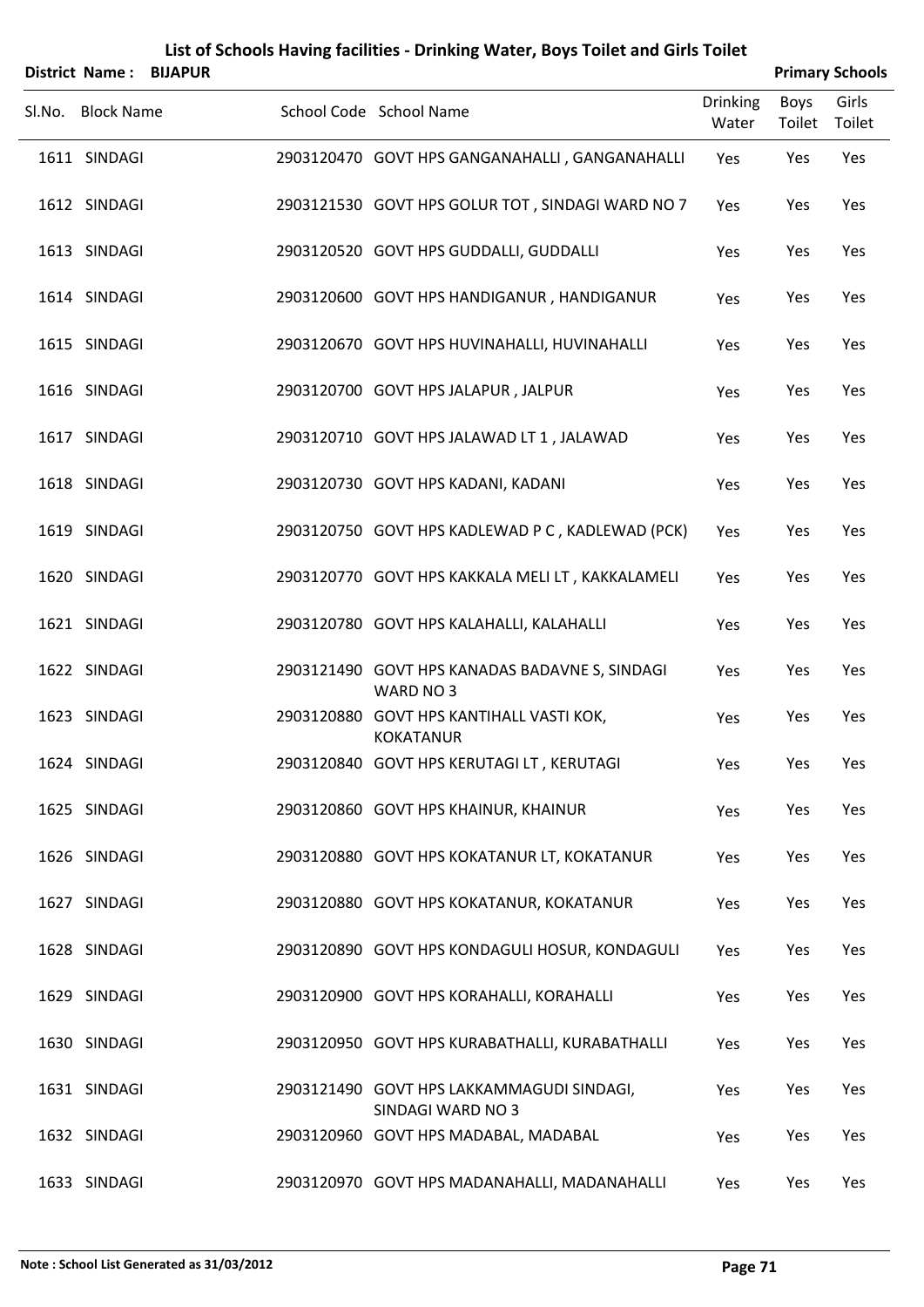|        | District Name:    | <b>BIJAPUR</b> |                                                              |                          |                | <b>Primary Schools</b> |
|--------|-------------------|----------------|--------------------------------------------------------------|--------------------------|----------------|------------------------|
| Sl.No. | <b>Block Name</b> |                | School Code School Name                                      | <b>Drinking</b><br>Water | Boys<br>Toilet | Girls<br>Toilet        |
|        | 1634 SINDAGI      |                | 2903120990 GOVT HPS MALAGHAN, MALAGHAN                       | Yes                      | Yes            | Yes                    |
|        | 1635 SINDAGI      |                | 2903121020 GOVT HPS MANUR, MANUR                             | Yes                      | Yes            | Yes                    |
|        | 1636 SINDAGI      |                | 2903121030 GOVT HPS MORATAGI CAMP, MORATGI                   | Yes                      | Yes            | Yes                    |
|        | 1637 SINDAGI      |                | 2903121040 GOVT HPS MULASAVALAGI, MULASAVALGI                | Yes                      | Yes            | Yes                    |
|        | 1638 SINDAGI      |                | 2903121100 GOVT HPS NANDAGERI, NANDAGERI                     | Yes                      | Yes            | Yes                    |
|        | 1639 SINDAGI      |                | 2903121120 GOVT HPS NIVALAKHED, NIVALKHED                    | Yes                      | Yes            | Yes                    |
|        | 1640 SINDAGI      |                | 2903121200 GOVT HPS SALADAHALLI, SALADAHALLI                 | Yes                      | Yes            | Yes                    |
|        | 1641 SINDAGI      |                | 2903121240 GOVT HPS SHIRASAGI, SIRASAGI                      | Yes                      | Yes            | Yes                    |
|        | 1642 SINDAGI      |                | 2903121280 GOVT HPS SUGATHAN, SUNGATHAN                      | Yes                      | Yes            | Yes                    |
|        | 1643 SINDAGI      |                | 2903121290 GOVT HPS SURAGIHALLI, SURAGIHALLI                 | Yes                      | Yes            | Yes                    |
|        | 1644 SINDAGI      |                | 2903121300 GOVT HPS TARAPUR (OLD), TARAPUR                   | Yes                      | Yes            | Yes                    |
|        | 1645 SINDAGI      |                | 2903121300 GOVT HPS TARAPUR(NEW), TARAPUR                    | Yes                      | Yes            | Yes                    |
|        | 1646 SINDAGI      |                | 2903121310 GOVT HPS TAVARAKHED (OLD), TAVARKHED              | Yes                      | Yes            | Yes                    |
|        | 1647 SINDAGI      |                | 2903121330 GOVT HPS TILAGUL, TILLGUL                         | Yes                      | Yes            | Yes                    |
|        | 1648 SINDAGI      |                | 2903121360 GOVT HPS VIBUTIHALLI, VIBHUTIHALLI                | Yes                      | Yes            | Yes                    |
|        | 1649 SINDAGI      |                | 2903121370 GOVT HPS WANAKIHAL, WANAKIHAL                     | Yes                      | Yes            | Yes                    |
|        | 1650 SINDAGI      |                | 2903121380 GOVT HPS WANDAL, WANDAL                           | Yes                      | Yes            | Yes                    |
|        | 1651 SINDAGI      |                | 2903121390 GOVT HPS WARAKANAHALLI,<br>WARAKNAHALLI           | Yes                      | Yes            | Yes                    |
|        | 1652 SINDAGI      |                | 2903121410 GOVT HPS YANKANCHI, YANKANCHI                     | Yes                      | Yes            | Yes                    |
|        | 1653 SINDAGI      |                | 2903121420 GOVT HPS YARAGAL (BK), YARAGAL (BK)               | Yes                      | Yes            | Yes                    |
|        | 1654 SINDAGI      |                | 2903120420 GOVT HPUBS H. NAGAR D. HIPPARA,<br>DEVARHIPPARGI. | Yes                      | Yes            | Yes                    |
|        | 1655 SINDAGI      |                | 2903120910 GOVT HPUBS KORWAR, KORWAR                         | Yes                      | Yes            | Yes                    |
|        | 1656 SINDAGI      |                | 2903120870 GOVT KB HPS KHANAPUR, KHANPUR                     | Yes                      | Yes            | Yes                    |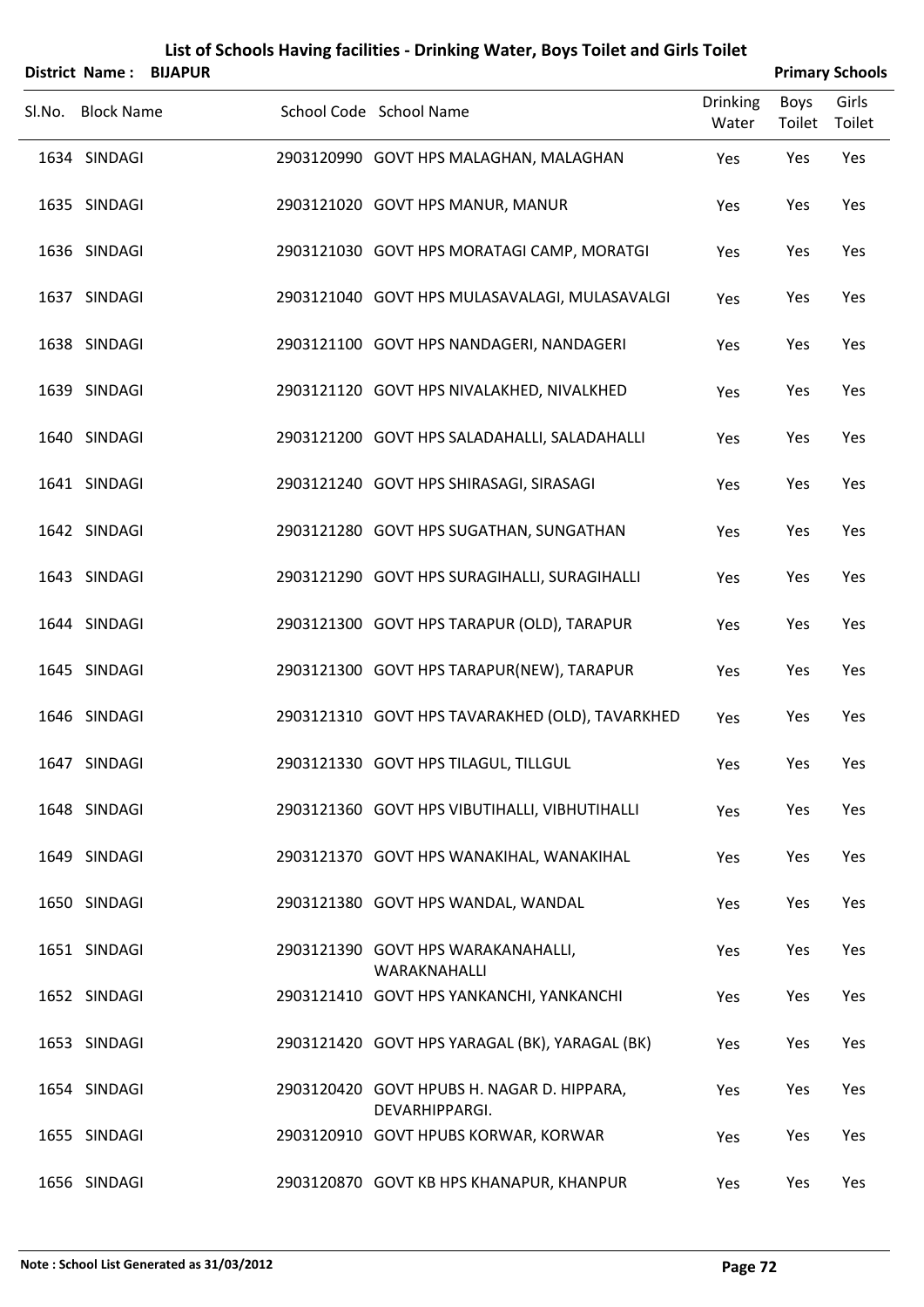|        |                   | District Name: BIJAPUR |                                                                |                          |                | <b>Primary Schools</b> |
|--------|-------------------|------------------------|----------------------------------------------------------------|--------------------------|----------------|------------------------|
| Sl.No. | <b>Block Name</b> |                        | School Code School Name                                        | <b>Drinking</b><br>Water | Boys<br>Toilet | Girls<br>Toilet        |
|        | 1657 SINDAGI      |                        | 2903120930 GOVT KB HPS KUMASAGI, KUMASAGI                      | Yes                      | Yes            | Yes                    |
|        | 1658 SINDAGI      |                        | 2903120510 GOVT KBHPS GUBBEWAD, GUBBEWAD                       | Yes                      | Yes            | Yes                    |
|        | 1659 SINDAGI      |                        | 2903120560 GOVT KBHPS HADIGINAL;, HADAGINAL                    | Yes                      | Yes            | Yes                    |
|        | 1660 SINDAGI      |                        | 2903120080 GOVT KBHPS ANTARAGANGI, ANTARAGANGI                 | Yes                      | Yes            | Yes                    |
|        | 1661 SINDAGI      |                        | 2903120150 GOVT KBHPS BANDAL, BANDAL                           | Yes                      | Yes            | Yes                    |
|        | 1662 SINDAGI      |                        | 2903120160 GOVT KBHPS BANNIHATTI P A, BANNIHATTI<br>(PA)       | Yes                      | Yes            | Yes                    |
|        | 1663 SINDAGI      |                        | 2903120180 GOVT KBHPS BASTIHAL, BASTIHAL                       | Yes                      | Yes            | Yes                    |
|        | 1664 SINDAGI      |                        | 2903120200 GOVT KBHPS BENAKOTAGI LT, BENAKOTAGI                | Yes                      | Yes            | Yes                    |
|        | 1665 SINDAGI      |                        | 2903120200 GOVT KBHPS BENAKOTAGI, BENAKOTAGI                   | Yes                      | Yes            | Yes                    |
|        | 1666 SINDAGI      |                        | 2903120290 GOVT KBHPS BORAGI, BORAGI                           | Yes                      | Yes            | Yes                    |
|        | 1667 SINDAGI      |                        | 2903120260 GOVT KBHPS BRAHAMMADEVANMADU,<br>BRAHMMDEVANAMADU   | Yes                      | Yes            | Yes                    |
|        | 1668 SINDAGI      |                        | 2903120310 GOVT KBHPS BUDIHAL P H, BUDIHAL (PH)                | Yes                      | Yes            | Yes                    |
|        | 1669 SINDAGI      |                        | 2903120340 GOVT KBHPS BYAKOD, BYAKOD                           | Yes                      | Yes            | Yes                    |
|        | 1670 SINDAGI      |                        | 2903120370 GOVT KBHPS CHATTNALLI, CHATTNALLI                   | Yes                      | Yes            | Yes                    |
|        | 1671 SINDAGI      |                        | 2903120390 GOVT KBHPS CHI KKSINDGI, CHIK SINDGI                | Yes                      | Yes            | Yes                    |
|        | 1672 SINDAGI      |                        | 2903121460 GOVT KBHPS CHIKKA ALLAPUR, CHIKKA<br><b>ALLAPUR</b> | Yes                      | Yes            | Yes                    |
|        | 1673 SINDAGI      |                        | 2903121450 GOVT KBHPS CHIKKRUGI, CHIKKARUGI                    | Yes                      | Yes            | Yes                    |
|        | 1674 SINDAGI      |                        | 2903120450 GOVT KBHPS DHAVALAR, DHAVALAR                       | Yes                      | Yes            | Yes                    |
|        | 1675 SINDAGI      |                        | 2903120500 GOVT KBHPS GORAVAGUNDGI,<br><b>GORAVGUNDGI</b>      | Yes                      | Yes            | Yes                    |
|        | 1676 SINDAGI      |                        | 2903120540 GOVT KBHPS GUTTARGI LT, GUTTARGI                    | Yes                      | Yes            | Yes                    |
|        | 1677 SINDAGI      |                        | 2903120540 GOVT KBHPS GUTTARGI, GUTTARGI                       | Yes                      | Yes            | Yes                    |
|        | 1678 SINDAGI      |                        | 2903120420 GOVT KBHPS H NAGAR D. HIPPARAG,<br>DEVARHIPPARGI.   | Yes                      | Yes            | Yes                    |
|        | 1679 SINDAGI      |                        | 2903120830 GOVT KBHPS KERUR, KERUR                             | Yes                      | Yes            | Yes                    |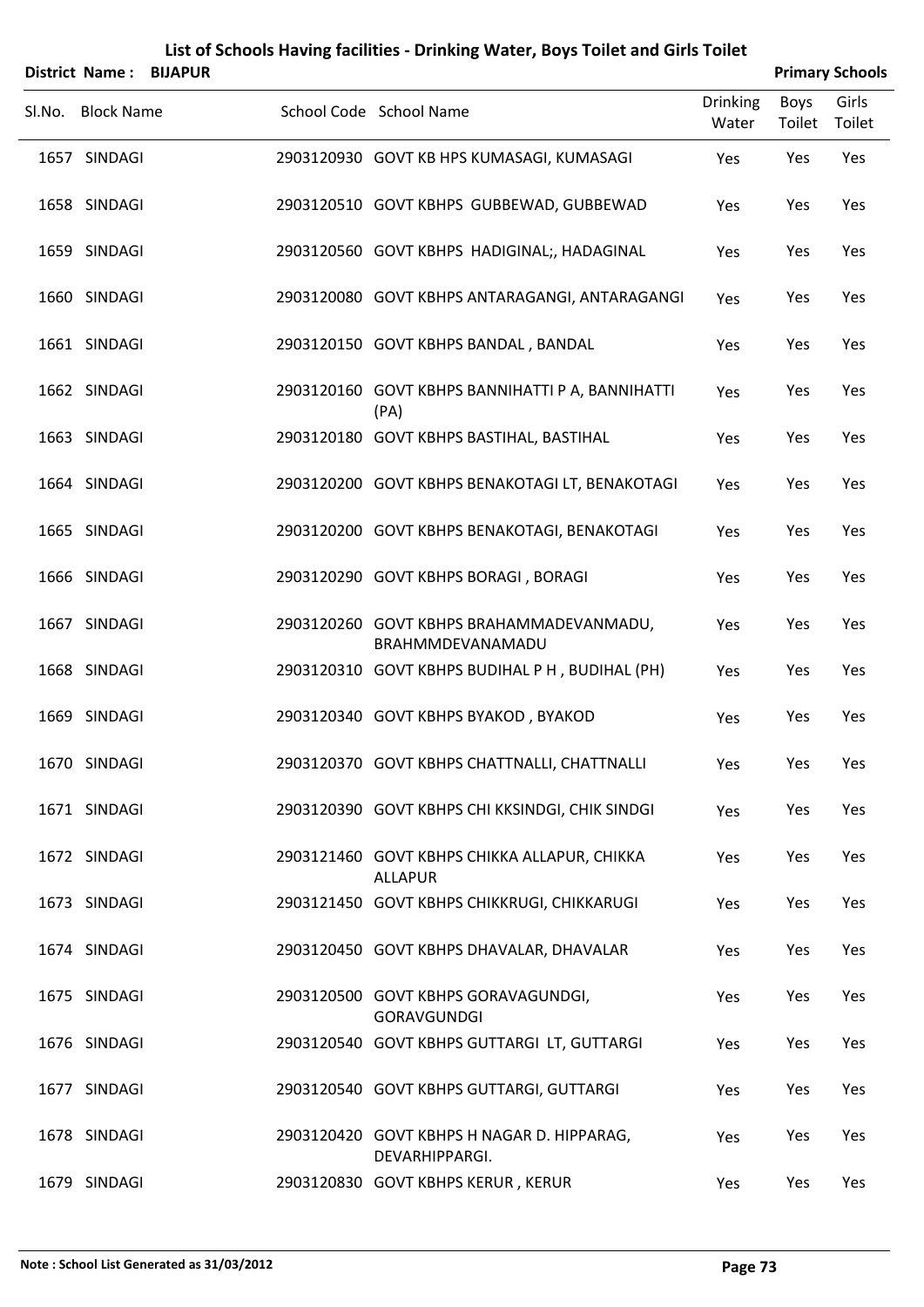| District Name:    | <b>BIJAPUR</b> |                                                                 |                          |                | <b>Primary Schools</b> |
|-------------------|----------------|-----------------------------------------------------------------|--------------------------|----------------|------------------------|
| Sl.No. Block Name |                | School Code School Name                                         | <b>Drinking</b><br>Water | Boys<br>Toilet | Girls<br>Toilet        |
| 1680 SINDAGI      |                | 2903120850 GOVT KBHPS KESARATTI, KESARATTI                      | Yes                      | Yes            | Yes                    |
| 1681 SINDAGI      |                | 2903120910 GOVT KBHPS KORWAR LT 1, KORWAR                       | Yes                      | Yes            | Yes                    |
| 1682 SINDAGI      |                | 2903120920 GOVT KBHPS KUDARAGOND, KUDARGOND                     | Yes                      | Yes            | Yes                    |
| 1683 SINDAGI      |                | 2903120940 GOVT KBHPS KULE KUMATAGI, KULE<br><b>KUMATGI</b>     | Yes                      | Yes            | Yes                    |
| 1684 SINDAGI      |                | 2903120980 GOVT KBHPS MADARI, MADARI                            | Yes                      | Yes            | Yes                    |
| 1685 SINDAGI      |                | 2903121000 GOVT KBHPS MANGALURE, MANGALURE                      | Yes                      | Yes            | Yes                    |
| 1686 SINDAGI      |                | 2903121010 GOVT KBHPS MANNAPUR, MANNAPUR                        | Yes                      | Yes            | Yes                    |
| 1687 SINDAGI      |                | 2903121020 GOVT KBHPS MANUR LT 1, MANUR                         | Yes                      | Yes            | Yes                    |
| 1688 SINDAGI      |                | 2903121040 GOVT KBHPS MULASAVALAGI LT,<br>MULASAVALGI           | Yes                      | Yes            | Yes                    |
| 1689 SINDAGI      |                | 2903121050 GOVT KBHPS MURADI, MURADI                            | Yes                      | Yes            | Yes                    |
| 1690 SINDAGI      |                | 2903121090 GOVT KBHPS NAGARAHALLI, NAGARHALLI                   | Yes                      | Yes            | Yes                    |
| 1691 SINDAGI      |                | 2903121070 GOVT KBHPS NAGAVI BK, NAGAVI BK                      | Yes                      | Yes            | Yes                    |
| 1692 SINDAGI      |                | 2903121110 GOVT KBHPS NEERALAGI, NEERALGI                       | Yes                      | Yes            | Yes                    |
| 1693 SINDAGI      |                | 2903121620 GOVT KBHPS NO 1 SINDGI, SINDAGI WARD<br><b>NO 16</b> | Yes                      | Yes            | Yes                    |
| 1694 SINDAGI      |                | 2903121470 GOVT KBHPS NO 4 SINDAGI, SINDAGI WARD<br><b>NO1</b>  | Yes                      | Yes            | Yes                    |
| 1695 SINDAGI      |                | 2903121130 GOVT KBHPS OTIHAL, OTIHAL                            | Yes                      | Yes            | Yes                    |
| 1696 SINDAGI      |                | 2903121140 GOVT KBHPS PADAGANUR LT, PADAGANUR                   | Yes                      | Yes            | Yes                    |
| 1697 SINDAGI      |                | 2903121140 GOVT KBHPS PADAGANUR, PADAGANUR                      | Yes                      | Yes            | Yes                    |
| 1698 SINDAGI      |                | 2903121150 GOVT KBHPS PURADAL, PURADAL                          | Yes                      | Yes            | Yes                    |
| 1699 SINDAGI      |                | 2903121160 GOVT KBHPS RAMANAHALLI, RAMANAHALLI                  | Yes                      | Yes            | Yes                    |
| 1700 SINDAGI      |                | 2903121170 GOVT KBHPS RAMAPUR UKP, RAMPUR (PA)                  | Yes                      | Yes            | Yes                    |
| 1701 SINDAGI      |                | 2903121170 GOVT KBHPS RAMPUR PA LT, RAMPUR (PA)                 | Yes                      | Yes            | Yes                    |
| 1702 SINDAGI      |                | 2903121210 GOVT KBHPS SASABAL, SASABAL                          | Yes                      | Yes            | Yes                    |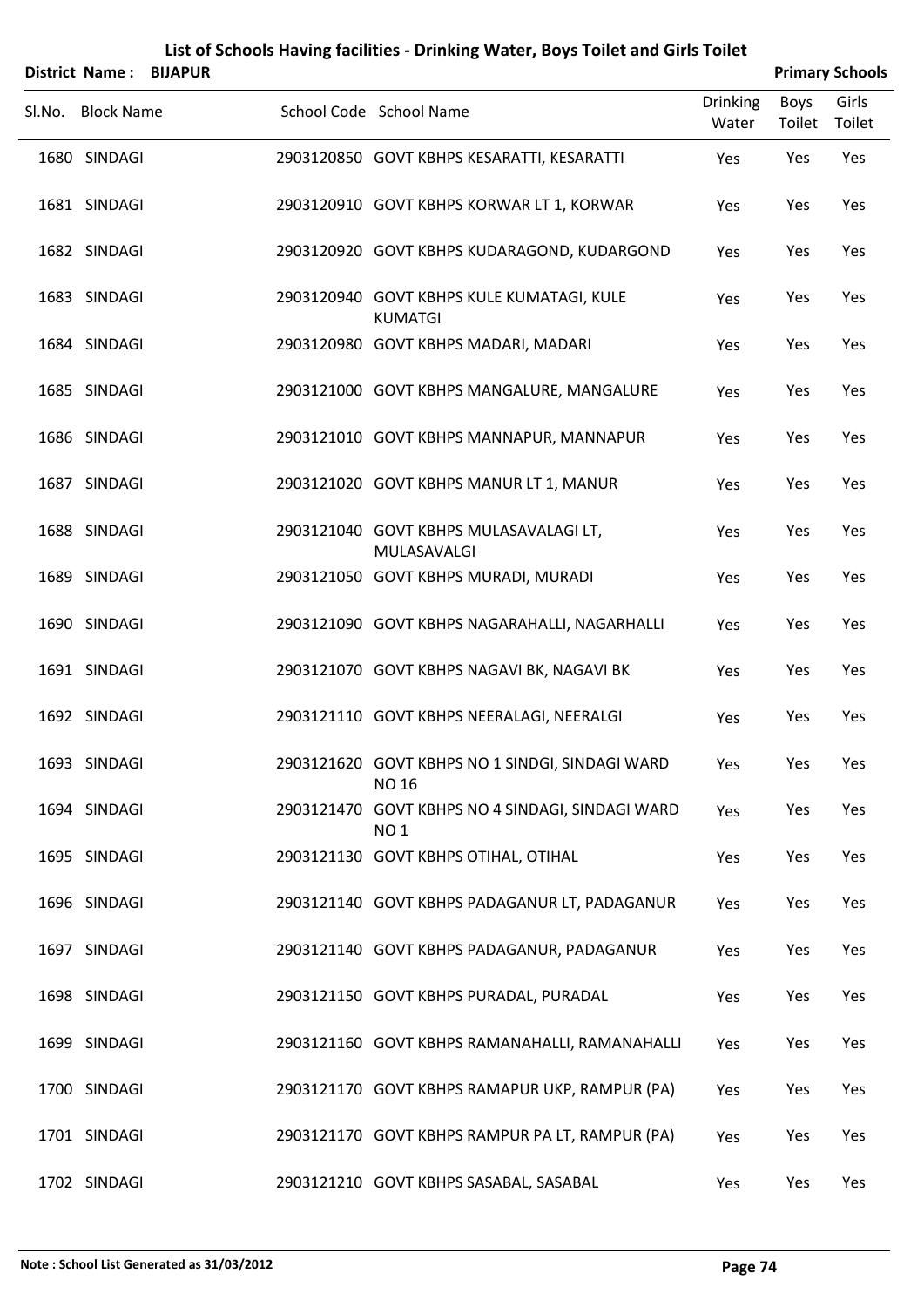| District Name:    | <b>BIJAPUR</b> |                                                                  |                          |                | <b>Primary Schools</b> |
|-------------------|----------------|------------------------------------------------------------------|--------------------------|----------------|------------------------|
| Sl.No. Block Name |                | School Code School Name                                          | <b>Drinking</b><br>Water | Boys<br>Toilet | Girls<br>Toilet        |
| 1703 SINDAGI      |                | 2903121260 GOVT KBHPS SOMAJAL, SOMAJAL                           | Yes                      | Yes            | Yes                    |
| 1704 SINDAGI      |                | 2903121270 GOVT KBHPS SOMAPUR, SOMAPUR                           | Yes                      | Yes            | Yes                    |
| 1705 SINDAGI      |                | 2903121400 GOVT KBHPS YALAGOD, YALAGOD                           | Yes                      | Yes            | Yes                    |
| 1706 SINDAGI      |                | 2903121430 GOVT KBHPS YARAGAL (KD), YARAGAL (KD)                 | Yes                      | Yes            | Yes                    |
| 1707 SINDAGI      |                | 2903120680 GOVT KBLPS IBRAHIMPUR LT, IBRAHIMPUR                  | Yes                      | Yes            | Yes                    |
| 1708 SINDAGI      |                | 2903120880 GOVT KBLPS JOGUR VASTI, KOKATANUR                     | Yes                      | Yes            | Yes                    |
| 1709 SINDAGI      |                | 2903120790 GOVT KBLPS KALAKERI H.K., KALKERI                     | Yes                      | Yes            | Yes                    |
| 1710 SINDAGI      |                | 2903120870 GOVT KBLPS KHANAPUR TOTA, KHANPUR                     | Yes                      | Yes            | Yes                    |
| 1711 SINDAGI      |                | 2903120910 GOVT KBLPS KORWAR LT 2, KORWAR                        | Yes                      | Yes            | Yes                    |
| 1712 SINDAGI      |                | 2903121060 GOVT KBLPS NAGARALDON, NAGARALDON                     | Yes                      | Yes            | Yes                    |
| 1713 SINDAGI      |                | 2903121070 GOVT KBLPS NAGAVI LT 1, NAGAVI BK                     | Yes                      | Yes            | Yes                    |
| 1714 SINDAGI      |                | 2903121670 GOVT KBLPS NO 2 SINDAGI, SINDAGI WARD<br><b>NO 21</b> | Yes                      | Yes            | Yes                    |
| 1715 SINDAGI      |                | 2903121180 GOVT KBLPS RAMAPUR PT, RAMPUR (PT)                    | Yes                      | Yes            | Yes                    |
| 1716 SINDAGI      |                | 2903121210 GOVT KBLPS SASABAL LT, SASABAL                        | Yes                      | Yes            | Yes                    |
| 1717 SINDAGI      |                | 2903121230 GOVT KBLPS SHAMBEWAD, SHAMBEWAD                       | Yes                      | Yes            | Yes                    |
| 1718 SINDAGI      |                | 2903121320 GOVT KBLPS TONTAPUR, TONTAPUR                         | Yes                      | Yes            | Yes                    |
| 1719 SINDAGI      |                | 2903121400 GOVT KBLPS YALAGOD LT, YALAGOD                        | Yes                      | Yes            | Yes                    |
| 1720 SINDAGI      |                | 2903120490 GOVT KBMPS GOLAGERI, GOLAGERI                         | Yes                      | Yes            | Yes                    |
| 1721 SINDAGI      |                | 2903121610 GOVT KBMPS SINDAGI, SINDAGI WARD NO 15                | Yes                      | Yes            | Yes                    |
| 1722 SINDAGI      |                | 2903120050 GOVT KG HPS ALMEL, ALMEL                              | Yes                      | Yes            | Yes                    |
| 1723 SINDAGI      |                | 2903120422 GOVT KGBV D.HIPPARAGI, DEVARHIPPARGI.                 | Yes                      | Yes            | Yes                    |
| 1724 SINDAGI      |                | 2903120190 GOVT KGHPS BAKINAL, BEKINAL                           | Yes                      | Yes            | Yes                    |
| 1725 SINDAGI      |                | 2903120140 GOVT KGHPS BALAGANUR, BALAGANUR                       | Yes                      | Yes            | Yes                    |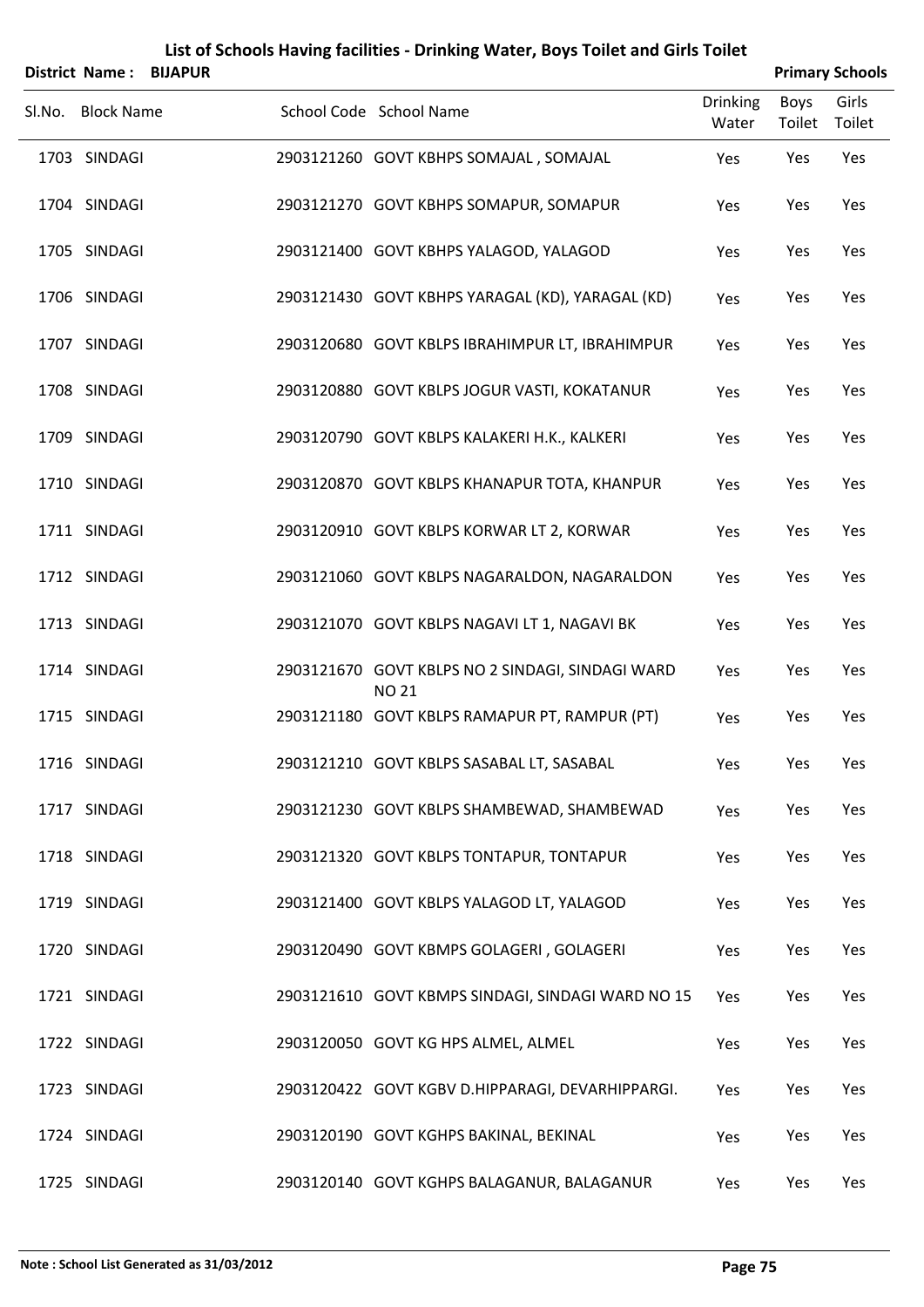| <b>District Name:</b> | <b>BIJAPUR</b> | List of Schools Having facilities - Drinking Water, Boys Toilet and Girls Toilet |                          |                | <b>Primary Schools</b> |
|-----------------------|----------------|----------------------------------------------------------------------------------|--------------------------|----------------|------------------------|
| Sl.No. Block Name     |                | School Code School Name                                                          | <b>Drinking</b><br>Water | Boys<br>Toilet | Girls<br>Toilet        |
| 1726 SINDAGI          |                | 2903120490 GOVT KGHPS GOLGERI, GOLAGERI                                          | Yes                      | Yes            | Yes                    |
| 1727 SINDAGI          |                | 2903120600 GOVT KGHPS HANDIGANUR, HANDIGANUR                                     | Yes                      | Yes            | Yes                    |
| 1728 SINDAGI          |                | 2903120910 GOVT KGHPS KORWAR, KORWAR                                             | Yes                      | Yes            | Yes                    |
| 1729 SINDAGI          |                | 2903121030 GOVT KGHPS MORATAGI, MORATGI                                          | Yes                      | Yes            | Yes                    |
| 1730 SINDAGI          |                | 2903121040 GOVT KGHPS MULASAVALAGI, MULASAVALGI                                  | Yes                      | Yes            | Yes                    |
| 1731 SINDAGI          |                | 2903121600 GOVT KGHPS SINDAGI, SINDAGI WARD NO 14                                | Yes                      | Yes            | Yes                    |
| 1732 SINDAGI          |                | 2903121330 GOVT KGHPS TILAGUL, TILLGUL                                           | Yes                      | Yes            | Yes                    |
| 1733 SINDAGI          |                | 2903121410 GOVT KGHPS YANKANCHI, YANKANCHI                                       | Yes                      | Yes            | Yes                    |
| 1734 SINDAGI          |                | 2903120360 GOVT KGS CHANDKAVATE, CHANDKAVATHE                                    | Yes                      | Yes            | Yes                    |
| 1735 SINDAGI          |                | 2903120420 GOVT KGS DEVAR HIPPARAGI,<br>DEVARHIPPARGI.                           | Yes                      | Yes            | Yes                    |
| 1736 SINDAGI          |                | 2903120770 GOVT KGS KAKKALMELI, KAKKALAMELI                                      | Yes                      | Yes            | Yes                    |
| 1737 SINDAGI          |                | 2903120350 GOVT LPKBS BYALIHAL, BYALIHAL                                         | Yes                      | Yes            | Yes                    |
| 1738 SINDAGI          |                | 2903120630 GOVT LPKBS HIKKANGUTTI TOTA,<br>HIKKANAGUTTI                          | Yes                      | Yes            | Yes                    |
| 1739 SINDAGI          |                | 2903120710 GOVT LPKBS JALWAD LT2, JALAWAD                                        | Yes                      | Yes            | Yes                    |
| 1740 SINDAGI          |                | 2903120140 GOVT LPS KUMBAR VST BALAGANUR,<br><b>BALAGANUR</b>                    | Yes                      | Yes            | Yes                    |
| 1741 SINDAGI          |                | 2903120070 GOVT LPS ANEMADU, ANIMADU                                             | Yes                      | Yes            | Yes                    |
| 1742 SINDAGI          |                | 2903120480 GOVT LPS ANGADI VASTI GANIHAR, GANIHAR                                | Yes                      | Yes            | Yes                    |
| 1743 SINDAGI          |                | 2903120470 GOVT LPS B NAGAR GANGANAHALLI,<br><b>GANGANAHALLI</b>                 | Yes                      | Yes            | Yes                    |
| 1744 SINDAGI          |                | 2903120290 GOVT LPS B.N.BYAKOD VST BORAGI, BORAGI                                | Yes                      | Yes            | Yes                    |
| 1745 SINDAGI          |                | 2903121260 GOVT LPS BAJANTRI VST SOMAJAL, SOMAJAL                                | Yes                      | Yes            | Yes                    |
| 1746 SINDAGI          |                | 2903121400 GOVT LPS BASARI VASTI YALAGOD, YALAGOD                                | Yes                      | Yes            | Yes                    |
| 1747 SINDAGI          |                | 2903120200 GOVT LPS BENAKOTAGI VST BENAKOTAGI,<br><b>BENAKOTAGI</b>              | Yes                      | Yes            | Yes                    |
| 1748 SINDAGI          |                | 2903120150 GOVT LPS BIRADAR VASTI BANDAL, BANDAL                                 | Yes                      | Yes            | Yes                    |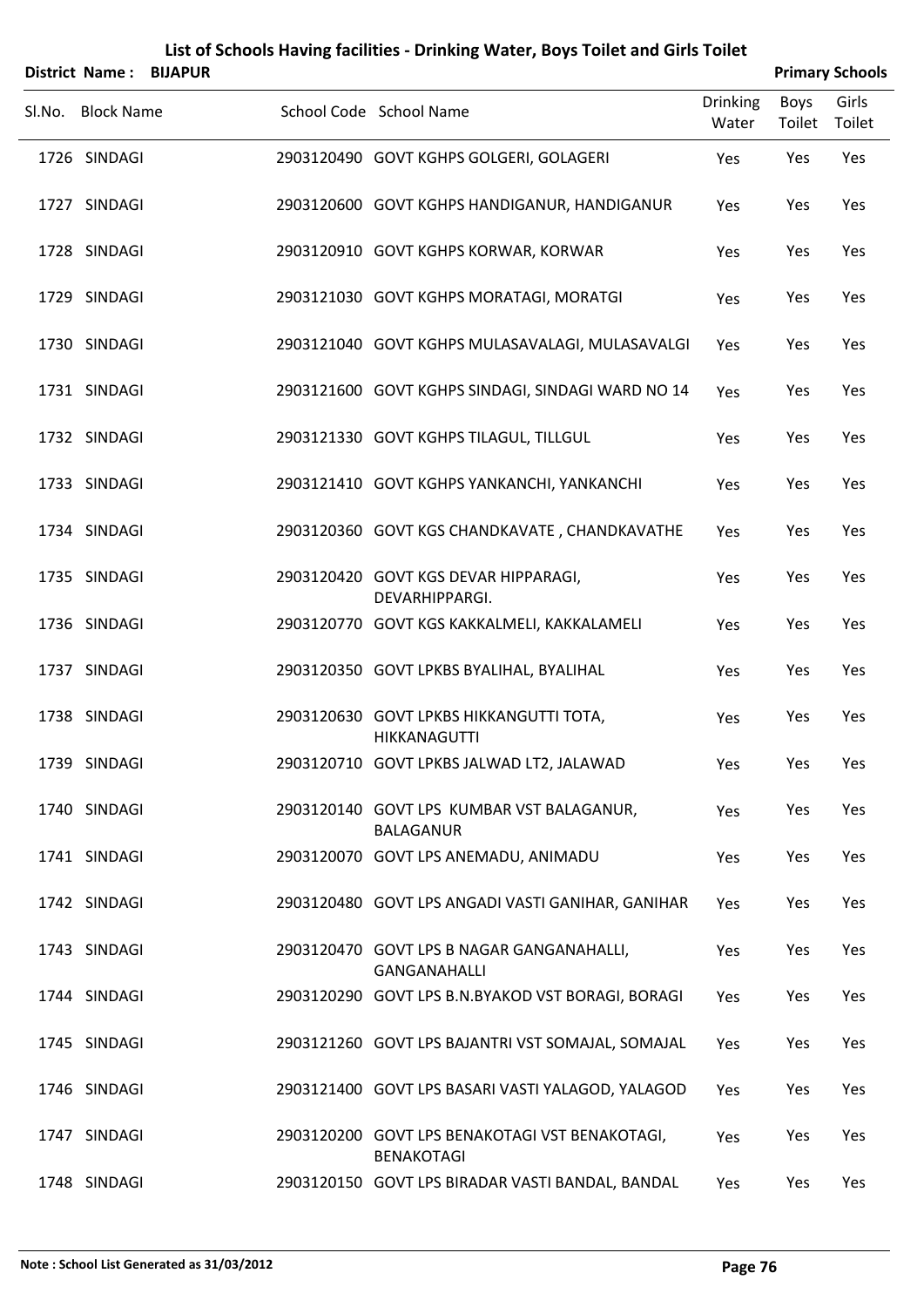|                   | District Name: BIJAPUR |                                                                      |                          |                       | <b>Primary Schools</b> |
|-------------------|------------------------|----------------------------------------------------------------------|--------------------------|-----------------------|------------------------|
| Sl.No. Block Name |                        | School Code School Name                                              | <b>Drinking</b><br>Water | Boys<br>Toilet Toilet | Girls                  |
| 1749 SINDAGI      |                        | 2903121040 GOVT LPS BIRADAR VST MULASAVALAGI,<br>MULASAVALGI         | Yes                      | Yes                   | Yes                    |
| 1750 SINDAGI      |                        | 2903121260 GOVT LPS BIRADAR VST SOMAJAL, SOMAJAL                     | Yes                      | Yes                   | Yes                    |
| 1751 SINDAGI      |                        | 2903120250 GOVT LPS BISANAL, BISANAL                                 | Yes                      | Yes                   | Yes                    |
| 1752 SINDAGI      |                        | 2903120280 GOVT LPS BOMMANAJOGI LT 2,<br><b>BOMMANJOGI</b>           | Yes                      | Yes                   | Yes                    |
| 1753 SINDAGI      |                        | 2903121530 GOVT LPS BUS DEPOT SINDAGI, SINDAGI<br>WARD NO 7          | Yes                      | Yes                   | Yes                    |
| 1754 SINDAGI      |                        | 2903120360 GOVT LPS CHANDKAVATE VASTI,<br>CHANDKAVATHE               | Yes                      | Yes                   | Yes                    |
| 1755 SINDAGI      |                        | 2903120711 GOVT LPS CHANNAYYA VST JALAWAD,<br><b>JALAWAD</b>         | Yes                      | Yes                   | Yes                    |
| 1756 SINDAGI      |                        | 2903121290 GOVT LPS D.K.TORAVI V, SURAGIHAL,<br>SURAGIHALLI          | Yes                      | Yes                   | Yes                    |
| 1757 SINDAGI      |                        | 2903120360 GOVT LPS D.N.KAGIN VST CHANDKAVATE,<br>CHANDKAVATHE       | Yes                      | Yes                   | Yes                    |
| 1758 SINDAGI      |                        | 2903121450 GOVT LPS DABHADABI VST CHIK.RUGI,<br><b>CHIKKARUGI</b>    | Yes                      | Yes                   | Yes                    |
| 1759 SINDAGI      |                        | 2903120400 GOVT LPS DAMBAL, DAMBAL                                   | Yes                      | Yes                   | Yes                    |
| 1760 SINDAGI      |                        | 2903120430 GOVT LPS DEVARA NAVADAGI LT1,<br>DEVARNAVADGI             | Yes                      | Yes                   | Yes                    |
| 1761 SINDAGI      |                        | 2903120420 GOVT LPS DEVARAHIPPARGI LT,<br>DEVARHIPPARGI.             | Yes                      | Yes                   | Yes                    |
| 1762 SINDAGI      |                        | 2903120360 GOVT LPS DHARIKAR VST CHANDKAVATE,<br>CHANDKAVATHE        | Yes                      | Yes                   | Yes                    |
| 1763 SINDAGI      |                        | 2903120310 GOVT LPS EVOOR VASTI BUDIHAL PH,<br><b>BUDIHAL (PH)</b>   | Yes                      | Yes                   | Yes                    |
| 1764 SINDAGI      |                        | 2903120411 GOVT LPS G.C. S.VASTI DEVANAGOAN,<br><b>DEVANAGAON</b>    | Yes                      | Yes                   | Yes                    |
| 1765 SINDAGI      |                        | 2903120052 GOVT LPS GANESH NAGAR ALMEL, ALMEL                        | Yes                      | Yes                   | Yes                    |
| 1766 SINDAGI      |                        | 2903120810 GOVT LPS GANGAMMA VST KANNOLLI,<br><b>KANNOLLI</b>        | <b>Yes</b>               | Yes                   | Yes                    |
| 1767 SINDAGI      |                        | 2903120480 GOVT LPS GANIHAR LT, GANIHAR                              | Yes                      | Yes                   | Yes                    |
| 1768 SINDAGI      |                        | 2903120480 GOVT LPS GANIHAR TOTA, GANIHAR                            | <b>Yes</b>               | Yes                   | Yes                    |
| 1769 SINDAGI      |                        | 2903120411 GOVT LPS GURUMURTY VST DEVANGOAN,<br>DEVANAGAON           | Yes                      | Yes                   | Yes                    |
| 1770 SINDAGI      |                        | 2903120610 GOVT LPS HEMARADDI VSTI HARANAL,<br>HARANAL               | Yes                      | Yes                   | Yes                    |
| 1771 SINDAGI      |                        | 2903120600 GOVT LPS HIREKURABAR VST HANDIGANUR,<br><b>HANDIGANUR</b> | Yes                      | Yes                   | Yes                    |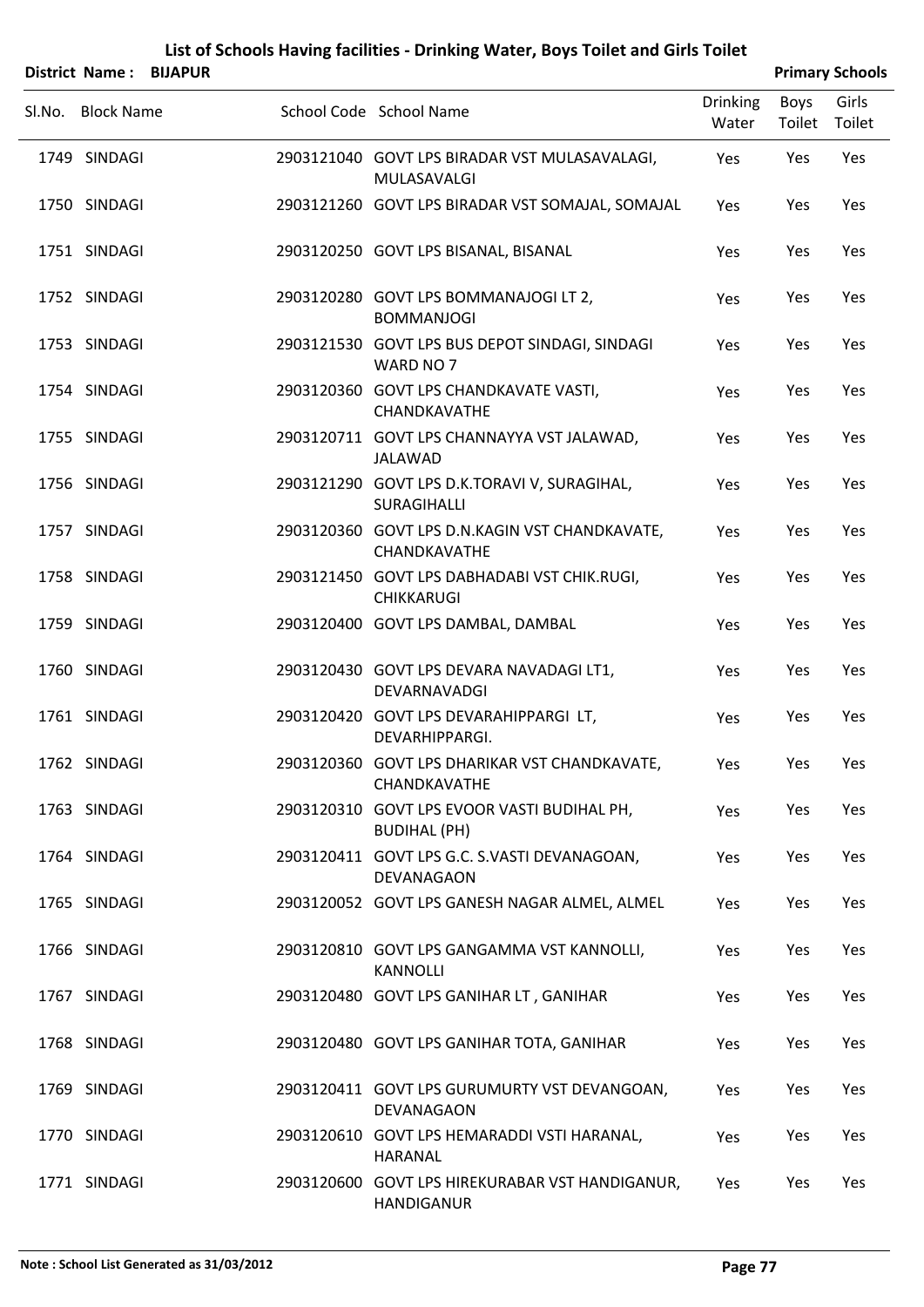|  | List of Schools Having facilities - Drinking Water, Boys Toilet and Girls Toilet |
|--|----------------------------------------------------------------------------------|
|--|----------------------------------------------------------------------------------|

|                   | District Name: BIJAPUR |                                                                     |                          |                | <b>Primary Schools</b> |
|-------------------|------------------------|---------------------------------------------------------------------|--------------------------|----------------|------------------------|
| Sl.No. Block Name |                        | School Code School Name                                             | <b>Drinking</b><br>Water | Boys<br>Toilet | Girls<br>Toilet        |
| 1772 SINDAGI      |                        | 2903120670 GOVT LPS HUVINAHALLI H.K., HUVINAHALLI                   | Yes                      | Yes            | Yes                    |
| 1773 SINDAGI      |                        | 2903121000 GOVT LPS ILARAHALLI ASANGIHAL,<br><b>MANGALURE</b>       | Yes                      | Yes            | Yes                    |
| 1774 SINDAGI      |                        | 2903121031 GOVT LPS ITI CAMPUS MORATAGI, MORATGI                    | Yes                      | Yes            | Yes                    |
| 1775 SINDAGI      |                        | 2903120720 GOVT LPS JATNAL, JATINAL                                 | Yes                      | Yes            | Yes                    |
| 1776 SINDAGI      |                        | 2903120860 GOVT LPS JATTEPPA NGR KHAINUR, KHAINUR                   | Yes                      | Yes            | Yes                    |
| 1777 SINDAGI      |                        | 2903121160 GOVT LPS JATTINGARAY VST RAMANALLI,<br>RAMANAHALLI       | Yes                      | Yes            | Yes                    |
| 1778 SINDAGI      |                        | 2903120740 GOVT LPS KADLEWAD P A, KADLEWAD (PA)                     | Yes                      | Yes            | Yes                    |
| 1779 SINDAGI      |                        | 2903120910 GOVT LPS KAKHANDAKI VSTI KORWAR LT3,<br><b>KORWAR</b>    | Yes                      | Yes            | Yes                    |
| 1780 SINDAGI      |                        | 2903120790 GOVT LPS KALAKERI LT 1, KALKERI                          | Yes                      | Yes            | Yes                    |
| 1781 SINDAGI      |                        | 2903120053 GOVT LPS KALEBAG VASTI ALMEL, ALMEL                      | Yes                      | Yes            | Yes                    |
| 1782 SINDAGI      |                        | 2903121290 GOVT LPS KASAMMADEVI VSTI S.HALLI,<br>SURAGIHALLI        | Yes                      | Yes            | Yes                    |
| 1783 SINDAGI      |                        | 2903120830 GOVT LPS KERURHOSUR, KERUR                               | Yes                      | Yes            | Yes                    |
| 1784 SINDAGI      |                        | 2903121260 GOVT LPS KHAINUR VASTI SOMAJAL,<br>SOMAJAL               | Yes                      | Yes            | Yes                    |
| 1785 SINDAGI      |                        | 2903120390 GOVT LPS KUMBAR T.VST CHIKSINDAGI, CHIK<br><b>SINDGI</b> | Yes                      | Yes            | Yes                    |
| 1786 SINDAGI      |                        | 2903121040 GOVT LPS KUMBAR VASTI MULASAVALAGI,<br>MULASAVALGI       | Yes                      | Yes            | Yes                    |
| 1787 SINDAGI      |                        | 2903120900 GOVT LPS MALLIKARJUN VST KORALLI,<br><b>KORAHALLI</b>    | Yes                      | Yes            | Yes                    |
| 1788 SINDAGI      |                        | 2903121080 GOVT LPS NAGAVI KD, NAGAVI (KD)                          | Yes                      | Yes            | Yes                    |
| 1789 SINDAGI      |                        | 2903120710 GOVT LPS PUJAR VASTI JALWAD, JALAWAD                     | Yes                      | Yes            | Yes                    |
| 1790 SINDAGI      |                        | 2903120680 GOVT LPS RAMANNA VST IBRAHIMPUR LT,<br><b>IBRAHIMPUR</b> | Yes                      | Yes            | Yes                    |
| 1791 SINDAGI      |                        | 2903121260 GOVT LPS S.R.PARAGOND VST SOMAJAL,<br>SOMAJAL            | Yes                      | Yes            | Yes                    |
| 1792 SINDAGI      |                        | 2903120860 GOVT LPS SHANTI NGR KHAINUR, KHAINUR                     | Yes                      | Yes            | Yes                    |
| 1793 SINDAGI      |                        | 2903121210 GOVT LPS SIDDAPUR VASTI SASABAL,<br>SASABAL              | Yes                      | Yes            | Yes                    |
| 1794 SINDAGI      |                        | 2903121450 GOVT LPS SIMEHARI VST CHIKKARUGI,<br><b>CHIKKARUGI</b>   | Yes                      | Yes            | Yes                    |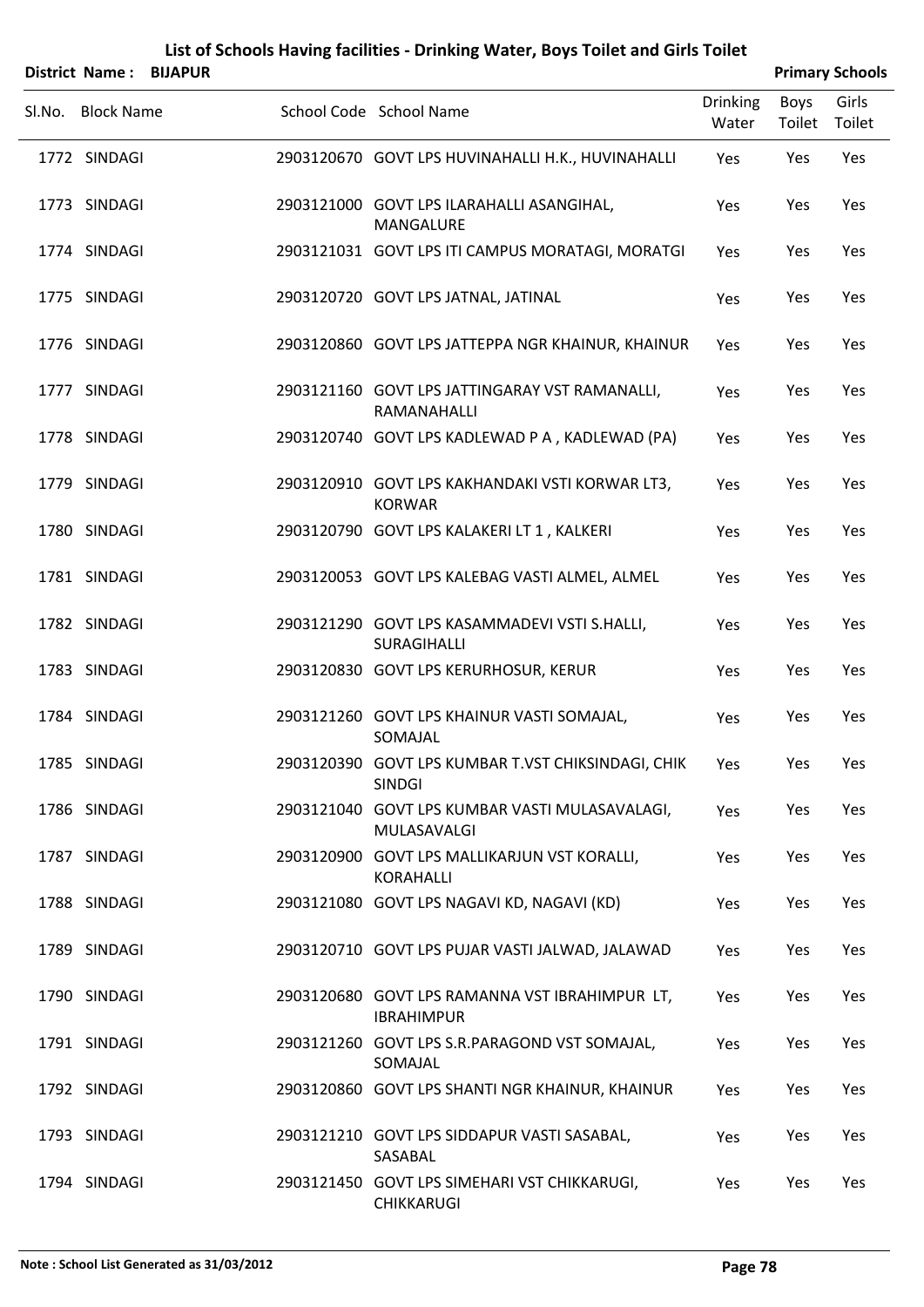| <b>District Name: BIJAPUR</b> |  |                                                                  |                          |                | <b>Primary Schools</b> |
|-------------------------------|--|------------------------------------------------------------------|--------------------------|----------------|------------------------|
| SI.No. Block Name             |  | School Code School Name                                          | <b>Drinking</b><br>Water | Boys<br>Toilet | Girls<br>Toilet        |
| 1795 SINDAGI                  |  | 2903121650 GOVT LPS SINDAGI LT, SINDAGI WARD NO 19               | Yes                      | Yes            | Yes                    |
| 1796 SINDAGI                  |  | 2903120051 GOVT LPS SRIGIRI VASTI ALMEL, ALMEL                   | Yes                      | Yes            | Yes                    |
| 1797 SINDAGI                  |  | 2903121310 GOVT LPS TAVARAKHED (NEW), TAVARKHED                  | Yes                      | Yes            | Yes                    |
| 1798 SINDAGI                  |  | 2903121340 GOVT LPS TURKANGERI, TURAKANAGERI                     | Yes                      | Yes            | Yes                    |
| 1799 SINDAGI                  |  | 2903121350 GOVT LPS UCHITANAVADAGI, UCHITNAVADGI                 | Yes                      | Yes            | Yes                    |
| 1800 SINDAGI                  |  | 2903120140 GOVT LPS WALIKAR VASTI BALAGANUR,<br><b>BALAGANUR</b> | Yes                      | Yes            | Yes                    |
| 1801 SINDAGI                  |  | 2903120930 GOVT LPS WALIKAR VST KUMASAGI,<br><b>KUMASAGI</b>     | Yes                      | Yes            | Yes                    |
| 1802 SINDAGI                  |  | 2903120220 GOVT LPUBS BANTNUR, BANTNUR                           | Yes                      | Yes            | Yes                    |
| 1803 SINDAGI                  |  | 2903120510 GOVT LPUBS GUBBEWAD, GUBBEWAD                         | Yes                      | Yes            | Yes                    |
| 1804 SINDAGI                  |  | 2903120900 GOVT LPUBS KORAHALLI, KORAHALLI                       | Yes                      | Yes            | Yes                    |
| 1805 SINDAGI                  |  | 2903121400 GOVT LPUBS YELGOD, YALAGOD                            | Yes                      | Yes            | Yes                    |
| 1806 SINDAGI                  |  | 2903120550 GOVT M.DAVARADDI VST HACHYAL,<br><b>HACHYAL</b>       | Yes                      | Yes            | Yes                    |
| 1807 SINDAGI                  |  | 2903120640 GOVT MLA MPS HITTINAHALLI LT,<br><b>HITTINAHALLI</b>  | Yes                      | Yes            | Yes                    |
| 1808 SINDAGI                  |  | 2903120050 GOVT MPS ALMEL, ALMEL                                 | Yes                      | Yes            | Yes                    |
| 1809 SINDAGI                  |  | 2903120110 GOVT MPS ASKI, ASKI                                   | Yes                      | Yes            | Yes                    |
| 1810 SINDAGI                  |  | 2903120140 GOVT MPS BALAGANUR, BALAGANUR                         | Yes                      | Yes            | Yes                    |
| 1811 SINDAGI                  |  | 2903120790 GOVT MPS KALAKERI, KALKERI                            | Yes                      | Yes            | Yes                    |
| 1812 SINDAGI                  |  | 2903120890 GOVT MPS KONDAGULI, KONDAGULI                         | Yes                      | Yes            | Yes                    |
| 1813 SINDAGI                  |  | 2903120910 GOVT MPS KORAWAR, KORWAR                              | Yes                      | Yes            | Yes                    |
| 1814 SINDAGI                  |  | 2903121030 GOVT MPS MORATAGI, MORATGI                            | Yes                      | Yes            | Yes                    |
| 1815 SINDAGI                  |  | 2903121590 GOVT SANGMESWAR HPS 3 SINDGI, SINDAGI<br>WARD NO 13   | Yes                      | Yes            | Yes                    |
| 1816 SINDAGI                  |  | 2903120110 GOVT UB LPS ASKI, ASKI                                | Yes                      | Yes            | Yes                    |
| 1817 SINDAGI                  |  | 2903120050 GOVT UB HPS ALMEL, ALMEL                              | Yes                      | Yes            | Yes                    |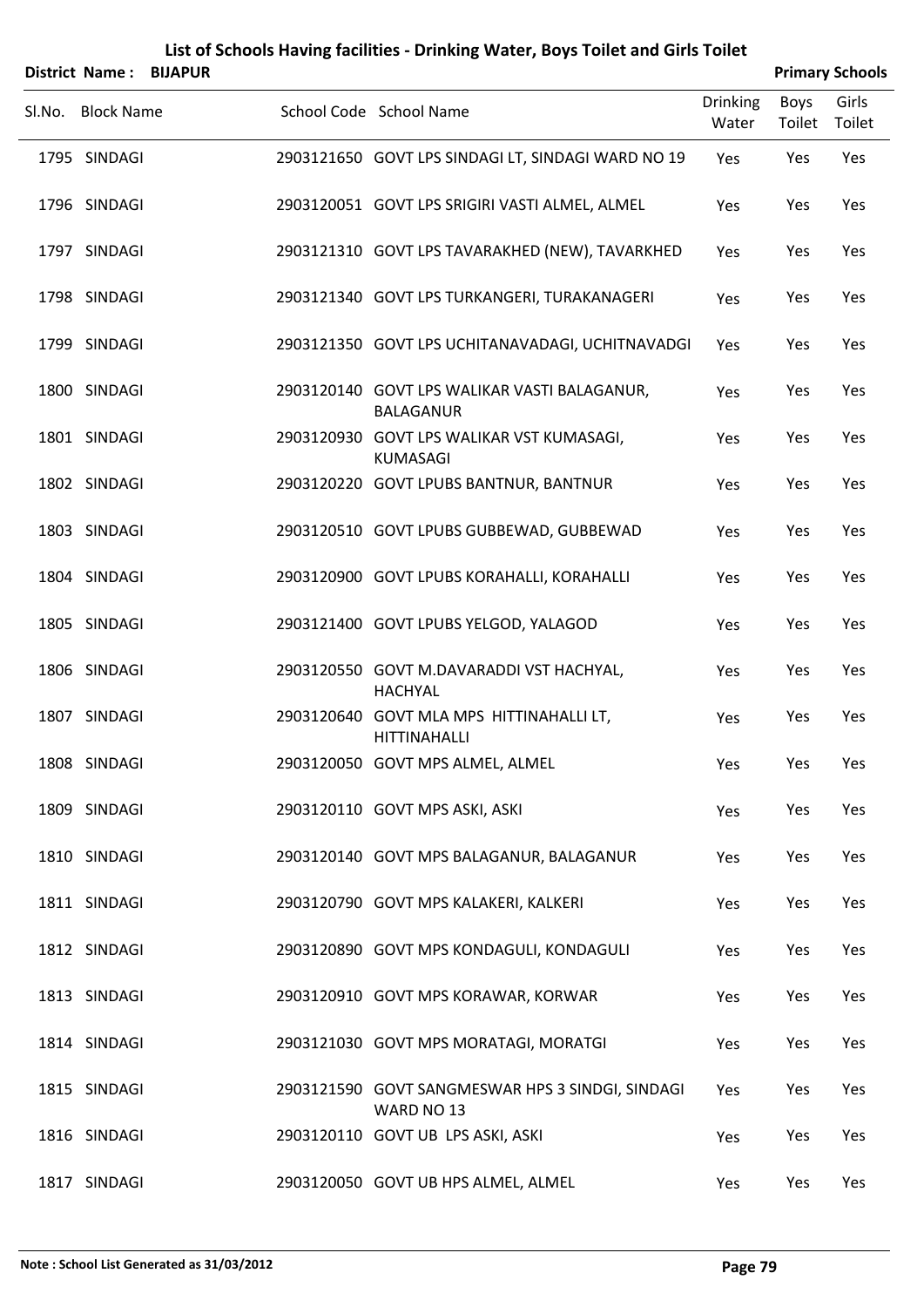|        | <b>District Name:</b> | <b>BIJAPUR</b> |                                                         |                          |                | <b>Primary Schools</b> |
|--------|-----------------------|----------------|---------------------------------------------------------|--------------------------|----------------|------------------------|
| Sl.No. | <b>Block Name</b>     |                | School Code School Name                                 | <b>Drinking</b><br>Water | Boys<br>Toilet | Girls<br>Toilet        |
|        | 1818 SINDAGI          |                | 2903120140 GOVT UB HPS BALAGANUR, BALAGANUR             | Yes                      | Yes            | Yes                    |
|        | 1819 SINDAGI          |                | 2903120360 GOVT UB HPS CHANDAKAVATHE,<br>CHANDKAVATHE   | Yes                      | Yes            | Yes                    |
|        | 1820 SINDAGI          |                | 2903120710 GOVT UB HPS JALAWAD, JALAWAD                 | Yes                      | Yes            | Yes                    |
|        | 1821 SINDAGI          |                | 2903120790 GOVT UB HPS KALAKERI, KALKERI                | Yes                      | Yes            | Yes                    |
|        | 1822 SINDAGI          |                | 2903120010 GOVT UB LPS AHERI, AHERI                     | Yes                      | Yes            | Yes                    |
|        | 1823 SINDAGI          |                | 2903120190 GOVT UB LPS BEKINAL, BEKINAL                 | Yes                      | Yes            | Yes                    |
|        | 1824 SINDAGI          |                | 2903120810 GOVT UB LPS KANNOLLI, KANNOLLI               | Yes                      | Yes            | Yes                    |
|        | 1825 SINDAGI          |                | 2903120840 GOVT UB LPS KERUTAGI, KERUTAGI               | Yes                      | Yes            | Yes                    |
|        | 1826 SINDAGI          |                | 2903120420 GOVT UB MPS DEVARHIPPARGI,<br>DEVARHIPPARGI. | Yes                      | Yes            | Yes                    |
|        | 1827 SINDAGI          |                | 2903120051 GOVT UBHPS AJADAGALLI, ALMEL, ALMEL          | Yes                      | Yes            | Yes                    |
|        | 1828 SINDAGI          |                | 2903120030 GOVT UBHPS ALAGUR, ALAGUR                    | Yes                      | Yes            | Yes                    |
|        | 1829 SINDAGI          |                | 2903120380 GOVT UBHPS CHATTARKI, CHATTARKI              | Yes                      | Yes            | Yes                    |
|        | 1830 SINDAGI          |                | 2903120460 GOVT UBHPS GABSAVALAGI, GABASAVALGI          | Yes                      | Yes            | Yes                    |
|        | 1831 SINDAGI          |                | 2903120480 GOVT UBHPS GANIHAR, GANIHAR                  | Yes                      | Yes            | Yes                    |
|        | 1832 SINDAGI          |                | 2903120560 GOVT UBHPS HADIGINAL, HADAGINAL              | Yes                      | Yes            | Yes                    |
|        | 1833 SINDAGI          |                | 2903120650 GOVT UBHPS HONNALLI, HONNALLI                | Yes                      | Yes            | Yes                    |
|        | 1834 SINDAGI          |                | 2903120770 GOVT UBHPS KAKKALAMELI, KAKKALAMELI          | Yes                      | Yes            | Yes                    |
|        | 1835 SINDAGI          |                | 2903120790 GOVT UBHPS KALAKERI NO. 2, KALKERI           | Yes                      | Yes            | Yes                    |
|        | 1836 SINDAGI          |                | 2903120880 GOVT UBHPS KOKATANUR, KOKATANUR              | Yes                      | Yes            | Yes                    |
|        | 1837 SINDAGI          |                | 2903120890 GOVT UBHPS KONDAGULI, KONDAGULI              | Yes                      | Yes            | Yes                    |
|        | 1838 SINDAGI          |                | 2903120990 GOVT UBHPS MALAGHAN, MALAGHAN                | Yes                      | Yes            | Yes                    |
|        | 1839 SINDAGI          |                | 2903121030 GOVT UBHPS MORATAGI, MORATGI                 | Yes                      | Yes            | Yes                    |
|        | 1840 SINDAGI          |                | 2903121040 GOVT UBHPS MULASAVALAGI, MULASAVALGI         | Yes                      | Yes            | Yes                    |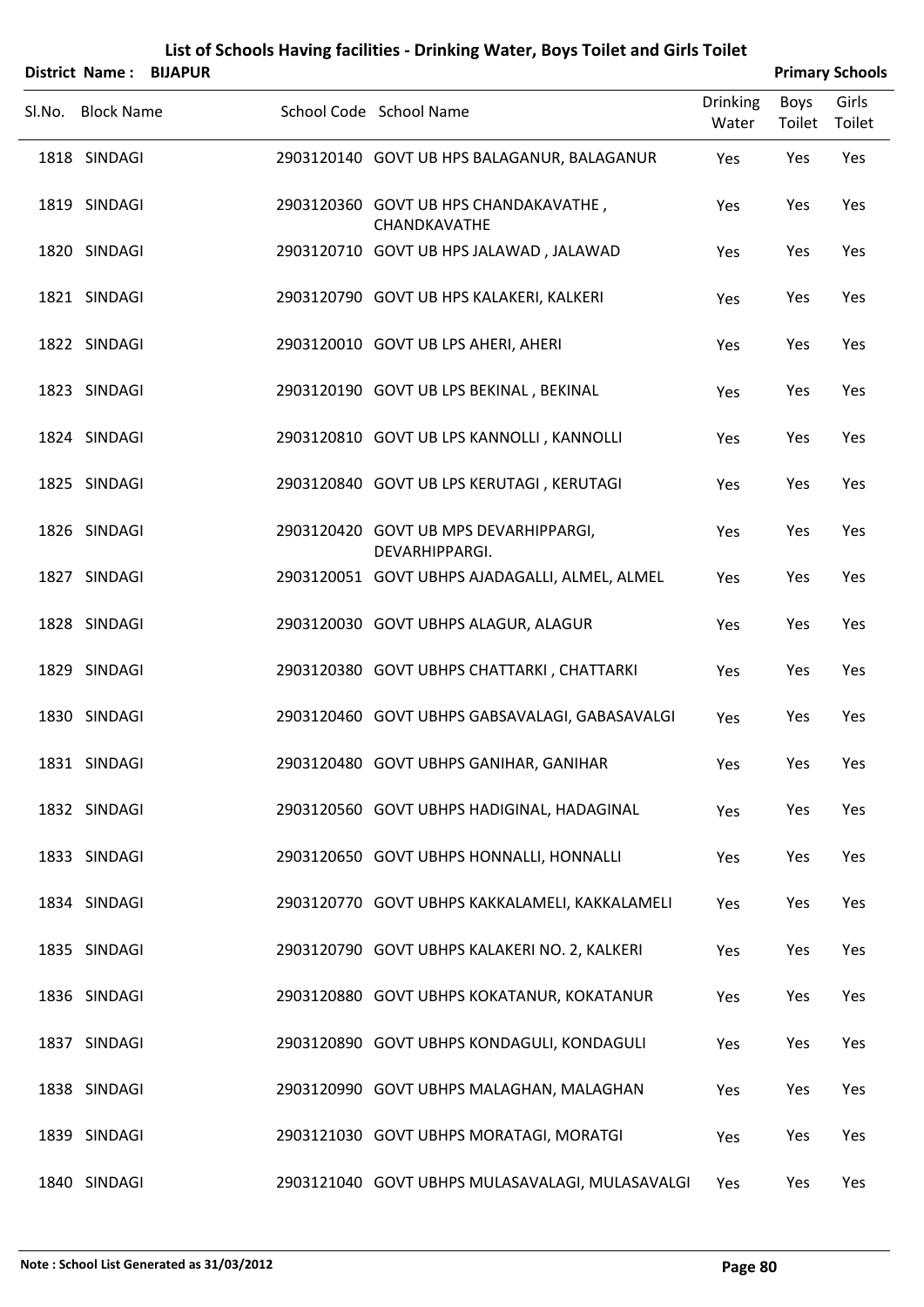| District Name:    | <b>BIJAPUR</b> |                                                                 |                          |                       | <b>Primary Schools</b> |
|-------------------|----------------|-----------------------------------------------------------------|--------------------------|-----------------------|------------------------|
| Sl.No. Block Name |                | School Code School Name                                         | <b>Drinking</b><br>Water | <b>Boys</b><br>Toilet | Girls<br>Toilet        |
| 1841 SINDAGI      |                | 2903121110 GOVT UBHPS NEERALGI, NEERALGI                        | Yes                      | Yes                   | Yes                    |
| 1842 SINDAGI      |                | 2903121170 GOVT UBHPS RAMAPUR PA, RAMPUR (PA)                   | Yes                      | Yes                   | Yes                    |
| 1843 SINDAGI      |                | 2903121260 GOVT UBHPS SOMAJAL, SOMAJAL                          | Yes                      | Yes                   | Yes                    |
| 1844 SINDAGI      |                | 2903121290 GOVT UBHPS SURAGIHALLI, SURAGIHALLI                  | Yes                      | Yes                   | Yes                    |
| 1845 SINDAGI      |                | 2903121410 GOVT UBHPS YANKANCHI, YANKANCHI                      | Yes                      | Yes                   | Yes                    |
| 1846 SINDAGI      |                | 2903121420 GOVT UBHPS YARAGAL (BK), YARAGAL (BK)                | Yes                      | Yes                   | Yes                    |
| 1847 SINDAGI      |                | 2903121670 GOVT UBLPS K NAGAR SINDGI, SINDAGI<br>WARD NO 21     | Yes                      | Yes                   | Yes                    |
| 1848 SINDAGI      |                | 2903120230 GOVT UBLPS B B INGALGI, B B INGALGI                  | Yes                      | Yes                   | Yes                    |
| 1849 SINDAGI      |                | 2903120150 GOVT UBLPS BANDAL, BANDAL                            | Yes                      | Yes                   | Yes                    |
| 1850 SINDAGI      |                | 2903120180 GOVT UBLPS BASTIHAL, BASTIHAL                        | Yes                      | Yes                   | Yes                    |
| 1851 SINDAGI      |                | 2903120280 GOVT UBLPS BOMMANAJOGI, BOMMANJOGI                   | Yes                      | Yes                   | Yes                    |
| 1852 SINDAGI      |                | 2903120390 GOVT UBLPS CHIKKASINDAGI, CHIK SINDGI                | Yes                      | Yes                   | Yes                    |
| 1853 SINDAGI      |                | 2903120550 GOVT UBLPS HACHYAL, HACHYAL                          | Yes                      | Yes                   | Yes                    |
| 1854 SINDAGI      |                | 2903120640 GOVT UBLPS HITNALLI, HITTINAHALLI                    | Yes                      | Yes                   | Yes                    |
| 1855 SINDAGI      |                | 2903120052 GOVT UBLPS JALAWAD VASTI ALMEL, ALMEL                | Yes                      | Yes                   | Yes                    |
| 1856 SINDAGI      |                | 2903120052 GOVT UBLPS JATAGAR VASTI ALMEL, ALMEL                | Yes                      | Yes                   | Yes                    |
| 1857 SINDAGI      |                | 2903120850 GOVT UBLPS KESARATTI, KESARATTI                      | Yes                      | Yes                   | Yes                    |
| 1858 SINDAGI      |                | 2903120960 GOVT UBLPS MADABAL, MADABAL                          | Yes                      | Yes                   | Yes                    |
| 1859 SINDAGI      |                | 2903120970 GOVT UBLPS MADANAHALLI, MADANAHALLI                  | Yes                      | Yes                   | Yes                    |
| 1860 SINDAGI      |                | 2903121530 GOVT UBLPS MAGARBI GALLI SINDG,<br>SINDAGI WARD NO 7 | Yes                      | Yes                   | Yes                    |
| 1861 SINDAGI      |                | 2903121020 GOVT UBLPS MANUR, MANUR                              | Yes                      | Yes                   | Yes                    |
| 1862 SINDAGI      |                | 2903121090 GOVT UBLPS NAGARAHALLI, NAGARHALLI                   | Yes                      | Yes                   | Yes                    |
| 1863 SINDAGI      |                | 2903121080 GOVT UBLPS NAGAVI KD, NAGAVI (KD)                    | Yes                      | Yes                   | Yes                    |